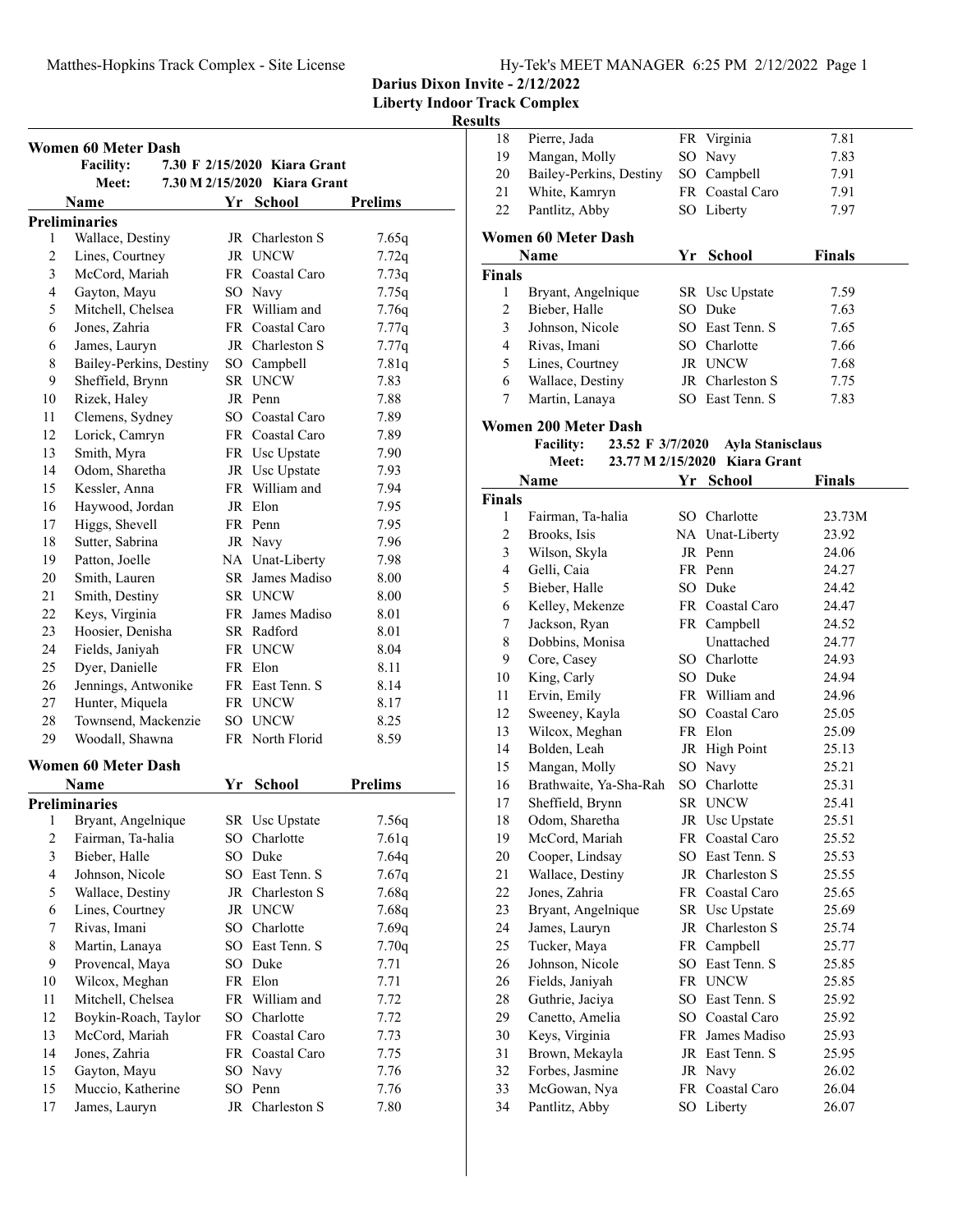|  | Hy-Tek's MEET MANAGER 6:25 PM 2/12/2022 Page 2 |  |  |
|--|------------------------------------------------|--|--|
|  |                                                |  |  |

3 King, Carly SO Duke 55.43

**Darius Dixon Invite - 2/12/2022**

**Liberty Indoor Track Complex**

### **Results**

|               | Finals  (Women 200 Meter Dash) |     |                             |               |
|---------------|--------------------------------|-----|-----------------------------|---------------|
|               | Name                           |     | Yr School                   | <b>Finals</b> |
| 35            | Craig, Abi                     | FR. | <b>High Point</b>           | 26.09         |
| 36            | Lemelin, Annie                 | FR  | Navy                        | 26.18         |
| 37            | Smith, Lauren                  | SR  | James Madiso                | 26.22         |
| 38            | Ferguson, Nasiah               |     | FR UNCW                     | 26.34         |
| 39            | Brown, Jasmine                 |     | SR Usc Upstate              | 26.34         |
| 40            | Patton, Joelle                 |     | NA Unat-Liberty             | 26.36         |
| 41            | Bailey-Perkins, Destiny        |     | SO Campbell                 | 26.38         |
| 42            | Eliscar, Johnaida              | JR  | East Tenn. S                | 26.46         |
| 43            | Hoosier, Denisha               |     | SR Radford                  | 26.60         |
| 44            | Jennings, Jewel                |     | FR East Tenn. S             | 26.76         |
| 45            | Burkley, Julia                 |     | JR Radford                  | 26.95         |
| 46            | Lane, Breauna                  |     | JR Radford                  | 26.95         |
| 47            | Wolf, Lilly                    |     | FR High Point               | 27.20         |
| 48            | Gansore, Leslie                |     | FR East Tenn. S             | 27.20         |
| 49            | Jennings, Antwonike            |     | FR East Tenn. S             | 27.44         |
| 50            | Hunter, Miquela                |     | FR UNCW                     | 27.47         |
| 51            | D'Anna, Celine                 |     | FR North Florid             | 27.80         |
| 52            | Woodall, Shawna                |     | FR North Florid             | 28.57         |
| 53            | Johnson, Deaundra              |     | FR East Tenn. S             | 35.15         |
|               | <b>Women 300 Meter Dash</b>    |     |                             |               |
|               | <b>Facility:</b>               |     | 37.36 F 1/18/2020 Athing Mu |               |
|               | Name                           |     | Yr School                   | Finals        |
| <b>Finals</b> |                                |     |                             |               |
| 1             | Brooks, Isis                   |     | NA Unat-Liberty             | 38.98         |
| 2             | Jons, Piper                    |     | FR Elon                     | 39.42         |
| 3             | Bellamy, Shani'a               |     | SO Coastal Caro             | 39.50         |
| 4             | Itua, Ruth                     |     | FR Penn                     | 39.55         |
| 5             | Scott, Janai                   | SR  | Liberty                     | 39.71         |
| 6             | Lee, Kayla                     | JR  | Penn                        | 39.90         |
| 7             | Sutter, Sabrina                | JR  | Navy                        | 40.09         |

8 West, Helen SO Navy 40.18 9 Gordon, Lauren SO Coastal Caro 40.32 10 Rizek, Haley JR Penn 40.80 11 Higgins, Erin SR Navy 40.97 12 41.45 Lemelin, Annie FR Navy 13 Provencal, Maya SO Duke 41.48 14 Townsend, Mackenzie SO UNCW 41.71 15 41.83 Heinbaugh, Amelia FR Elon 16 Pepper, Tariney SO Coastal Caro 42.00 17 Scott, Myiah SO Liberty 44.05 18 44.18 Ervin, Mya FR Charlotte 19 Morrison, Jordan SO High Point 44.23 20 Mixon, Carly SO UNCW 45.84

Facility: 52.55 F 1/18/2019 Athing Mu

25.631 (25.631) 54.110 (28.479)

25.860 (25.860) 55.355 (29.495)

1 54.11 Singletary, Maya JR Charlotte

2 Ash, Jewel FR Charleston S 55.36

**Meet: 53.94 M 2/15/2020 Francena McCorory Name Finals Pr School Finals** 

**Women 400 Meter Dash**

**Finals**

|    | 25.169 (25.169)                           | 55.423 (30.254)   |                 |         |  |
|----|-------------------------------------------|-------------------|-----------------|---------|--|
| 4  | Gelli, Caia<br>25.947 (25.947)            | 55.547 (29.600)   | FR Penn         | 55.55   |  |
| 5  | Niemiec, Jocelyn<br>26.515 (26.515)       | 56.571 (30.056)   | FR Penn         | 56.58   |  |
| 6  | Gregory, Mary<br>26.395 (26.395)          | 56.615 (30.220)   | FR William and  | 56.62   |  |
| 7  | West, Helen<br>26.805 (26.805)            | 56.663 (29.858)   | SO Navy         | 56.67   |  |
| 8  | Kelley, Mekenze<br>25.810 (25.810)        | 56.684 (30.874)   | FR Coastal Caro | 56.69   |  |
| 9  | Barrows, Aliya<br>26.483 (26.483)         | 56.929 (30.446)   | SO Elon         | 56.93   |  |
| 10 | White, Amaryah<br>26.413 (26.413)         | 57.065 (30.652)   | SO Coastal Caro | 57.07   |  |
| 11 | Rizek, Haley<br>26.628 (26.628)           | 57.181 (30.553)   | JR Penn         | 57.19   |  |
| 12 | Craig, Abi<br>26.910 (26.910)             | 57.826 (30.916)   | FR High Point   | 57.83   |  |
| 13 | Scott, Janai<br>26.933 (26.933)           | 57.935 (31.002)   | SR Liberty      | 57.94   |  |
| 14 | Bir, Grace<br>26.533 (26.533)             | 58.124 (31.591)   | FR William and  | 58.13   |  |
| 15 | Comella, Abby<br>26.637 (26.637)          | 58.140 (31.503)   | FR Virginia     | 58.14   |  |
| 16 | Coleman, Nimeesha<br>26.697 (26.697)      | 58.199 (31.502)   | FR Liberty      | 58.20   |  |
| 17 | Alexandru, Emily<br>26.865 (26.865)       | 58.212 (31.347)   | FR Virginia     | 58.22   |  |
| 18 | Canetto, Amelia<br>26.908 (26.908)        | 58.288 (31.380)   | SO Coastal Caro | 58.29   |  |
| 19 | Senior, Eden<br>26.796 (26.796)           | 58.450 (31.654)   | JR Charleston S | 58.45   |  |
| 20 | Bolden, Leah<br>26.941 (26.941)           | 58.486 (31.545)   | JR High Point   | 58.49   |  |
| 21 | Bacchetta, Bronte<br>27.102 (27.102)      | 58.935 (31.833)   | SR Navy         | 58.94   |  |
| 22 | Witherspoon, Aurielle<br>27.466 (27.466)  |                   | SR Charlotte    | 59.08   |  |
| 23 | Drometer, Riley<br>27.999 (27.999)        |                   | SO Elon         | 59.15   |  |
| 24 | Dobbins, Monisa<br>28.222 (28.222)        | 59.550 (31.328)   | Unattached      | 59.55   |  |
| 25 | Ferguson, Nasiah                          |                   | FR UNCW         | 59.58   |  |
| 26 | Brathwaite, Ya-Sha-Rah<br>27.532 (27.532) |                   | SO Charlotte    | 59.59   |  |
| 27 | Lewis, Lindsay<br>26.743 (26.743)         | 59.699 (32.956)   | SR Navy         | 59.70   |  |
| 28 | Seitz, Monica                             |                   | FR Furman       | 59.98   |  |
| 29 | Bedard, Kylie<br>27.800 (27.800)          |                   | FR Navy         | 1:00.19 |  |
| 30 | Orr, Elizabeth<br>27.108 (27.108)         |                   | FR Penn         | 1:00.21 |  |
| 31 | Cooper, Lindsay<br>28.685 (28.685)        | 1:00.243 (31.558) | SO East Tenn. S | 1:00.25 |  |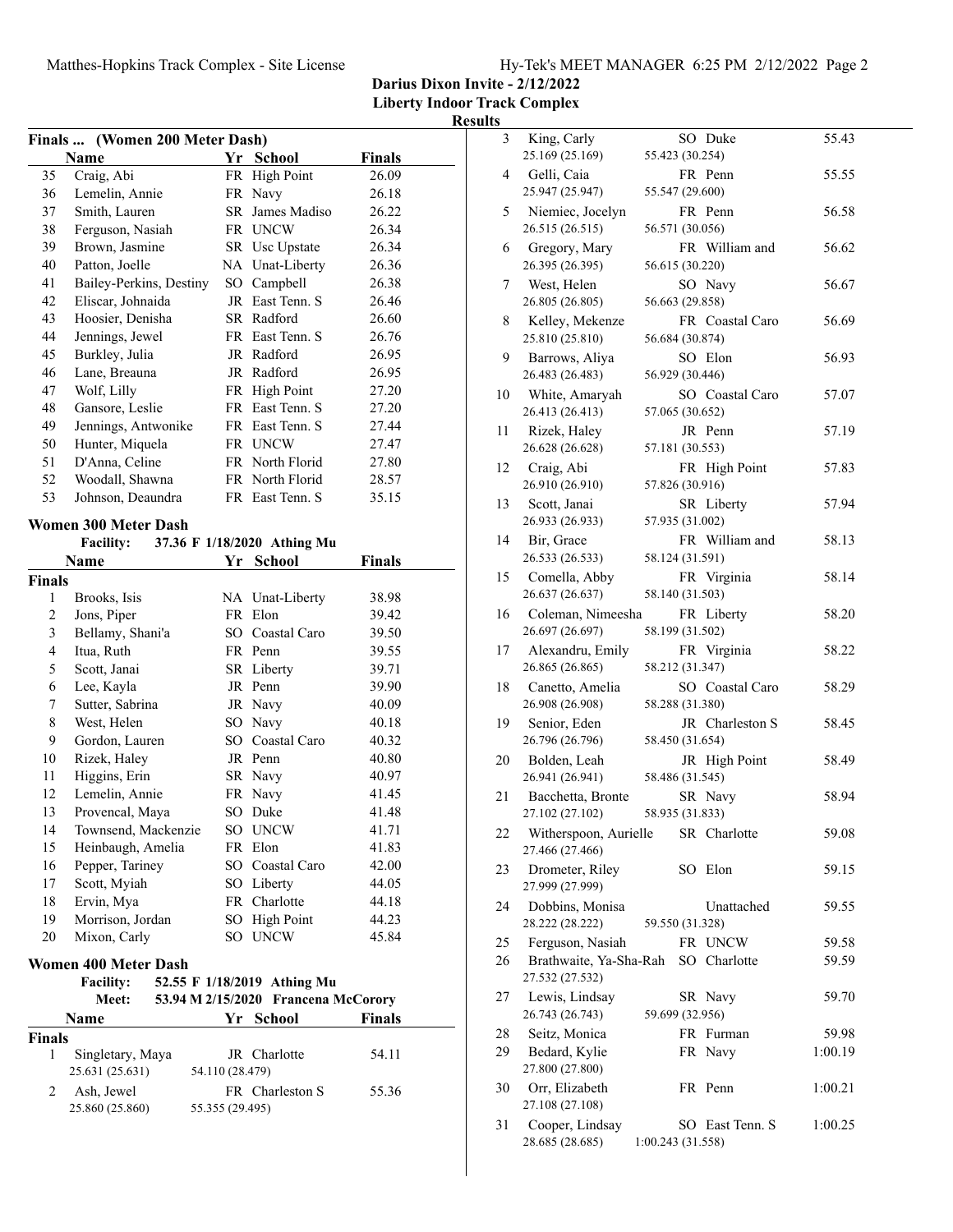**Liberty Indoor Track Complex**

|     | Finals  (Women 400 Meter Dash)        |                   |                       |                    |
|-----|---------------------------------------|-------------------|-----------------------|--------------------|
|     | Name                                  |                   | Yr School             | <b>Finals</b>      |
| 32  | Cupp, Sophia                          |                   | FR Charleston S       | 1:00.25            |
| 33  | Bozeman, Germanie                     |                   | FR Campbell           | 1:00.74            |
|     | 29.100 (29.100)                       | 1:00.733(31.633)  |                       |                    |
| 34  | Burkley, Julia                        |                   | JR Radford            | 1:01.28            |
|     | 28.811 (28.811)                       | 1:01.272 (32.461) |                       |                    |
| 35  | Eliscar, Johnaida                     |                   | JR East Tenn. S       | 1:01.42            |
|     | 27.800 (27.800)                       | 1:01.414 (33.614) |                       |                    |
| 36  | MacHado, Giovana                      |                   | FR Usc Upstate        | 1:01.43            |
|     | 28.564 (28.564)                       | 1:01.430 (32.866) |                       |                    |
| 37  | St. Louis, Maddie                     |                   | FR Charleston S       | 1:01.52            |
|     | 26.547 (26.547)                       | 1:01.518 (34.971) |                       |                    |
| 38  | Porter, Saleia                        |                   | JR Usc Upstate        | 1:01.78            |
|     | 27.427 (27.427)                       | 1:01.777 (34.350) |                       |                    |
| 39  | Nesbitt, De'Avion                     |                   | SR Usc Upstate        | 1:01.86            |
|     | 28.277 (28.277)                       | 1:01.852(33.575)  |                       |                    |
| 40  | Lane, Breauna                         |                   | JR Radford            | 1:02.04            |
| 41  | D'Anna, Celine                        |                   | FR North Florid       | 1:02.20            |
|     | 28.978 (28.978)                       | 1:02.191(33.213)  |                       |                    |
| 42  | Morrison, Jordan                      |                   | SO High Point         | 1:02.50            |
|     | 28.008 (28.008)                       | 1:02.492 (34.484) |                       |                    |
| 43  | Tucker, Maya                          |                   | FR Campbell           | 1:03.12            |
|     | 28.573 (28.573)                       | 1:03.116 (34.543) |                       |                    |
| 44  | Snider, Ashley                        |                   | FR Liberty            | 1:03.18            |
|     | 29.862 (29.862)                       | 1:03.171 (33.309) |                       |                    |
| 45  | Gansore, Leslie                       |                   | FR East Tenn. S       | 1:03.31            |
|     | 27.888 (27.888)                       |                   |                       |                    |
| 46  |                                       |                   |                       |                    |
|     | MacDevette, Erin<br>30.500 (30.500)   | 1:03.362 (32.862) | JR Furman             | 1:03.37            |
| 47  |                                       |                   | FR East Tenn. S       |                    |
| 48  | Jennings, Jewel<br>Lewis, Tiana       |                   | JR James Madiso       | 1:03.47<br>1:03.69 |
|     | 28.992 (28.992)                       | 1:03.682 (34.690) |                       |                    |
| 49  |                                       |                   |                       |                    |
|     | Peters, Erin<br>30.038 (30.038)       | 1:03.770 (33.732) | SO High Point         | 1:03.77            |
| 50  |                                       |                   | JR Furman             |                    |
|     | Nguyen, Caroline<br>30.033 (30.033)   | 1:04.170(34.137)  |                       | 1:04.17            |
| 51  | Trone, Sammy                          |                   | JR Furman             |                    |
|     | 29.760 (29.760)                       | 1:04.435 (34.675) |                       | 1:04.44            |
|     |                                       |                   |                       |                    |
| 52  | Van Arsdale, Sofia<br>Hunter, Miquela |                   | FR Liberty<br>FR UNCW | 1:04.99            |
| 53  | 27.575 (27.575)                       | 1:05.013 (37.438) |                       | 1:05.02            |
|     |                                       |                   |                       |                    |
| 54  | Spreng, Ashley<br>30.136 (30.136)     | 1:05.152(35.016)  | FR High Point         | 1:05.16            |
|     |                                       |                   |                       |                    |
| 55  | Martin, Rachel                        |                   | SO High Point         | 1:05.95            |
|     | 29.593 (29.593)                       | 1:05.942 (36.349) |                       |                    |
| 56  | Cullins, Jessica                      |                   | JR Unc-Greensbo       | 1:10.08            |
|     | 33.232 (33.232)                       | 1:10.078 (36.846) |                       |                    |
| 57  | Cullins, Jasmine                      |                   | JR Unc-Greensbo       | 1:10.16            |
|     | 33.143 (33.143)                       | 1:10.151(37.008)  |                       |                    |
| --- | Arnold, Jermaisha                     |                   | SO Coastal Caro       | <b>DNF</b>         |
|     | 26.101 (26.101)                       |                   |                       |                    |
|     | McGowan, Nya                          |                   | FR Coastal Caro       | DNF                |
|     | 26.768 (26.768)                       |                   |                       |                    |

|               | <b>Women 500 Meter Dash</b>                               |                                                                                   |                              |
|---------------|-----------------------------------------------------------|-----------------------------------------------------------------------------------|------------------------------|
|               |                                                           | Facility: 1:10.22 F 1/17/2020 Athing Mu<br>Meet: 1:12.39 M 2/13/2021 Jazmine Fray |                              |
|               | Name                                                      | Yr School                                                                         | <b>Finals</b>                |
| <b>Finals</b> |                                                           |                                                                                   |                              |
| 1             | Wilson, Skyla<br>42.314 (42.314)                          | JR Penn<br>1:14.809 (32.495)                                                      | 1:14.81                      |
| 2             | Garozzo, Aliya<br>43.370 (43.370)                         | FR Penn<br>1:15.675(32.305)                                                       | 1:15.68                      |
| 3             | DiPierdomenico, Tessa<br>42.282 (42.282)                  | JR Elon<br>1:15.719 (33.437)                                                      | 1:15.72                      |
| 4             | Joiner, Makenzie<br>44.679 (44.679)                       | FR William and<br>1:18.183 (33.504)                                               | 1:18.19                      |
| 5             | Krcik, Arianna<br>45.947 (45.947)                         | SR Usc Upstate<br>1:18.911 (32.964)                                               | 1:18.92                      |
| 6             | Kozlova, Anna<br>46.252 (46.252)                          | FR Elon<br>1:20.990 (34.738)                                                      | 1:20.99                      |
| 7             | Boon, Nikki<br>46.986 (46.986)                            | SO Coastal Caro<br>1:21.418 (34.432)                                              | 1:21.42                      |
| 8             | Hodgson, Alison<br>48.234 (48.234)                        | FR Elon<br>1:25.268 (37.034)                                                      | 1:25.27                      |
|               |                                                           |                                                                                   |                              |
|               | <b>Women 800 Meter Run</b>                                | Facility: 2:03.73 F 2/27/2021 Sarah Hendrick                                      |                              |
|               |                                                           | Meet: 2:05.46 M 2/13/2021 Michaela Meyer                                          |                              |
|               | <b>Name</b>                                               | Yr School                                                                         | <b>Finals</b>                |
| <b>Finals</b> |                                                           |                                                                                   |                              |
| 1             | Paige, Makayla<br>29.671 (29.671)                         | FR North Caroli<br>$1:00.011(30.340)$ $1:32.555(32.544)$                          | 2:04.85M                     |
|               | 2:04.847 (32.292)                                         |                                                                                   |                              |
| 2             | Ballowe, Hannah<br>30.340 (30.340)<br>2:06.264 (32.898)   | JR Virginia Tec<br>1:01.358(31.018)                                               | 2:06.27<br>1:33.366 (32.008) |
| 3             | Torino, Leigha<br>30.629 (30.629)                         | SR Virginia Tec<br>1:01.633(31.004)                                               | 2:07.02<br>1:34.485 (32.852) |
|               | 2:07.015 (32.530)                                         |                                                                                   |                              |
| 4             | Marvin, Megan<br>29.848 (29.848)                          | FR Furman<br>59.753 (29.905)                                                      | 2:07.03<br>1:32.325 (32.572) |
|               | 2:07.023 (34.698)                                         |                                                                                   |                              |
| 5             | Parks, Taryn<br>29.448 (29.448)                           | FR North Caroli<br>59.856 (30.408)                                                | 2:07.14<br>1:33.422 (33.566) |
| 6             | 2:07.139 (33.717)<br>Hansen, Carlee<br>30.198 (30.198)    | FR North Caroli<br>1:01.140(30.942)                                               | 2:07.77<br>1:33.721 (32.581) |
|               | 2:07.768 (34.047)                                         |                                                                                   |                              |
| 7             | Sabbakhan, Alahna<br>30.277 (30.277)<br>2:08.193 (32.251) | SO Virginia<br>1:02.780(32.503)                                                   | 2:08.20<br>1:35.942(33.162)  |
| 8             | Vess, Anna                                                | SR NC State                                                                       | 2:09.30                      |
|               | 31.781 (31.781)<br>2:09.291 (31.716)                      | 1:03.675(31.894)                                                                  | 1:37.575 (33.900)            |
| 9             | Trainor, Sarah<br>30.698 (30.698)<br>2:09.359 (32.287)    | FR North Caroli<br>1:03.141 (32.443)                                              | 2:09.36<br>1:37.072 (33.931) |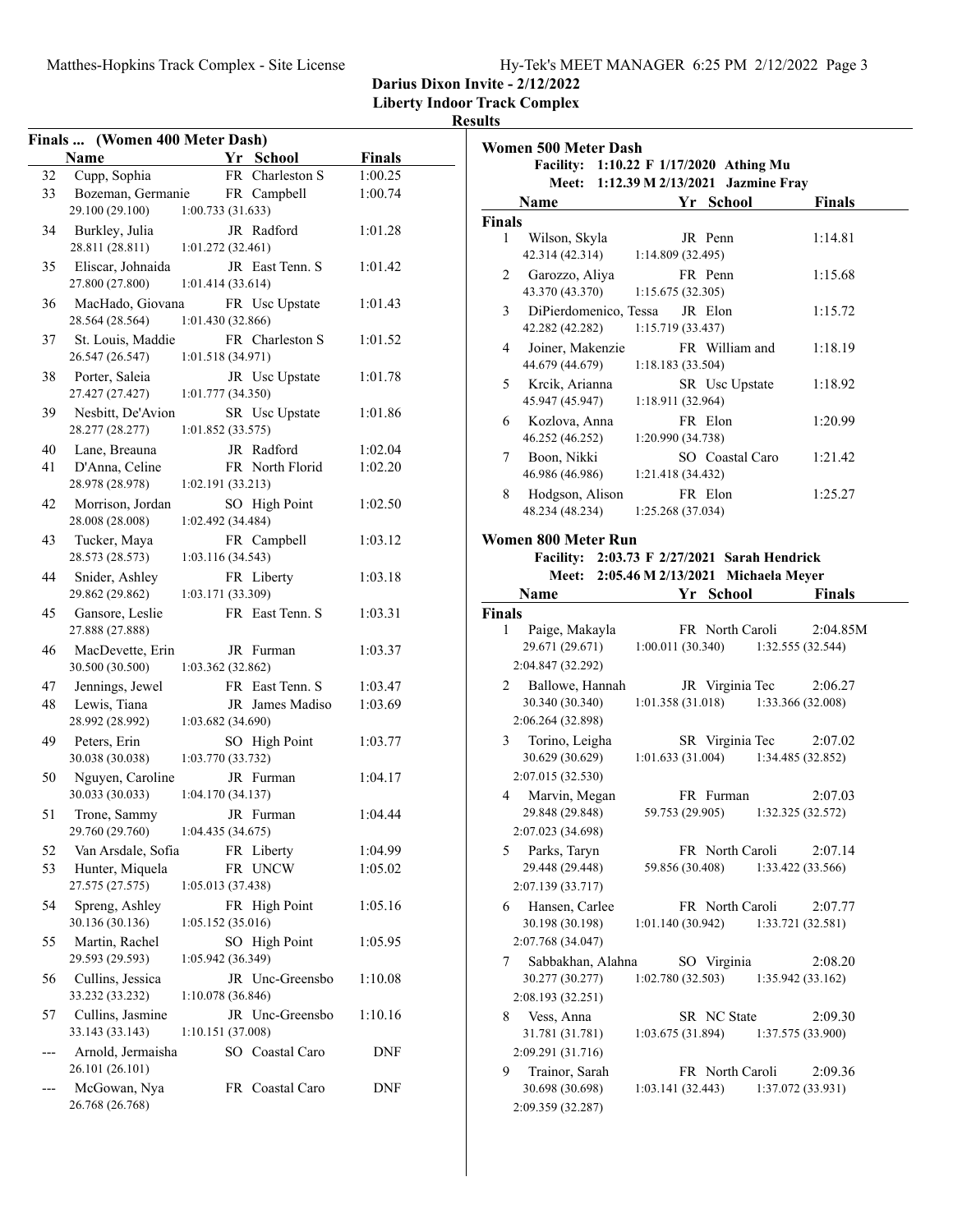**Liberty Indoor Track Complex**

| Finals  (Women 800 Meter Run)                 |                                       |                 |                   |               |
|-----------------------------------------------|---------------------------------------|-----------------|-------------------|---------------|
| Name                                          |                                       | Yr School       |                   | <b>Finals</b> |
| Ewoi, Dorcus<br>10                            |                                       | JR Campbell     |                   | 2:09.37       |
| 30.864 (30.864)                               | 1:02.984(32.120)                      |                 | 1:36.341(33.357)  |               |
| 2:09.362 (33.021)<br>11 Giudice, Laura        |                                       | FR Wake Forest  |                   | 2:10.20       |
| 30.639 (30.639)                               | 1:03.237 (32.598)                     |                 | 1:36.508 (33.271) |               |
| 2:10.193 (33.685)                             |                                       |                 |                   |               |
| Patterson, Bronwyn<br>12                      |                                       | FR Penn         |                   | 2:10.31       |
| 30.487 (30.487)                               | 1:01.952(31.465)                      |                 | 1:35.629(33.677)  |               |
| 2:10.303 (34.674)                             |                                       |                 |                   |               |
| Bolton, Claire Frazier FR Virginia<br>13      |                                       |                 |                   | 2:10.68       |
| 30.457 (30.457)                               | 1:03.014(32.557)                      |                 | 1:36.227(33.213)  |               |
| 2:10.679 (34.452)                             |                                       |                 |                   |               |
| 14<br>Seasholtz, Keara                        |                                       | FR Virginia     |                   | 2:10.70       |
| 30.505 (30.505)                               | 1:03.079(32.574)                      |                 | 1:37.329 (34.250) |               |
| 2:10.695 (33.366)                             |                                       |                 |                   |               |
| Fisher, Emmeline<br>15<br>30.896 (30.896)     | 1:03.340(32.444)                      | SR North Caroli | 1:37.799 (34.459) | 2:11.83       |
| 2:11.821 (34.022)                             |                                       |                 |                   |               |
| 16 Boone, Grace                               |                                       | JR Virginia Tec |                   | 2:12.29       |
| 30.360 (30.360)                               | 1:02.838(32.478)                      |                 | 1:37.181 (34.343) |               |
| 2:12.287 (35.106)                             |                                       |                 |                   |               |
| Twomey, Anna<br>17                            |                                       | SO Elon         |                   | 2:12.46       |
| 32.926 (32.926)                               | 1:06.369(33.443)                      |                 | 1:39.503(33.134)  |               |
| 2:12.459 (32.956)                             |                                       |                 |                   |               |
| Hutchins, Aleeya<br>18                        |                                       | SO Wake Forest  |                   | 2:13.44       |
| 30.868 (30.868)<br>2:13.433 (36.397)          | 1:03.439(32.571)                      |                 | 1:37.036 (33.597) |               |
| 19 Lair, Stephanie                            |                                       | JR Elon         |                   | 2:13.55       |
| 32.762 (32.762)                               | 1:06.226(33.464)                      |                 | 1:39.874 (33.648) |               |
| 2:13.543 (33.669)                             |                                       |                 |                   |               |
| Bowen, Rylee<br>20                            |                                       | SO Duke         |                   | 2:13.60       |
| 32.697 (32.697)                               | 1:06.131(33.434)                      |                 | 1:39.205(33.074)  |               |
| 2:13.593 (34.388)                             |                                       |                 |                   |               |
| 21<br>Desmond, Ellie                          |                                       | FR Virginia     |                   | 2:14.10       |
| 31.246 (31.246)                               | $1:03.877(32.631)$ $1:37.900(34.023)$ |                 |                   |               |
| 2:14.092 (36.192)<br>Allen, Olive<br>22       |                                       | SO High Point   |                   | 2:15.20       |
| 32.586 (32.586)                               | 1:05.999(33.413)                      |                 | 1:39.988 (33.989) |               |
| 2:15.197 (35.209)                             |                                       |                 |                   |               |
| Matysik, Nicole<br>23                         |                                       | SO Furman       |                   | 2:15.68       |
| 32.775 (32.775)                               | 1:06.883 (34.108)                     |                 | 1:41.377 (34.494) |               |
| 2:15.678 (34.301)                             |                                       |                 |                   |               |
| Harding-Delooze, Amy<br>24                    |                                       | JR Wake Forest  |                   | 2:15.74       |
| 32.291 (32.291)                               | 1:05.909 (33.618)                     |                 | 1:40.215 (34.306) |               |
| 2:15.731 (35.516)                             |                                       |                 |                   |               |
| O'Sullivan, Caroline<br>25<br>32.641 (32.641) |                                       | JR Penn         |                   | 2:15.86       |
| 2:15.859 (34.267)                             | 1:06.683(34.042)                      |                 | 1:41.592 (34.909) |               |
| Julius, Alanna<br>26                          |                                       | JR Navy         |                   | 2:16.36       |
| 32.512 (32.512)                               | 1:06.467(33.955)                      |                 | 1:41.887 (35.420) |               |
| 2:16.352 (34.465)                             |                                       |                 |                   |               |
| Hamilton, Katie<br>27                         |                                       | FR Duke         |                   | 2:16.42       |
| 33.119 (33.119)                               | 1:06.664 (33.545)                     |                 | 1:41.098 (34.434) |               |
| 2:16.415 (35.317)                             |                                       |                 |                   |               |
|                                               |                                       |                 |                   |               |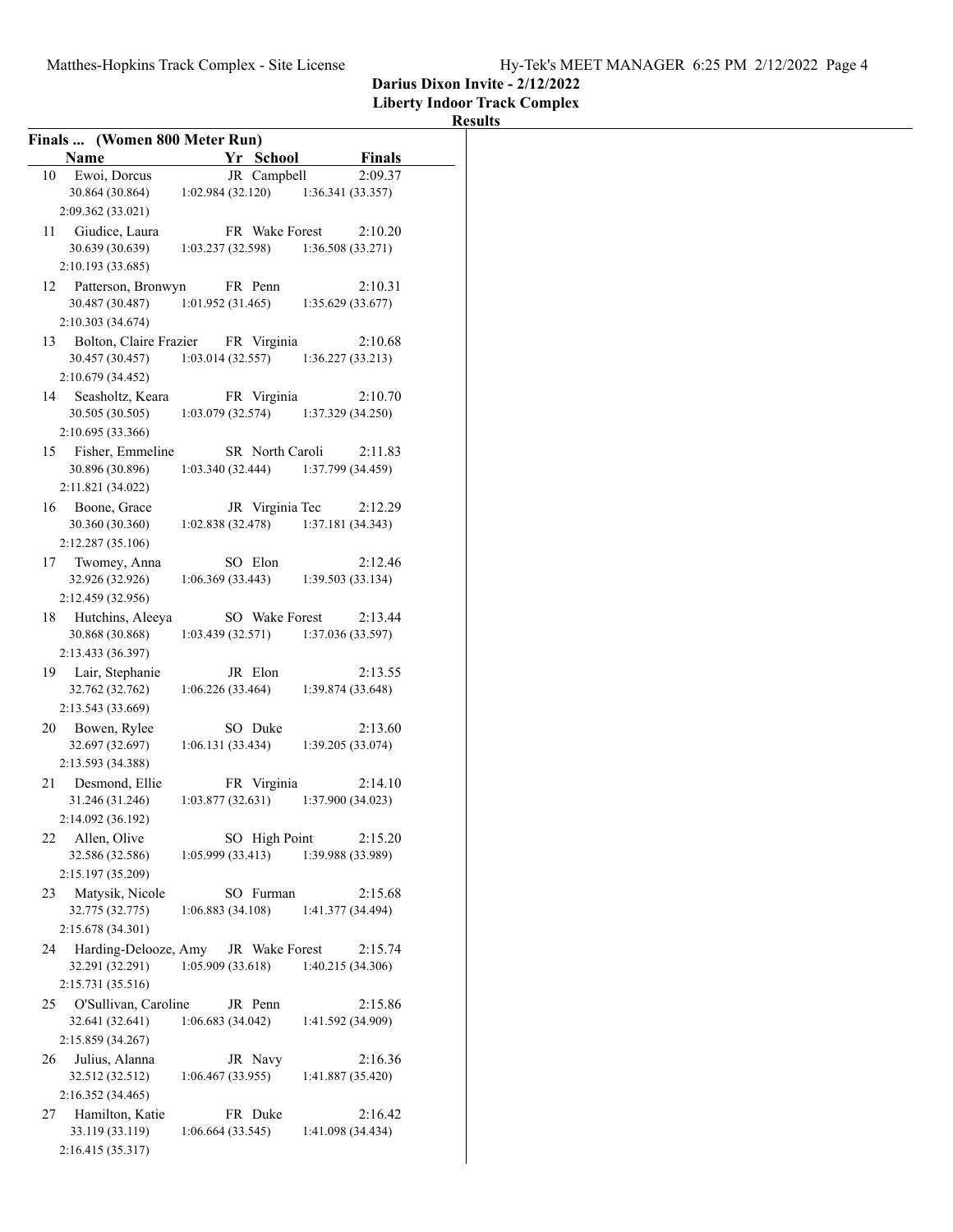| Hy-Tek's MEET MANAGER 6:25 PM 2/12/2022 Page 5 |  |
|------------------------------------------------|--|
|------------------------------------------------|--|

**Darius Dixon Invite - 2/12/2022**

**Liberty Indoor Track Complex**

| 28                                    |                                |                              |
|---------------------------------------|--------------------------------|------------------------------|
| Obbineni, Nikhila<br>33.135 (33.135)  | SO Penn<br>1:06.951(33.816)    | 2:16.98<br>1:42.040 (35.089) |
| 2:16.978 (34.938)                     |                                |                              |
| 29 Troup, Samantha<br>32.696 (32.696) | FR Liberty<br>1:07.261(34.565) | 2:17.39<br>1:43.198 (35.937) |
| 2:17.389 (34.191)                     |                                |                              |
| 30 Lewis, Caroline                    | SO NC State                    | 2:18.04                      |
| 33.300 (33.300)                       | 1:08.241(34.941)               | 1:43.664 (35.423)            |
| 2:18.040 (34.376)                     |                                |                              |
| Pignetti, Addison<br>31               | FR North Caroli                | 2:18.05                      |
| 33.148 (33.148)                       | 1:06.630(33.482)               | 1:41.700 (35.070)            |
|                                       |                                |                              |
| 2:18.043 (36.343)                     |                                |                              |
| 32 Grubb, Maxana                      | SO Virginia Tec                | 2:18.11                      |
| 30.278 (30.278)                       | 1:02.977(32.699)               | 1:38.263 (35.286)            |
| 2:18.109 (39.846)                     |                                |                              |
| Johnston, Lauren<br>33                | FR Charlotte                   | 2:18.34                      |
| 33.190 (33.190)                       | 1:07.564(34.374)               | 1:43.194 (35.630)            |
| 2:18.339 (35.145)                     |                                |                              |
| 34 Mannes, Sabrina                    | FR Elon                        | 2:20.47                      |
| 32.775 (32.775)                       | 1:07.499(34.724)               | 1:43.751 (36.252)            |
| 2:20.466 (36.715)                     |                                |                              |
|                                       |                                |                              |
| 35 Ettrich, Emily                     | JR Navy                        | 2:20.57                      |
| 33.208 (33.208)                       | 1:07.907(34.699)               | 1:43.942 (36.035)            |
| 2:20.566 (36.624)                     |                                |                              |
| 36 Dunlop, Ann                        | JR James Madiso                | 2:20.73                      |
| 33.918 (33.918)                       | 1:08.454(34.536)               | 1:43.838 (35.384)            |
| 2:20.723 (36.885)                     |                                |                              |
| 37 Harper, Callie                     | FR Furman                      | 2:20.98                      |
|                                       |                                |                              |
|                                       |                                |                              |
| 32.298 (32.298)                       | 1:06.972 (34.674)              | 1:43.414 (36.442)            |
| 2:20.974 (37.560)                     |                                |                              |
| 38 Leavitt, Allie                     | SR Usc Upstate                 | 2:21.07                      |
| 32.649 (32.649)                       | 1:06.809(34.160)               | 1:43.317 (36.508)            |
| 2:21.063 (37.746)                     |                                |                              |
| 39 Milby, Mary                        | SO James Madiso                | 2:21.40                      |
| 33.478 (33.478)                       | 1:08.844(35.366)               | 1:45.770 (36.926)            |
| 2:21.393 (35.623)                     |                                |                              |
| White, Phoebe<br>40                   | FR Penn                        | 2:21.61                      |
| 33.049 (33.049)                       | 1:07.984 (34.935)              | 1:44.214 (36.230)            |
| 2:21.606 (37.392)                     |                                |                              |
| 41<br>Alps, Emily                     | FR Elon                        | 2:21.72                      |
| 32.956 (32.956)                       | 1:08.091(35.135)               | 1:44.236 (36.145)            |
|                                       |                                |                              |
| 2:21.719 (37.483)                     |                                |                              |
| Woltjen, Alexa<br>42                  | SR UNCW                        | 2:22.00                      |
| 33.322 (33.322)                       | 1:08.228(34.906)               | 1:45.801 (37.573)            |
| 2:21.993 (36.192)                     |                                |                              |
| Miller, Beth<br>43                    | JR Navy                        | 2:22.36                      |
| 32.940 (32.940)                       | 1:07.856(34.916)               | 1:44.787 (36.931)            |
| 2:22.360 (37.573)                     |                                |                              |
| 44<br>Sakoutis, Arianna               | FR Elon                        | 2:23.01                      |
| 32.338 (32.338)                       | 1:07.476(35.138)               | 1:45.007 (37.531)            |
| 2:23.002 (37.995)                     |                                |                              |
| Krug, Brianna<br>45                   | FR Radford                     | 2:23.09                      |
| 31.759 (31.759)                       | 1:05.805(34.046)               | 1:43.648 (37.843)            |
| 2:23.087 (39.439)                     |                                |                              |

| Finals  (Women 800 Meter Run)              |                                       |                  |                   |         |
|--------------------------------------------|---------------------------------------|------------------|-------------------|---------|
| <b>Name</b>                                |                                       | Yr School        |                   | Finals  |
| 46<br>Krcik, Arianna                       |                                       | SR Usc Upstate   |                   | 2:24.11 |
| 32.157 (32.157)                            | 1:07.047(34.890)                      |                  | 1:44.757 (37.710) |         |
| 2:24.105 (39.348)                          |                                       |                  |                   |         |
| 47 Donnelly, Beth                          |                                       | FR Furman        |                   | 2:24.44 |
| 33.015 (33.015)                            | 1:07.219(34.204)                      |                  | 1:44.339 (37.120) |         |
| 2:24.439 (40.100)                          |                                       |                  |                   |         |
| Hanson, Kaleigh<br>48                      |                                       | SO Charlotte     |                   | 2:25.21 |
| 33.889 (33.889)                            | $1:09.819(35.930)$ $1:47.562(37.743)$ |                  |                   |         |
| 2:25.209 (37.647)                          |                                       |                  |                   |         |
| 49 Bollinger, Sophia<br>34.004 (34.004)    | $1:09.012(35.008)$ $1:46.445(37.433)$ | SR James Madiso  |                   | 2:25.28 |
| 2:25.277 (38.832)                          |                                       |                  |                   |         |
| 50 Lambert, Luci                           |                                       | Virginia         |                   | 2:26.52 |
| 33.524 (33.524)                            | 1:08.433 (34.909)                     |                  | 1:46.155 (37.722) |         |
| 2:26.511 (40.356)                          |                                       |                  |                   |         |
| 51 Griffith, Britney                       |                                       | JR East Tenn, S. |                   | 2:26.66 |
| 33.822 (33.822)                            | $1:10.096(36.274)$ 1:48.494 (38.398)  |                  |                   |         |
| 2:26.657 (38.163)                          |                                       |                  |                   |         |
| 52<br>Simmons, Rebekah                     |                                       | FR Liberty       |                   | 2:27.23 |
| 34.044 (34.044)                            | 1:10.222(36.178)                      |                  | 1:48.525 (38.303) |         |
| 2:27.230 (38.705)                          |                                       |                  |                   |         |
| 53 Cestari, Anna                           |                                       | SO William and   |                   | 2:27.62 |
| 34.151 (34.151)                            | 1:10.560(36.409)                      |                  | 1:50.116 (39.556) |         |
| 2:27.616 (37.500)                          |                                       |                  |                   |         |
| 54 Holland, Hannah                         |                                       | FR William and   |                   | 2:29.33 |
| 35.248 (35.248)                            | $1:12.576(37.328)$ $1:51.540(38.964)$ |                  |                   |         |
| 2:29.325 (37.785)                          |                                       |                  |                   |         |
| 55 Gerson, Jennifer<br>33.573 (33.573)     | 1:09.946(36.373)                      | SO William and   | 1:49.449 (39.503) | 2:30.26 |
| 2:30.257 (40.808)                          |                                       |                  |                   |         |
| Henderson, Serena<br>56                    |                                       | FR Unc-Greensbo  |                   | 2:30.55 |
| 35.367 (35.367)                            | 1:12.649(37.282)                      |                  | 1:51.744 (39.095) |         |
| 2:30.546 (38.802)                          |                                       |                  |                   |         |
| Bingham, Gretchen<br>57                    |                                       | JR UNCW          |                   | 2:30.74 |
| 34.846 (34.846)                            | 1:12.300(37.454)                      |                  | 1:51.911(39.611)  |         |
| 2:30.740 (38.829)                          |                                       |                  |                   |         |
| 58<br>Huner, Isabella                      |                                       | FR Liberty       |                   | 2:31.71 |
| 33.313 (33.313)                            | 1:10.248(36.935)                      |                  | 1:49.669 (39.421) |         |
| 2:31.710 (42.041)                          |                                       |                  |                   |         |
| Foster, Alanie<br>59                       |                                       | JR Usc Upstate   |                   | 2:32.28 |
| 34.504 (34.504)                            | 1:11.572 (37.068)                     |                  | 1:52.264 (40.692) |         |
| 2:32.272 (40.008)                          |                                       |                  |                   |         |
| Walker, Mackenzie<br>60<br>34.241 (34.241) |                                       | FR Radford       |                   | 2:37.32 |
| 2:37.314 (43.471)                          | 1:12.101(37.860)                      |                  | 1:53.843 (41.742) |         |
| Sullivan, Madeline<br>61                   |                                       | SO UNCW          |                   | 2:42.60 |
| 37.221 (37.221)                            | 1:18.179(40.958)                      |                  | 2:00.984 (42.805) |         |
| 2:42.591 (41.607)                          |                                       |                  |                   |         |
| Wright, Jaclyn<br>62                       |                                       | SO East Tenn. S  |                   | 2:50.09 |
| 36.978 (36.978)                            | 1:18.206(41.228)                      |                  | 2:02.301 (44.095) |         |
| 2:50.083 (47.782)                          |                                       |                  |                   |         |
| Auderset, Ella                             |                                       | FR North Caroli  |                   | DNF     |
| 30.312 (30.312)                            |                                       |                  |                   |         |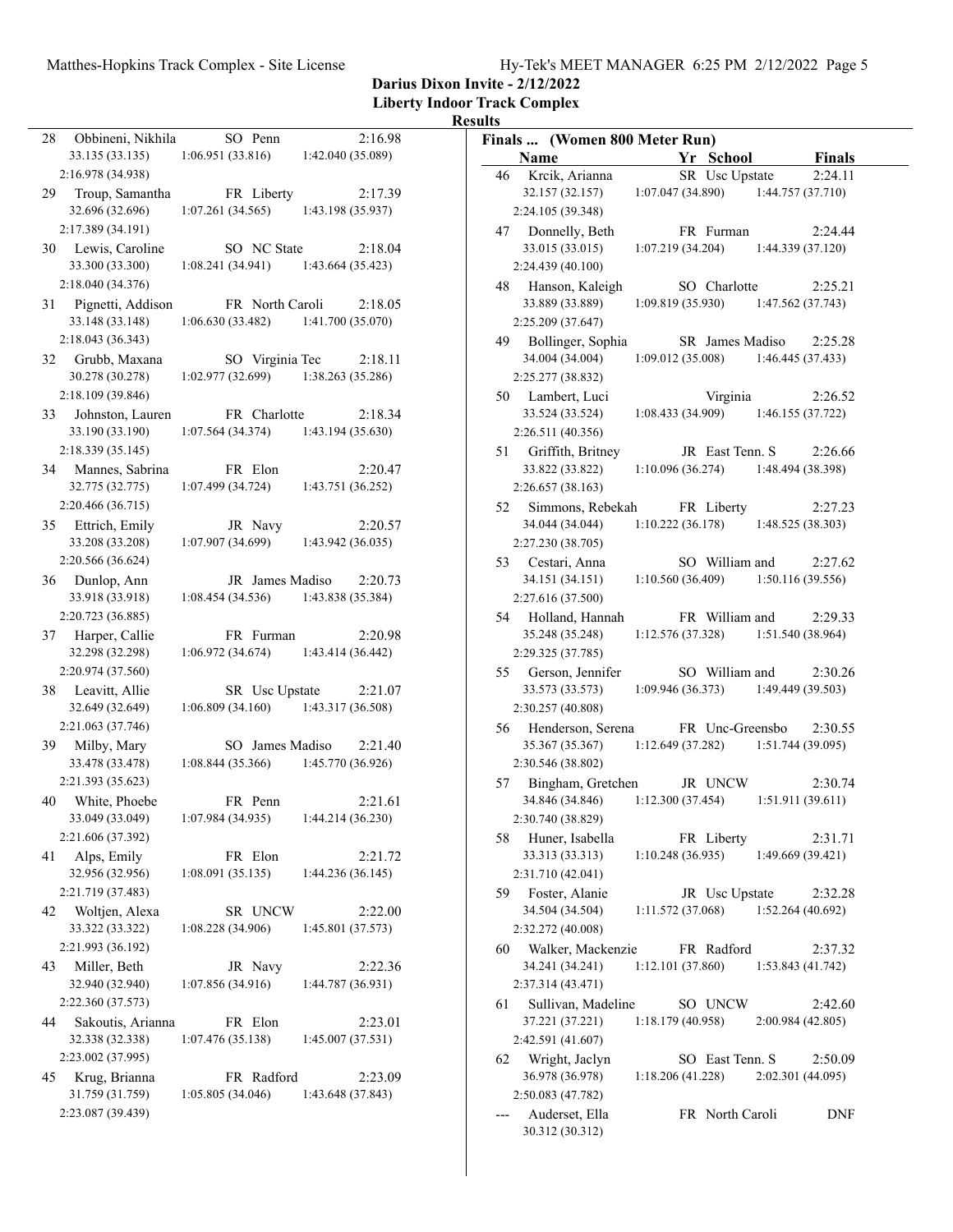**Liberty Indoor Track Complex**

**Women 1 Mile Run**

|               | Parenchuk, Anzhelika                  |                   | FR Virginia                    |                                      | <b>DNF</b>    |
|---------------|---------------------------------------|-------------------|--------------------------------|--------------------------------------|---------------|
|               | 28.388 (28.388)                       | 1:02.055(33.667)  |                                | 1:36.122 (34.067)                    |               |
|               | Women 1000 Meter Run                  |                   |                                |                                      |               |
|               | <b>Facility:</b>                      |                   |                                | 2:41.25 F 4/29/2021 Claudia Saunders |               |
|               | <b>Meet:</b>                          |                   | 2:43.27 M 2/13/2021 Julia Rizk |                                      |               |
|               | Name                                  |                   | Yr School                      |                                      | <b>Finals</b> |
| <b>Finals</b> |                                       |                   |                                |                                      |               |
| 1             | Armstrong, Naomi                      |                   | JR Liberty                     |                                      | 2:50.93       |
|               | 33.639 (33.639)                       | 1:08.134 (34.495) |                                | 1:42.494 (34.360)                    |               |
|               | 2:17.356 (34.862)                     | 2:50.927 (33.571) |                                |                                      |               |
| 2             | Twomey, Anna                          |                   | SO Elon                        |                                      | 2:51.05       |
|               | 33.817 (33.817)                       | 1:08.386 (34.569) |                                | 1:42.668 (34.282)                    |               |
|               | 2:17.526 (34.858)                     | 2:51.041 (33.515) |                                |                                      |               |
| 3             | Babski, Olivia                        |                   | JR Penn                        |                                      | 2:51.29       |
|               | 34.017 (34.017)                       | 1:08.661(34.644)  |                                | 1:42.960 (34.299)                    |               |
|               | 2:17.789 (34.829)                     | 2:51.290 (33.501) |                                |                                      |               |
|               | 4 Harding-Delooze, Amy                |                   | JR Wake Forest                 |                                      | 2:52.12       |
|               | 34.135 (34.135)                       | 1:09.414(35.279)  |                                | 1:44.004 (34.590)                    |               |
|               | 2:18.794 (34.790)                     | 2:52.113 (33.319) |                                |                                      |               |
| 5             |                                       |                   | FR Penn                        |                                      | 2:52.60       |
|               | Szorenyi, Fabianna<br>34.223 (34.223) | 1:08.889(34.666)  |                                | 1:43.162 (34.273)                    |               |
|               | 2:18.258 (35.096)                     | 2:52.594 (34.336) |                                |                                      |               |
|               | 6 Martin, Jade                        |                   | FR Charlotte                   |                                      | 2:54.03       |
|               | 34.311 (34.311)                       | 1:08.983 (34.672) |                                | 1:43.442 (34.459)                    |               |
|               | 2:18.559 (35.117)                     | 2:54.021 (35.462) |                                |                                      |               |
| 7             | Bacchetta, Bronte                     |                   | SR Navy                        |                                      | 2:55.15       |
|               | 34.063 (34.063)                       | 1:08.791 (34.728) |                                | 1:43.848 (35.057)                    |               |
|               | 2:20.274 (36.426)                     | 2:55.148 (34.874) |                                |                                      |               |
| 8             | Hassman, Chloe                        |                   | FR Penn                        |                                      | 2:55.70       |
|               | 34.347 (34.347)                       | 1:09.324 (34.977) |                                | 1:44.309 (34.985)                    |               |
|               | 2:19.865 (35.556)                     | 2:55.693 (35.828) |                                |                                      |               |
| 9.            | Vaughn, Elizabeth                     |                   | JR Charlotte                   |                                      | 3:00.19       |
|               | 34.049 (34.049)                       | 1:08.095 (34.046) |                                | 1:44.089 (35.994)                    |               |
|               | 2:22.424 (38.335)                     | 3:00.183 (37.759) |                                |                                      |               |
| 10            | Brophy, McKenna                       |                   | SO Navy                        |                                      | 3:00.63       |
|               | 34.801 (34.801)                       | 1:09.641 (34.840) |                                | 1:46.255 (36.614)                    |               |
|               | 2:24.150 (37.895)                     | 3:00.629 (36.479) |                                |                                      |               |
|               | 11 Hill, Charlotte                    |                   | FR Navy                        |                                      | 3:03.07       |
|               | 34.859 (34.859)                       | 1:09.870 (35.011) |                                | 1:46.622 (36.752)                    |               |
|               | 2:24.852 (38.230)                     | 3:03.062 (38.210) |                                |                                      |               |
| 12            | Frail, Nikki                          |                   | FR High Point                  |                                      | 3:05.85       |
|               | 36.213 (36.213)                       | 1:11.855(35.642)  |                                | 1:49.011 (37.156)                    |               |
|               | 2:27.614 (38.603)                     | 3:05.849 (38.235) |                                |                                      |               |
| 13            | Durbin, Audrey                        |                   | JR Elon                        |                                      | 3:07.81       |
|               | 35.955 (35.955)                       | 1:12.147(36.192)  |                                | 1:49.227 (37.080)                    |               |
|               | 2:28.352 (39.125)                     | 3:07.810 (39.458) |                                |                                      |               |
| 14            | Dougherty, Megan                      |                   | SO William and                 |                                      | 3:08.97       |
|               | 35.983 (35.983)                       | 1:12.966 (36.983) |                                | 1:50.892 (37.926)                    |               |
|               | 2:29.965 (39.073)                     | 3:08.963 (38.998) |                                |                                      |               |
| 15            | Coyle, Molly                          |                   | FR William and                 |                                      | 3:17.12       |
|               | 35.637 (35.637)                       | 1:13.038 (37.401) |                                | 1:52.661 (39.623)                    |               |
|               | 2:34.871 (42.210)                     | 3:17.120 (42.249) |                                |                                      |               |
|               |                                       |                   |                                |                                      |               |

| <b>Facility:</b>       | 4:44.96 F 1/13/2021 Anna Shields |                             |
|------------------------|----------------------------------|-----------------------------|
| Meet:                  | 4:51.24 M 2/12/2021              | <b>Calli Doan</b>           |
| Name                   | Yr School                        | <b>Finals</b>               |
| <b>Finals</b>          |                                  |                             |
| Vess, Anna<br>1        | SR NC State                      | 4:37.42F                    |
| 35.465 (35.465)        | 1:11.872 (36.407)                | 1:47.213 (35.341)           |
| 2:22.254 (35.041)      | 2:57.265 (35.011)                | 3:31.508 (34.243)           |
| 4:04.811 (33.303)      | 4:37.416 (32.605)                |                             |
| Brown, Brynn<br>2      |                                  | FR North Caroli<br>4:37.78F |
| 35.346 (35.346)        | 1:11.594 (36.248)                | 1:46.803 (35.209)           |
| 2:21.719 (34.916)      | 2:56.771 (35.052)                | 3:30.934 (34.163)           |
| 4:04.622 (33.688)      | 4:37.774 (33.152)                |                             |
| Marvin, Megan<br>3     | FR Furman                        | 4:39.40F                    |
| 35.618 (35.618)        | 1:11.726 (36.108)                | 1:46.946 (35.220)           |
| 2:21.901 (34.955)      | 2:56.933 (35.032)                | 3:31.205 (34.272)           |
| 4:05.388 (34.183)      | 4:39.394 (34.006)                |                             |
| Hassebrock, Ava<br>4   |                                  | SO Virginia Tec<br>4:42.78F |
| 36.134 (36.134)        | 1:12.809(36.675)                 | 1:47.884 (35.075)           |
| 2:23.346 (35.462)      | 2:58.512 (35.166)                | 3:33.296 (34.784)           |
| 4:08.127(34.831)       | 4:42.771 (34.644)                |                             |
| Kappeler, Chase<br>5.  |                                  | SO Virginia Tec<br>4:47.87M |
| 35.907 (35.907)        | 1:12.348(36.441)                 | 1:47.397 (35.049)           |
| 2:23.191 (35.794)      | 2:59.272 (36.081)                | 3:35.321 (36.049)           |
| 4:11.392 (36.071)      | 4:47.863 (36.471)                |                             |
| 6<br>Beermann, Jette   | FR Elon                          | 4:49.95M                    |
| 37.928 (37.928)        | 1:13.912 (35.984)                | 1:50.078 (36.166)           |
| 2:26.618 (36.540)      | 3:03.324 (36.706)                | 3:40.398 (37.074)           |
| 4:16.145(35.747)       | 4:49.948 (33.803)                |                             |
| Catsimanes, Hana<br>7  |                                  | FR Wake Forest<br>4:50.14M  |
| 36.848 (36.848)        | 1:12.937 (36.089)                | 1:49.263 (36.326)           |
| 2:26.106 (36.843)      | 3:03.061 (36.955)                | 3:40.021 (36.960)           |
| 4:15.961 (35.940)      | 4:50.140 (34.179)                |                             |
| 8<br>Trainor, Sarah    |                                  | FR North Caroli<br>4:50.17M |
| 37.794 (37.794)        | 1:13.481 (35.687)                | 1:50.329 (36.848)           |
| 2:26.964 (36.635)      | 3:03.264 (36.300)                | 3:40.192 (36.928)           |
| 4:16.330 (36.138)      | 4:50.161 (33.831)                |                             |
| Jones, Taylor<br>9     | SR Virginia                      | 4:50.75M                    |
| 37.300 (37.300)        | 1:13.166 (35.866)                | 1:49.482 (36.316)           |
| 2:26.341 (36.859)      | 3:03.018 (36.677)                | 3:39.968 (36.950)           |
| 4:15.718 (35.750)      | 4:50.746 (35.028)                |                             |
| 10<br>Schulz, Jenna    | FR NC State                      | 4:51.43                     |
| 36.388 (36.388)        | 1:12.769 (36.381)                | 1:48.057 (35.288)           |
| 2:23.964 (35.907)      | 2:59.806 (35.842)                | 3:36.566 (36.760)           |
| 4:14.040 (37.474)      | 4:51.430 (37.390)                |                             |
| Abraham, Eleanor<br>11 | SO Navy                          | 4:51.47                     |
| 37.016 (37.016)        | 1:12.731(35.715)                 | 1:49.033 (36.302)           |
| 2:25.895 (36.862)      | 3:02.795 (36.900)                | 3:39.805 (37.010)           |
| 4:16.167 (36.362)      | 4:51.462 (35.295)                |                             |
| Morris, Alex<br>12     |                                  | SO North Caroli<br>4:51.97  |
| 37.844 (37.844)        | 1:13.704 (35.860)                | 1:50.590 (36.886)           |
| 2:27.186 (36.596)      | 3:03.576 (36.390)                | 3:40.567 (36.991)           |
| 4:17.086 (36.519)      | 4:51.962 (34.876)                |                             |
|                        |                                  |                             |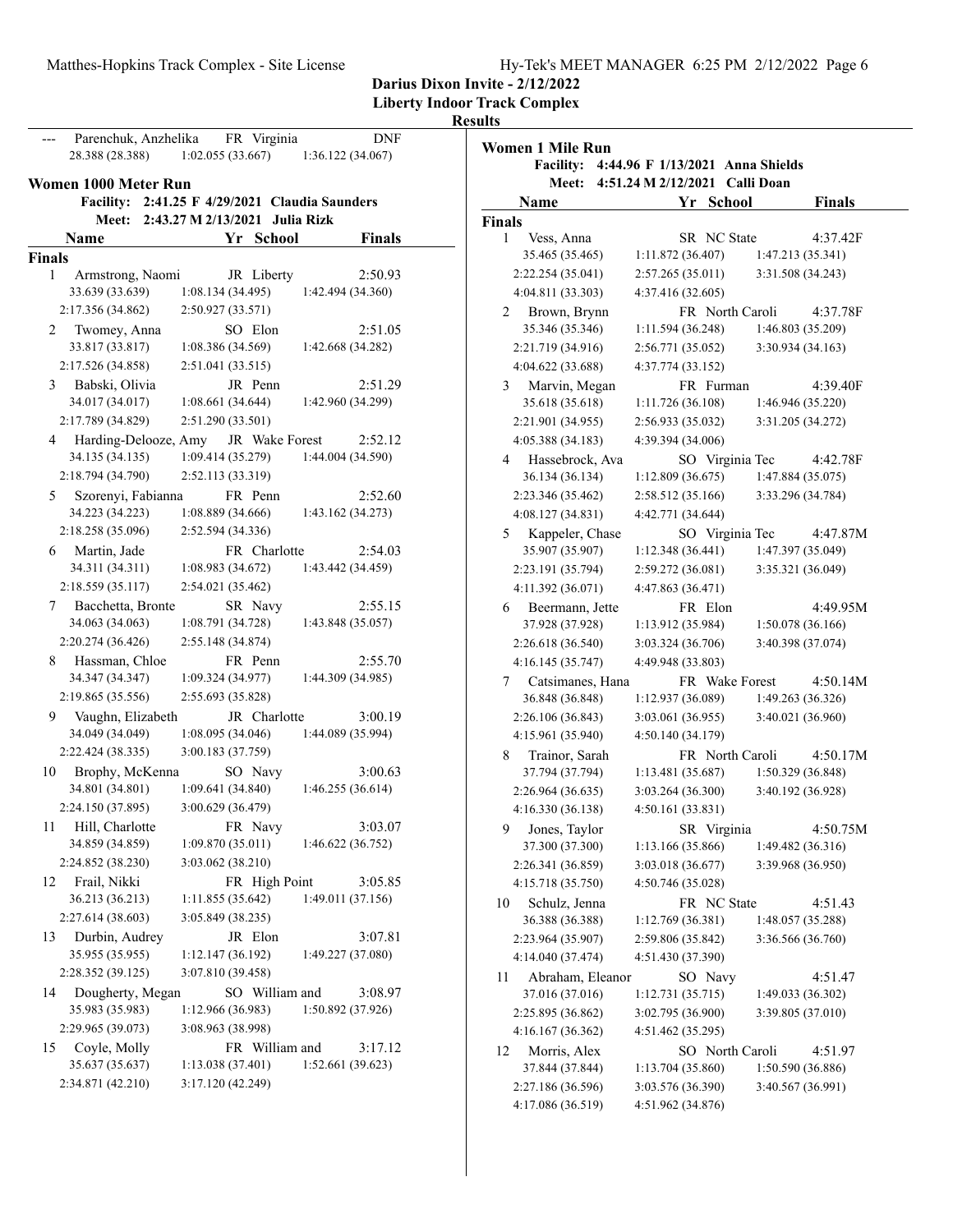|    |                                     |                             |                              | <b>Results</b> |
|----|-------------------------------------|-----------------------------|------------------------------|----------------|
| 13 | Bader, Elizabeth<br>37.601 (37.601) | SO Penn<br>1:13.567(35.966) | 4:51.97<br>1:50.484 (36.917) |                |
|    |                                     |                             |                              |                |
|    | 2:27.395 (36.911)                   | 3:03.847 (36.452)           | 3:40.830 (36.983)            |                |
|    | 4:17.276 (36.446)                   | 4:51.965 (34.689)           |                              |                |
| 14 | Fisher, Emmeline                    | SR North Caroli             | 4:52.07                      |                |
|    | 36.057 (36.057)                     | 1:12.127 (36.070)           | 1:47.471 (35.344)            |                |
|    | 2:24.125 (36.654)                   | 3:01.210(37.085)            | 3:39.177 (37.967)            |                |
|    | 4:16.644 (37.467)                   | 4:52.070(35.426)            |                              |                |
| 15 | Cole, Emily                         | SO Duke                     | 4:52.77                      |                |
|    | 36.175 (36.175)                     | 1:12.511(36.336)            | 1:47.707 (35.196)            |                |
|    |                                     |                             |                              |                |
|    | 2:23.475 (35.768)                   | 2:59.547 (36.072)           | 3:36.266 (36.719)            |                |
|    | 4:14.131 (37.865)                   | 4:52.765 (38.634)           |                              |                |
| 16 | Hendrix, Alyssa                     | FR NC State                 | 4:54.54                      |                |
|    | 36.348 (36.348)                     | 1:12.966(36.618)            | 1:48.797 (35.831)            |                |
|    | 2:24.823 (36.026)                   | 3:01.727 (36.904)           | 3:39.669 (37.942)            |                |
|    | 4:17.164 (37.495)                   | 4:54.532 (37.368)           |                              |                |
| 17 | Desmond, Ellie                      | FR Virginia                 | 4:55.73                      |                |
|    | 38.956 (38.956)                     | 1:15.006 (36.050)           |                              |                |
|    |                                     |                             | 1:51.808 (36.802)            |                |
|    | 2:29.148 (37.340)                   | 3:05.288(36.140)            | 3:41.959 (36.671)            |                |
|    | 4:18.920 (36.961)                   | 4:55.730(36.810)            |                              |                |
| 18 | Miller, Hannah                      | SO Elon                     | 4:59.45                      |                |
|    | 39.503 (39.503)                     | 1:15.819(36.316)            | 1:52.730(36.911)             |                |
|    | 2:30.192 (37.462)                   | 3:07.977 (37.785)           | 3:45.726 (37.749)            |                |
|    | 4:23.336 (37.610)                   | 4:59.450(36.114)            |                              |                |
| 19 |                                     | JR Wake Forest              | 4:59.53                      |                |
|    | Kopchak, Rylee                      |                             |                              |                |
|    | 37.788 (37.788)                     | 1:14.893(37.105)            | 1:51.715 (36.822)            |                |
|    | 2:28.954 (37.239)                   | 3:05.953 (36.999)           | 3:43.572 (37.619)            |                |
|    | 4:22.446 (38.874)                   | 4:59.525 (37.079)           |                              |                |
| 20 | Leach, Sarah                        | FR Virginia Tec             | 5:00.96                      |                |
|    | 39.364 (39.364)                     | 1:15.181(35.817)            | 1:51.952 (36.771)            |                |
|    | 2:29.381 (37.429)                   | 3:05.784(36.403)            | 3:43.893 (38.109)            |                |
|    | 4:23.455 (39.562)                   | 5:00.954 (37.499)           |                              |                |
| 21 | Holt, Heather                       | JR NC State                 | 5:03.65                      |                |
|    |                                     |                             |                              |                |
|    | 36.530 (36.530)                     | 1:12.609(36.079)            | 1:49.015 (36.406)            |                |
|    | 2:26.725 (37.710)                   | 3:05.772 (39.047)           | 3:45.499 (39.727)            |                |
|    | 4:25.183 (39.684)                   | 5:03.648 (38.465)           |                              |                |
| 22 | Kovacs, Anna                        | SR Navy                     | 5:03.78                      |                |
|    | 38.204 (38.204)                     | 1:15.552 (37.348)           | 1:53.164 (37.612)            |                |
|    | 2:30.671 (37.507)                   | 3:08.085(37.414)            | 3:46.767 (38.682)            |                |
|    | 4:27.121 (40.354)                   | 5:03.774 (36.653)           |                              |                |
| 23 | Preeo, Hannah                       | JR Elon                     | 5:04.70                      |                |
|    | 39.282 (39.282)                     | 1:15.584 (36.302)           | 1:52.936 (37.352)            |                |
|    | 2:30.395 (37.459)                   |                             |                              |                |
|    |                                     | 3:08.703 (38.308)           | 3:47.688 (38.985)            |                |
|    | 4:26.977 (39.289)                   | 5:04.697 (37.720)           |                              |                |
| 24 | Morganti, Olivia                    | FR Penn                     | 5:05.21                      |                |
|    | 39.016 (39.016)                     | 1:15.366 (36.350)           | 1:52.438 (37.072)            |                |
|    | 2:29.984 (37.546)                   | 3:06.976 (36.992)           | 3:46.021 (39.045)            |                |
|    | 4:25.223 (39.202)                   | 5:05.201 (39.978)           |                              |                |
| 25 | Matysik, Nicole                     | SO Furman                   | 5:05.84                      |                |
|    | 37.571 (37.571)                     | 1:13.342(35.771)            | 1:49.673(36.331)             |                |
|    |                                     |                             |                              |                |
|    | 2:27.297 (37.624)                   | 3:06.046 (38.749)           | 3:46.753 (40.707)            |                |
|    | 4:26.499 (39.746)                   | 5:05.839 (39.340)           |                              |                |
| 26 | Mpshe, Lesego                       | JR Campbell                 | 5:05.88                      |                |
|    | 38.751 (38.751)                     | 1:17.477 (38.726)           | 1:56.040 (38.563)            |                |
|    | 2:34.991 (38.951)                   | 3:13.196 (38.205)           | 3:51.627(38.431)             |                |
|    | 4:29.989 (38.362)                   | 5:05.877 (35.888)           |                              |                |
|    |                                     |                             |                              |                |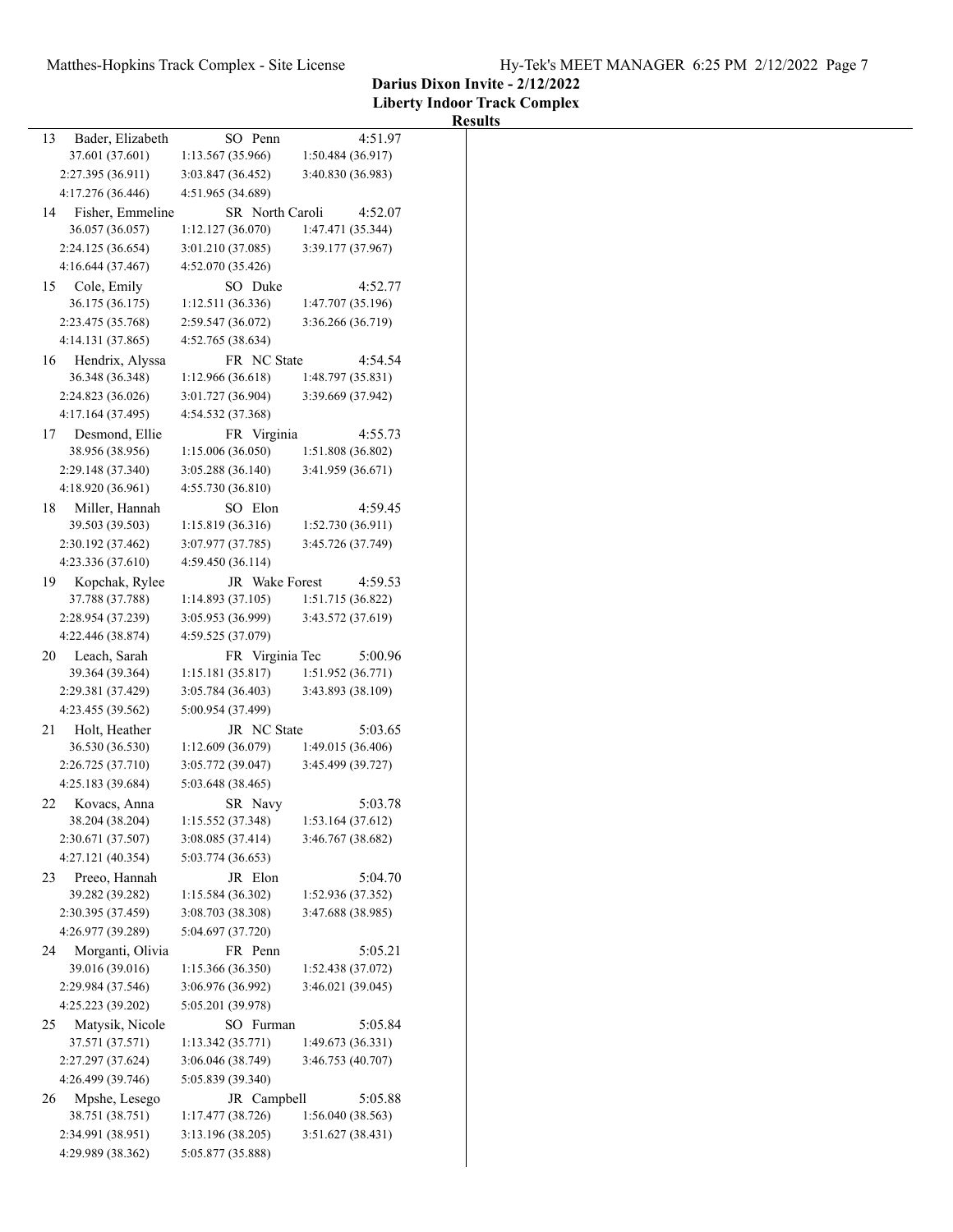**Liberty Indoor Track Complex**

|    | Finals  (Women 1 Mile Run) |                   |                 |                   |               |
|----|----------------------------|-------------------|-----------------|-------------------|---------------|
|    | Name                       |                   | Yr School       |                   | <b>Finals</b> |
| 27 | McLain, Mia                |                   | North Florid    |                   | 5:05.93       |
|    | 38.280 (38.280)            | 1:16.732(38.452)  |                 | 1:55.672 (38.940) |               |
|    | 2:34.534 (38.862)          | 3:13.581 (39.047) |                 | 3:52.123 (38.542) |               |
|    | 4:30.655 (38.532)          | 5:05.927 (35.272) |                 |                   |               |
| 28 | Murray, Kelly              |                   | FR Navy         |                   | 5:06.43       |
|    | 38.782 (38.782)            | 1:15.805(37.023)  |                 | 1:53.464 (37.659) |               |
|    | 2:31.365 (37.901)          | 3:09.730 (38.365) |                 | 3:49.362 (39.632) |               |
|    | 4:28.687 (39.325)          | 5:06.427 (37.740) |                 |                   |               |
| 29 | Hamilton, Katie            |                   | FR Duke         |                   | 5:07.72       |
|    | 37.648 (37.648)            | 1:13.386 (35.738) |                 | 1:50.278 (36.892) |               |
|    | 2:27.353 (37.075)          | 3:05.882 (38.529) |                 | 3:45.806 (39.924) |               |
|    | 4:26.745 (40.939)          | 5:07.711 (40.966) |                 |                   |               |
| 30 | Jakobs, Franziska          |                   | SR High Point   |                   | 5:08.04       |
|    | 38.393 (38.393)            | 1:14.946 (36.553) |                 | 1:53.047(38.101)  |               |
|    | 2:33.295 (40.248)          | 3:13.879 (40.584) |                 | 3:53.626 (39.747) |               |
|    | 4:32.983 (39.357)          | 5:08.040 (35.057) |                 |                   |               |
| 31 | Evans, Georgia             |                   | JR Wake Forest  |                   | 5:08.10       |
|    | 38.669 (38.669)            | 1:15.191(36.522)  |                 | 1:52.178 (36.987) |               |
|    | 2:29.746 (37.568)          | 3:08.673 (38.927) |                 | 3:48.689 (40.016) |               |
|    | 4:29.327 (40.638)          | 5:08.093 (38.766) |                 |                   |               |
| 32 | Schlageter, Emma Jane      |                   | FR North Florid |                   | 5:08.30       |
|    | 38.480 (38.480)            | 1:17.169 (38.689) |                 | 1:56.162 (38.993) |               |
|    | 2:35.824 (39.662)          | 3:14.788 (38.964) |                 | 3:54.379 (39.591) |               |
|    |                            |                   |                 |                   |               |
|    | 4:33.031 (38.652)          | 5:08.298 (35.267) |                 |                   |               |
| 33 | Harper, Camryn             |                   | JR High Point   |                   | 5:08.43       |
|    | 38.550 (38.550)            | 1:15.321(36.771)  |                 | 1:53.487 (38.166) |               |
|    | 2:33.573 (40.086)          | 3:14.186 (40.613) |                 | 3:54.082 (39.896) |               |
|    | 4:33.304 (39.222)          | 5:08.423 (35.119) |                 |                   |               |
| 34 | Johnston, Lauren           |                   | FR Charlotte    |                   | 5:09.15       |
|    | 38.648 (38.648)            | 1:17.103(38.455)  |                 | 1:56.269 (39.166) |               |
|    | 2:35.119 (38.850)          | 3:14.286 (39.167) |                 | 3:53.739 (39.453) |               |
|    | 4:33.270 (39.531)          | 5:09.150 (35.880) |                 |                   |               |
| 35 | Rogers, Jessica            |                   | SR Liberty      |                   | 5:09.34       |
|    | 38.992 (38.992)            | 1:18.010 (39.018) |                 | 1:56.497 (38.487) |               |
|    | 2:35.403 (38.906)          | 3:14.107 (38.704) |                 | 3:53.944 (39.837) |               |
|    | 4:32.599 (38.655)          | 5:09.332 (36.733) |                 |                   |               |
| 36 | Gilmore, MegAnne           |                   | FR Radford      |                   | 5:10.97       |
|    | 38.175 (38.175)            | 1:14.707 (36.532) |                 | 1:52.775 (38.068) |               |
|    | 2:33.025 (40.250)          | 3:13.862 (40.837) |                 | 3:54.431 (40.569) |               |
|    | 4:34.057 (39.626)          | 5:10.961 (36.904) |                 |                   |               |
| 37 | Troup, Samantha            |                   | FR Liberty      |                   | 5:12.24       |
|    | 38.638 (38.638)            | 1:17.694 (39.056) |                 | 1:56.760 (39.066) |               |
|    | 2:36.011 (39.251)          | 3:14.733 (38.722) |                 | 3:55.272 (40.539) |               |
|    | 4:35.286 (40.014)          | 5:12.237 (36.951) |                 |                   |               |
| 38 | Young, Lucy                |                   | FR William and  |                   | 5:12.34       |
|    | 39.252 (39.252)            | 1:17.331(38.079)  |                 | 1:57.053 (39.722) |               |
|    | 2:36.799 (39.746)          | 3:16.071(39.272)  |                 | 3:55.325 (39.254) |               |
|    | 4:34.793 (39.468)          | 5:12.331 (37.538) |                 |                   |               |
| 39 | Leavitt, Allie             |                   | SR Usc Upstate  |                   | 5:13.34       |
|    | 38.687 (38.687)            | 1:17.002(38.315)  |                 | 1:55.538 (38.536) |               |
|    | 2:34.069 (38.531)          | 3:12.727(38.658)  |                 | 3:52.478 (39.751) |               |
|    | 4:33.027 (40.549)          | 5:13.331 (40.304) |                 |                   |               |
|    |                            |                   |                 |                   |               |

| 40 | Harper, Callie                         | FR Furman                              | 5:14.07           |
|----|----------------------------------------|----------------------------------------|-------------------|
|    | 38.431 (38.431)                        | 1:17.031 (38.600)                      | 1:55.981 (38.950) |
|    | 2:34.840 (38.859)                      | 3:14.506 (39.666)                      | 3:55.178 (40.672) |
|    | 4:35.591 (40.413)                      | 5:14.066 (38.475)                      |                   |
| 41 | Willemse, Zanelle                      | JR Charleston S                        | 5:14.29           |
|    | 38.096 (38.096)                        | 1:16.552 (38.456)                      | 1:55.450 (38.898) |
|    | 2:34.546 (39.096)                      | 3:14.045 (39.499)                      | 3:54.667 (40.622) |
|    | 4:35.356 (40.689)                      | 5:14.289 (38.933)                      |                   |
| 42 | Castillo, Billie                       | North Florid                           | 5:16.13           |
|    | 39.037 (39.037)                        | 1:16.923 (37.886)                      | 1:55.854 (38.931) |
|    | 2:35.551 (39.697)                      | 3:15.265 (39.714)                      | 3:55.727 (40.462) |
|    | 4:36.488 (40.761)                      | 5:16.128 (39.640)                      |                   |
| 43 | Fisher, Erica                          | SO North Florid                        | 5:16.24           |
|    | 38.901 (38.901)                        | 1:17.757 (38.856)                      | 1:56.546 (38.789) |
|    | 2:36.161 (39.615)                      | 3:15.657 (39.496)                      | 3:56.021 (40.364) |
|    | 4:36.578 (40.557)                      | 5:16.240 (39.662)                      |                   |
| 44 | Hobbs, Kendall                         | SO UNCW                                | 5:16.88           |
|    | 39.308 (39.308)                        | 1:16.242 (36.934)                      | 1:56.078 (39.836) |
|    | 2:36.555 (40.477)                      | 3:16.798 (40.243)                      | 3:57.813 (41.015) |
|    | 4:38.326 (40.513)                      | 5:16.873 (38.547)                      |                   |
| 45 | Stocki, Chelsea                        | JR Liberty                             | 5:17.15           |
|    | 38.986 (38.986)                        | 1:16.395 (37.409)                      | 1:55.518 (39.123) |
|    | 2:35.341 (39.823)                      | 3:16.014 (40.673)                      | 3:57.248 (41.234) |
|    | 4:39.061 (41.813)                      | 5:17.145 (38.084)                      |                   |
| 46 | Farrell, Catherine                     | SO Liberty                             | 5:17.60           |
|    | 39.221 (39.221)                        | 1:16.768(37.547)                       | 1:56.337 (39.569) |
|    | 2:36.023 (39.686)                      | 3:16.772 (40.749)                      | 3:58.035 (41.263) |
|    | 4:39.474 (41.439)                      | 5:17.598 (38.124)                      |                   |
| 47 | Oliver, Chelsey                        | North Florid                           | 5:17.63           |
|    | 39.362 (39.362)                        | 1:16.595 (37.233)                      | 1:55.973 (39.378) |
|    | 2:36.359 (40.386)                      | 3:16.525 (40.166)                      | 3:57.576 (41.051) |
|    |                                        |                                        |                   |
|    | 4:38.367 (40.791)                      | 5:17.624 (39.257)                      |                   |
| 48 | Martin, Hannah                         | FR North Florid                        | 5:17.90           |
|    | 38.919 (38.919)                        | 1:15.928 (37.009)                      | 1:55.775 (39.847) |
|    | 2:36.372 (40.597)                      | 3:16.982 (40.610)                      | 3:58.870 (41.888) |
|    | 4:40.649 (41.779)                      | 5:17.892 (37.243)                      |                   |
| 49 | Bond, Kayland                          | JR Radford                             | 5:19.34           |
|    | 40.013 (40.013)                        | 1:18.532 (38.519)                      | 1:57.860 (39.328) |
|    | 2:37.521 (39.661)                      | 3:17.506 (39.985)                      | 3:58.686 (41.180) |
|    | 4:39.787 (41.101)                      | 5:19.331 (39.544)                      |                   |
| 50 | Augustin, Keerstin                     | FR Charleston S                        | 5:19.60           |
|    | 38.799 (38.799)                        | 1:16.113(37.314)                       | 1:55.651 (39.538) |
|    | 2:35.779 (40.128)                      | 3:16.348(40.569)                       | 3:57.413(41.065)  |
|    | 4:38.637 (41.224)                      | 5:19.593 (40.956)                      |                   |
| 51 | Young, Kristiana                       | JR Liberty                             | 5:22.24           |
|    | 39.669 (39.669)                        | 1:17.225 (37.556)                      | 1:56.665(39.440)  |
|    | 2:36.829 (40.164)                      | 3:17.273(40.444)                       | 3:58.641 (41.368) |
|    | 4:41.045 (42.404)                      | 5:22.231 (41.186)                      |                   |
| 52 | Woltjen, Alexa                         | SR UNCW                                | 5:24.96           |
|    | 38.511 (38.511)                        | 1:17.313 (38.802)                      | 1:56.792 (39.479) |
|    | 2:37.335 (40.543)                      | 3:18.701(41.366)                       | 4:01.267 (42.566) |
|    | 4:44.399 (43.132)                      | 5:24.960 (40.561)                      |                   |
| 53 | Hoff, Savannah                         | SO Radford                             | 5:26.49           |
|    | 38.350 (38.350)                        | 1:15.863 (37.513)                      | 1:55.421 (39.558) |
|    | 2:37.385 (41.964)<br>4:45.900 (43.177) | 3:19.255 (41.870)<br>5:26.486 (40.586) | 4:02.723 (43.468) |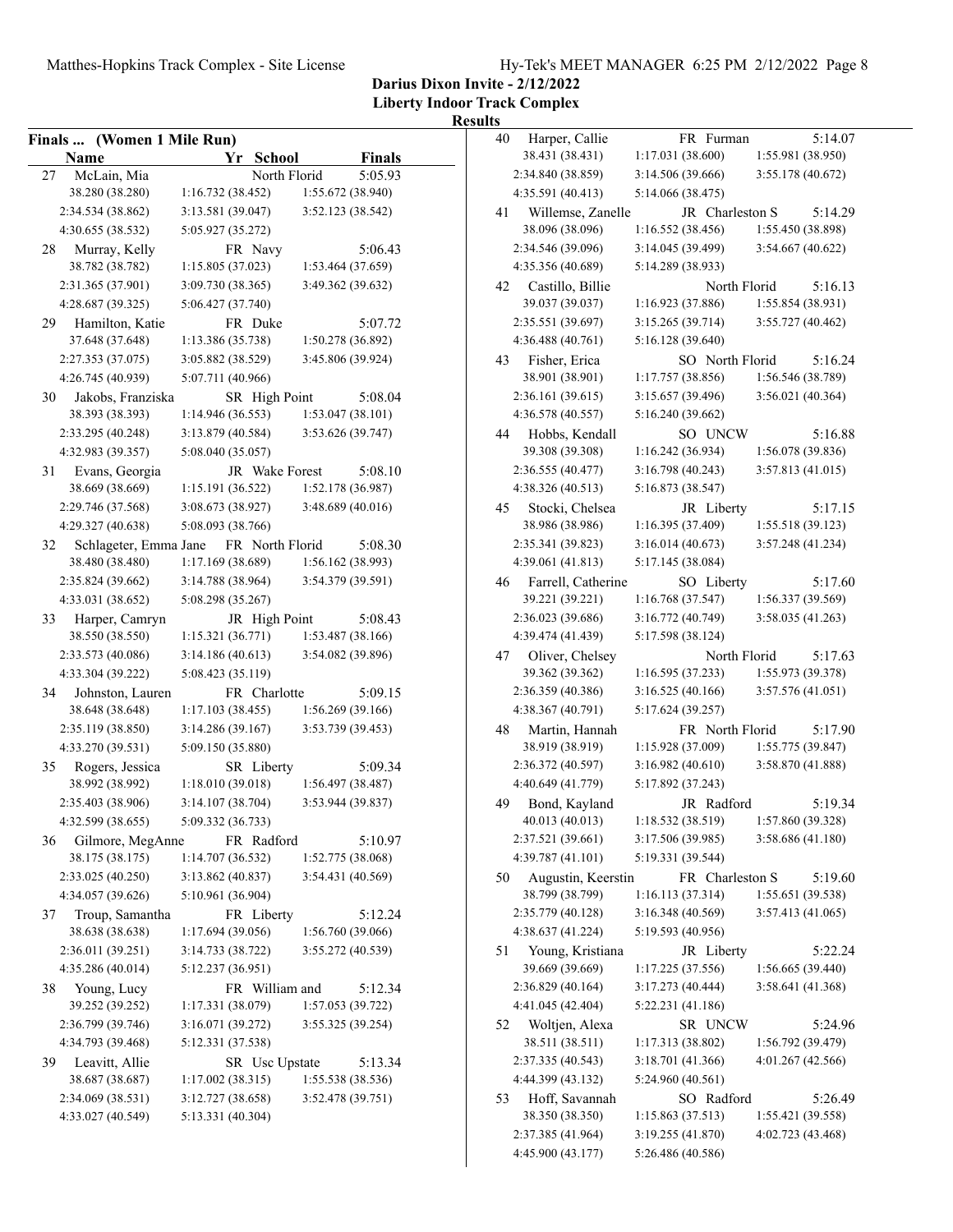**Darius Dixon Invite - 2/12/2022**

**Liberty Indoor Track Complex**

|    | Finals  (Women 1 Mile Run)           |                                      |                                 |
|----|--------------------------------------|--------------------------------------|---------------------------------|
|    | Name                                 | Yr School                            | <b>Finals</b>                   |
| 54 | Knight, Lanie                        | JR James Madiso                      | 5:28.21                         |
|    | 39.938 (39.938)                      | 1:18.191(38.253)                     | 1:58.778 (40.587)               |
|    | 2:40.549 (41.771)                    | 3:22.581 (42.032)                    | 4:05.364 (42.783)               |
|    | 4:48.082 (42.718)                    | 5:28.201 (40.119)                    |                                 |
| 55 | Sell, Emily<br>40.408 (40.408)       | FR William and<br>1:19.611 (39.203)  | 5:29.37<br>2:00.424(40.813)     |
|    | 2:42.628 (42.204)                    | 3:24.328 (41.700)                    | 4:06.233(41.905)                |
|    | 4:48.459 (42.226)                    | 5:29.367 (40.908)                    |                                 |
|    | Bingham, Gretchen                    |                                      |                                 |
| 56 | 40.154 (40.154)                      | JR UNCW<br>1:18.735(38.581)          | 5:29.75<br>1:59.020(40.285)     |
|    | 2:40.854 (41.834)                    | 3:22.901 (42.047)                    | 4:05.747 (42.846)               |
|    | 4:48.816 (43.069)                    | 5:29.741 (40.925)                    |                                 |
| 57 | Seigel, Abby                         | SO Radford                           | 5:31.11                         |
|    | 39.928 (39.928)                      | 1:17.027 (37.099)                    | 1:57.177(40.150)                |
|    | 2:38.943 (41.766)                    | 3:22.147 (43.204)                    | 4:05.852 (43.705)               |
|    | 4:48.769 (42.917)                    | 5:31.109 (42.340)                    |                                 |
| 58 | Carlson, Camille                     | FR Unc-Greensbo                      | 5:36.71                         |
|    | 40.997 (40.997)                      | 1:20.445 (39.448)                    | 2:02.265 (41.820)               |
|    | 2:45.642 (43.377)                    | 3:29.849 (44.207)                    | 4:14.426 (44.577)               |
|    | 4:56.427 (42.001)                    | 5:36.707 (40.280)                    |                                 |
| 59 | Rand, Taylor                         | FR UNCW                              | 5:37.59                         |
|    | 40.620 (40.620)                      | 1:19.911(39.291)                     | 2:00.669 (40.758)               |
|    | 2:42.457 (41.788)                    | 3:25.461 (43.004)                    | 4:09.559 (44.098)               |
|    | 4:54.905 (45.346)                    | 5:37.587 (42.682)                    |                                 |
| 60 | Wilcher, Elise                       | SO Usc Upstate                       | 5:38.89                         |
|    | 40.950 (40.950)                      | 1:20.959(40.009)                     | 2:01.146(40.187)                |
|    | 2:42.746 (41.600)                    | 3:27.532 (44.786)                    | 4:13.863(46.331)                |
|    | 4:58.540 (44.677)                    | 5:38.885 (40.345)                    |                                 |
| 61 | Griggs, Annika                       | FR William and                       | 5:39.83                         |
|    | 40.713 (40.713)                      | 1:21.292 (40.579)                    | 2:02.456(41.164)                |
|    | 2:44.600 (42.144)                    | 3:27.260 (42.660)                    | 4:11.450 (44.190)               |
|    | 4:56.670 (45.220)                    | 5:39.830 (43.160)                    |                                 |
| 62 | Allen, Heaven                        | SO Usc Upstate                       | 5:40.46                         |
|    | 41.598 (41.598)                      | 1:22.476 (40.878)                    | 2:04.936 (42.460)               |
|    | 2:48.213 (43.277)                    | 3:32.651 (44.438)                    | 4:17.247 (44.596)               |
|    | 5:01.077 (43.830)                    | 5:40.460 (39.383)                    |                                 |
| 63 | Fowler, Bailey                       | FR Charlotte                         | 5:48.46                         |
|    | 39.760 (39.760)                      | 1:18.470(38.710)                     | 1:59.434(40.964)                |
|    | 2:42.806 (43.372)                    | 3:27.669 (44.863)                    | 4:14.845(47.176)                |
|    | 5:01.776 (46.931)                    | 5:48.454 (46.678)                    |                                 |
| 64 | Roberts, Meredith<br>41.267 (41.267) | JR Unc-Greensbo<br>1:22.774 (41.507) | 5:52.24<br>2:07.044 (44.270)    |
|    | 2:52.296 (45.252)                    | 3:38.132 (45.836)                    | 4:24.033 (45.901)               |
|    | 5:09.371 (45.338)                    | 5:52.239 (42.868)                    |                                 |
|    | Neglia, Sasha<br>35.091 (35.091)     | FR North Caroli<br>1:11.341(36.250)  | <b>DNF</b><br>1:46.521 (35.180) |
|    |                                      |                                      |                                 |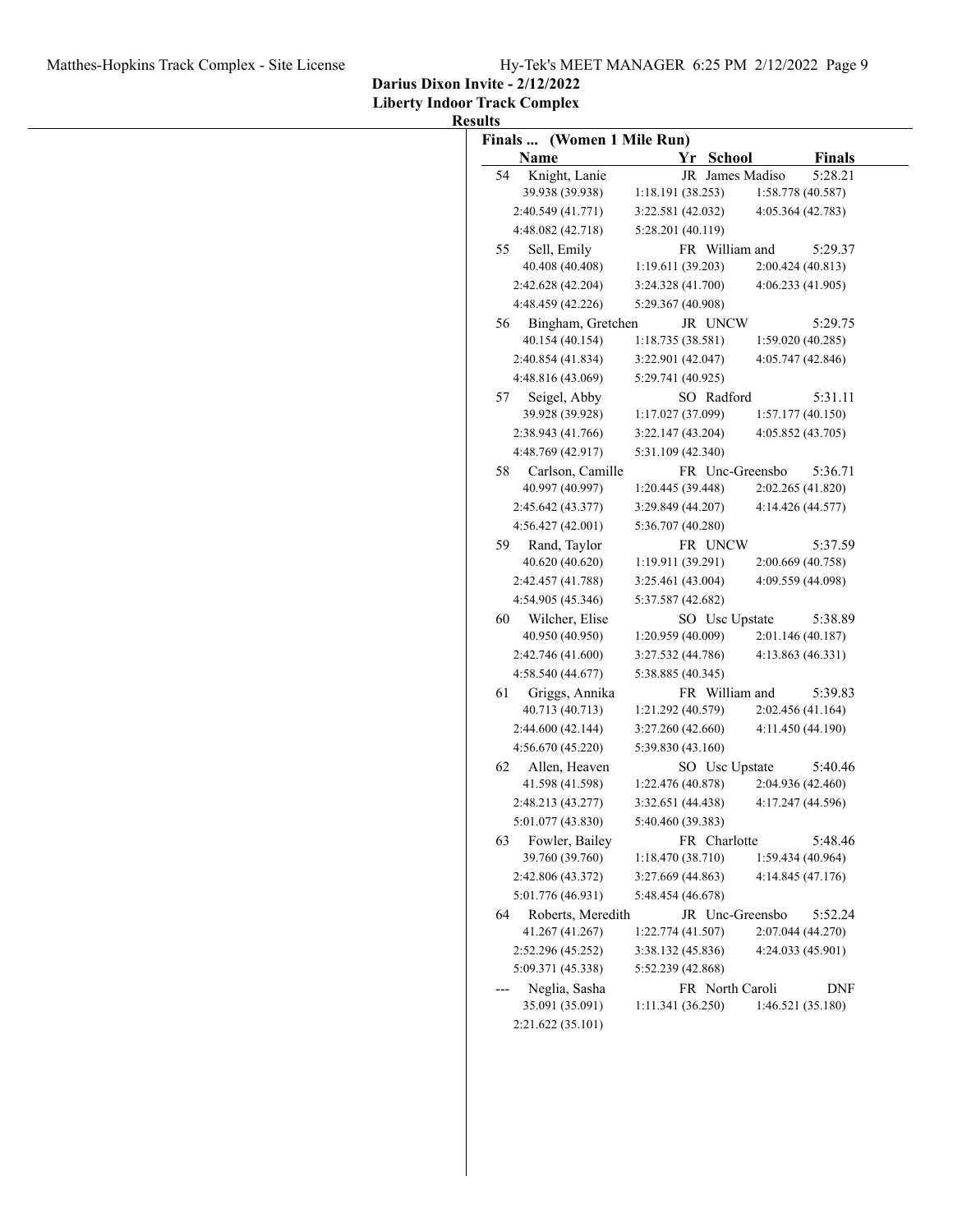**Darius Dixon Invite - 2/12/2022**

**Liberty Indoor Track Complex**

|                | Women 3000 Meter Run |                     |             |                                    |                   |
|----------------|----------------------|---------------------|-------------|------------------------------------|-------------------|
|                | <b>Facility:</b>     |                     |             | 9:22.82 F 12/2/2021 Michaela Meyer |                   |
|                | Meet:                | 9:26.25 M 2/13/2021 |             | Paige Hofstad                      |                   |
| Name           |                      |                     | Yr School   |                                    | <b>Finals</b>     |
| <b>Finals</b>  |                      |                     |             |                                    |                   |
| 1              | Quarzo, Gionna       |                     | FR NC State |                                    | 9:24.78M          |
|                | 36.774 (36.774)      | 1:16.395(39.621)    |             |                                    | 1:55.222 (38.827) |
|                | 2:33.776 (38.554)    | 3:12.749 (38.973)   |             |                                    | 3:49.989 (37.240) |
|                | 4:27.330 (37.341)    | 5:05.275 (37.945)   |             |                                    | 5:42.219 (36.944) |
|                | 6:19.447 (37.228)    | 6:56.570 (37.123)   |             |                                    | 7:33.711 (37.141) |
|                | 8:11.828 (38.117)    | 8:49.036 (37.208)   |             |                                    | 9:24.774 (35.738) |
| $\overline{2}$ | Ackley, Adelyn       |                     | FR Liberty  |                                    | 9:27.11           |
|                | 36.370 (36.370)      | 1:16.113(39.743)    |             |                                    | 1:55.058 (38.945) |
|                | 2:33.738 (38.680)    | 3:12.573 (38.835)   |             |                                    | 3:49.206 (36.633) |
|                | 4:26.255 (37.049)    | 5:03.483 (37.228)   |             |                                    | 5:40.661 (37.178) |
|                | 6:18.224 (37.563)    | 6:56.937 (38.713)   |             |                                    | 7:34.990 (38.053) |
|                | 8:14.168 (39.178)    | 8:52.242 (38.074)   |             |                                    | 9:27.109 (34.867) |
| 3              | Lindsay, Helena      |                     | SO Virginia |                                    | 9:27.53           |
|                | 36.821 (36.821)      | 1:17.011 (40.190)   |             |                                    | 1:55.972 (38.961) |
|                | 2:34.760 (38.788)    | 3:13.420 (38.660)   |             |                                    | 3:50.940 (37.520) |
|                | 4:28.387 (37.447)    | 5:06.677 (38.290)   |             |                                    | 5:44.561 (37.884) |
|                | 6:22.113 (37.552)    | 7:00.519 (38.406)   |             |                                    | 7:37.534 (37.015) |
|                | 8:15.207 (37.673)    | 8:52.068 (36.861)   |             |                                    | 9:27.524 (35.456) |
| 4              | Stiles, Maeve        |                     | FR Penn     |                                    | 9:32.16           |
|                | 37.171 (37.171)      | 1:16.639(39.468)    |             |                                    | 1:55.548 (38.909) |
|                | 2:34.190 (38.642)    | 3:12.795 (38.605)   |             |                                    | 3:50.103 (37.308) |
|                | 4:27.739 (37.636)    | 5:05.933 (38.194)   |             |                                    | 5:43.662 (37.729) |
|                | 6:22.027 (38.365)    | 7:00.485 (38.458)   |             |                                    | 7:38.585 (38.100) |
|                | 8:17.366 (38.781)    | 8:55.494 (38.128)   |             |                                    | 9:32.160 (36.666) |
| 5              | Neglia, Sasha        |                     |             | FR North Caroli                    | 9:35.12           |
|                | 37.320 (37.320)      | 1:16.685(39.365)    |             |                                    | 1:55.832 (39.147) |
|                | 2:33.992 (38.160)    | 3:12.589 (38.597)   |             |                                    | 3:50.203 (37.614) |
|                | 4:28.143 (37.940)    | 5:06.859 (38.716)   |             |                                    | 5:44.990 (38.131) |
|                | 6:23.007 (38.017)    | 7:01.624 (38.617)   |             |                                    | 7:40.741 (39.117) |
|                | 8:19.001 (38.260)    | 8:57.673 (38.672)   |             |                                    | 9:35.115 (37.442) |
| 6              | Holt, Heather        |                     | JR NC State |                                    | 9:38.12           |
|                | 37.074 (37.074)      | 1:15.889(38.815)    |             |                                    | 1:54.796 (38.907) |
|                | 2:33.438 (38.642)    | 3:12.265(38.827)    |             |                                    | 3:49.711 (37.446) |
|                | 4:27.603 (37.892)    | 5:05.663 (38.060)   |             |                                    | 5:44.066 (38.403) |
|                | 6:22.261 (38.195)    | 7:01.246 (38.985)   |             |                                    | 7:40.357 (39.111) |
|                | 8:19.756 (39.399)    | 8:59.243 (39.487)   |             |                                    | 9:38.113 (38.870) |
| 7              | Moran, Hannah        |                     | JR Radford  |                                    | 9:38.51           |
|                | 39.440 (39.440)      | 1:19.094 (39.654)   |             |                                    | 1:58.774 (39.680) |
|                | 2:38.770 (39.996)    | 3:16.852 (38.082)   |             |                                    | 3:55.593 (38.741) |
|                | 4:34.887 (39.294)    | 5:12.770 (37.883)   |             |                                    | 5:51.048 (38.278) |
|                | 6:29.819 (38.771)    | 7:08.620 (38.801)   |             |                                    | 7:47.142 (38.522) |
|                | 8:25.610 (38.468)    | 9:02.891 (37.281)   |             |                                    | 9:38.510 (35.619) |
| 8              | Tyner, Natalie       |                     |             | FR North Caroli                    | 9:39.50           |
|                | 37.040 (37.040)      | 1:16.855(39.815)    |             |                                    | 1:56.004 (39.149) |
|                | 2:34.430 (38.426)    | 3:13.020 (38.590)   |             |                                    | 3:50.846 (37.826) |
|                | 4:28.805 (37.959)    | 5:07.120 (38.315)   |             |                                    | 5:45.811 (38.691) |
|                | 6:24.959 (39.148)    | 7:04.036 (39.077)   |             |                                    | 7:43.602 (39.566) |
|                | 8:23.476 (39.874)    | 9:02.803 (39.327)   |             |                                    | 9:39.500 (36.697) |

| Finals  (Women 3000 Meter Run) |                   |                 |                   |
|--------------------------------|-------------------|-----------------|-------------------|
| Name                           |                   | Yr School       | <b>Finals</b>     |
| 9<br>Schulz, Jenna             |                   | FR NC State     | 9:39.59           |
| 37.336 (37.336)                | 1:17.123 (39.787) |                 | 1:56.142 (39.019) |
| 2:34.546 (38.404)              | 3:13.238 (38.692) |                 | 3:50.668 (37.430) |
| 4:28.591 (37.923)              | 5:06.459 (37.868) |                 | 5:44.330 (37.871) |
| 6:22.640 (38.310)              | 7:01.372 (38.732) |                 | 7:40.607 (39.235) |
| 8:20.594 (39.987)              | 9:01.540 (40.946) |                 | 9:39.582 (38.042) |
| Beermann, Jette<br>10          |                   | FR Elon         | 9:40.01           |
| 38.596 (38.596)                | 1:17.983 (39.387) |                 | 1:57.825 (39.842) |
| 2:37.727 (39.902)              | 3:16.295 (38.568) |                 | 3:55.195 (38.900) |
| 4:34.919 (39.724)              | 5:13.000 (38.081) |                 | 5:51.404 (38.404) |
| 6:30.072 (38.668)              | 7:08.956 (38.884) |                 |                   |
| 8:26.591 (39.054)              | 9:05.010 (38.419) |                 | 7:47.537 (38.581) |
|                                |                   |                 | 9:40.010 (35.000) |
| Hostetler, Anna<br>11          |                   | JR Liberty      | 9:40.87           |
| 37.092 (37.092)                | 1:16.759(39.667)  |                 | 1:55.766 (39.007) |
| 2:34.342 (38.576)              | 3:13.090 (38.748) |                 | 3:51.391 (38.301) |
| 4:29.182 (37.791)              | 5:07.482 (38.300) |                 | 5:46.368 (38.886) |
| 6:25.865 (39.497)              | 7:06.411 (40.546) |                 | 7:46.246 (39.835) |
| 8:26.044 (39.798)              | 9:05.730 (39.686) |                 | 9:40.869 (35.139) |
| Howlett, Mariah<br>12          |                   | SO NC State     | 9:43.41           |
| 37.794 (37.794)                | 1:17.370 (39.576) |                 | 1:56.428 (39.058) |
| 2:34.720 (38.292)              | 3:12.855 (38.135) |                 | 3:50.241 (37.386) |
| 4:27.957 (37.716)              | 5:06.501 (38.544) |                 | 5:46.194 (39.693) |
| 6:26.473 (40.279)              | 7:06.345 (39.872) |                 | 7:45.836 (39.491) |
| 8:26.086 (40.250)              | 9:04.632 (38.546) |                 | 9:43.404 (38.772) |
| Harrington, Kelsey<br>13       |                   | FR North Caroli | 9:46.33           |
| 37.565 (37.565)                | 1:17.135(39.570)  |                 | 1:56.194 (39.059) |
| 2:34.386 (38.192)              | 3:13.078 (38.692) |                 | 3:50.532 (37.454) |
| 4:28.757 (38.225)              | 5:07.692 (38.935) |                 | 5:47.219 (39.527) |
| 6:27.553 (40.334)              | 7:07.942 (40.389) |                 | 7:48.131 (40.189) |
| 8:28.510 (40.379)              | 9:08.325 (39.815) |                 | 9:46.330 (38.005) |
| Chittenden, Melia<br>14        |                   | SR Unattached   | 9:48.47           |
| 39.264 (39.264)                | 1:18.840 (39.576) |                 | 1:58.636 (39.796) |
| 2:38.513 (39.877)              | 3:17.110 (38.597) |                 | 3:55.811 (38.701) |
| 4:35.418 (39.607)              | 5:13.737 (38.319) |                 | 5:52.869 (39.132) |
| 6:32.628 (39.759)              | 7:12.292 (39.664) |                 | 7:51.248 (38.956) |
| 8:31.895 (40.647)              | 9:12.104 (40.209) |                 | 9:48.462 (36.358) |
| 15<br>Boese, Winter            |                   | JR Navy         | 9:50.60           |
| 40.267 (40.267)                | 1:19.942(39.675)  |                 | 1:59.478 (39.536) |
| 2:39.534 (40.056)              | 3:18.061 (38.527) |                 | 3:56.782 (38.721) |
| 4:36.583 (39.801)              | 5:16.345 (39.762) |                 | 5:55.716 (39.371) |
| 6:35.386 (39.670)              | 7:15.634 (40.248) |                 | 7:55.932 (40.298) |
| 8:35.703 (39.771)              | 9:14.752 (39.049) |                 | 9:50.594 (35.842) |
| Savchik, Clara<br>16           |                   | SO Unattached   | 9:52.45           |
| 39.010 (39.010)                | 1:18.583(39.573)  |                 | 1:58.370 (39.787) |
| 2:38.305 (39.935)              | 3:16.551 (38.246) |                 | 3:55.395 (38.844) |
| 4:35.149 (39.754)              | 5:13.416 (38.267) |                 | 5:52.681 (39.265) |
| 6:32.378 (39.697)              | 7:12.067 (39.689) |                 | 7:51.657 (39.590) |
| 8:32.384 (40.727)              | 9:13.281 (40.897) |                 | 9:52.443 (39.162) |
| Zimmermann, Isabel<br>17       |                   | SR NC State     | 9:54.34           |
| 38.896 (38.896)                | 1:18.340 (39.444) |                 | 1:58.114 (39.774) |
| 2:38.069 (39.955)              | 3:17.403 (39.334) |                 | 3:56.047 (38.644) |
| 4:35.757 (39.710)              | 5:14.261 (38.504) |                 | 5:53.172 (38.911) |
| 6:32.926 (39.754)              | 7:12.746 (39.820) |                 | 7:52.663 (39.917) |
| 8:33.542 (40.879)              | 9:14.784 (41.242) |                 | 9:54.337 (39.553) |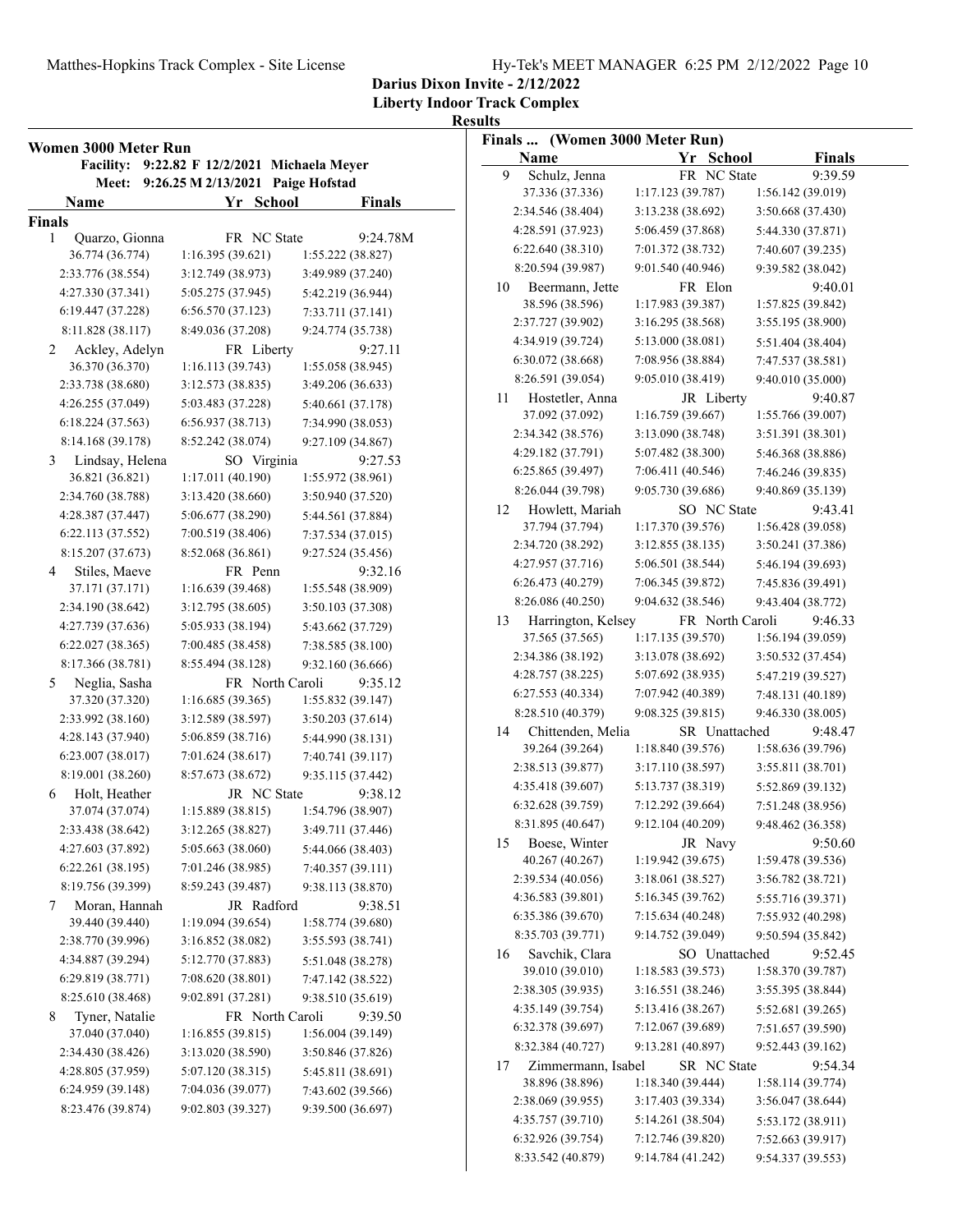# Matthes-Hopkins Track Complex - Site License Hy-Tek's MEET MANAGER 6:25 PM 2/12/2022 Page 11

**Darius Dixon Invite - 2/12/2022**

| <b>Results</b> |
|----------------|
|----------------|

| 18 | Palmer, Noel                            | JR Liberty                         | 9:54.72                       |
|----|-----------------------------------------|------------------------------------|-------------------------------|
|    | 40.483 (40.483)                         | 1:20.152 (39.669)                  | 1:59.614 (39.462)             |
|    | 2:39.524 (39.910)                       | 3:18.409 (38.885)                  | 3:57.358 (38.949)             |
|    | 4:37.081 (39.723)                       | 5:15.951 (38.870)                  | 5:55.157 (39.206)             |
|    | 6:34.292 (39.135)                       | 7:14.088 (39.796)                  | 7:54.234 (40.146)             |
|    | 8:35.147 (40.913)                       | 9:15.762 (40.615)                  | 9:54.711 (38.949)             |
| 19 | DeBoer, Arianna                         | FR William and                     | 9:55.62                       |
|    | 39.771 (39.771)                         | 1:21.220 (41.449)                  | 2:02.255 (41.035)             |
|    | 2:42.222 (39.967)                       | 3:21.384 (39.162)                  | 4:01.166 (39.782)             |
|    | 4:42.038 (40.872)                       | 5:22.257 (40.219)                  | 6:02.667(40.410)              |
|    | 6:42.150 (39.483)                       | 7:22.709 (40.559)                  | 8:02.805 (40.096)             |
|    | 8:41.757 (38.952)                       | 9:18.988 (37.231)                  | 9:55.620 (36.632)             |
| 20 | Wellings, Chloe<br>39.811 (39.811)      | SO Radford<br>1:21.552 (41.741)    | 9:56.21<br>2:02.373 (40.821)  |
|    | 2:42.954 (40.581)                       | 3:22.275 (39.321)                  | 4:01.736 (39.461)             |
|    | 4:42.410 (40.674)                       | 5:22.601 (40.191)                  | 6:02.717(40.116)              |
|    | 6:42.226 (39.509)                       | 7:22.400 (40.174)                  | 8:02.282 (39.882)             |
|    | 8:41.100 (38.818)                       | 9:19.182 (38.082)                  | 9:56.205 (37.023)             |
| 21 | Preeo, Hannah                           | JR Elon                            | 9:58.15                       |
|    | 39.188 (39.188)                         | 1:19.358 (40.170)                  | 1:58.942 (39.584)             |
|    | 2:38.992 (40.050)                       | 3:17.627 (38.635)                  | 3:56.341 (38.714)             |
|    | 4:36.229 (39.888)                       | 5:16.105 (39.876)                  | 5:55.788 (39.683)             |
|    | 6:35.921 (40.133)                       | 7:17.002 (41.081)                  | 7:58.933 (41.931)             |
|    | 8:40.848 (41.915)                       | 9:22.242 (41.394)                  | 9:58.143 (35.901)             |
| 22 | Dwyer, Grace                            | SR Unat-Liberty                    | 9:58.99                       |
|    | 39.969 (39.969)                         | 1:19.644 (39.675)                  | 1:59.178 (39.534)             |
|    | 2:39.216 (40.038)                       | 3:17.821 (38.605)                  | 3:56.525 (38.704)             |
|    | 4:36.393 (39.868)                       | 5:14.880 (38.487)                  | 5:52.507 (37.627)             |
|    | 6:33.353 (40.846)                       | 7:13.714 (40.361)                  | 7:55.140 (41.426)             |
|    | 8:36.768 (41.628)                       | 9:19.013 (42.245)                  | 9:58.987 (39.974)             |
| 23 | Kiplagat, Priscillah<br>40.127 (40.127) | JR Liberty<br>1:20.328 (40.201)    | 10:04.11<br>1:59.750 (39.422) |
|    | 2:39.784 (40.034)                       | 3:18.087 (38.303)                  | 3:57.186 (39.099)             |
|    | 4:36.813 (39.627)                       | 5:15.689 (38.876)                  | 5:55.403 (39.714)             |
|    | 6:35.084 (39.681)                       | 7:16.394 (41.310)                  | 7:58.833 (42.439)             |
|    | 8:41.331 (42.498)                       | 9:24.071 (42.740)                  | 10:04.108 (40.037)            |
| 24 | Ickes, Lindsey<br>40.013 (40.013)       | JR High Point<br>1:21.392 (41.379) | 10:05.15<br>2:02.163 (40.771) |
|    | 2:42.678 (40.515)                       | 3:22.151 (39.473)                  | 4:01.920 (39.769)             |
|    | 4:42.592 (40.672)                       | 5:22.933 (40.341)                  | 6:02.394 (39.461)             |
|    | 6:41.905 (39.511)                       | 7:22.226 (40.321)                  | 8:03.277 (41.051)             |
|    | 8:43.926 (40.649)                       | 9:24.888 (40.962)                  | 10:05.144 (40.256)            |
| 25 | Sullivan, Elizabeth                     | JR Navy                            | 10:06.69                      |
|    | 39.709 (39.709)                         | 1:19.462 (39.753)                  | 1:58.996 (39.534)             |
|    | 2:39.082 (40.086)                       | 3:17.561 (38.479)                  | 3:56.203 (38.642)             |
|    | 4:36.015 (39.812)                       | 5:16.377 (40.362)                  | 5:57.680 (41.303)             |
|    | 6:39.920 (42.240)                       | 7:22.553 (42.633)                  | 8:05.459 (42.906)             |
|    | 8:48.470 (43.011)                       | 9:29.765 (41.295)                  | 10:06.687 (36.922)            |
| 26 | Sorg, Kyley<br>39.963 (39.963)          | SR Liberty<br>1:21.888 (41.925)    | 10:12.20<br>2:02.798 (40.910) |
|    | 2:43.626 (40.828)                       | 3:23.695 (40.069)                  | 4:04.648 (40.953)             |
|    | 4:44.438 (39.790)                       | 5:26.361 (41.923)                  | 6:08.288 (41.927)             |
|    | 6:50.082 (41.794)                       | 7:32.618 (42.536)                  | 8:14.067 (41.449)             |
|    | 8:54.730 (40.663)                       | 9:34.967 (40.237)                  | 10:12.199 (37.232)            |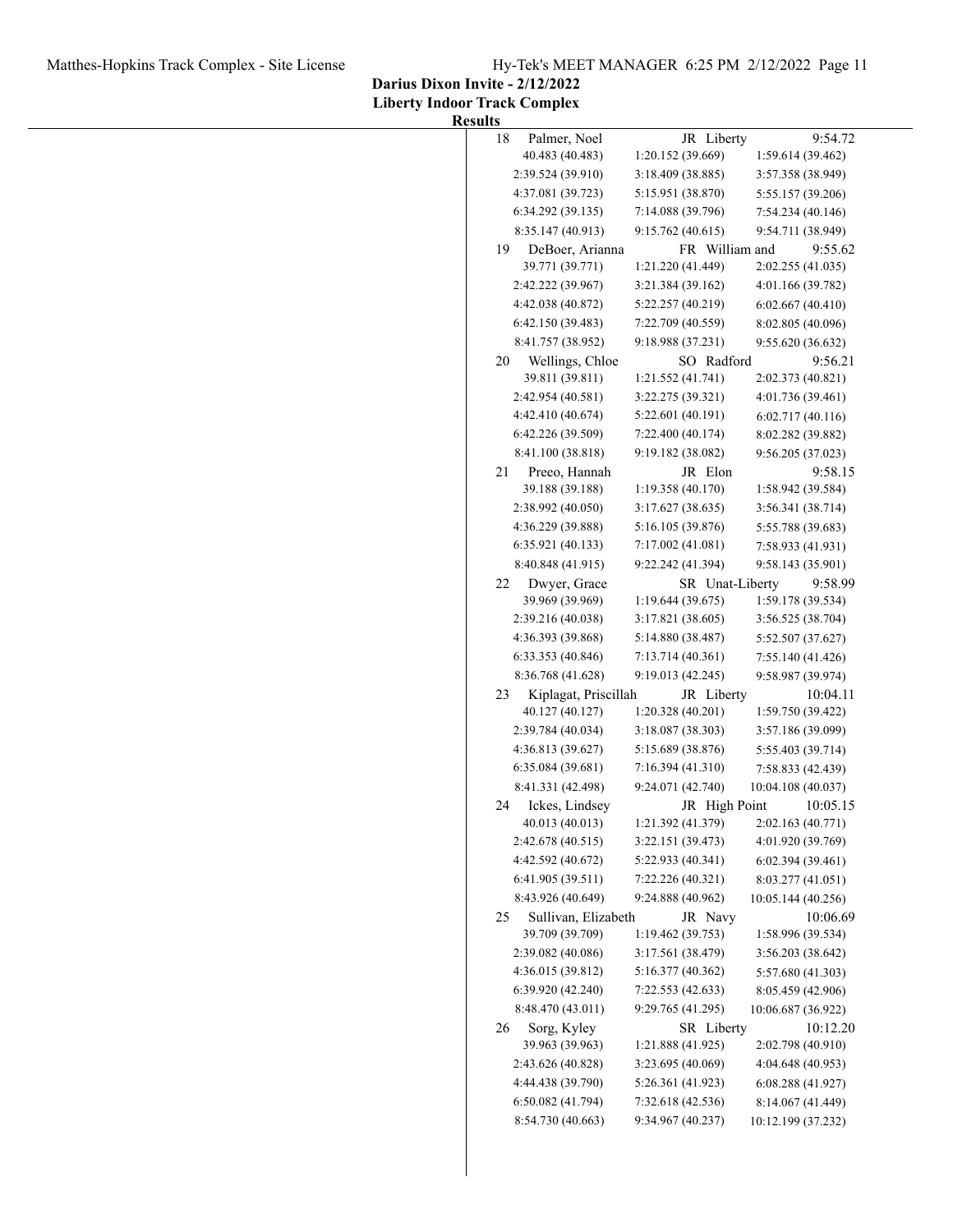**Liberty Indoor Track Complex**

| Finals  (Women 3000 Meter Run) |                       |                   |                    |               |
|--------------------------------|-----------------------|-------------------|--------------------|---------------|
|                                | Name                  | Yr School         |                    | <b>Finals</b> |
| 27                             | Bagus, Sydney         | SR High Point     |                    | 10:12.29      |
|                                | 39.731 (39.731)       | 1:21.270 (41.539) | 2:01.935 (40.665)  |               |
|                                | 2:42.446 (40.511)     | 3:21.891 (39.445) | 4:01.648 (39.757)  |               |
|                                | 4:42.436 (40.788)     | 5:22.749 (40.313) | 6:02.974(40.225)   |               |
|                                | 6:42.742 (39.768)     | 7:23.320 (40.578) | 8:04.460 (41.140)  |               |
|                                | 8:47.483 (43.023)     | 9:32.744 (45.261) | 10:12.281 (39.537) |               |
| 28                             | Vinci, Lizzie         | FR Elon           |                    | 10:16.58      |
|                                | 40.239 (40.239)       | 1:21.928 (41.689) | 2:02.764 (40.836)  |               |
|                                | 2:43.846 (41.082)     | 3:24.145 (40.299) | 4:04.910 (40.765)  |               |
|                                | 4:45.704 (40.794)     | 5:26.800 (41.096) | 6:08.023(41.223)   |               |
|                                | 6:49.310 (41.287)     | 7:31.632 (42.322) | 8:13.470 (41.838)  |               |
|                                | 8:55.929 (42.459)     | 9:37.576 (41.647) | 10:16.576 (39.000) |               |
| 29                             | Schlageter, Emma Jane | FR North Florid   |                    | 10:18.38      |
|                                | 39.511 (39.511)       | 1:19.661 (40.150) | 1:59.568 (39.907)  |               |
|                                | 2:40.514 (40.946)     | 3:22.068 (41.554) | 4:04.613 (42.545)  |               |
|                                | 4:47.524 (42.911)     | 5:29.706 (42.182) | 6:12.145 (42.439)  |               |
|                                | 6:54.607(42.462)      | 7:37.261 (42.654) | 8:21.044 (43.783)  |               |
|                                | 9:02.472 (41.428)     | 9:43.400 (40.928) | 10:18.377 (34.977) |               |
| 30                             | McLain, Mia           | North Florid      |                    | 10:19.42      |
|                                | 39.853 (39.853)       | 1:21.626 (41.773) | 2:02.567 (40.941)  |               |
|                                | 2:43.332 (40.765)     | 3:22.982 (39.650) | 4:03.018 (40.036)  |               |
|                                |                       |                   |                    |               |
|                                | 4:44.071 (41.053)     | 5:25.191 (41.120) | 6:06.898 (41.707)  |               |
|                                | 6:49.616 (42.718)     | 7:32.118 (42.502) | 8:14.455 (42.337)  |               |
|                                | 8:57.084 (42.629)     | 9:39.670 (42.586) | 10:19.412 (39.742) |               |
| 31                             | Cantrell, Jessica     | JR James Madiso   |                    | 10:19.74      |
|                                | 39.227 (39.227)       | 1:18.970 (39.743) | 1:58.387 (39.417)  |               |
|                                | 2:38.947 (40.560)     | 3:20.670 (41.723) | 4:02.669 (41.999)  |               |
|                                | 4:45.501 (42.832)     | 5:27.529 (42.028) | 6:09.272 (41.743)  |               |
|                                | 6:51.572 (42.300)     | 7:34.479 (42.907) | 8:17.854 (43.375)  |               |
|                                | 9:00.093 (42.239)     | 9:41.130 (41.037) | 10:19.740 (38.610) |               |
| 32                             | McCartney, Sarah      | FR Charleston S   |                    | 10:21.74      |
|                                | 40.375 (40.375)       | 1:19.702 (39.327) | 1:59.250 (39.548)  |               |
|                                | 2:39.318 (40.068)     | 3:18.437 (39.119) | 3:58.028 (39.591)  |               |
|                                | 4:38.247 (40.219)     | 5:19.045 (40.798) | 6:00.744(41.699)   |               |
|                                | 6:42.947 (42.203)     | 7:26.167 (43.220) | 8:09.777 (43.610)  |               |
|                                | 8:53.748 (43.971)     | 9:38.123 (44.375) | 10:21.733 (43.610) |               |
| 33                             | Wittman, Kylie        | FR Furman         |                    | 10:24.64      |
|                                | 40.891 (40.891)       | 1:21.182 (40.291) | 2:01.700 (40.518)  |               |
|                                | 2:42.794 (41.094)     | 3:23.140 (40.346) | 4:04.134 (40.994)  |               |
|                                | 4:46.207 (42.073)     | 5:28.755 (42.548) | 6:11.557 (42.802)  |               |
|                                | 6:54.880 (43.323)     | 7:38.220 (43.340) | 8:21.423 (43.203)  |               |
|                                | 9:03.872 (42.449)     | 9:45.874 (42.002) | 10:24.639 (38.765) |               |
| 34                             | Connick, Jessie       | FR Charlotte      |                    | 10:24.93      |
|                                | 40.417 (40.417)       | 1:22.356 (41.939) | 2:03.312 (40.956)  |               |
|                                | 2:44.324 (41.012)     | 3:24.357 (40.033) | 4:04.460 (40.103)  |               |
|                                | 4:45.268 (40.808)     | 5:27.012 (41.744) | 6:08.711 (41.699)  |               |
|                                | 6:51.403 (42.692)     | 7:35.119 (43.716) | 8:18.796 (43.677)  |               |
|                                | 9:02.453 (43.657)     | 9:46.165 (43.712) | 10:24.930 (38.765) |               |
| 35                             | Burkett, Caitlyn      | FR Charlotte      |                    | 10:26.42      |
|                                | 40.113 (40.113)       | 1:22.092 (41.979) | 2:02.994 (40.902)  |               |
|                                | 2:43.984 (40.990)     | 3:24.411 (40.427) | 4:04.720 (40.309)  |               |
|                                | 4:45.668 (40.948)     | 5:27.232 (41.564) | 6:09.805 (42.573)  |               |
|                                | 6:53.093 (43.288)     | 7:36.631 (43.538) | 8:21.379 (44.748)  |               |
|                                | 9:05.554(44.175)      | 9:48.488 (42.934) | 10:26.416 (37.928) |               |
|                                |                       |                   |                    |               |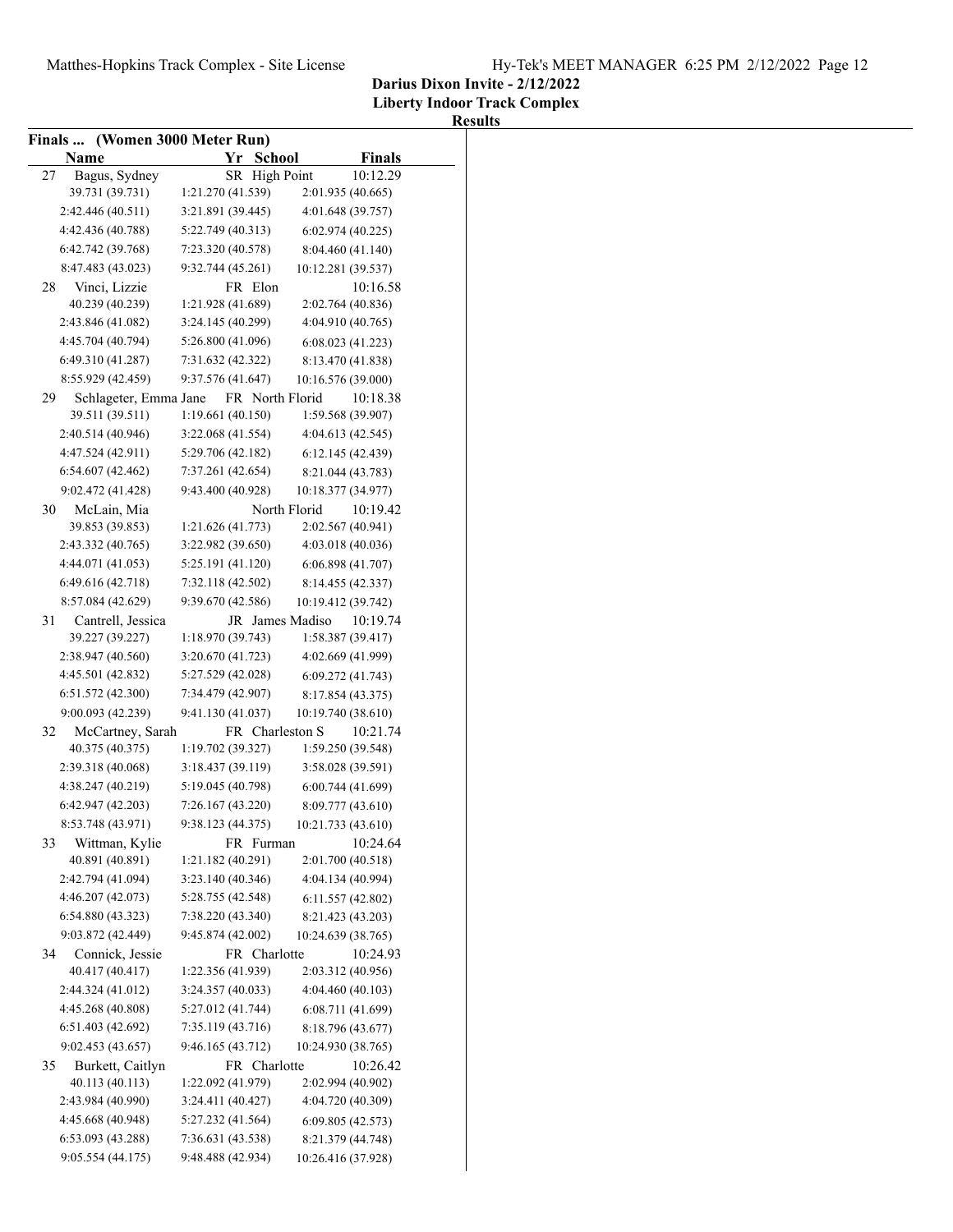**Darius Dixon Invite - 2/12/2022**

**Liberty Indoor Track Complex Results**

|    |                    |                   |                          | Results |                                |                    |                    |
|----|--------------------|-------------------|--------------------------|---------|--------------------------------|--------------------|--------------------|
| 36 | Hobbs, Kendall     | SO UNCW           | 10:26.74                 |         | Finals  (Women 3000 Meter Run) |                    |                    |
|    | 40.103 (40.103)    | 1:22.086 (41.983) | 2:02.866 (40.780)        |         | Name                           | Yr School          | <b>Finals</b>      |
|    | 2:44.104 (41.238)  | 3:24.621 (40.517) | 4:05.189 (40.568)        | 45      | Willemse, Zanelle              | JR Charleston S    | 10:36.34           |
|    | 4:46.487 (41.298)  | 5:28.937 (42.450) | 6:12.123(43.186)         |         | 40.457 (40.457)                | 1:22.422 (41.965)  | 2:03.258 (40.836)  |
|    | 6:54.592(42.469)   | 7:37.611 (43.019) | 8:20.967 (43.356)        |         | 2:44.560 (41.302)              | 3:25.312 (40.752)  | 4:05.763 (40.451)  |
|    | 9:04.236 (43.269)  | 9:46.359 (42.123) | 10:26.733 (40.374)       |         | 4:47.269 (41.506)              | 5:29.580 (42.311)  | 6:11.929 (42.349)  |
| 37 | Castillo, Billie   |                   | North Florid<br>10:26.91 |         | 6:53.981 (42.052)              | 7:37.147 (43.166)  | 8:20.841 (43.694)  |
|    | 39.205 (39.205)    | 1:19.357 (40.152) | 1:59.328 (39.971)        |         | 9:05.898 (45.057)              | 9:52.024(46.126)   | 10:36.334 (44.310) |
|    | 2:40.274 (40.946)  | 3:21.734 (41.460) | 4:04.405(42.671)         | 46      | Castillo, Tatum                | FR High Point      | 10:39.32           |
|    | 4:47.380 (42.975)  | 5:29.812 (42.432) | 6:12.381 (42.569)        |         | 39.041 (39.041)                | 1:19.435 (40.394)  | 1:59.384 (39.949)  |
|    | 6:54.897(42.516)   | 7:37.596 (42.699) | 8:21.198 (43.602)        |         | 2:40.244 (40.860)              | 3:21.642 (41.398)  | 4:04.144 (42.502)  |
|    | 9:04.122 (42.924)  | 9:46.368 (42.246) | 10:26.903 (40.535)       |         | 4:47.170 (43.026)              | 5:30.107 (42.937)  | 6:13.122(43.015)   |
| 38 | Anderson, Jamie    | JR Liberty        | 10:27.57                 |         | 6:57.121 (43.999)              | 7:41.580 (44.459)  | 8:26.088 (44.508)  |
|    | 39.669 (39.669)    | 1:20.651(40.982)  | 2:01.466 (40.815)        |         | 9:10.843 (44.755)              | 9:56.236 (45.393)  | 10:39.312 (43.076) |
|    | 2:42.338 (40.872)  | 3:21.589 (39.251) | 4:01.370 (39.781)        | 47      | Martin, Hannah                 | FR North Florid    | 10:41.83           |
|    | 4:42.252 (40.882)  | 5:22.477 (40.225) | 6:03.305 (40.828)        |         | 39.831 (39.831)                | 1:20.299(40.468)   | 1:59.845 (39.546)  |
|    | 6:44.186 (40.881)  | 7:27.446 (43.260) | 8:11.808 (44.362)        |         | 2:40.730 (40.885)              | 3:22.096 (41.366)  | 4:04.449 (42.353)  |
|    | 8:56.549 (44.741)  | 9:42.040 (45.491) | 10:27.562 (45.522)       |         | 4:47.406 (42.957)              | 5:30.329 (42.923)  | 6:12.694(42.365)   |
| 39 | Gardner, MacKenzie | SO Radford        | 10:28.07                 |         | 6:56.175(43.481)               | 7:42.121 (45.946)  | 8:29.276 (47.155)  |
|    | 40.415 (40.415)    | 1:22.206 (41.791) | 2:02.529 (40.323)        |         | 9:15.824 (46.548)              | 10:01.311 (45.487) | 10:41.828 (40.517) |
|    | 2:43.190 (40.661)  | 3:23.385 (40.195) | 4:04.368 (40.983)        | 48      | Garcia, Ariana                 | SR Unc-Greensbo    | 10:42.77           |
|    | 4:45.496 (41.128)  | 5:28.304 (42.808) | 6:12.813 (44.509)        |         | 40.771 (40.771)                | 1:21.682(40.911)   | 2:02.205 (40.523)  |
|    | 6:56.362(43.549)   | 7:38.581 (42.219) | 8:21.243 (42.662)        |         | 2:43.058 (40.853)              | 3:22.580 (39.522)  | 4:02.277 (39.697)  |
|    | 9:04.016 (42.773)  | 9:46.975 (42.959) | 10:28.068 (41.093)       |         | 4:42.923 (40.646)              | 5:24.082 (41.159)  | 6:07.215(43.133)   |
| 40 | Akagi, Anne        | SO Charleston S   | 10:28.10                 |         | 6:51.799 (44.584)              | 7:37.551 (45.752)  | 8:24.216 (46.665)  |
|    | 40.291 (40.291)    | 1:22.020 (41.729) | 2:03.046 (41.026)        |         | 9:11.777 (47.561)              | 9:58.151 (46.374)  | 10:42.763 (44.612) |
|    | 2:44.246 (41.200)  | 3:24.885 (40.639) | 4:05.473 (40.588)        | 49      | Roberts, Alice                 | FR Elon            | 10:43.71           |
|    | 4:46.888 (41.415)  | 5:29.370 (42.482) | 6:12.259 (42.889)        |         | 41.225 (41.225)                | 1:23.606 (42.381)  | 2:06.382 (42.776)  |
|    | 6:54.328 (42.069)  | 7:37.369 (43.041) | 8:21.019 (43.650)        |         | 2:49.737 (43.355)              | 3:32.969 (43.232)  | 4:16.191 (43.222)  |
|    | 9:04.424 (43.405)  | 9:48.074 (43.650) | 10:28.094 (40.020)       |         | 4:59.735 (43.544)              | 5:43.254 (43.519)  | 6:27.415(44.161)   |
| 41 | Coulter, Karina    | FR Charlotte      | 10:28.37                 |         | 7:12.043 (44.628)              | 7:56.291 (44.248)  | 8:39.976 (43.685)  |
|    | 39.739 (39.739)    | 1:20.373(40.634)  | 2:00.335 (39.962)        |         | 9:23.657 (43.681)              | 10:05.930 (42.273) | 10:43.704 (37.774) |
|    | 2:41.377 (41.042)  | 3:22.555 (41.178) | 4:05.066(42.511)         | 50      | Coffin, Cali                   | FR Charlotte       | 10:44.83           |
|    | 4:47.872 (42.806)  | 5:30.819 (42.947) | 6:12.035 (41.216)        |         | 39.493 (39.493)                | 1:20.141 (40.648)  | 2:00.249 (40.108)  |
|    | 6:54.377 (42.342)  | 7:37.135 (42.758) | 8:20.768 (43.633)        |         | 2:41.128 (40.879)              | 3:22.445 (41.317)  | 4:04.859 (42.414)  |
|    | 9:03.121 (42.353)  | 9:46.614 (43.493) | 10:28.364 (41.750)       |         | 4:47.666 (42.807)              | 5:30.559 (42.893)  | 6:14.047(43.488)   |
| 42 | Fisher, Erica      | SO North Florid   | 10:29.13                 |         | 6:57.654(43.607)               | 7:43.112 (45.458)  | 8:28.993 (45.881)  |
|    | 40.040 (40.040)    | 1:21.187(41.147)  | 2:02.254 (41.067)        |         | 9:16.695 (47.702)              | 10:01.681 (44.986) | 10:44.827 (43.146) |
|    | 2:44.322 (42.068)  | 3:25.180 (40.858) | 4:06.937 (41.757)        | 51      | Millirons, Rachel              | SO Radford         | 10:45.28           |
|    | 4:48.733 (41.796)  | 5:30.183 (41.450) | 6:11.885 (41.702)        |         | 40.671 (40.671)                | 1:20.724 (40.053)  | 2:00.395 (39.671)  |
|    | 6:54.235(42.350)   | 7:36.979 (42.744) | 8:20.838 (43.859)        |         | 2:41.040 (40.645)              | 3:22.591 (41.551)  | 4:05.007 (42.416)  |
|    | 9:03.878 (43.040)  | 9:46.861 (42.983) | 10:29.124 (42.263)       |         | 4:48.342 (43.335)              | 5:32.359 (44.017)  | 6:17.156 (44.797)  |
| 43 | Oliver, Chelsey    |                   | North Florid<br>10:30.49 |         | 7:02.090 (44.934)              | 7:47.525 (45.435)  | 8:32.508 (44.983)  |
|    | 39.679 (39.679)    | 1:19.908 (40.229) | 1:59.592 (39.684)        |         | 9:16.985 (44.477)              | 10:01.219 (44.234) | 10:45.277 (44.058) |
|    | 2:40.454 (40.862)  | 3:21.818 (41.364) | 4:04.166 (42.348)        | 52      | Moreno, Meagan                 | SO Coastal Caro    | 10:46.92           |
|    | 4:47.090 (42.924)  | 5:29.470 (42.380) | 6:11.947 (42.477)        |         | 38.887 (38.887)                | 1:18.611 (39.724)  | 1:58.068 (39.457)  |
|    | 6:54.297(42.350)   | 7:37.027 (42.730) | 8:20.878 (43.851)        |         | 2:38.582 (40.514)              | 3:20.336 (41.754)  | 4:02.345 (42.009)  |
|    | 9:04.646 (43.768)  | 9:48.493 (43.847) | 10:30.482 (41.989)       |         | 4:45.183 (42.838)              | 5:28.158 (42.975)  | 6:12.327 (44.169)  |
| 44 | Webb, Tessa        | SO High Point     | 10:34.13                 |         | 6:57.221 (44.894)              | 7:43.062 (45.841)  | 8:29.585 (46.523)  |
|    | 40.378 (40.378)    | 1:21.083 (40.705) | 2:02.020 (40.937)        |         | 9:15.774 (46.189)              | 9:51.925 (36.151)  | 10:46.912 (54.987) |
|    | 2:44.166 (42.146)  | 3:25.146 (40.980) | 4:06.793 (41.647)        | 53      | Clayton, Lucy                  | JR High Point      | 11:00.76           |
|    | 4:48.992 (42.199)  | 5:31.149(42.157)  | 6:13.365 (42.216)        |         | 40.186 (40.186)                | 1:20.843 (40.657)  | 2:01.976 (41.133)  |
|    | 6:56.665(43.300)   | 7:40.998 (44.333) | 8:25.326 (44.328)        |         | 2:44.308 (42.332)              | 3:26.762(42.454)   | 4:10.142 (43.380)  |
|    | 9:09.582 (44.256)  | 9:52.656 (43.074) | 10:34.127 (41.471)       |         | 4:54.320 (44.178)              | 5:39.570 (45.250)  | 6:25.334 (45.764)  |
|    |                    |                   |                          |         | 7:11.279 (45.945)              | 7:57.443 (46.164)  | 8:43.828 (46.385)  |
|    |                    |                   |                          |         | 9:30.163 (46.335)              | 10:16.164 (46.001) | 11:00.752 (44.588) |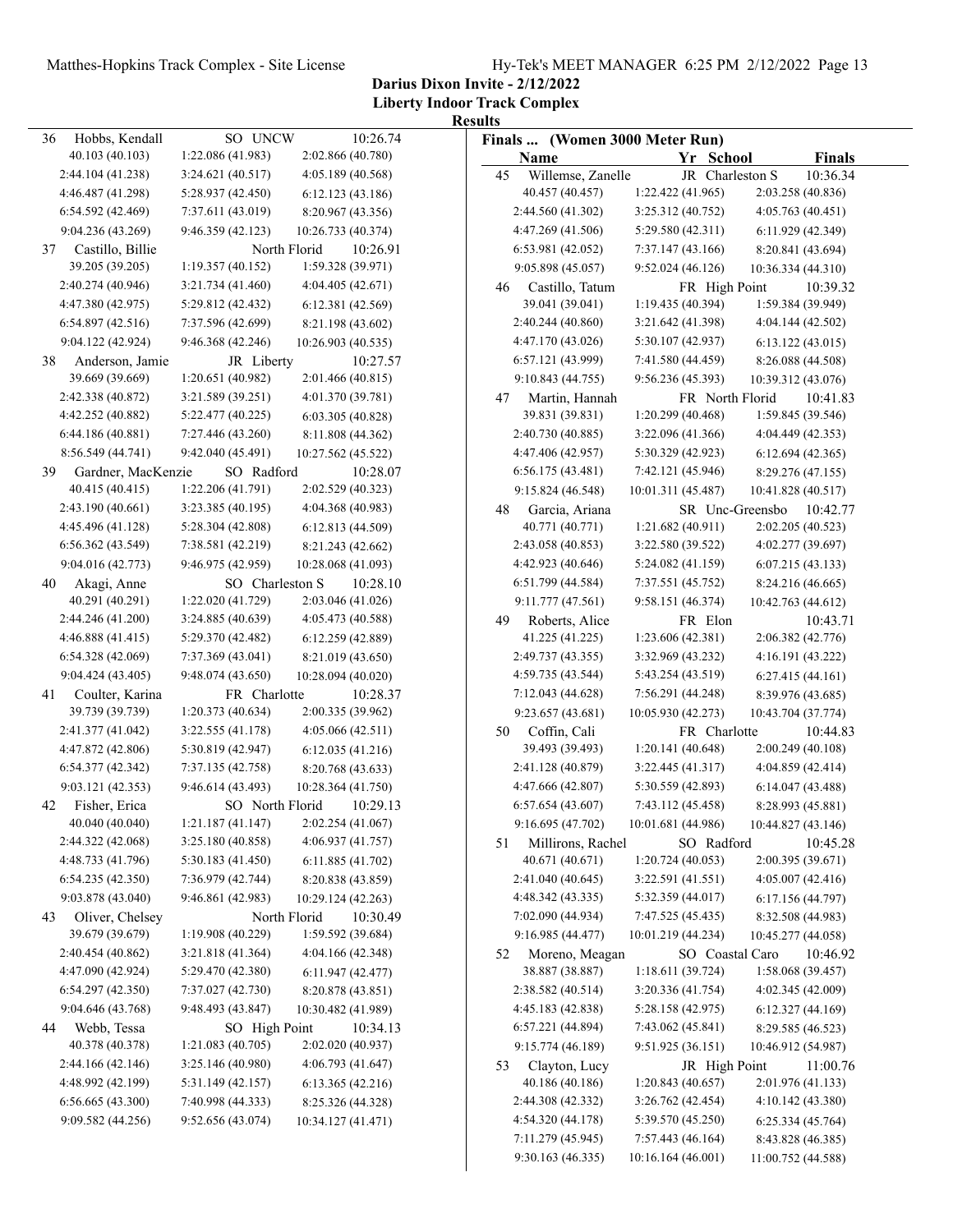Matthes-Hopkins Track Complex - Site License Hy-Tek's MEET MANAGER 6:25 PM 2/12/2022 Page 14

**Darius Dixon Invite - 2/12/2022**

| <b>Results</b> |  |
|----------------|--|
|----------------|--|

| 54    | Yancey, Maddie                       | SO Radford                      | 11:14.24                      |
|-------|--------------------------------------|---------------------------------|-------------------------------|
|       | 41.577 (41.577)                      | 1:23.888 (42.311)               | 2:06.652 (42.764)             |
|       | 2:50.007(43.355)                     | 3:33.824 (43.817)               | 4:17.454 (43.630)             |
|       | 5:02.471 (45.017)                    | 5:47.618 (45.147)               | 6:32.647(45.029)              |
|       | 7:19.157(46.510)                     | 8:05.901 (46.744)               | 8:52.795 (46.894)             |
|       | 9:40.794 (47.999)                    | 10:27.999 (47.205)              | 11:14.233 (46.234)            |
| 55    | Manfre, Bella                        | FR Unc-Greensbo                 | 11:18.51                      |
|       | 39.401 (39.401)                      | 1:20.729 (41.328)               | 2:02.661 (41.932)             |
|       | 2:45.719 (43.058)                    | 3:31.074 (45.355)               | 4:16.637(45.563)              |
|       | 5:01.964 (45.327)                    | 5:48.289 (46.325)               | 6:35.338 (47.049)             |
|       | 7:23.291 (47.953)                    | 8:11.884 (48.593)               | 8:59.553 (47.669)             |
|       | 9:48.549 (48.996)                    | 10:36.477 (47.928)              | 11:18.506 (42.029)            |
| 56    | Hemenway, Madison<br>40.929 (40.929) | JR Liberty<br>1:22.896 (41.967) | 11:19.17<br>2:06.006 (43.110) |
|       | 2:49.937 (43.931)                    | 3:33.568 (43.631)               | 4:18.252 (44.684)             |
|       | 5:04.355(46.103)                     | 5:50.827 (46.472)               | 6:38.788 (47.961)             |
|       | 7:26.633(47.845)                     | 8:15.019 (48.386)               | 9:03.532 (48.513)             |
|       | 9:51.875 (48.343)                    | 10:36.829 (44.954)              | 11:19.162 (42.333)            |
| 57    | Rowland, Isabella                    | JR Campbell                     | 11:23.78                      |
|       | 41.317 (41.317)                      | 1:23.378 (42.061)               | 2:06.092 (42.714)             |
|       | 2:49.427 (43.335)                    | 3:33.354 (43.927)               | 4:17.302 (43.948)             |
|       | 5:02.150 (44.848)                    | 5:47.841 (45.691)               | 6:34.235 (46.394)             |
|       | 7:22.556 (48.321)                    | 8:10.958 (48.402)               | 9:00.167 (49.209)             |
|       | 9:48.713 (48.546)                    | 10:36.669 (47.956)              | 11:23.772 (47.103)            |
| 58    | Baker, Allison                       | FR Usc Upstate                  | 12:04.00                      |
|       | 40.861 (40.861)                      | 1:23.760 (42.899)               | 2:08.028 (44.268)             |
|       | 2:54.094(46.066)                     | 3:41.315 (47.221)               | 4:29.963 (48.648)             |
|       | 5:19.197 (49.234)                    | 6:08.281 (49.084)               | 6:58.925 (50.644)             |
|       | 7:50.074 (51.149)                    | 8:41.317 (51.243)               | 9:33.066 (51.749)             |
|       | 10:24.832 (51.766)                   | 11:14.900 (50.068)              | 12:03.995 (49.095)            |
| 59    | Vansant, Lindsey                     | North Florid                    | 12:33.94                      |
|       | 41.793 (41.793)                      | 1:25.100(43.307)                | 2:11.567 (46.467)             |
|       | 2:59.911 (48.344)                    | 3:49.527 (49.616)               | 4:39.887 (50.360)             |
|       | 5:31.155 (51.268)                    | 6:22.947(51.792)                | 7:14.836 (51.889)             |
|       | 8:09.272 (54.436)                    | 9:05.016 (55.744)               | 9:59.484 (54.468)             |
|       | 10:53.036 (53.552)                   | 11:44.034 (50.998)              | 12:33.933 (49.899)            |
|       | Hofstad, Paige                       | SR North Caroli                 | DNF                           |
|       | 36.878 (36.878)                      | 1:16.451 (39.573)               | 1:55.358 (38.907)             |
|       | 2:33.944 (38.586)                    | 3:12.407 (38.463)               | 3:49.773 (37.366)             |
|       | 4:27.124 (37.351)                    | 5:05.123 (37.999)               |                               |
| $---$ | Mareno, Nevada                       | JR NC State                     | <b>DNF</b>                    |
|       | 36.693 (36.693)                      | 1:16.151 (39.458)               | 1:54.994 (38.843)             |
|       | 2:33.558 (38.564)                    | 3:12.042 (38.484)               | 3:48.956 (36.914)             |
|       | 4:25.962 (37.006)                    | 5:03.154 (37.192)               | 5:40.228 (37.074)             |
|       | 6:17.851 (37.623)                    |                                 |                               |
|       |                                      |                                 |                               |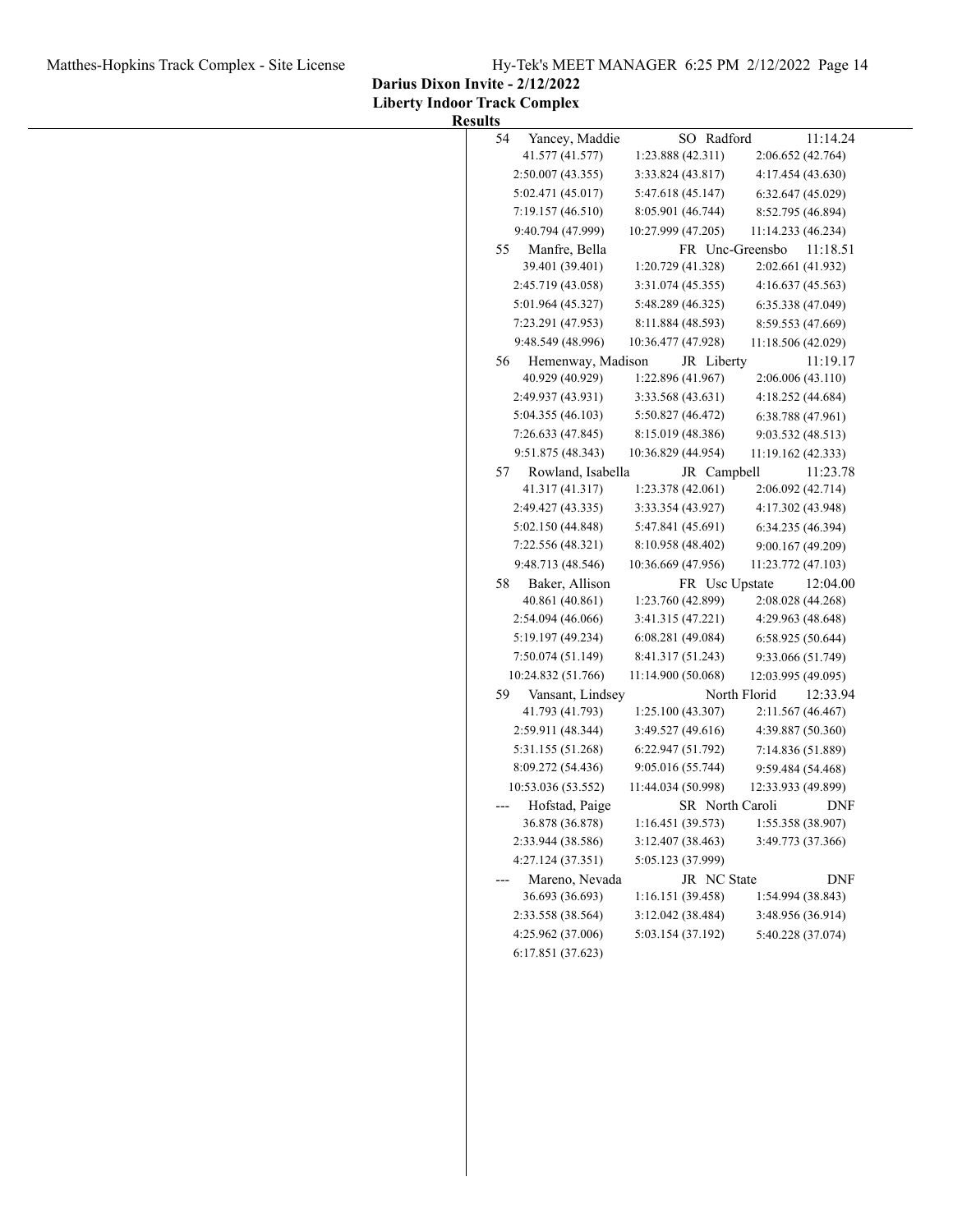### Matthes-Hopkins Track Complex - Site License Hy-Tek's MEET MANAGER 6:25 PM 2/12/2022 Page 15

**Darius Dixon Invite - 2/12/2022**

**Liberty Indoor Track Complex**

| Women 5000 Meter Run     | Facility: 15:37.12 F 1/20/2018 Katelyn Tuohy |                       |
|--------------------------|----------------------------------------------|-----------------------|
|                          | Meet: 16:04.99 M 2/12/2021                   | <b>Rachel Johnson</b> |
| Name                     | Yr School                                    | <b>Finals</b>         |
| <b>Finals</b>            |                                              |                       |
| Millenaar, Carolien<br>1 | SR Unattached                                | 16:38.73              |
| 38.464 (38.464)          | 1:17.761 (39.297)                            | 1:57.442 (39.681)     |
| 2:37.404 (39.962)        | 3:16.769 (39.365)                            | 3:56.218 (39.449)     |
| 4:36.087 (39.869)        | 5:16.551 (40.464)                            | 5:56.995 (40.444)     |
| 6:37.154(40.159)         | 7:17.692 (40.538)                            | 7:58.320 (40.628)     |
| 8:39.010 (40.690)        | 9:19.592 (40.582)                            | 10:00.478 (40.886)    |
| 10:41.256 (40.778)       | 11:22.041 (40.785)                           | 12:02.425 (40.384)    |
| 12:42.889 (40.464)       | 13:23.738 (40.849)                           |                       |
| 14:44.114 (40.152)       | 15:24.212 (40.098)                           | 16:03.625 (39.413)    |
| 16:38.722 (35.097)       |                                              |                       |
| 2<br>Springer, Maggie    | SO Elon                                      | 16:47.73              |
| 39.567 (39.567)          | 1:19.324 (39.757)                            | 1:59.080 (39.756)     |
| 2:38.967 (39.887)        | 3:18.901 (39.934)                            | 3:58.366 (39.465)     |
| 4:38.256 (39.890)        | 5:18.525 (40.269)                            | 5:58.986 (40.461)     |
| 6:39.380 (40.394)        | 7:19.772 (40.392)                            | 8:01.019 (41.247)     |
| 8:41.331 (40.312)        | 9:21.754 (40.423)                            | 10:02.857 (41.103)    |
| 10:44.241 (41.384)       | 11:25.643 (41.402)                           | 12:06.309 (40.666)    |
| 12:47.348 (41.039)       | 13:29.061 (41.713)                           |                       |
| 14:51.781 (40.832)       | 15:32.091 (40.310)                           | 16:11.228 (39.137)    |
| 16:47.727 (36.499)       |                                              |                       |
| 3<br>Bower, Sierra       | FR Furman                                    | 16:53.55              |
| 38.914 (38.914)          | 1:18.332(39.418)                             | 1:58.111 (39.779)     |
| 2:38.050 (39.939)        | 3:17.205 (39.155)                            | 3:56.622 (39.417)     |
| 4:36.531 (39.909)        | 5:17.109 (40.578)                            | 5:57.661 (40.552)     |
| 6:37.875 (40.214)        | 7:18.476 (40.601)                            | 7:59.090 (40.614)     |
| 8:39.817 (40.727)        | 9:20.186 (40.369)                            | 10:01.324 (41.138)    |
| 10:42.555 (41.231)       | 11:23.874 (41.319)                           | 12:05.169 (41.295)    |
| 12:46.664 (41.495)       | 13:29.177 (42.513)                           |                       |
| 14:52.749 (41.904)       | 15:34.848 (42.099)                           | 16:16.735 (41.887)    |
| 16:53.542 (36.807)       |                                              |                       |
| Nangle, Jessica<br>4     | SR Navy                                      | 16:56.65              |
| 39.172 (39.172)          | 1:18.974 (39.802)                            | 1:58.650 (39.676)     |
| 2:38.729 (40.079)        | 3:18.256 (39.527)                            | 3:57.898 (39.642)     |
| 4:37.802 (39.904)        | 5:18.053 (40.251)                            | 5:58.518 (40.465)     |
| 6:38.931 (40.413)        | 7:19.287 (40.356)                            | 7:59.802 (40.515)     |
| 8:40.661 (40.859)        | 9:21.330 (40.669)                            | 10:02.573 (41.243)    |
| 10:43.925 (41.352)       | 11:25.357 (41.432)                           | 12:06.684 (41.327)    |
| 12:48.119 (41.435)       | 13:29.867 (41.748)                           |                       |
| 14:53.197 (41.774)       | 15:34.509 (41.312)                           | 16:15.717 (41.208)    |
| 16:56.643 (40.926)       |                                              |                       |

| 5. | Smith, Ashley      |                    | SR Virginia Tec |                    | 16:58.62 |
|----|--------------------|--------------------|-----------------|--------------------|----------|
|    | 38.778 (38.778)    | 1:18.226(39.448)   |                 | 1:57.905 (39.679)  |          |
|    | 2:37.866 (39.961)  | 3:17.027(39.161)   |                 | 3:56.454 (39.427)  |          |
|    | 4:36.341 (39.887)  | 5:17.011 (40.670)  |                 | 5:57.489 (40.478)  |          |
|    | 6:37.605(40.116)   | 7:18.217 (40.612)  |                 | 7:58.836 (40.619)  |          |
|    | 8:39.545 (40.709)  | 9:19.866 (40.321)  |                 | 10:00.757 (40.891) |          |
|    | 10:41.495 (40.738) | 11:21.759 (40.264) |                 | 12:02.088 (40.329) |          |
|    | 12:43.136 (41.048) | 13:25.330 (42.194) |                 |                    |          |
|    | 14:53.439 (44.445) | 15:37.734 (44.295) |                 | 16:21.208 (43.474) |          |
|    | 16:58.618 (37.410) |                    |                 |                    |          |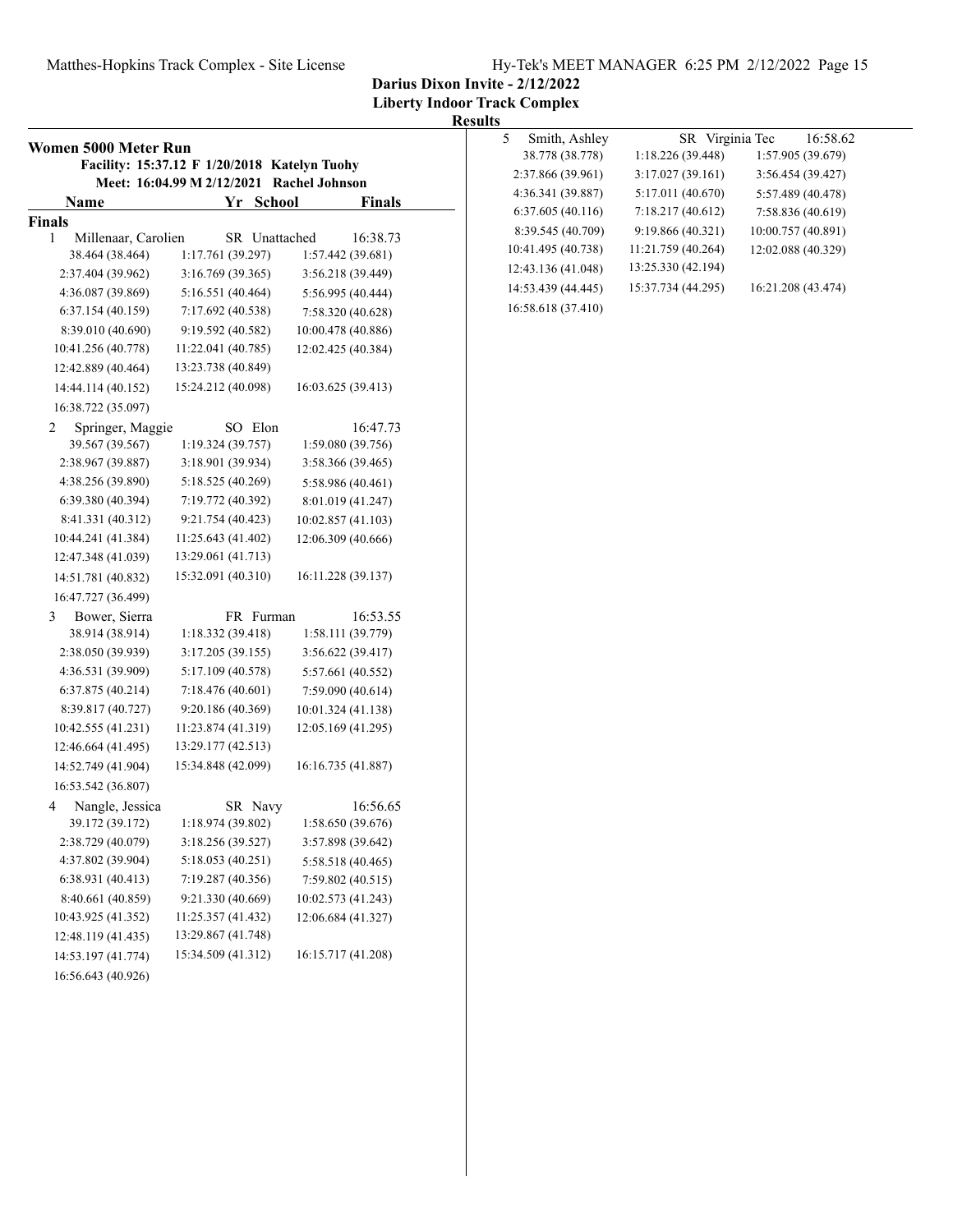**Darius Dixon Invite - 2/12/2022**

| FR Furman<br>Finals  (Women 5000 Meter Run)<br>6<br>39.080 (39.080)<br>1:18.744 (39.664)<br>1:58.462 (39.718)<br>Name<br>Yr School<br><b>Finals</b><br>2:38.527 (40.065)<br>3:17.752 (39.225)<br>3:57.133 (39.381)<br>Kopchak, Rylee<br>JR Wake Forest<br>18:17.05<br>11<br>39.306 (39.306)<br>1:19.126 (39.820)<br>1:58.872 (39.746)<br>4:36.999 (39.866)<br>5:17.607 (40.608)<br>5:58.101 (40.494)<br>2:38.763 (39.891)<br>6:38.388 (40.287)<br>7:18.972 (40.584)<br>3:18.618(39.855)<br>3:58.564 (39.946)<br>7:59.543 (40.571)<br>9:20.551 (40.476)<br>10:01.568 (41.017)<br>4:39.185 (40.621)<br>5:21.176 (41.991)<br>8:40.075 (40.532)<br>6:03.853 (42.677)<br>6:47.009(43.156)<br>7:31.376 (44.367)<br>10:42.138 (40.570)<br>11:23.322 (41.184)<br>12:04.518 (41.196)<br>8:16.515 (45.139)<br>13:28.446 (42.403)<br>9:46.649 (45.181)<br>9:01.468 (44.953)<br>10:32.730 (46.081)<br>12:46.043 (41.525)<br>15:35.959 (42.932)<br>16:19.322 (43.363)<br>11:19.397 (46.667)<br>12:05.821 (46.424)<br>12:51.920 (46.099)<br>14:53.027 (42.272)<br>14:26.107 (47.292)<br>13:38.815 (46.895)<br>16:59.856 (40.534)<br>16:47.288 (47.098)<br>17:33.043 (45.755)<br>16:00.190 (47.331)<br>17:25.19<br>Rehm, Madeline<br>FR Wake Forest<br>7<br>38.828 (38.828)<br>1:18.580 (39.752)<br>1:58.368 (39.788)<br>18:17.046 (44.003)<br>2:38.293 (39.925)<br>3:17.548 (39.255)<br>3:56.908 (39.360)<br>North Florid<br>18:17.62<br>Lespasio, Raquel<br>12<br>41.523 (41.523)<br>1:23.029 (41.506)<br>2:06.142 (43.113)<br>4:36.731 (39.823)<br>5:17.411 (40.680)<br>5:57.933 (40.522)<br>2:49.466 (43.324)<br>3:32.621 (43.155)<br>4:15.805(43.184)<br>6:38.278(40.345)<br>7:18.742 (40.464)<br>7:59.321 (40.579)<br>5:42.817 (43.664)<br>8:40.225 (40.904)<br>9:21.090 (40.865)<br>10:02.303 (41.213)<br>4:59.153 (43.348)<br>6:25.868(43.051)<br>7:09.536 (43.668)<br>10:43.993 (41.690)<br>11:26.309 (42.316)<br>12:08.880 (42.571)<br>7:53.355 (43.819)<br>8:37.246 (43.891)<br>10:04.006 (43.499)<br>13:36.350 (43.909)<br>9:20.507(43.261)<br>10:48.362 (44.356)<br>12:52.441 (43.561)<br>11:33.292 (44.930)<br>12:18.723 (45.431)<br>15:51.463 (45.625)<br>16:38.236 (46.773)<br>13:03.674 (44.951)<br>15:05.838 (45.213)<br>14:33.732 (45.068)<br>13:48.664 (44.990)<br>17:25.182 (46.946)<br>16:49.929 (45.621)<br>17:34.673 (44.744)<br>16:04.308 (45.558)<br>17:42.81<br>8<br>Catsimanes, Hana<br>FR Wake Forest<br>1:18.052 (39.446)<br>1:57.676 (39.624)<br>38.606 (38.606)<br>18:17.617 (42.944)<br>2:37.648 (39.972)<br>3:16.408(38.760)<br>3:55.925 (39.517)<br>McCaslin, Chandler<br>18:29.13<br>JR Unc-Greensbo<br>13<br>41.771 (41.771)<br>1:23.578 (41.807)<br>2:06.766 (43.188)<br>4:35.835 (39.910)<br>5:16.773 (40.938)<br>5:57.211 (40.438)<br>6:37.381(40.170)<br>7:18.003 (40.622)<br>2:50.088 (43.322)<br>3:32.920 (42.832)<br>4:16.143(43.223)<br>7:58.590 (40.587)<br>8:39.277 (40.687)<br>9:20.172 (40.895)<br>4:59.444 (43.301)<br>5:43.070 (43.626)<br>10:04.478 (44.306)<br>6:26.150 (43.080)<br>10:51.816 (47.338)<br>11:39.248 (47.432)<br>7:09.807 (43.657)<br>7:53.535 (43.728)<br>12:26.475 (47.227)<br>8:37.334 (43.799)<br>13:58.990 (46.933)<br>10:03.255 (43.128)<br>13:12.057 (45.582)<br>9:20.127 (42.793)<br>10:47.580 (44.325)<br>11:32.877 (45.297)<br>12:18.925 (46.048)<br>16:15.581 (44.403)<br>13:05.296 (46.371)<br>16:59.593 (44.012)<br>15:31.178 (46.402)<br>14:39.811 (47.702)<br>13:52.109 (46.813)<br>17:42.804 (43.211)<br>17:01.066 (46.791)<br>17:46.273 (45.207)<br>16:14.275 (46.943)<br>Thurlby, Carolyn<br>FR Navy<br>17:42.85<br>9<br>40.032 (40.032)<br>1:22.096 (42.064)<br>2:04.453 (42.357)<br>18:29.130 (42.857)<br>2:46.173 (41.720)<br>3:28.430 (42.257)<br>4:10.830 (42.400)<br>Pelham, Leah<br>North Florid<br>18:46.92<br>14<br>41.451 (41.451)<br>4:53.156 (42.326)<br>5:35.330 (42.174)<br>1:23.283(41.832)<br>2:06.440 (43.157)<br>6:17.090 (41.760)<br>6:58.606 (41.516)<br>7:40.721 (42.115)<br>2:50.004(43.564)<br>3:33.200 (43.196)<br>4:16.699 (43.499)<br>8:22.870 (42.149)<br>9:04.779 (41.909)<br>9:46.889 (42.110)<br>5:00.064 (43.365)<br>5:43.679 (43.615)<br>10:28.868 (41.979)<br>6:27.040(43.361)<br>11:11.425 (42.557)<br>11:53.863 (42.438)<br>12:36.555 (42.692)<br>7:12.362 (45.322)<br>7:58.995 (46.633)<br>8:44.749 (45.754)<br>14:03.229 (43.564)<br>9:30.583 (45.834)<br>10:16.851 (46.268)<br>13:19.665 (43.110)<br>11:03.492 (46.641)<br>16:15.550 (44.093)<br>16:59.360 (43.810)<br>11:50.282 (46.790)<br>12:37.107 (46.825)<br>13:23.438 (46.331)<br>15:31.457 (43.981)<br>14:56.683 (46.677)<br>14:10.006 (46.568)<br>17:42.846 (43.486)<br>17:16.544 (46.433)<br>18:02.301 (45.757)<br>16:30.111 (46.501)<br>Sculli, Meghan<br>SR Navy<br>17:47.93<br>10<br>40.600 (40.600)<br>1:22.489 (41.889)<br>2:05.046 (42.557)<br>18:46.913 (44.612)<br>2:47.531 (42.485)<br>3:30.297 (42.766)<br>4:12.822 (42.525)<br>SO Unc-Greensbo<br>19:09.28<br>Soukup, Shay<br>15<br>41.809 (41.809)<br>4:55.446 (42.624)<br>5:38.374 (42.928)<br>1:23.930 (42.121)<br>2:07.021 (43.091)<br>6:20.846 (42.472)<br>7:03.325 (42.479)<br>7:46.222 (42.897)<br>2:50.430 (43.409)<br>3:33.002 (42.572)<br>4:16.400 (43.398)<br>8:29.079 (42.857)<br>9:54.908 (42.771)<br>4:59.751 (43.351)<br>5:43.389 (43.638)<br>9:12.137 (43.058)<br>10:38.215 (43.307)<br>6:26.512(43.123)<br>7:10.508 (43.996)<br>7:55.367 (44.859)<br>11:21.496 (43.281)<br>12:04.841 (43.345)<br>12:47.695 (42.854)<br>8:41.213 (45.846)<br>14:16.243 (44.639)<br>9:26.990 (45.777)<br>10:13.010 (46.020)<br>13:31.604 (43.909)<br>10:59.145 (46.135)<br>11:46.129 (46.984)<br>12:33.784 (47.655)<br>13:22.537 (48.753)<br>16:27.745 (43.509)<br>17:09.575 (41.830)<br>15:44.236 (43.816)<br>15:02.766 (50.473)<br>14:12.293 (49.756)<br>17:47.921 (38.346)<br>17:33.569 (49.949)<br>18:22.031 (48.462)<br>16:43.620 (50.310) |               |          | <b>Results</b>     |  |
|----------------------------------------------------------------------------------------------------------------------------------------------------------------------------------------------------------------------------------------------------------------------------------------------------------------------------------------------------------------------------------------------------------------------------------------------------------------------------------------------------------------------------------------------------------------------------------------------------------------------------------------------------------------------------------------------------------------------------------------------------------------------------------------------------------------------------------------------------------------------------------------------------------------------------------------------------------------------------------------------------------------------------------------------------------------------------------------------------------------------------------------------------------------------------------------------------------------------------------------------------------------------------------------------------------------------------------------------------------------------------------------------------------------------------------------------------------------------------------------------------------------------------------------------------------------------------------------------------------------------------------------------------------------------------------------------------------------------------------------------------------------------------------------------------------------------------------------------------------------------------------------------------------------------------------------------------------------------------------------------------------------------------------------------------------------------------------------------------------------------------------------------------------------------------------------------------------------------------------------------------------------------------------------------------------------------------------------------------------------------------------------------------------------------------------------------------------------------------------------------------------------------------------------------------------------------------------------------------------------------------------------------------------------------------------------------------------------------------------------------------------------------------------------------------------------------------------------------------------------------------------------------------------------------------------------------------------------------------------------------------------------------------------------------------------------------------------------------------------------------------------------------------------------------------------------------------------------------------------------------------------------------------------------------------------------------------------------------------------------------------------------------------------------------------------------------------------------------------------------------------------------------------------------------------------------------------------------------------------------------------------------------------------------------------------------------------------------------------------------------------------------------------------------------------------------------------------------------------------------------------------------------------------------------------------------------------------------------------------------------------------------------------------------------------------------------------------------------------------------------------------------------------------------------------------------------------------------------------------------------------------------------------------------------------------------------------------------------------------------------------------------------------------------------------------------------------------------------------------------------------------------------------------------------------------------------------------------------------------------------------------------------------------------------------------------------------------------------------------------------------------------------------------------------------------------------------------------------------------------------------------------------------------------------------------------------------------------------------------------------------------------------------------------------------------------------------------------------------------------------------------------------------------------------------------------------------------------------------------------------------------------------------------------------------------------------------------------------------------------------------------------------------------------------------------------------------------------------------------------------------------------------------------------------------------------------------------------------------------------------------------------------------------------------------------------------------------------------------------------------------------------------------------------------------------------------------------------------------------------------------------|---------------|----------|--------------------|--|
|                                                                                                                                                                                                                                                                                                                                                                                                                                                                                                                                                                                                                                                                                                                                                                                                                                                                                                                                                                                                                                                                                                                                                                                                                                                                                                                                                                                                                                                                                                                                                                                                                                                                                                                                                                                                                                                                                                                                                                                                                                                                                                                                                                                                                                                                                                                                                                                                                                                                                                                                                                                                                                                                                                                                                                                                                                                                                                                                                                                                                                                                                                                                                                                                                                                                                                                                                                                                                                                                                                                                                                                                                                                                                                                                                                                                                                                                                                                                                                                                                                                                                                                                                                                                                                                                                                                                                                                                                                                                                                                                                                                                                                                                                                                                                                                                                                                                                                                                                                                                                                                                                                                                                                                                                                                                                                                                                                                                                                                                                                                                                                                                                                                                                                                                                                                                                                                                                  | Little, Emily | 16:59.86 |                    |  |
|                                                                                                                                                                                                                                                                                                                                                                                                                                                                                                                                                                                                                                                                                                                                                                                                                                                                                                                                                                                                                                                                                                                                                                                                                                                                                                                                                                                                                                                                                                                                                                                                                                                                                                                                                                                                                                                                                                                                                                                                                                                                                                                                                                                                                                                                                                                                                                                                                                                                                                                                                                                                                                                                                                                                                                                                                                                                                                                                                                                                                                                                                                                                                                                                                                                                                                                                                                                                                                                                                                                                                                                                                                                                                                                                                                                                                                                                                                                                                                                                                                                                                                                                                                                                                                                                                                                                                                                                                                                                                                                                                                                                                                                                                                                                                                                                                                                                                                                                                                                                                                                                                                                                                                                                                                                                                                                                                                                                                                                                                                                                                                                                                                                                                                                                                                                                                                                                                  |               |          |                    |  |
|                                                                                                                                                                                                                                                                                                                                                                                                                                                                                                                                                                                                                                                                                                                                                                                                                                                                                                                                                                                                                                                                                                                                                                                                                                                                                                                                                                                                                                                                                                                                                                                                                                                                                                                                                                                                                                                                                                                                                                                                                                                                                                                                                                                                                                                                                                                                                                                                                                                                                                                                                                                                                                                                                                                                                                                                                                                                                                                                                                                                                                                                                                                                                                                                                                                                                                                                                                                                                                                                                                                                                                                                                                                                                                                                                                                                                                                                                                                                                                                                                                                                                                                                                                                                                                                                                                                                                                                                                                                                                                                                                                                                                                                                                                                                                                                                                                                                                                                                                                                                                                                                                                                                                                                                                                                                                                                                                                                                                                                                                                                                                                                                                                                                                                                                                                                                                                                                                  |               |          |                    |  |
|                                                                                                                                                                                                                                                                                                                                                                                                                                                                                                                                                                                                                                                                                                                                                                                                                                                                                                                                                                                                                                                                                                                                                                                                                                                                                                                                                                                                                                                                                                                                                                                                                                                                                                                                                                                                                                                                                                                                                                                                                                                                                                                                                                                                                                                                                                                                                                                                                                                                                                                                                                                                                                                                                                                                                                                                                                                                                                                                                                                                                                                                                                                                                                                                                                                                                                                                                                                                                                                                                                                                                                                                                                                                                                                                                                                                                                                                                                                                                                                                                                                                                                                                                                                                                                                                                                                                                                                                                                                                                                                                                                                                                                                                                                                                                                                                                                                                                                                                                                                                                                                                                                                                                                                                                                                                                                                                                                                                                                                                                                                                                                                                                                                                                                                                                                                                                                                                                  |               |          |                    |  |
|                                                                                                                                                                                                                                                                                                                                                                                                                                                                                                                                                                                                                                                                                                                                                                                                                                                                                                                                                                                                                                                                                                                                                                                                                                                                                                                                                                                                                                                                                                                                                                                                                                                                                                                                                                                                                                                                                                                                                                                                                                                                                                                                                                                                                                                                                                                                                                                                                                                                                                                                                                                                                                                                                                                                                                                                                                                                                                                                                                                                                                                                                                                                                                                                                                                                                                                                                                                                                                                                                                                                                                                                                                                                                                                                                                                                                                                                                                                                                                                                                                                                                                                                                                                                                                                                                                                                                                                                                                                                                                                                                                                                                                                                                                                                                                                                                                                                                                                                                                                                                                                                                                                                                                                                                                                                                                                                                                                                                                                                                                                                                                                                                                                                                                                                                                                                                                                                                  |               |          |                    |  |
|                                                                                                                                                                                                                                                                                                                                                                                                                                                                                                                                                                                                                                                                                                                                                                                                                                                                                                                                                                                                                                                                                                                                                                                                                                                                                                                                                                                                                                                                                                                                                                                                                                                                                                                                                                                                                                                                                                                                                                                                                                                                                                                                                                                                                                                                                                                                                                                                                                                                                                                                                                                                                                                                                                                                                                                                                                                                                                                                                                                                                                                                                                                                                                                                                                                                                                                                                                                                                                                                                                                                                                                                                                                                                                                                                                                                                                                                                                                                                                                                                                                                                                                                                                                                                                                                                                                                                                                                                                                                                                                                                                                                                                                                                                                                                                                                                                                                                                                                                                                                                                                                                                                                                                                                                                                                                                                                                                                                                                                                                                                                                                                                                                                                                                                                                                                                                                                                                  |               |          |                    |  |
|                                                                                                                                                                                                                                                                                                                                                                                                                                                                                                                                                                                                                                                                                                                                                                                                                                                                                                                                                                                                                                                                                                                                                                                                                                                                                                                                                                                                                                                                                                                                                                                                                                                                                                                                                                                                                                                                                                                                                                                                                                                                                                                                                                                                                                                                                                                                                                                                                                                                                                                                                                                                                                                                                                                                                                                                                                                                                                                                                                                                                                                                                                                                                                                                                                                                                                                                                                                                                                                                                                                                                                                                                                                                                                                                                                                                                                                                                                                                                                                                                                                                                                                                                                                                                                                                                                                                                                                                                                                                                                                                                                                                                                                                                                                                                                                                                                                                                                                                                                                                                                                                                                                                                                                                                                                                                                                                                                                                                                                                                                                                                                                                                                                                                                                                                                                                                                                                                  |               |          |                    |  |
|                                                                                                                                                                                                                                                                                                                                                                                                                                                                                                                                                                                                                                                                                                                                                                                                                                                                                                                                                                                                                                                                                                                                                                                                                                                                                                                                                                                                                                                                                                                                                                                                                                                                                                                                                                                                                                                                                                                                                                                                                                                                                                                                                                                                                                                                                                                                                                                                                                                                                                                                                                                                                                                                                                                                                                                                                                                                                                                                                                                                                                                                                                                                                                                                                                                                                                                                                                                                                                                                                                                                                                                                                                                                                                                                                                                                                                                                                                                                                                                                                                                                                                                                                                                                                                                                                                                                                                                                                                                                                                                                                                                                                                                                                                                                                                                                                                                                                                                                                                                                                                                                                                                                                                                                                                                                                                                                                                                                                                                                                                                                                                                                                                                                                                                                                                                                                                                                                  |               |          |                    |  |
|                                                                                                                                                                                                                                                                                                                                                                                                                                                                                                                                                                                                                                                                                                                                                                                                                                                                                                                                                                                                                                                                                                                                                                                                                                                                                                                                                                                                                                                                                                                                                                                                                                                                                                                                                                                                                                                                                                                                                                                                                                                                                                                                                                                                                                                                                                                                                                                                                                                                                                                                                                                                                                                                                                                                                                                                                                                                                                                                                                                                                                                                                                                                                                                                                                                                                                                                                                                                                                                                                                                                                                                                                                                                                                                                                                                                                                                                                                                                                                                                                                                                                                                                                                                                                                                                                                                                                                                                                                                                                                                                                                                                                                                                                                                                                                                                                                                                                                                                                                                                                                                                                                                                                                                                                                                                                                                                                                                                                                                                                                                                                                                                                                                                                                                                                                                                                                                                                  |               |          |                    |  |
|                                                                                                                                                                                                                                                                                                                                                                                                                                                                                                                                                                                                                                                                                                                                                                                                                                                                                                                                                                                                                                                                                                                                                                                                                                                                                                                                                                                                                                                                                                                                                                                                                                                                                                                                                                                                                                                                                                                                                                                                                                                                                                                                                                                                                                                                                                                                                                                                                                                                                                                                                                                                                                                                                                                                                                                                                                                                                                                                                                                                                                                                                                                                                                                                                                                                                                                                                                                                                                                                                                                                                                                                                                                                                                                                                                                                                                                                                                                                                                                                                                                                                                                                                                                                                                                                                                                                                                                                                                                                                                                                                                                                                                                                                                                                                                                                                                                                                                                                                                                                                                                                                                                                                                                                                                                                                                                                                                                                                                                                                                                                                                                                                                                                                                                                                                                                                                                                                  |               |          |                    |  |
|                                                                                                                                                                                                                                                                                                                                                                                                                                                                                                                                                                                                                                                                                                                                                                                                                                                                                                                                                                                                                                                                                                                                                                                                                                                                                                                                                                                                                                                                                                                                                                                                                                                                                                                                                                                                                                                                                                                                                                                                                                                                                                                                                                                                                                                                                                                                                                                                                                                                                                                                                                                                                                                                                                                                                                                                                                                                                                                                                                                                                                                                                                                                                                                                                                                                                                                                                                                                                                                                                                                                                                                                                                                                                                                                                                                                                                                                                                                                                                                                                                                                                                                                                                                                                                                                                                                                                                                                                                                                                                                                                                                                                                                                                                                                                                                                                                                                                                                                                                                                                                                                                                                                                                                                                                                                                                                                                                                                                                                                                                                                                                                                                                                                                                                                                                                                                                                                                  |               |          |                    |  |
|                                                                                                                                                                                                                                                                                                                                                                                                                                                                                                                                                                                                                                                                                                                                                                                                                                                                                                                                                                                                                                                                                                                                                                                                                                                                                                                                                                                                                                                                                                                                                                                                                                                                                                                                                                                                                                                                                                                                                                                                                                                                                                                                                                                                                                                                                                                                                                                                                                                                                                                                                                                                                                                                                                                                                                                                                                                                                                                                                                                                                                                                                                                                                                                                                                                                                                                                                                                                                                                                                                                                                                                                                                                                                                                                                                                                                                                                                                                                                                                                                                                                                                                                                                                                                                                                                                                                                                                                                                                                                                                                                                                                                                                                                                                                                                                                                                                                                                                                                                                                                                                                                                                                                                                                                                                                                                                                                                                                                                                                                                                                                                                                                                                                                                                                                                                                                                                                                  |               |          |                    |  |
|                                                                                                                                                                                                                                                                                                                                                                                                                                                                                                                                                                                                                                                                                                                                                                                                                                                                                                                                                                                                                                                                                                                                                                                                                                                                                                                                                                                                                                                                                                                                                                                                                                                                                                                                                                                                                                                                                                                                                                                                                                                                                                                                                                                                                                                                                                                                                                                                                                                                                                                                                                                                                                                                                                                                                                                                                                                                                                                                                                                                                                                                                                                                                                                                                                                                                                                                                                                                                                                                                                                                                                                                                                                                                                                                                                                                                                                                                                                                                                                                                                                                                                                                                                                                                                                                                                                                                                                                                                                                                                                                                                                                                                                                                                                                                                                                                                                                                                                                                                                                                                                                                                                                                                                                                                                                                                                                                                                                                                                                                                                                                                                                                                                                                                                                                                                                                                                                                  |               |          |                    |  |
|                                                                                                                                                                                                                                                                                                                                                                                                                                                                                                                                                                                                                                                                                                                                                                                                                                                                                                                                                                                                                                                                                                                                                                                                                                                                                                                                                                                                                                                                                                                                                                                                                                                                                                                                                                                                                                                                                                                                                                                                                                                                                                                                                                                                                                                                                                                                                                                                                                                                                                                                                                                                                                                                                                                                                                                                                                                                                                                                                                                                                                                                                                                                                                                                                                                                                                                                                                                                                                                                                                                                                                                                                                                                                                                                                                                                                                                                                                                                                                                                                                                                                                                                                                                                                                                                                                                                                                                                                                                                                                                                                                                                                                                                                                                                                                                                                                                                                                                                                                                                                                                                                                                                                                                                                                                                                                                                                                                                                                                                                                                                                                                                                                                                                                                                                                                                                                                                                  |               |          |                    |  |
|                                                                                                                                                                                                                                                                                                                                                                                                                                                                                                                                                                                                                                                                                                                                                                                                                                                                                                                                                                                                                                                                                                                                                                                                                                                                                                                                                                                                                                                                                                                                                                                                                                                                                                                                                                                                                                                                                                                                                                                                                                                                                                                                                                                                                                                                                                                                                                                                                                                                                                                                                                                                                                                                                                                                                                                                                                                                                                                                                                                                                                                                                                                                                                                                                                                                                                                                                                                                                                                                                                                                                                                                                                                                                                                                                                                                                                                                                                                                                                                                                                                                                                                                                                                                                                                                                                                                                                                                                                                                                                                                                                                                                                                                                                                                                                                                                                                                                                                                                                                                                                                                                                                                                                                                                                                                                                                                                                                                                                                                                                                                                                                                                                                                                                                                                                                                                                                                                  |               |          |                    |  |
|                                                                                                                                                                                                                                                                                                                                                                                                                                                                                                                                                                                                                                                                                                                                                                                                                                                                                                                                                                                                                                                                                                                                                                                                                                                                                                                                                                                                                                                                                                                                                                                                                                                                                                                                                                                                                                                                                                                                                                                                                                                                                                                                                                                                                                                                                                                                                                                                                                                                                                                                                                                                                                                                                                                                                                                                                                                                                                                                                                                                                                                                                                                                                                                                                                                                                                                                                                                                                                                                                                                                                                                                                                                                                                                                                                                                                                                                                                                                                                                                                                                                                                                                                                                                                                                                                                                                                                                                                                                                                                                                                                                                                                                                                                                                                                                                                                                                                                                                                                                                                                                                                                                                                                                                                                                                                                                                                                                                                                                                                                                                                                                                                                                                                                                                                                                                                                                                                  |               |          |                    |  |
|                                                                                                                                                                                                                                                                                                                                                                                                                                                                                                                                                                                                                                                                                                                                                                                                                                                                                                                                                                                                                                                                                                                                                                                                                                                                                                                                                                                                                                                                                                                                                                                                                                                                                                                                                                                                                                                                                                                                                                                                                                                                                                                                                                                                                                                                                                                                                                                                                                                                                                                                                                                                                                                                                                                                                                                                                                                                                                                                                                                                                                                                                                                                                                                                                                                                                                                                                                                                                                                                                                                                                                                                                                                                                                                                                                                                                                                                                                                                                                                                                                                                                                                                                                                                                                                                                                                                                                                                                                                                                                                                                                                                                                                                                                                                                                                                                                                                                                                                                                                                                                                                                                                                                                                                                                                                                                                                                                                                                                                                                                                                                                                                                                                                                                                                                                                                                                                                                  |               |          |                    |  |
|                                                                                                                                                                                                                                                                                                                                                                                                                                                                                                                                                                                                                                                                                                                                                                                                                                                                                                                                                                                                                                                                                                                                                                                                                                                                                                                                                                                                                                                                                                                                                                                                                                                                                                                                                                                                                                                                                                                                                                                                                                                                                                                                                                                                                                                                                                                                                                                                                                                                                                                                                                                                                                                                                                                                                                                                                                                                                                                                                                                                                                                                                                                                                                                                                                                                                                                                                                                                                                                                                                                                                                                                                                                                                                                                                                                                                                                                                                                                                                                                                                                                                                                                                                                                                                                                                                                                                                                                                                                                                                                                                                                                                                                                                                                                                                                                                                                                                                                                                                                                                                                                                                                                                                                                                                                                                                                                                                                                                                                                                                                                                                                                                                                                                                                                                                                                                                                                                  |               |          |                    |  |
|                                                                                                                                                                                                                                                                                                                                                                                                                                                                                                                                                                                                                                                                                                                                                                                                                                                                                                                                                                                                                                                                                                                                                                                                                                                                                                                                                                                                                                                                                                                                                                                                                                                                                                                                                                                                                                                                                                                                                                                                                                                                                                                                                                                                                                                                                                                                                                                                                                                                                                                                                                                                                                                                                                                                                                                                                                                                                                                                                                                                                                                                                                                                                                                                                                                                                                                                                                                                                                                                                                                                                                                                                                                                                                                                                                                                                                                                                                                                                                                                                                                                                                                                                                                                                                                                                                                                                                                                                                                                                                                                                                                                                                                                                                                                                                                                                                                                                                                                                                                                                                                                                                                                                                                                                                                                                                                                                                                                                                                                                                                                                                                                                                                                                                                                                                                                                                                                                  |               |          |                    |  |
|                                                                                                                                                                                                                                                                                                                                                                                                                                                                                                                                                                                                                                                                                                                                                                                                                                                                                                                                                                                                                                                                                                                                                                                                                                                                                                                                                                                                                                                                                                                                                                                                                                                                                                                                                                                                                                                                                                                                                                                                                                                                                                                                                                                                                                                                                                                                                                                                                                                                                                                                                                                                                                                                                                                                                                                                                                                                                                                                                                                                                                                                                                                                                                                                                                                                                                                                                                                                                                                                                                                                                                                                                                                                                                                                                                                                                                                                                                                                                                                                                                                                                                                                                                                                                                                                                                                                                                                                                                                                                                                                                                                                                                                                                                                                                                                                                                                                                                                                                                                                                                                                                                                                                                                                                                                                                                                                                                                                                                                                                                                                                                                                                                                                                                                                                                                                                                                                                  |               |          |                    |  |
|                                                                                                                                                                                                                                                                                                                                                                                                                                                                                                                                                                                                                                                                                                                                                                                                                                                                                                                                                                                                                                                                                                                                                                                                                                                                                                                                                                                                                                                                                                                                                                                                                                                                                                                                                                                                                                                                                                                                                                                                                                                                                                                                                                                                                                                                                                                                                                                                                                                                                                                                                                                                                                                                                                                                                                                                                                                                                                                                                                                                                                                                                                                                                                                                                                                                                                                                                                                                                                                                                                                                                                                                                                                                                                                                                                                                                                                                                                                                                                                                                                                                                                                                                                                                                                                                                                                                                                                                                                                                                                                                                                                                                                                                                                                                                                                                                                                                                                                                                                                                                                                                                                                                                                                                                                                                                                                                                                                                                                                                                                                                                                                                                                                                                                                                                                                                                                                                                  |               |          |                    |  |
|                                                                                                                                                                                                                                                                                                                                                                                                                                                                                                                                                                                                                                                                                                                                                                                                                                                                                                                                                                                                                                                                                                                                                                                                                                                                                                                                                                                                                                                                                                                                                                                                                                                                                                                                                                                                                                                                                                                                                                                                                                                                                                                                                                                                                                                                                                                                                                                                                                                                                                                                                                                                                                                                                                                                                                                                                                                                                                                                                                                                                                                                                                                                                                                                                                                                                                                                                                                                                                                                                                                                                                                                                                                                                                                                                                                                                                                                                                                                                                                                                                                                                                                                                                                                                                                                                                                                                                                                                                                                                                                                                                                                                                                                                                                                                                                                                                                                                                                                                                                                                                                                                                                                                                                                                                                                                                                                                                                                                                                                                                                                                                                                                                                                                                                                                                                                                                                                                  |               |          |                    |  |
|                                                                                                                                                                                                                                                                                                                                                                                                                                                                                                                                                                                                                                                                                                                                                                                                                                                                                                                                                                                                                                                                                                                                                                                                                                                                                                                                                                                                                                                                                                                                                                                                                                                                                                                                                                                                                                                                                                                                                                                                                                                                                                                                                                                                                                                                                                                                                                                                                                                                                                                                                                                                                                                                                                                                                                                                                                                                                                                                                                                                                                                                                                                                                                                                                                                                                                                                                                                                                                                                                                                                                                                                                                                                                                                                                                                                                                                                                                                                                                                                                                                                                                                                                                                                                                                                                                                                                                                                                                                                                                                                                                                                                                                                                                                                                                                                                                                                                                                                                                                                                                                                                                                                                                                                                                                                                                                                                                                                                                                                                                                                                                                                                                                                                                                                                                                                                                                                                  |               |          |                    |  |
|                                                                                                                                                                                                                                                                                                                                                                                                                                                                                                                                                                                                                                                                                                                                                                                                                                                                                                                                                                                                                                                                                                                                                                                                                                                                                                                                                                                                                                                                                                                                                                                                                                                                                                                                                                                                                                                                                                                                                                                                                                                                                                                                                                                                                                                                                                                                                                                                                                                                                                                                                                                                                                                                                                                                                                                                                                                                                                                                                                                                                                                                                                                                                                                                                                                                                                                                                                                                                                                                                                                                                                                                                                                                                                                                                                                                                                                                                                                                                                                                                                                                                                                                                                                                                                                                                                                                                                                                                                                                                                                                                                                                                                                                                                                                                                                                                                                                                                                                                                                                                                                                                                                                                                                                                                                                                                                                                                                                                                                                                                                                                                                                                                                                                                                                                                                                                                                                                  |               |          |                    |  |
|                                                                                                                                                                                                                                                                                                                                                                                                                                                                                                                                                                                                                                                                                                                                                                                                                                                                                                                                                                                                                                                                                                                                                                                                                                                                                                                                                                                                                                                                                                                                                                                                                                                                                                                                                                                                                                                                                                                                                                                                                                                                                                                                                                                                                                                                                                                                                                                                                                                                                                                                                                                                                                                                                                                                                                                                                                                                                                                                                                                                                                                                                                                                                                                                                                                                                                                                                                                                                                                                                                                                                                                                                                                                                                                                                                                                                                                                                                                                                                                                                                                                                                                                                                                                                                                                                                                                                                                                                                                                                                                                                                                                                                                                                                                                                                                                                                                                                                                                                                                                                                                                                                                                                                                                                                                                                                                                                                                                                                                                                                                                                                                                                                                                                                                                                                                                                                                                                  |               |          |                    |  |
|                                                                                                                                                                                                                                                                                                                                                                                                                                                                                                                                                                                                                                                                                                                                                                                                                                                                                                                                                                                                                                                                                                                                                                                                                                                                                                                                                                                                                                                                                                                                                                                                                                                                                                                                                                                                                                                                                                                                                                                                                                                                                                                                                                                                                                                                                                                                                                                                                                                                                                                                                                                                                                                                                                                                                                                                                                                                                                                                                                                                                                                                                                                                                                                                                                                                                                                                                                                                                                                                                                                                                                                                                                                                                                                                                                                                                                                                                                                                                                                                                                                                                                                                                                                                                                                                                                                                                                                                                                                                                                                                                                                                                                                                                                                                                                                                                                                                                                                                                                                                                                                                                                                                                                                                                                                                                                                                                                                                                                                                                                                                                                                                                                                                                                                                                                                                                                                                                  |               |          |                    |  |
|                                                                                                                                                                                                                                                                                                                                                                                                                                                                                                                                                                                                                                                                                                                                                                                                                                                                                                                                                                                                                                                                                                                                                                                                                                                                                                                                                                                                                                                                                                                                                                                                                                                                                                                                                                                                                                                                                                                                                                                                                                                                                                                                                                                                                                                                                                                                                                                                                                                                                                                                                                                                                                                                                                                                                                                                                                                                                                                                                                                                                                                                                                                                                                                                                                                                                                                                                                                                                                                                                                                                                                                                                                                                                                                                                                                                                                                                                                                                                                                                                                                                                                                                                                                                                                                                                                                                                                                                                                                                                                                                                                                                                                                                                                                                                                                                                                                                                                                                                                                                                                                                                                                                                                                                                                                                                                                                                                                                                                                                                                                                                                                                                                                                                                                                                                                                                                                                                  |               |          |                    |  |
|                                                                                                                                                                                                                                                                                                                                                                                                                                                                                                                                                                                                                                                                                                                                                                                                                                                                                                                                                                                                                                                                                                                                                                                                                                                                                                                                                                                                                                                                                                                                                                                                                                                                                                                                                                                                                                                                                                                                                                                                                                                                                                                                                                                                                                                                                                                                                                                                                                                                                                                                                                                                                                                                                                                                                                                                                                                                                                                                                                                                                                                                                                                                                                                                                                                                                                                                                                                                                                                                                                                                                                                                                                                                                                                                                                                                                                                                                                                                                                                                                                                                                                                                                                                                                                                                                                                                                                                                                                                                                                                                                                                                                                                                                                                                                                                                                                                                                                                                                                                                                                                                                                                                                                                                                                                                                                                                                                                                                                                                                                                                                                                                                                                                                                                                                                                                                                                                                  |               |          |                    |  |
|                                                                                                                                                                                                                                                                                                                                                                                                                                                                                                                                                                                                                                                                                                                                                                                                                                                                                                                                                                                                                                                                                                                                                                                                                                                                                                                                                                                                                                                                                                                                                                                                                                                                                                                                                                                                                                                                                                                                                                                                                                                                                                                                                                                                                                                                                                                                                                                                                                                                                                                                                                                                                                                                                                                                                                                                                                                                                                                                                                                                                                                                                                                                                                                                                                                                                                                                                                                                                                                                                                                                                                                                                                                                                                                                                                                                                                                                                                                                                                                                                                                                                                                                                                                                                                                                                                                                                                                                                                                                                                                                                                                                                                                                                                                                                                                                                                                                                                                                                                                                                                                                                                                                                                                                                                                                                                                                                                                                                                                                                                                                                                                                                                                                                                                                                                                                                                                                                  |               |          |                    |  |
|                                                                                                                                                                                                                                                                                                                                                                                                                                                                                                                                                                                                                                                                                                                                                                                                                                                                                                                                                                                                                                                                                                                                                                                                                                                                                                                                                                                                                                                                                                                                                                                                                                                                                                                                                                                                                                                                                                                                                                                                                                                                                                                                                                                                                                                                                                                                                                                                                                                                                                                                                                                                                                                                                                                                                                                                                                                                                                                                                                                                                                                                                                                                                                                                                                                                                                                                                                                                                                                                                                                                                                                                                                                                                                                                                                                                                                                                                                                                                                                                                                                                                                                                                                                                                                                                                                                                                                                                                                                                                                                                                                                                                                                                                                                                                                                                                                                                                                                                                                                                                                                                                                                                                                                                                                                                                                                                                                                                                                                                                                                                                                                                                                                                                                                                                                                                                                                                                  |               |          |                    |  |
|                                                                                                                                                                                                                                                                                                                                                                                                                                                                                                                                                                                                                                                                                                                                                                                                                                                                                                                                                                                                                                                                                                                                                                                                                                                                                                                                                                                                                                                                                                                                                                                                                                                                                                                                                                                                                                                                                                                                                                                                                                                                                                                                                                                                                                                                                                                                                                                                                                                                                                                                                                                                                                                                                                                                                                                                                                                                                                                                                                                                                                                                                                                                                                                                                                                                                                                                                                                                                                                                                                                                                                                                                                                                                                                                                                                                                                                                                                                                                                                                                                                                                                                                                                                                                                                                                                                                                                                                                                                                                                                                                                                                                                                                                                                                                                                                                                                                                                                                                                                                                                                                                                                                                                                                                                                                                                                                                                                                                                                                                                                                                                                                                                                                                                                                                                                                                                                                                  |               |          |                    |  |
|                                                                                                                                                                                                                                                                                                                                                                                                                                                                                                                                                                                                                                                                                                                                                                                                                                                                                                                                                                                                                                                                                                                                                                                                                                                                                                                                                                                                                                                                                                                                                                                                                                                                                                                                                                                                                                                                                                                                                                                                                                                                                                                                                                                                                                                                                                                                                                                                                                                                                                                                                                                                                                                                                                                                                                                                                                                                                                                                                                                                                                                                                                                                                                                                                                                                                                                                                                                                                                                                                                                                                                                                                                                                                                                                                                                                                                                                                                                                                                                                                                                                                                                                                                                                                                                                                                                                                                                                                                                                                                                                                                                                                                                                                                                                                                                                                                                                                                                                                                                                                                                                                                                                                                                                                                                                                                                                                                                                                                                                                                                                                                                                                                                                                                                                                                                                                                                                                  |               |          |                    |  |
|                                                                                                                                                                                                                                                                                                                                                                                                                                                                                                                                                                                                                                                                                                                                                                                                                                                                                                                                                                                                                                                                                                                                                                                                                                                                                                                                                                                                                                                                                                                                                                                                                                                                                                                                                                                                                                                                                                                                                                                                                                                                                                                                                                                                                                                                                                                                                                                                                                                                                                                                                                                                                                                                                                                                                                                                                                                                                                                                                                                                                                                                                                                                                                                                                                                                                                                                                                                                                                                                                                                                                                                                                                                                                                                                                                                                                                                                                                                                                                                                                                                                                                                                                                                                                                                                                                                                                                                                                                                                                                                                                                                                                                                                                                                                                                                                                                                                                                                                                                                                                                                                                                                                                                                                                                                                                                                                                                                                                                                                                                                                                                                                                                                                                                                                                                                                                                                                                  |               |          |                    |  |
|                                                                                                                                                                                                                                                                                                                                                                                                                                                                                                                                                                                                                                                                                                                                                                                                                                                                                                                                                                                                                                                                                                                                                                                                                                                                                                                                                                                                                                                                                                                                                                                                                                                                                                                                                                                                                                                                                                                                                                                                                                                                                                                                                                                                                                                                                                                                                                                                                                                                                                                                                                                                                                                                                                                                                                                                                                                                                                                                                                                                                                                                                                                                                                                                                                                                                                                                                                                                                                                                                                                                                                                                                                                                                                                                                                                                                                                                                                                                                                                                                                                                                                                                                                                                                                                                                                                                                                                                                                                                                                                                                                                                                                                                                                                                                                                                                                                                                                                                                                                                                                                                                                                                                                                                                                                                                                                                                                                                                                                                                                                                                                                                                                                                                                                                                                                                                                                                                  |               |          |                    |  |
|                                                                                                                                                                                                                                                                                                                                                                                                                                                                                                                                                                                                                                                                                                                                                                                                                                                                                                                                                                                                                                                                                                                                                                                                                                                                                                                                                                                                                                                                                                                                                                                                                                                                                                                                                                                                                                                                                                                                                                                                                                                                                                                                                                                                                                                                                                                                                                                                                                                                                                                                                                                                                                                                                                                                                                                                                                                                                                                                                                                                                                                                                                                                                                                                                                                                                                                                                                                                                                                                                                                                                                                                                                                                                                                                                                                                                                                                                                                                                                                                                                                                                                                                                                                                                                                                                                                                                                                                                                                                                                                                                                                                                                                                                                                                                                                                                                                                                                                                                                                                                                                                                                                                                                                                                                                                                                                                                                                                                                                                                                                                                                                                                                                                                                                                                                                                                                                                                  |               |          |                    |  |
|                                                                                                                                                                                                                                                                                                                                                                                                                                                                                                                                                                                                                                                                                                                                                                                                                                                                                                                                                                                                                                                                                                                                                                                                                                                                                                                                                                                                                                                                                                                                                                                                                                                                                                                                                                                                                                                                                                                                                                                                                                                                                                                                                                                                                                                                                                                                                                                                                                                                                                                                                                                                                                                                                                                                                                                                                                                                                                                                                                                                                                                                                                                                                                                                                                                                                                                                                                                                                                                                                                                                                                                                                                                                                                                                                                                                                                                                                                                                                                                                                                                                                                                                                                                                                                                                                                                                                                                                                                                                                                                                                                                                                                                                                                                                                                                                                                                                                                                                                                                                                                                                                                                                                                                                                                                                                                                                                                                                                                                                                                                                                                                                                                                                                                                                                                                                                                                                                  |               |          |                    |  |
|                                                                                                                                                                                                                                                                                                                                                                                                                                                                                                                                                                                                                                                                                                                                                                                                                                                                                                                                                                                                                                                                                                                                                                                                                                                                                                                                                                                                                                                                                                                                                                                                                                                                                                                                                                                                                                                                                                                                                                                                                                                                                                                                                                                                                                                                                                                                                                                                                                                                                                                                                                                                                                                                                                                                                                                                                                                                                                                                                                                                                                                                                                                                                                                                                                                                                                                                                                                                                                                                                                                                                                                                                                                                                                                                                                                                                                                                                                                                                                                                                                                                                                                                                                                                                                                                                                                                                                                                                                                                                                                                                                                                                                                                                                                                                                                                                                                                                                                                                                                                                                                                                                                                                                                                                                                                                                                                                                                                                                                                                                                                                                                                                                                                                                                                                                                                                                                                                  |               |          |                    |  |
|                                                                                                                                                                                                                                                                                                                                                                                                                                                                                                                                                                                                                                                                                                                                                                                                                                                                                                                                                                                                                                                                                                                                                                                                                                                                                                                                                                                                                                                                                                                                                                                                                                                                                                                                                                                                                                                                                                                                                                                                                                                                                                                                                                                                                                                                                                                                                                                                                                                                                                                                                                                                                                                                                                                                                                                                                                                                                                                                                                                                                                                                                                                                                                                                                                                                                                                                                                                                                                                                                                                                                                                                                                                                                                                                                                                                                                                                                                                                                                                                                                                                                                                                                                                                                                                                                                                                                                                                                                                                                                                                                                                                                                                                                                                                                                                                                                                                                                                                                                                                                                                                                                                                                                                                                                                                                                                                                                                                                                                                                                                                                                                                                                                                                                                                                                                                                                                                                  |               |          |                    |  |
|                                                                                                                                                                                                                                                                                                                                                                                                                                                                                                                                                                                                                                                                                                                                                                                                                                                                                                                                                                                                                                                                                                                                                                                                                                                                                                                                                                                                                                                                                                                                                                                                                                                                                                                                                                                                                                                                                                                                                                                                                                                                                                                                                                                                                                                                                                                                                                                                                                                                                                                                                                                                                                                                                                                                                                                                                                                                                                                                                                                                                                                                                                                                                                                                                                                                                                                                                                                                                                                                                                                                                                                                                                                                                                                                                                                                                                                                                                                                                                                                                                                                                                                                                                                                                                                                                                                                                                                                                                                                                                                                                                                                                                                                                                                                                                                                                                                                                                                                                                                                                                                                                                                                                                                                                                                                                                                                                                                                                                                                                                                                                                                                                                                                                                                                                                                                                                                                                  |               |          |                    |  |
|                                                                                                                                                                                                                                                                                                                                                                                                                                                                                                                                                                                                                                                                                                                                                                                                                                                                                                                                                                                                                                                                                                                                                                                                                                                                                                                                                                                                                                                                                                                                                                                                                                                                                                                                                                                                                                                                                                                                                                                                                                                                                                                                                                                                                                                                                                                                                                                                                                                                                                                                                                                                                                                                                                                                                                                                                                                                                                                                                                                                                                                                                                                                                                                                                                                                                                                                                                                                                                                                                                                                                                                                                                                                                                                                                                                                                                                                                                                                                                                                                                                                                                                                                                                                                                                                                                                                                                                                                                                                                                                                                                                                                                                                                                                                                                                                                                                                                                                                                                                                                                                                                                                                                                                                                                                                                                                                                                                                                                                                                                                                                                                                                                                                                                                                                                                                                                                                                  |               |          |                    |  |
|                                                                                                                                                                                                                                                                                                                                                                                                                                                                                                                                                                                                                                                                                                                                                                                                                                                                                                                                                                                                                                                                                                                                                                                                                                                                                                                                                                                                                                                                                                                                                                                                                                                                                                                                                                                                                                                                                                                                                                                                                                                                                                                                                                                                                                                                                                                                                                                                                                                                                                                                                                                                                                                                                                                                                                                                                                                                                                                                                                                                                                                                                                                                                                                                                                                                                                                                                                                                                                                                                                                                                                                                                                                                                                                                                                                                                                                                                                                                                                                                                                                                                                                                                                                                                                                                                                                                                                                                                                                                                                                                                                                                                                                                                                                                                                                                                                                                                                                                                                                                                                                                                                                                                                                                                                                                                                                                                                                                                                                                                                                                                                                                                                                                                                                                                                                                                                                                                  |               |          |                    |  |
|                                                                                                                                                                                                                                                                                                                                                                                                                                                                                                                                                                                                                                                                                                                                                                                                                                                                                                                                                                                                                                                                                                                                                                                                                                                                                                                                                                                                                                                                                                                                                                                                                                                                                                                                                                                                                                                                                                                                                                                                                                                                                                                                                                                                                                                                                                                                                                                                                                                                                                                                                                                                                                                                                                                                                                                                                                                                                                                                                                                                                                                                                                                                                                                                                                                                                                                                                                                                                                                                                                                                                                                                                                                                                                                                                                                                                                                                                                                                                                                                                                                                                                                                                                                                                                                                                                                                                                                                                                                                                                                                                                                                                                                                                                                                                                                                                                                                                                                                                                                                                                                                                                                                                                                                                                                                                                                                                                                                                                                                                                                                                                                                                                                                                                                                                                                                                                                                                  |               |          |                    |  |
|                                                                                                                                                                                                                                                                                                                                                                                                                                                                                                                                                                                                                                                                                                                                                                                                                                                                                                                                                                                                                                                                                                                                                                                                                                                                                                                                                                                                                                                                                                                                                                                                                                                                                                                                                                                                                                                                                                                                                                                                                                                                                                                                                                                                                                                                                                                                                                                                                                                                                                                                                                                                                                                                                                                                                                                                                                                                                                                                                                                                                                                                                                                                                                                                                                                                                                                                                                                                                                                                                                                                                                                                                                                                                                                                                                                                                                                                                                                                                                                                                                                                                                                                                                                                                                                                                                                                                                                                                                                                                                                                                                                                                                                                                                                                                                                                                                                                                                                                                                                                                                                                                                                                                                                                                                                                                                                                                                                                                                                                                                                                                                                                                                                                                                                                                                                                                                                                                  |               |          |                    |  |
|                                                                                                                                                                                                                                                                                                                                                                                                                                                                                                                                                                                                                                                                                                                                                                                                                                                                                                                                                                                                                                                                                                                                                                                                                                                                                                                                                                                                                                                                                                                                                                                                                                                                                                                                                                                                                                                                                                                                                                                                                                                                                                                                                                                                                                                                                                                                                                                                                                                                                                                                                                                                                                                                                                                                                                                                                                                                                                                                                                                                                                                                                                                                                                                                                                                                                                                                                                                                                                                                                                                                                                                                                                                                                                                                                                                                                                                                                                                                                                                                                                                                                                                                                                                                                                                                                                                                                                                                                                                                                                                                                                                                                                                                                                                                                                                                                                                                                                                                                                                                                                                                                                                                                                                                                                                                                                                                                                                                                                                                                                                                                                                                                                                                                                                                                                                                                                                                                  |               |          |                    |  |
|                                                                                                                                                                                                                                                                                                                                                                                                                                                                                                                                                                                                                                                                                                                                                                                                                                                                                                                                                                                                                                                                                                                                                                                                                                                                                                                                                                                                                                                                                                                                                                                                                                                                                                                                                                                                                                                                                                                                                                                                                                                                                                                                                                                                                                                                                                                                                                                                                                                                                                                                                                                                                                                                                                                                                                                                                                                                                                                                                                                                                                                                                                                                                                                                                                                                                                                                                                                                                                                                                                                                                                                                                                                                                                                                                                                                                                                                                                                                                                                                                                                                                                                                                                                                                                                                                                                                                                                                                                                                                                                                                                                                                                                                                                                                                                                                                                                                                                                                                                                                                                                                                                                                                                                                                                                                                                                                                                                                                                                                                                                                                                                                                                                                                                                                                                                                                                                                                  |               |          |                    |  |
|                                                                                                                                                                                                                                                                                                                                                                                                                                                                                                                                                                                                                                                                                                                                                                                                                                                                                                                                                                                                                                                                                                                                                                                                                                                                                                                                                                                                                                                                                                                                                                                                                                                                                                                                                                                                                                                                                                                                                                                                                                                                                                                                                                                                                                                                                                                                                                                                                                                                                                                                                                                                                                                                                                                                                                                                                                                                                                                                                                                                                                                                                                                                                                                                                                                                                                                                                                                                                                                                                                                                                                                                                                                                                                                                                                                                                                                                                                                                                                                                                                                                                                                                                                                                                                                                                                                                                                                                                                                                                                                                                                                                                                                                                                                                                                                                                                                                                                                                                                                                                                                                                                                                                                                                                                                                                                                                                                                                                                                                                                                                                                                                                                                                                                                                                                                                                                                                                  |               |          |                    |  |
|                                                                                                                                                                                                                                                                                                                                                                                                                                                                                                                                                                                                                                                                                                                                                                                                                                                                                                                                                                                                                                                                                                                                                                                                                                                                                                                                                                                                                                                                                                                                                                                                                                                                                                                                                                                                                                                                                                                                                                                                                                                                                                                                                                                                                                                                                                                                                                                                                                                                                                                                                                                                                                                                                                                                                                                                                                                                                                                                                                                                                                                                                                                                                                                                                                                                                                                                                                                                                                                                                                                                                                                                                                                                                                                                                                                                                                                                                                                                                                                                                                                                                                                                                                                                                                                                                                                                                                                                                                                                                                                                                                                                                                                                                                                                                                                                                                                                                                                                                                                                                                                                                                                                                                                                                                                                                                                                                                                                                                                                                                                                                                                                                                                                                                                                                                                                                                                                                  |               |          |                    |  |
|                                                                                                                                                                                                                                                                                                                                                                                                                                                                                                                                                                                                                                                                                                                                                                                                                                                                                                                                                                                                                                                                                                                                                                                                                                                                                                                                                                                                                                                                                                                                                                                                                                                                                                                                                                                                                                                                                                                                                                                                                                                                                                                                                                                                                                                                                                                                                                                                                                                                                                                                                                                                                                                                                                                                                                                                                                                                                                                                                                                                                                                                                                                                                                                                                                                                                                                                                                                                                                                                                                                                                                                                                                                                                                                                                                                                                                                                                                                                                                                                                                                                                                                                                                                                                                                                                                                                                                                                                                                                                                                                                                                                                                                                                                                                                                                                                                                                                                                                                                                                                                                                                                                                                                                                                                                                                                                                                                                                                                                                                                                                                                                                                                                                                                                                                                                                                                                                                  |               |          |                    |  |
|                                                                                                                                                                                                                                                                                                                                                                                                                                                                                                                                                                                                                                                                                                                                                                                                                                                                                                                                                                                                                                                                                                                                                                                                                                                                                                                                                                                                                                                                                                                                                                                                                                                                                                                                                                                                                                                                                                                                                                                                                                                                                                                                                                                                                                                                                                                                                                                                                                                                                                                                                                                                                                                                                                                                                                                                                                                                                                                                                                                                                                                                                                                                                                                                                                                                                                                                                                                                                                                                                                                                                                                                                                                                                                                                                                                                                                                                                                                                                                                                                                                                                                                                                                                                                                                                                                                                                                                                                                                                                                                                                                                                                                                                                                                                                                                                                                                                                                                                                                                                                                                                                                                                                                                                                                                                                                                                                                                                                                                                                                                                                                                                                                                                                                                                                                                                                                                                                  |               |          |                    |  |
|                                                                                                                                                                                                                                                                                                                                                                                                                                                                                                                                                                                                                                                                                                                                                                                                                                                                                                                                                                                                                                                                                                                                                                                                                                                                                                                                                                                                                                                                                                                                                                                                                                                                                                                                                                                                                                                                                                                                                                                                                                                                                                                                                                                                                                                                                                                                                                                                                                                                                                                                                                                                                                                                                                                                                                                                                                                                                                                                                                                                                                                                                                                                                                                                                                                                                                                                                                                                                                                                                                                                                                                                                                                                                                                                                                                                                                                                                                                                                                                                                                                                                                                                                                                                                                                                                                                                                                                                                                                                                                                                                                                                                                                                                                                                                                                                                                                                                                                                                                                                                                                                                                                                                                                                                                                                                                                                                                                                                                                                                                                                                                                                                                                                                                                                                                                                                                                                                  |               |          |                    |  |
|                                                                                                                                                                                                                                                                                                                                                                                                                                                                                                                                                                                                                                                                                                                                                                                                                                                                                                                                                                                                                                                                                                                                                                                                                                                                                                                                                                                                                                                                                                                                                                                                                                                                                                                                                                                                                                                                                                                                                                                                                                                                                                                                                                                                                                                                                                                                                                                                                                                                                                                                                                                                                                                                                                                                                                                                                                                                                                                                                                                                                                                                                                                                                                                                                                                                                                                                                                                                                                                                                                                                                                                                                                                                                                                                                                                                                                                                                                                                                                                                                                                                                                                                                                                                                                                                                                                                                                                                                                                                                                                                                                                                                                                                                                                                                                                                                                                                                                                                                                                                                                                                                                                                                                                                                                                                                                                                                                                                                                                                                                                                                                                                                                                                                                                                                                                                                                                                                  |               |          |                    |  |
|                                                                                                                                                                                                                                                                                                                                                                                                                                                                                                                                                                                                                                                                                                                                                                                                                                                                                                                                                                                                                                                                                                                                                                                                                                                                                                                                                                                                                                                                                                                                                                                                                                                                                                                                                                                                                                                                                                                                                                                                                                                                                                                                                                                                                                                                                                                                                                                                                                                                                                                                                                                                                                                                                                                                                                                                                                                                                                                                                                                                                                                                                                                                                                                                                                                                                                                                                                                                                                                                                                                                                                                                                                                                                                                                                                                                                                                                                                                                                                                                                                                                                                                                                                                                                                                                                                                                                                                                                                                                                                                                                                                                                                                                                                                                                                                                                                                                                                                                                                                                                                                                                                                                                                                                                                                                                                                                                                                                                                                                                                                                                                                                                                                                                                                                                                                                                                                                                  |               |          | 19:09.278 (47.247) |  |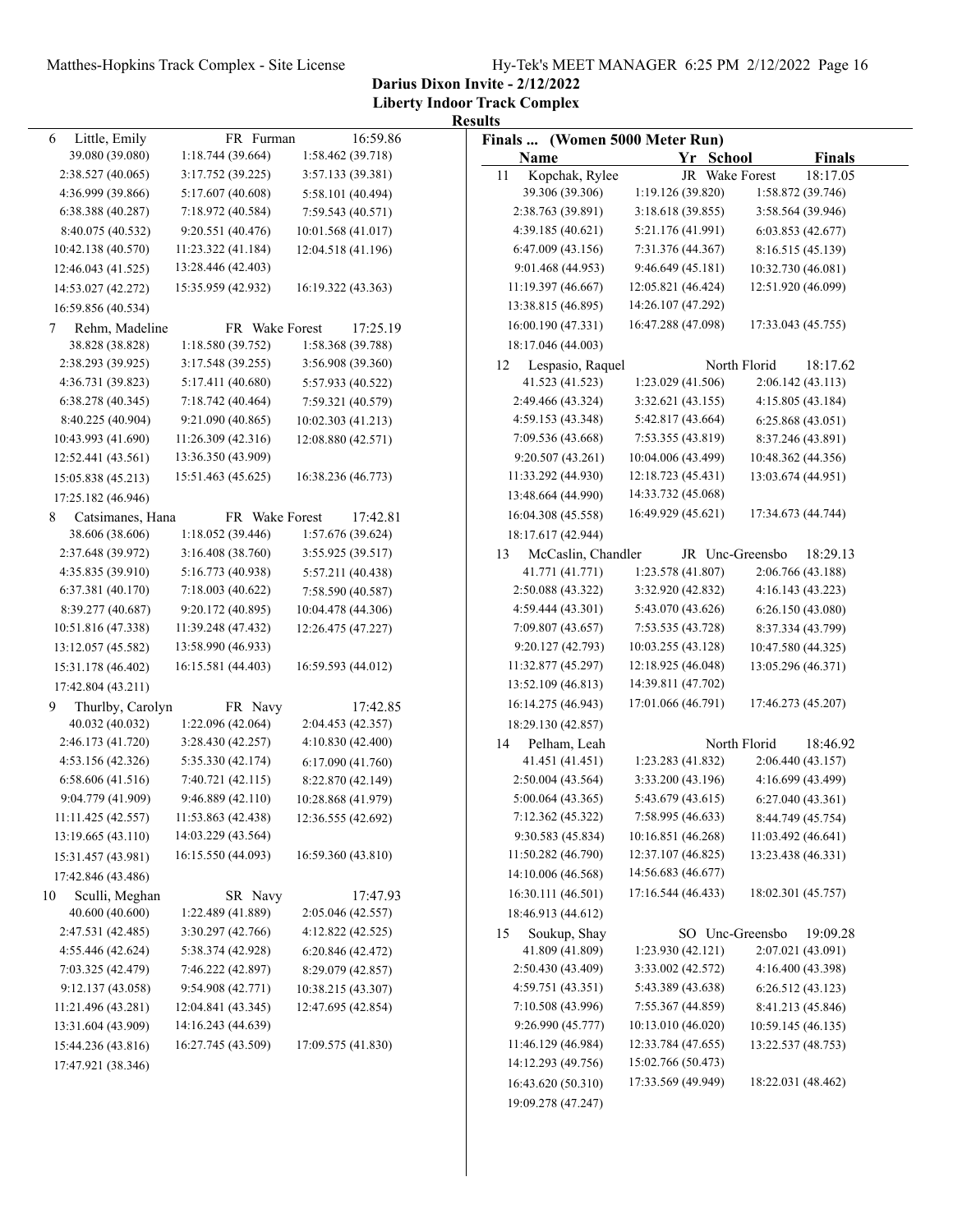**Darius Dixon Invite - 2/12/2022**

**Liberty Indoor Track Complex**

**Results**

| Ford, Meghan       |                    | FR Furman | DNF                |
|--------------------|--------------------|-----------|--------------------|
| 39.691 (39.691)    | 1:19.518(39.827)   |           | 1:59.244 (39.726)  |
| 2:39.193 (39.949)  | 3:19.009 (39.816)  |           | 3:58.176 (39.167)  |
| 4:37.980 (39.804)  | 5:18.247(40.267)   |           | 5:58.688 (40.441)  |
| 6:39.181(40.493)   | 7:19.535 (40.354)  |           | 8:00.863 (41.328)  |
| 8:43.663 (42.800)  | 9:27.981 (44.318)  |           | 10:12.914 (44.933) |
| 10:59.178 (46.264) | 11:48.283 (49.105) |           | 12:37.732 (49.449) |
| 13:29.619 (51.887) |                    |           |                    |

### **Women 60 Meter Hurdles**

| Name |                    |     | School          | Prelims |
|------|--------------------|-----|-----------------|---------|
|      | Preliminaries      |     |                 |         |
| 1    | Wakefield, Isabel  | SO. | Duke            | 8.23q   |
| 2    | Rothwell, Cha'Mia  |     | Unattached      | 8.32q   |
| 3    | Halbert, Katherine |     | SR Navy         | 8.62q   |
| 4    | Bellamy, Shani'a   | SО  | Coastal Caro    | 8.63q   |
| 5    | Clemens, Sydney    | SО  | Coastal Caro    | 8.65q   |
| 6    | Henson, Ally       | SО  | NC State        | 8.66q   |
| 7    | Sandy, Alyssa      |     | SR Elon         | 8.68q   |
| 8    | Bush, Anna         | SO. | Wake Forest     | 8.68q   |
| 9    | Cooper, Lindsay    | SO. | East Tenn. S    | 8.70    |
| 10   | Vaughn, Bracie     |     | FR Usc Upstate  | 8.71    |
| 11   | Harris, Chaneal    |     | JR Charleston S | 8.73    |
| 12   | Muccio, Katherine  | SО  | Penn            | 8.76    |
| 13   | Covington, Mikieja |     | JR NC State     | 8.76    |
| 14   | Higgs, Shevell     |     | FR Penn         | 8.79    |
| 15   | Chapman, Timara    |     | JR NC State     | 8.81    |
| 16   | Cox, Brittany      |     | SR Usc Upstate  | 8.89    |
| 17   | Hankton, Amani     |     | FR Liberty      | 8.99    |
| 18   | Taylor, Sarah      | SО  | Navy            | 9.03    |
|      |                    |     |                 |         |

### **Women 60 Meter Hurdles**

| <b>Facility:</b> | 8.15 F 2/12/2021 Annie Kunz |  |
|------------------|-----------------------------|--|
| Meet:            | 8.15 M 2/12/2021 Annie Kunz |  |

| Name |                      |    | School          | <b>Prelims</b> |
|------|----------------------|----|-----------------|----------------|
|      | <b>Preliminaries</b> |    |                 |                |
| 1    | Harris, Chaneal      |    | JR Charleston S | 8.51q          |
| 2    | Vaughn, Bracie       |    | FR Usc Upstate  | 8.67q          |
| 3    | Higgs, Shevell       |    | FR Penn         | 8.76q          |
| 4    | Cox, Brittany        |    | SR Usc Upstate  | 8.85q          |
| 5    | Pierre, Jada         |    | FR Virginia     | 8.85q          |
| 6    | Smith, Brianna       |    | FR Duke         | 8.86q          |
| 7    | Hankton, Amani       |    | FR Liberty      | 8.91q          |
| 8    | Taylor, Sarah        | SO | Navy            | 8.97q          |
| 9    | Lewis, Lindsay       |    | SR Navy         | 9.01           |
| 10   | Arthun, Alexa        |    | SR Navy         | 9.10           |
| 11   | Mealer, Breanna      |    | SR Navy         | 9.14           |
| 11   | Smith, Destiny       |    | SR UNCW         | 9.14           |
| 13   | Guthrie, Jaciya      |    | SO East Tenn. S | 9.19           |
| 14   | Angel, Hannah        |    | FR Charlotte    | 9.20           |
| 15   | Coleman, Nimeesha    |    | FR Liberty      | 9.43           |
| 16   | Clark, N'Tayla       |    | FR Liberty      | 9.45           |
| 17   | Jennings, Antwonike  |    | FR East Tenn. S | 9.45           |
| 18   | Wright, Maddie       |    | JR Radford      | 9.46           |
| 19   | Greene, Chloe        |    | FR Charleston S | 9.49           |
| 20   | Arnold, Kelsey       |    | FR Radford      | 9.50           |

|                | Preliminaries  (Women 60 Meter Hurdles)     |                   |                               |                             |
|----------------|---------------------------------------------|-------------------|-------------------------------|-----------------------------|
|                | Name                                        |                   | Yr School                     | <b>Prelims</b>              |
| 21             | Higgins, Erin                               |                   | SR Navy                       | 9.50                        |
| 22             | O'Malley, Meghan                            |                   | SO Wake Forest                | 9.51                        |
| 23             | Lewis, Tiana                                |                   | JR James Madiso               | 9.52                        |
| 24             | Babashak, Erin                              |                   | JR James Madiso               | 9.53                        |
| 25             | Kohlenbach, Lara                            |                   | SO Duke                       | 9.53                        |
| 26             | Biggi, Bethany                              |                   | JR James Madiso               | 9.58                        |
| 27             | Mixon, Carly                                |                   | SO UNCW                       | 9.59                        |
| 28             | Wolf, Lilly                                 |                   | FR High Point                 | 9.67                        |
| 29             | Smith, Alyssa                               |                   | SO Coastal Caro               | 9.69                        |
| 30             | Griffith, Britney                           |                   | JR East Tenn. S               | 10.00                       |
| 31             | Nixon, Kyonna                               |                   | FR Usc Upstate                | 10.21                       |
| 32             | Lemelin, Annie                              |                   | FR Navy                       | 10.25                       |
| 33             | Wright, Jaclyn                              |                   | SO East Tenn. S               | 10.39                       |
|                |                                             |                   |                               |                             |
|                | Women 60 Meter Hurdles                      |                   |                               |                             |
|                | Name                                        |                   | Yr School                     | <b>Finals</b>               |
| Finals         |                                             |                   |                               |                             |
| 1              | Rothwell, Cha'Mia                           |                   | Unattached                    | 8.14                        |
| $\overline{c}$ | Wakefield, Isabel                           |                   | SO Duke                       | 8.15                        |
| $\mathfrak{Z}$ | Clemens, Sydney                             |                   | SO Coastal Caro               | 8.55                        |
| $\overline{4}$ | Henson, Ally                                |                   | SO NC State                   | 8.59                        |
| 5              | Halbert, Katherine                          |                   | SR Navy                       | 8.68                        |
| 6              | Sandy, Alyssa                               |                   | SR Elon                       | 8.78                        |
|                |                                             |                   |                               |                             |
| 7              | Bellamy, Shani'a                            |                   | SO Coastal Caro               | 8.86                        |
|                | Women 4x400 Meter Relay                     |                   |                               |                             |
|                | Facility: 3:39.60 F 1/19/2018 Bullis School |                   |                               |                             |
|                | 3:43.01 M 2/9/2019<br><b>Meet:</b>          |                   | <b>North Carolina A&amp;T</b> |                             |
|                | Team                                        |                   | Relay                         | <b>Finals</b>               |
|                |                                             |                   |                               |                             |
| 1              | Virginia Tech                               |                   | A                             | 3:42.48M                    |
|                | 1) Malikova, Barbora FR                     |                   | 2) Butler, Lindsey JR         |                             |
|                | 3) Price, Star SO                           |                   | 4) Ballowe, Hannah JR         |                             |
|                | 54.669 (54.669)                             | 1:49.608 (54.939) |                               | 2:45.580 (55.972)           |
| Finals         | 3:42.473 (56.893)                           |                   |                               |                             |
| 2              | Charlotte                                   |                   | A                             | 3:43.79                     |
|                | 1) Fairman, Ta-halia SO                     |                   |                               | 2) Witherspoon, Aurielle SR |
|                | 3) Brathwaite, Ya-Sha-Rah SO                |                   | 4) Singletary, Maya JR        |                             |
|                | 55.842 (55.842)                             | 1:53.653(57.811)  |                               | 2:50.953 (57.300)           |
|                | 3:43.786 (52.833)                           |                   |                               |                             |
| 3              | Duke                                        |                   | А                             | 3:44.74                     |
|                | 1) Merritt, Nikki JR                        |                   | 2) King, Carly SO             |                             |
|                | 3) Wakefield, Isabel SO                     |                   | 4) Bowen, Rylee SO            |                             |
|                | 57.210 (57.210)                             | 1:51.831 (54.621) |                               | 2:46.458 (54.627)           |
|                | 3:44.738 (58.280)                           |                   |                               |                             |
| 4              | Virginia                                    |                   | Α                             | 3:46.61                     |
|                | 1) Parenchuk, Anzhelika FR                  |                   | 2) Seasholtz, Keara FR        |                             |
|                | 3) Alexandru, Emily FR                      |                   |                               | 4) Sabbakhan, Alahna SO     |
|                | 57.516 (57.516)                             | 1:53.642 (56.126) |                               | 2:49.990 (56.348)           |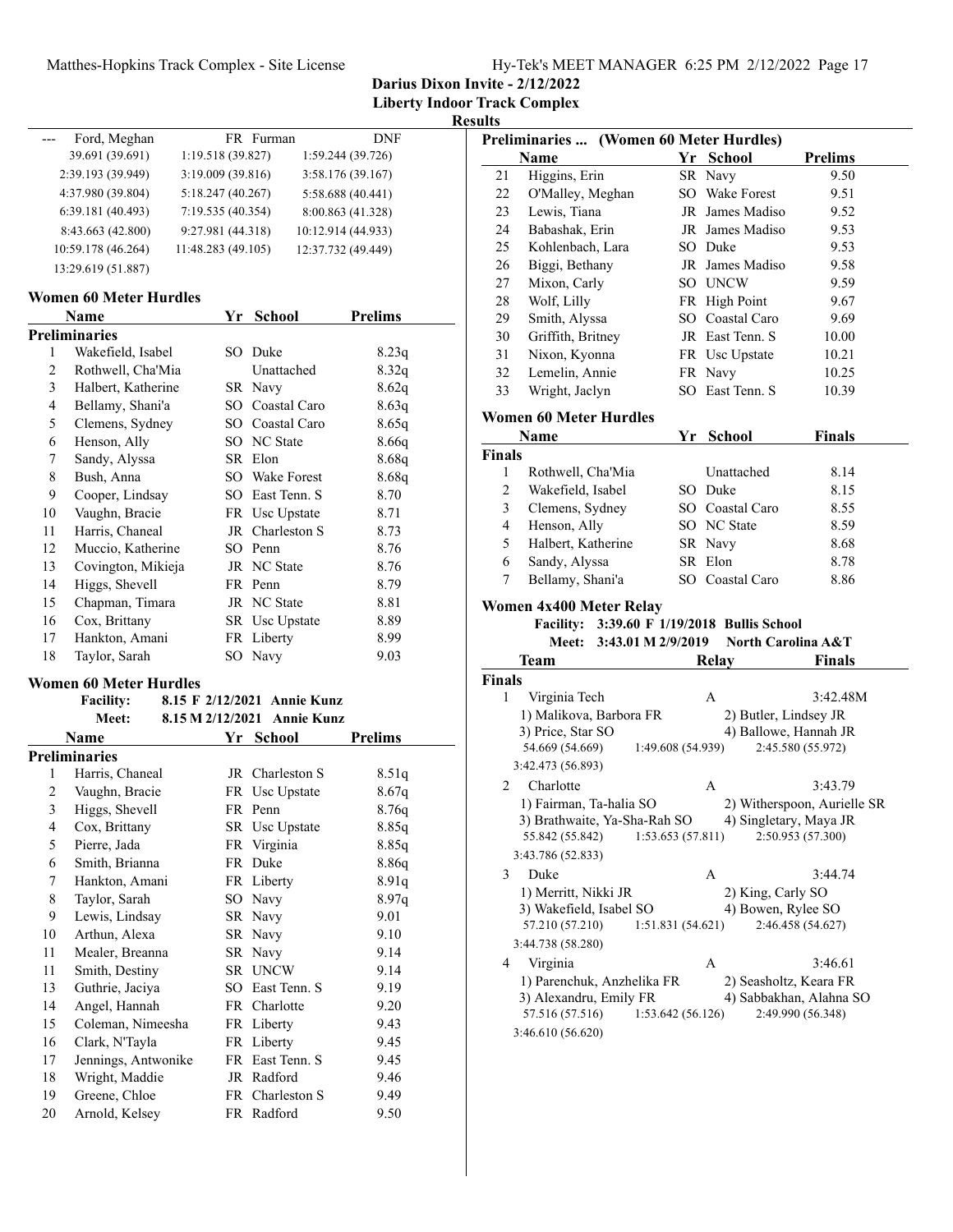| Hy-Tek's MEET MANAGER 6:25 PM 2/12/2022 Page 18 |  |  |  |
|-------------------------------------------------|--|--|--|
|                                                 |  |  |  |

**Darius Dixon Invite - 2/12/2022**

**Liberty Indoor Track Complex**

| 5   | Elon                      |                   | A | 3:47.73                     |
|-----|---------------------------|-------------------|---|-----------------------------|
|     | 1) Barrows, Aliya SO      |                   |   | 2) DiPierdomenico, Tessa JR |
|     | 3) Drometer, Riley SO     |                   |   | 4) Jons, Piper FR           |
|     | 57.296 (57.296)           | 1:54.278 (56.982) |   | 2:51.740 (57.462)           |
|     | 3:47.729 (55.989)         |                   |   |                             |
| 6   | William and Mary          |                   | A | 3:48.49                     |
|     |                           |                   |   |                             |
|     | 1) Gregory, Mary FR       |                   |   | 2) Bir, Grace FR            |
|     | 3) Johnson, Amaya SO      |                   |   | 4) Ervin, Emily FR          |
|     | 57.578 (57.578)           | 1:54.118 (56.540) |   | 2:52.049 (57.931)           |
|     | 3:48.483 (56.434)         |                   |   |                             |
| 7   | Navy                      |                   | A | 3:50.95                     |
|     | 1) West, Helen SO         |                   |   | 2) Sutter, Sabrina JR       |
|     | 3) Arthun, Alexa SR       |                   |   | 4) Mangan, Molly SO         |
|     | 57.497 (57.497)           | 1:54.844(57.347)  |   | 2:54.651 (59.807)           |
|     | 3:50.941 (56.290)         |                   |   |                             |
| 8   | Charleston Southern       |                   | A | 3:52.24                     |
|     | 1) Ash, Jewel FR          |                   |   | 2) Senior, Eden JR          |
|     |                           |                   |   |                             |
|     | 3) Cupp, Sophia FR        |                   |   | 4) Barba, Sonsoles SR       |
|     | 57.098 (57.098)           | 1:54.638 (57.540) |   | 2:54.664 (1:00.026)         |
|     | 3:52.235 (57.571)         |                   |   |                             |
| 9.  | Liberty                   |                   | А | 3:52.52                     |
|     | 1) Coleman, Nimeesha FR   |                   |   | 2) Scott, Janai SR          |
|     | 3) McKenzie, Annamarie JR |                   |   | 4) Armstrong, Naomi JR      |
|     | 57.975 (57.975)           | 1:56.520(58.545)  |   | 2:55.484 (58.964)           |
|     | 3:52.516 (57.032)         |                   |   |                             |
| 10  | Penn                      |                   | A | 3:53.37                     |
|     | 1) Muccio, Katherine SO   |                   |   | 2) Niemiec, Jocelyn FR      |
|     | 3) Garozzo, Aliya FR      |                   |   | 4) Lee, Kayla JR            |
|     | 59.789 (59.789)           | 1:56.058 (56.269) |   | 2:54.358 (58.300)           |
|     |                           |                   |   |                             |
|     | 3:53.367 (59.009)         |                   |   |                             |
| 11. | North Carolina            |                   | А | 3:54.25                     |
|     | 1) Auderset, Ella FR      |                   |   | 2) Paige, Makayla FR        |
|     | 3) Parks, Taryn FR        |                   |   | 4) Hansen, Carlee FR        |
|     | 1:02.468 (1:02.468)       | 1:57.540(55.072)  |   | 2:56.504 (58.964)           |
|     | 3:54.244 (57.740)         |                   |   |                             |
| 12  | <b>NC</b> State           |                   | A | 3:57.04                     |
|     | 1) Lewis, Caroline SO     |                   |   | 2) Chapman, Timara JR       |
|     | 3) Henson, Ally SO        |                   |   | 4) Vess, Anna SR            |
|     | 1:00.032 (1:00.032)       | 1:54.525 (54.493) |   | 2:56.429 (1:01.904)         |
|     | 3:57.033 (1:00.604)       |                   |   |                             |
|     |                           |                   |   |                             |
| 13  | Penn                      |                   | В | 4:02.10                     |
|     | 1) Babski, Olivia JR      |                   |   | 2) Szorenyi, Fabianna FR    |
|     | 3) Hassman, Chloe FR      |                   |   | 4) O'Sullivan, Caroline JR  |
|     | 1:02.750 (1:02.750)       | 2:01.264 (58.514) |   | 3:02.286 (1:01.022)         |
|     | 4:02.100 (59.814)         |                   |   |                             |
| 14  | East Tenn. St.            |                   | А | 4:02.86                     |
|     | 1) Cooper, Lindsay SO     |                   |   | 2) Brown, Mekayla JR        |
|     | 3) Johnson, Nicole SO     |                   |   | 4) Griffith, Britney JR     |
|     | 1:00.319 (1:00.319)       | 1:58.977 (58.658) |   | 3:00.715 (1:01.738)         |
|     | 4:02.857 (1:02.142)       |                   |   |                             |
|     |                           |                   |   |                             |
| 15  | Usc Upstate               |                   | A | 4:05.57                     |
|     | 1) Nesbitt, De'Avion SR   |                   |   | 2) Krcik, Arianna SR        |
|     | 3) MacHado, Giovana FR    |                   |   | 4) Porter, Saleia JR        |
|     | 1:02.758 (1:02.758)       | 2:01.924 (59.166) |   | 3:04.316 (1:02.392)         |
|     | 4:05.568 (1:01.252)       |                   |   |                             |
|     |                           |                   |   |                             |

| Finals  (Women 4x400 Meter Relay)                               |              |                                                   |
|-----------------------------------------------------------------|--------------|---------------------------------------------------|
| <b>Team</b>                                                     | <b>Relay</b> | Finals                                            |
| 16<br>Campbell                                                  | A            | 4:05.61                                           |
| 1) Stotts, Kiana JR                                             |              | 2) Mckeithan, Caliyah SO                          |
| 3) Jackson, Ryan FR                                             |              | 4) Bailey-Perkins, Destiny SO                     |
| 1:01.842(1:01.842)<br>2:02.196 (1:00.354)                       |              | 3:03.996 (1:01.800)                               |
| 4:05.609(1:01.613)                                              |              |                                                   |
| <b>High Point</b><br>17                                         | Α            | 4:07.81                                           |
| 1) Morrison, Jordan SO                                          |              | 2) Jakobs, Franziska SR                           |
| 3) Harper, Camryn JR                                            |              | 4) Frail, Nikki FR                                |
| 1:05.714(1:05.714)<br>2:06.398(1:00.684)                        |              | 3:07.341 (1:00.943)                               |
| 4:07.803 (1:00.462)                                             |              |                                                   |
| 18<br>Elon                                                      | Β            | 4:08.56                                           |
| 1) Kozlova, Anna FR                                             |              | 2) Lair, Stephanie JR                             |
| 3) Twomey, Anna SO<br>1:02.407(1:02.407)<br>2:01.192 (58.785)   |              | 4) Alps, Emily FR<br>3:06.008 (1:04.816)          |
| 4:08.556 (1:02.548)                                             |              |                                                   |
| James Madison                                                   |              |                                                   |
| 19                                                              | В            | 4:10.91                                           |
| 1) Biggi, Bethany JR<br>3) Dunlop, Ann JR                       |              | 2) Bollinger, Sophia SR<br>4) Milby, Mary SO      |
| 1:03.280(1:03.280)<br>2:07.570 (1:04.290)                       |              | 3:10.036 (1:02.466)                               |
| 4:10.907 (1:00.871)                                             |              |                                                   |
| James Madison<br>20                                             | А            | 4:13.91                                           |
| 1) Keys, Virginia FR                                            |              | 2) Lewis, Tiana JR                                |
| 3) Smith, Lauren SR                                             |              | 4) Babashak, Erin JR                              |
| 1:06.405(1:06.405)<br>2:09.063(1:02.658)                        |              | 3:13.125 (1:04.062)                               |
| 4:13.906 (1:00.781)                                             |              |                                                   |
| 21<br>Elon                                                      | С            | 4:16.47                                           |
| 1) Mannes, Sabrina FR                                           |              | 2) Hodgson, Alison FR                             |
| 3) Miller, Hannah SO                                            |              | 4) Durbin, Audrey JR                              |
| 1:02.794(1:02.794)<br>2:05.847(1:03.053)                        |              | 3:11.560 (1:05.713)                               |
| 4:16.465 (1:04.905)                                             |              |                                                   |
| 22<br>Uncw                                                      | Β            | 4:23.03                                           |
| 1) Hunter, Miquela FR                                           |              | 2) Townsend, Mackenzie SO                         |
| 3) Mixon, Carly SO                                              |              | 4) Sullivan, Madeline SO                          |
| 1:06.242(1:06.242)<br>2:06.483 (1:00.241)                       |              | 3:11.685 (1:05.202)                               |
| 4:23.021 (1:11.336)                                             |              |                                                   |
| Wake Forest                                                     | А            | DNF                                               |
| 1) Giudice, Laura FR                                            |              | 2) Hutchins, Aleeya SO                            |
| 3) Harding-Delooze, Amy JR                                      |              | 4) Stone, Taylor FR                               |
| 59.106 (59.106)<br>1:58.008 (58.902)                            |              |                                                   |
| Virginia Tech                                                   | B            | DNF                                               |
| 1) Boone, Grace JR                                              |              | 2) Torino, Leigha SR                              |
| 3) Grubb, Maxana SO<br>57.978 (57.978)<br>1:55.639(57.661)      |              | 4) Leach, Sarah FR<br>2:53.916 (58.277)           |
|                                                                 |              |                                                   |
| <b>Women Distance Medley</b>                                    |              |                                                   |
| Facility: 11:34.54 F 1/13/2017 Lake Braddock HS                 |              |                                                   |
| Meet: 11:40.18 M 2/12/2021 Virginia                             |              |                                                   |
| Team                                                            | Relay        | Finals                                            |
| <b>Finals</b>                                                   |              |                                                   |
| 1<br>Penn                                                       | А            | 11:45.93                                          |
| 1) Patterson, Bronwyn FR                                        |              | 2) Stiles, Maeve FR                               |
| 3) White, Phoebe FR<br>3:32.763 (3:32.763)<br>4:31.148 (58.385) |              | 4) O'Sullivan, Caroline JR<br>6:51.495 (2:20.347) |
|                                                                 |              |                                                   |
| 11:45.923 (4:54.428)                                            |              |                                                   |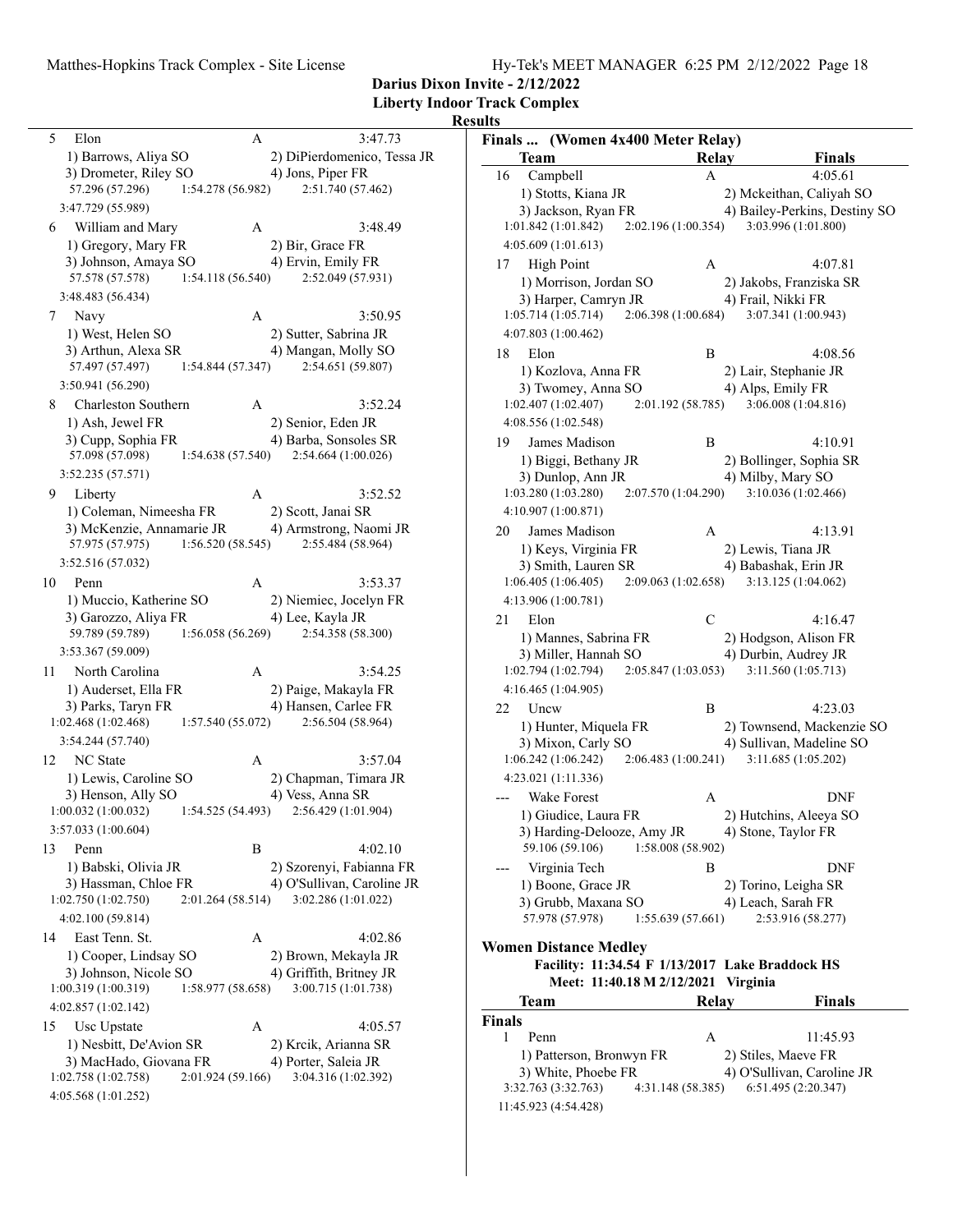**Darius Dixon Invite - 2/12/2022**

**Liberty Indoor Track Complex**

### **Results**

| Radford<br>$\mathcal{D}$  | A                   | 11:51.56             |
|---------------------------|---------------------|----------------------|
| 1) Wellings, Chloe SO     |                     | 2) Wright, Maddie JR |
| 3) Krug, Brianna FR       |                     | 4) Moran, Hannah JR  |
| 3:40.212 (3:40.212)       | 4:41.110 (1:00.898) | 7:00.973 (2:19.863)  |
| 11:51.552 (4:50.579)      |                     |                      |
| 3<br>Navy                 | A                   | 12:00.58             |
| 1) Sullivan, Elizabeth JR |                     | 2) Taylor, Sarah SO  |
| 3) Boese, Winter JR       |                     | 4) Julius, Alanna JR |
| 3:38.242 (3:38.242)       | 4:36.296 (58.054)   | 6:54.222(2:17.926)   |
| 12:00.574 (5:06.352)      |                     |                      |

### **Women 4x60 Meter Shuttle Hurdle**

| <b>Facility:</b><br>Meet: | 34.16 F 2/1/2020<br>34.69 M 2/8/2019 | Marshall<br>Liberty |                       |  |
|---------------------------|--------------------------------------|---------------------|-----------------------|--|
| Team                      |                                      | Relay               | <b>Finals</b>         |  |
| <b>Finals</b>             |                                      |                     |                       |  |
| Navy                      |                                      | Α                   | 34.68M                |  |
| 1) Halbert, Katherine SR  |                                      |                     | 2) Arthun, Alexa SR   |  |
| 3) Lewis, Lindsay SR      |                                      |                     | 4) Mealer, Breanna SR |  |
| $\left( \right)$          |                                      | 8.66()              | 17.22 (8.56)          |  |
| 25.94 (8.72)              |                                      | 34.676 (8.74)       |                       |  |

### **Women High Jump**

| <b>Facility:</b> |                    | 1.83m F 1/17/2020 Shelby Tyler/ Morgan Smalls |
|------------------|--------------------|-----------------------------------------------|
| Meet:            | 1.76m M $2/3/2018$ | Abdulqadir/Labiche                            |

| Name   |                  |      | School             | Finals            |  |  |
|--------|------------------|------|--------------------|-------------------|--|--|
| Finals |                  |      |                    |                   |  |  |
| 1      | Soderstrom, Emma | JR   | <b>Wake Forest</b> | 1.74m             |  |  |
| 2      | Smith, Brianna   | FR.  | Duke               | 1.69m             |  |  |
| 3      | Chapman, Molly   | JR   | Navy               | 1.64m             |  |  |
| 3      | Lorick, Camryn   |      | FR Coastal Caro    | 1.64m             |  |  |
| 3      | Renner, Addie    |      | FR Penn            | 1.64m             |  |  |
| 3      | Bush, Anna       |      | SO Wake Forest     | 1.64m             |  |  |
| 7      | Engle, Meredith  |      | FR Liberty         | J1.64m            |  |  |
| 7      | Moreau, Claire   |      | JR Penn            | J1.64m            |  |  |
| 9      | Petrosky, Kaley  |      | North Florid       | J1.64m            |  |  |
| 10     | Ferguson, Amber  |      | JR Usc Upstate     | J1.64m            |  |  |
| 11     | Buchanan, Taylor |      | SR Navy            | J1.64m            |  |  |
| 12     | Lines, Courtney  | JR   | <b>UNCW</b>        | J1.64m            |  |  |
| 13     | Kelly, Hannah    | SO   | Duke               | 1.59m             |  |  |
| 13     | Bunting, Maci    |      | SR Charlotte       | 1.59m             |  |  |
| 13     | Wolf, Alex       | JR   | Charlotte          | 1.59m             |  |  |
| 16     | Lavery, Sarah    |      | FR Penn            | J1.59m            |  |  |
| 17     | Smith, Rebekah   |      | SO UNCW            | J1.59m            |  |  |
| 17     | de Boer, Emma    |      | FR Penn            | J1.59m            |  |  |
| 17     | English, Eve     |      | SO Charlotte       | J1.59m            |  |  |
| 20     | Norr, Madeline   |      | JR UNCW            | J1.59m            |  |  |
| 20     | Biggi, Bethany   | JR   | James Madiso       | J1.59m            |  |  |
| 22     | Ferguson, Brooke |      | JR Usc Upstate     | J1.59m            |  |  |
| 23     | Miller, Paige    | SO.  | James Madiso       | 1.54m             |  |  |
| 23     | Evans, Kadasia   |      | SO Coastal Caro    | 1.54m             |  |  |
| 23     | Worth, Anna      |      | NA Liberty         | 1.54m             |  |  |
| 26     | Beaver, Paris    | JR   | James Madiso       | J1.54m            |  |  |
| 27     | Sokol, Sabrina   |      | SO Navy            | J1.54m            |  |  |
| 27     | King, Abbey      | FR - | East Tenn. S       | J1.54m            |  |  |
| 29     | Babashak, Erin   | JR   | James Madiso       | 1.49 <sub>m</sub> |  |  |
|        |                  |      |                    |                   |  |  |

| uns                                   |                                      |      |                       |                   |  |  |  |
|---------------------------------------|--------------------------------------|------|-----------------------|-------------------|--|--|--|
| Finals                                | (Women High Jump)                    |      |                       |                   |  |  |  |
|                                       | Name                                 |      | Yr School             | <b>Finals</b>     |  |  |  |
| 29                                    | Kohlenbach, Lara                     |      | SO Duke               | 1.49 <sub>m</sub> |  |  |  |
| 29                                    | Taylor, Lauryn                       |      | SO UNCW               | 1.49m             |  |  |  |
| ---                                   | St. Martin, Ellie                    |      | FR William and        | NH                |  |  |  |
| ---                                   | Wright, Jaclyn                       |      | SO East Tenn. S       | NH                |  |  |  |
| ---                                   | O'Malley, Meghan                     |      | SO Wake Forest        | NΗ                |  |  |  |
|                                       | <b>Women Pole Vault</b>              |      |                       |                   |  |  |  |
|                                       | <b>Facility:</b><br>4.60m F 2/5/2022 |      | Alina McDonald        |                   |  |  |  |
|                                       | Meet:<br>$4.41$ m M $2/12/2021$      |      | <b>Alina McDonald</b> |                   |  |  |  |
| Name<br>Yr<br><b>School</b><br>Finals |                                      |      |                       |                   |  |  |  |
| <b>Finals</b>                         |                                      |      |                       |                   |  |  |  |
| 1                                     | McDonald, Alina                      |      | Kmr Athletic          | 4.60mF            |  |  |  |
| 2                                     | Houston, Megan                       |      | Unattached            | 4.20 <sub>m</sub> |  |  |  |
| 3                                     | Langin, Taylen                       |      | JR Liberty            | 4.10 <sub>m</sub> |  |  |  |
| 4                                     | Brown, Sarah                         |      | FR Charlotte          | 4.00 <sub>m</sub> |  |  |  |
| 5                                     | Felts, Riley                         |      | JR Charlotte          | 3.85m             |  |  |  |
| 6                                     | Norwillo, Abby                       |      | JR Penn               | J3.85m            |  |  |  |
| 7                                     | Sommers, Paige                       |      | FR Duke               | J3.85m            |  |  |  |
| 7                                     | Jacobs, Stephanie                    |      | JR Navy               | J3.85m            |  |  |  |
| 9                                     | George, Madison                      |      | SO Elon               | J3.85m            |  |  |  |
| 9                                     |                                      |      |                       | J3.85m            |  |  |  |
|                                       | Pafford, Emory                       |      | FR Liberty            |                   |  |  |  |
| 9                                     | Hart, Meghan                         |      | FR Penn               | J3.85m            |  |  |  |
| 12                                    | Horn, Mackenzie                      |      | JR High Point         | J3.85m            |  |  |  |
| 13                                    | Bowers, Mia                          |      | FR Liberty            | 3.80m             |  |  |  |
| 14                                    | Vesper, Rachel                       |      | FR High Point         | 3.70m             |  |  |  |
| 14                                    | Green, Briana                        |      | SR Navy               | 3.70 <sub>m</sub> |  |  |  |
| 14                                    | Newsome, Natalie                     |      | Unattached            | 3.70m             |  |  |  |
| 14                                    | Morke, Charlene                      |      | JR Navy               | 3.70m             |  |  |  |
| 14                                    | Lloyd, Rachel                        |      | JR James Madiso       | 3.70 <sub>m</sub> |  |  |  |
| 14                                    | Elliott, Nathalie                    |      | SR High Point         | 3.70 <sub>m</sub> |  |  |  |
| 14                                    | Dennis, Kynnedy                      |      | FR Coastal Caro       | 3.70m             |  |  |  |
| 15                                    | Pettyjohn, Hannah                    |      | SR Unattached         | J3.70m            |  |  |  |
| 22                                    | Campbell, Randy                      |      | SO Charlotte          | 3.55m             |  |  |  |
| 22                                    | Sitkowski, Olesya                    |      | FR William and        | 3.55m             |  |  |  |
| 22                                    | Fernandez, Sophie                    |      | FR William and        | 3.55m             |  |  |  |
| 22                                    | Johnson, Alicia                      |      | FR Charlotte          | 3.55m             |  |  |  |
| 22                                    | Arthun, Alexa                        |      | SR Navy               | 3.55m             |  |  |  |
| 22                                    | Upright, Elizabeth                   |      | FR William and        | 3.55m             |  |  |  |
| 22                                    | Moolman, Erica                       | SO - | James Madiso          | 3.55m             |  |  |  |
| 29                                    | Dowdle, Lucy                         |      | SO Charlotte          | 3.40m             |  |  |  |
| 29                                    | Hall, Elise                          |      | JR UNCW               | 3.40m             |  |  |  |
| 29                                    | Anderson, Jessica                    |      | JR Elon               | 3.40m             |  |  |  |
| 29                                    | Bass, Lakelyn                        | FR   | Campbell              | 3.40m             |  |  |  |
| 29                                    | Roeder, Elaina                       |      | JR Wake Forest        | 3.40m             |  |  |  |
| 34                                    | Croteau, Madolyn                     |      | JR James Madiso       | 3.25m             |  |  |  |
| 34                                    | Bermudez, Marisa                     |      | SO Liberty            | 3.25m             |  |  |  |
| 34                                    | Grace, Emma                          |      | SO High Point         | 3.25m             |  |  |  |
| 34                                    | Hummel, Annika                       |      | FR Coastal Caro       | 3.25m             |  |  |  |
| 34                                    | Hehmeyer, Blythe                     |      | JR Elon               | 3.25m             |  |  |  |
| 39                                    | Skie, Kylie                          |      | JR High Point         | 3.10m             |  |  |  |
| 39                                    | Archuletta, Ansley                   |      | FR East Tenn. S       | 3.10 <sub>m</sub> |  |  |  |
| 41                                    |                                      |      | JR UNCW               |                   |  |  |  |
|                                       | Norr, Madeline<br>Goecke, Gabrielle  |      |                       | 2.95m             |  |  |  |
| ---                                   |                                      | JR   | Campbell              | NH                |  |  |  |
| ---                                   | Rhodes, Jena                         |      | FR UNCW               | NH                |  |  |  |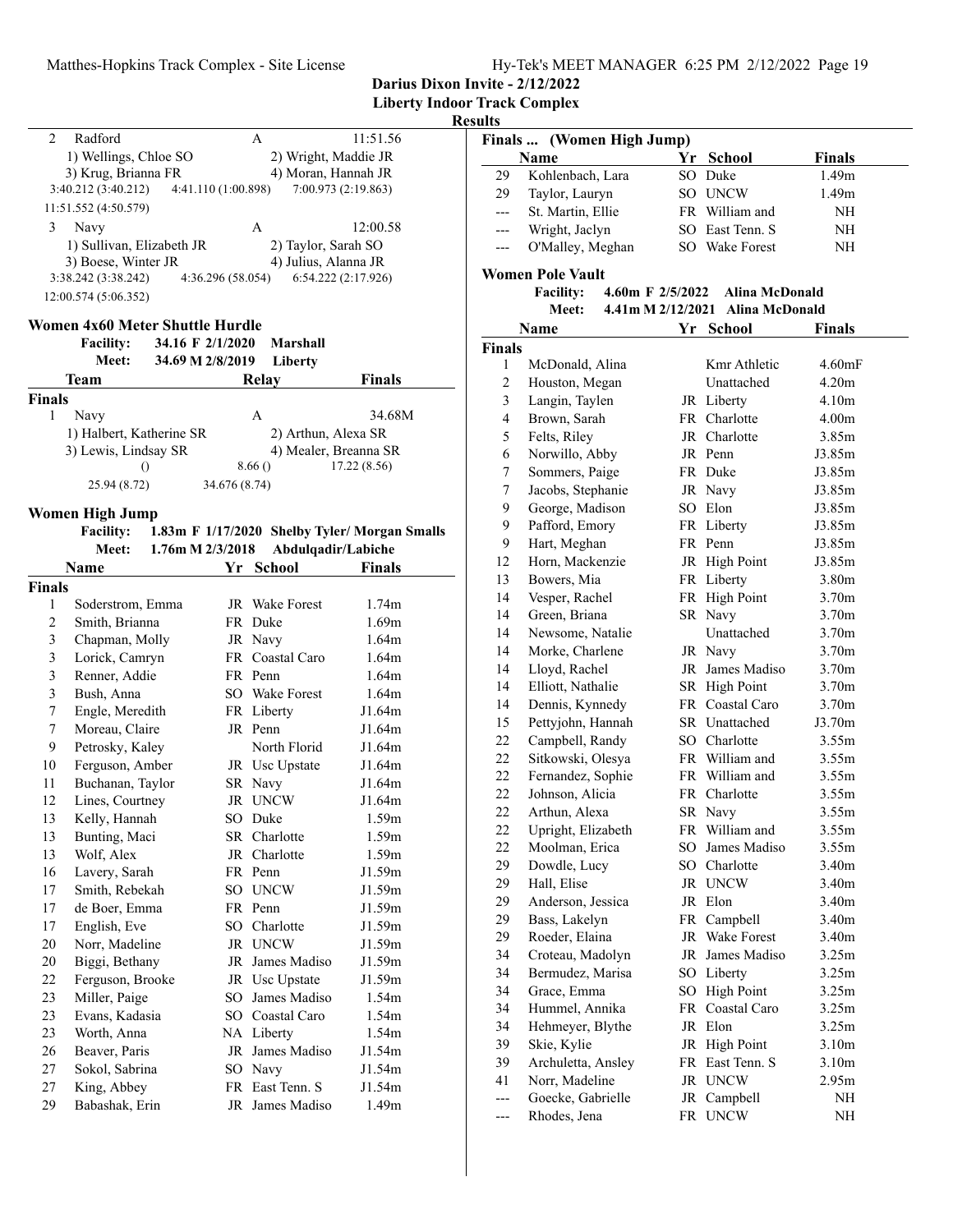**Liberty Indoor Track Complex**

**Results**

|                | McHugh, Mimi                              |     | FR Navy                            | NΗ                  |
|----------------|-------------------------------------------|-----|------------------------------------|---------------------|
| ---            | Ilieva, Natalia                           |     | FR Penn                            | NΗ                  |
|                |                                           |     |                                    |                     |
|                | <b>Women Long Jump</b>                    |     |                                    |                     |
|                | Facility: 6.23m F 1/18/2020 Claire Bryant |     |                                    |                     |
|                | Meet:                                     |     | 5.97m M 2/12/2021 Cambree Harbaugh |                     |
|                | Name                                      |     | Yr School                          | <b>Finals</b>       |
| <b>Finals</b>  |                                           |     |                                    |                     |
| 1              | Johnson, Ayanna                           |     | SR Liberty                         | 6.05 <sub>m</sub> M |
| $\overline{2}$ | Bush, Anna                                |     | SO Wake Forest                     | 5.89m               |
| 3              | Merritt, Nikki                            |     | JR Duke                            | 5.72 <sub>m</sub>   |
| 4              | Wolf, Alex                                |     | JR Charlotte                       | 5.61m               |
| 5              | Heidebrecht, Megan                        |     | FR William and                     | 5.60m               |
| 6              | Mitchell, Chelsea                         |     | FR William and                     | 5.59m               |
| 6              | Agyin, Victoria                           |     | JR Penn                            | 5.59m               |
| 8              | Barba, Sonsoles                           |     | SR Charleston S                    | 5.55m               |
| 9              | Soderstrom, Emma                          |     | JR Wake Forest                     | 5.54m               |
| 10             | Grahovac, Tamara                          |     | SO Penn                            | 5.53m               |
| 11             | Rizek, Haley                              |     | JR Penn                            | 5.49m               |
| 11             | Tudor, Alexandra                          |     | JR Elon                            | 5.49m               |
| 13             | Brown, Mekayla                            |     | JR East Tenn. S                    | 5.47m               |
| 14             | Higgins, Erin                             |     | SR Navy                            | 5.45m               |
| 15             | Bailey-Perkins, Destiny                   |     | SO Campbell                        | 5.37m               |
| 15             | Mealer, Breanna                           |     | SR Navy                            | 5.37m               |
| 17             | Mark, Alexa                               |     | FR Elon                            | 5.33m               |
| 18             | Greene, Chloe                             |     | FR Charleston S                    | 5.32m               |
| 19             | Parsons, Jayda                            |     | FR Campbell                        | 5.31m               |
| 20             | Cooper, Kamia                             |     | FR Liberty                         | 5.28m               |
| 21             | Hunter, Jayda                             |     | SO UNCW                            | 5.17m               |
| 22             | Mesa, Giulia                              |     | SO Navy                            | 5.16m               |
| 23             | Blake, Tya                                |     | FR East Tenn. S                    | 5.14m               |
| 24             | O'Malley, Meghan                          |     | SO Wake Forest                     | 5.13m               |
| 25             | Ferguson, Amber                           |     | JR Usc Upstate                     | 5.06m               |
| 26             | Angel, Hannah                             |     | FR Charlotte                       | 5.05m               |
| 26             | Wolf, Lilly                               |     | FR High Point                      | 5.05m               |
| 28             | Arnold, Kelsey                            |     | FR Radford                         | 5.04m               |
| 29             | Griffith, Britney                         |     | JR East Tenn. S                    | 5.01m               |
| 29             | Bollinger, Samantha                       |     | FR Navy                            | 5.01m               |
| 31             | English, Eve                              | SO. | Charlotte                          | 4.99m               |
| 32             | Wright, Maddie                            |     | JR Radford                         | 4.85m               |
| 33             | Ferguson, Brooke                          |     | JR Usc Upstate                     | 4.78m               |
| 34             | Stephens, Zaria                           |     | SO Coastal Caro                    | 4.72m               |
| 35             | Gary, Maya                                |     | SO James Madiso                    | 4.68m               |
| 36             | Berry, Addison                            |     | FR Wake Forest                     | 3.29m               |
| ---            | Creque, Ashlee                            |     | FR Usc Upstate<br>JR Coastal Caro  | <b>FOUL</b>         |
| ---            | Moore, Kelsia                             |     |                                    | <b>FOUL</b>         |
|                | <b>Women Triple Jump</b>                  |     |                                    |                     |
|                | <b>Facility:</b>                          |     | 14.52m F 1/23/2021 Thea LaFond     |                     |
|                | 13.15m M 2/13/2021<br><b>Meet:</b>        |     | <b>Domonique Panton</b>            |                     |
|                | Name                                      |     | Yr School                          | <b>Finals</b>       |
| <b>Finals</b>  |                                           |     |                                    |                     |
| 1              | Grahovac, Tamara                          |     | SO Penn                            | 11.90m              |
| $\overline{c}$ | Hunter, Jayda                             |     | SO UNCW                            | J11.90m             |
| $\mathfrak{Z}$ | Joseph, Lizbeth                           |     | JR Liberty                         | 11.62m              |
| $\overline{4}$ | Heidebrecht, Megan                        |     | FR William and                     | 11.52m              |
|                |                                           |     |                                    |                     |

| Finals  (Women Triple Jump) |                     |  |                 |                    |  |  |
|-----------------------------|---------------------|--|-----------------|--------------------|--|--|
| <b>Name</b>                 |                     |  | School<br>Yr    | <b>Finals</b>      |  |  |
| 5                           | Brown, Mekayla      |  | JR East Tenn. S | 11.39m             |  |  |
| 6                           | McNair, Kalynn      |  | JR Charlotte    | 11.33m             |  |  |
| 7                           | Abraham, Dana       |  | FR William and  | 11.27m             |  |  |
| 8                           | Bollinger, Samantha |  | FR Navy         | 11.24m             |  |  |
| 9                           | Blake, Tya          |  | FR East Tenn. S | 11.15m             |  |  |
| 10                          | Venning, Jordan     |  | SO James Madiso | 10.95m             |  |  |
| 11                          | Gibson, Brianna     |  | FR Navy         | 10.94 <sub>m</sub> |  |  |
| 12                          | Arnold, Kelsey      |  | FR Radford      | 10.89 <sub>m</sub> |  |  |
| 13                          | Cooper, Kamia       |  | FR Liberty      | 10.68m             |  |  |
| 14                          | Hunt, Madeline      |  | FR Liberty      | 10.63m             |  |  |
| 15                          | Grayson, Kali       |  | SO Liberty      | 10.60m             |  |  |
| 16                          | Arblaster, Emma     |  | SO Liberty      | 10.40 <sub>m</sub> |  |  |
|                             | Mesa, Giulia        |  | SO Navy         | <b>FOUL</b>        |  |  |
|                             |                     |  |                 |                    |  |  |

### **Women Shot Put**

**Facility:** 16.19m F 2/1/2020 Patience Marshall **Meet: 15.65m M 2/13/2021 Patience Marshall**

|                | Name                | Yr  | <b>School</b>      | <b>Finals</b>      |  |
|----------------|---------------------|-----|--------------------|--------------------|--|
| <b>Finals</b>  |                     |     |                    |                    |  |
| 1              | Mojica, Naomi       |     | SR Liberty         | 15.58m             |  |
| $\overline{c}$ | Anumba, Ashley      |     | JR Virginia        | 15.07m             |  |
| 3              | Suzenski, Keeley    | SO  | William and        | 14.84m             |  |
| 4              | Giles, Ashlyn       |     | FR Wake Forest     | 14.40m             |  |
| 5              | Gera, Isabella      |     | FR Wake Forest     | 14.20m             |  |
| 6              | Marsico, Letizia    |     | FR High Point      | 14.02m             |  |
| 7              | Saunders, Kaiya     |     | FR Virginia        | 13.99m             |  |
| 8              | Lynch, Janese       | SR  | <b>Wake Forest</b> | 13.82m             |  |
| 9              | Profit, Janae       |     | FR Virginia        | 13.79m             |  |
| 10             | Carlton, Lauryn     |     | SO Elon            | 13.77m             |  |
| 11             | Senter, Layla       |     | SO Charleston S    | 13.64m             |  |
| 12             | Mann, Megan         |     | SO Liberty         | 13.48m             |  |
| 13             | Hayman, Aislyn      |     | SR Navy            | 13.34m             |  |
| 14             | Hutchinson, Jordynn |     | FR Navy            | 12.95m             |  |
| 15             | Johnson, Morgan     |     | SO Virginia        | 12.81m             |  |
| 16             | Huggins, Kinsie     | SO  | Duke               | 12.63m             |  |
| 17             | Scott, Myiah        |     | SO Liberty         | 12.43m             |  |
| 18             | Hart, Mahkayla      |     | FR NC State        | 12.21m             |  |
| 19             | Nicholas, Autumn    | SO. | Navy               | 12.18m             |  |
| 20             | Estep, Alexis       |     | SO Coastal Caro    | 12.13m             |  |
| 21             | Boon, Nikki         |     | SO Coastal Caro    | 12.12m             |  |
| 22             | Bowers, Jenae       | JR  | James Madiso       | 12.05m             |  |
| 23             | Artis, Grace        |     | SR Liberty         | 11.92m             |  |
| 23             | Mojica, Sofia       | FR  | Liberty            | 11.92m             |  |
| 25             | McGoogan, Kaitlin   | JR  | Elon               | 11.87m             |  |
| 26             | Clifford, Lauralyn  |     | FR Coastal Caro    | 11.78m             |  |
| 27             | Thomas, Taylor      |     | FR Usc Upstate     | 11.76m             |  |
| 28             | Betts, Liana        | FR  | <b>High Point</b>  | 11.58m             |  |
| 29             | Chapman, Timara     | JR  | <b>NC</b> State    | 11.18m             |  |
| 30             | Beach, Jessa        |     | FR Usc Upstate     | 11.07m             |  |
| 31             | Wakefield, Isabel   | SО  | Duke               | 10.81 <sub>m</sub> |  |
| 32             | Fray-Samuel, Zayna  | FR  | Coastal Caro       | 10.69m             |  |
| 33             | Lines, Courtney     |     | JR UNCW            | 10.58m             |  |
| 34             | Rizek, Haley        |     | JR Penn            | 10.57m             |  |
| 35             | Avery, Rebecca      |     | SO East Tenn. S    | 10.16m             |  |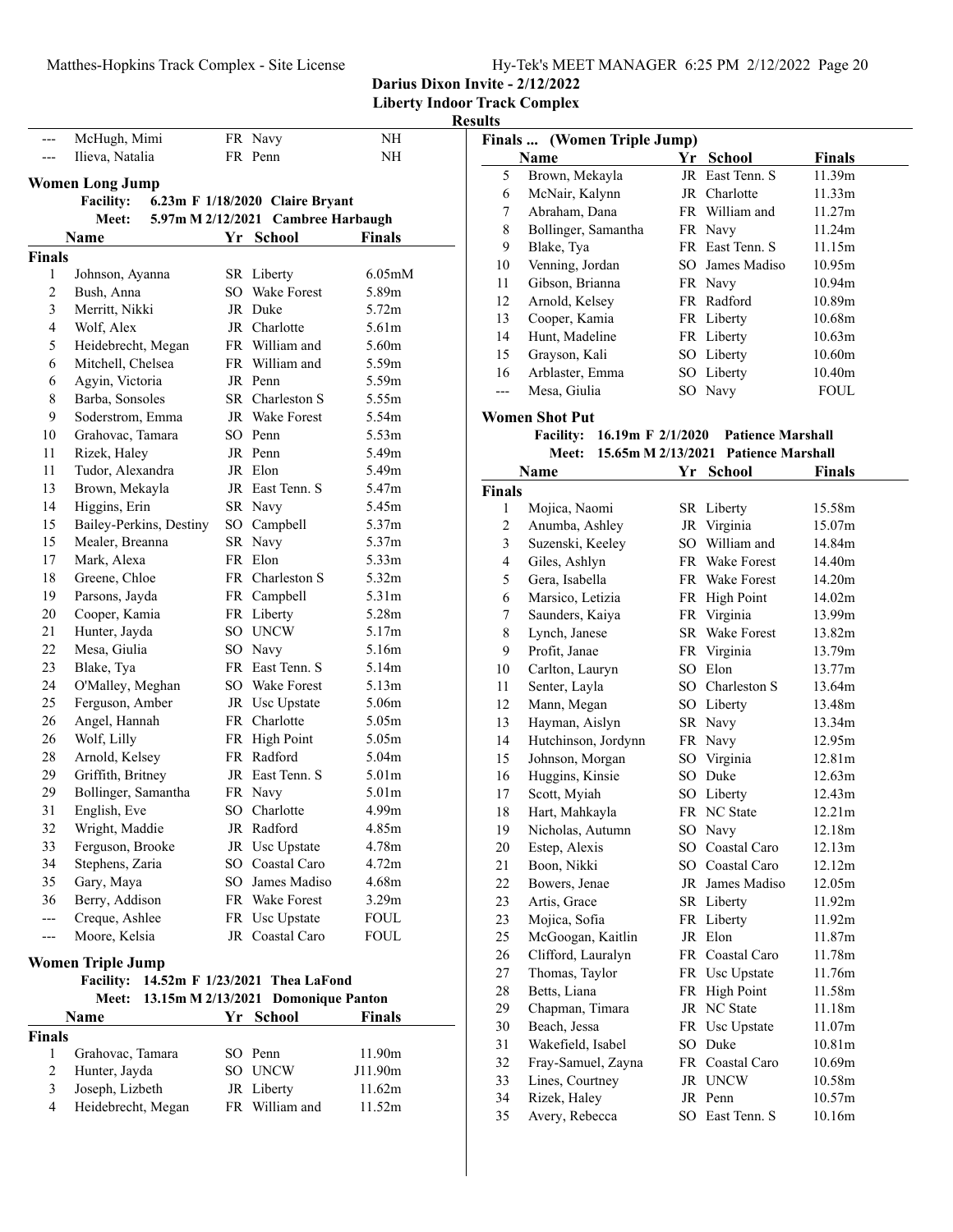| Hy-Tek's MEET MANAGER 6:25 PM 2/12/2022 Page 21 |  |  |
|-------------------------------------------------|--|--|
|                                                 |  |  |

| Darius Dixon Invite - 2/12/2022 |
|---------------------------------|
|---------------------------------|

**Liberty Indoor Track Complex**

|                |                                                    |                                  | Liberty Indo      |
|----------------|----------------------------------------------------|----------------------------------|-------------------|
|                |                                                    |                                  | ŀ                 |
| 36             | Howell, Morri                                      | SO East Tenn. S                  | 10.05m            |
| 37             | Greene, Chloe                                      | FR Charleston S                  | 8.23 <sub>m</sub> |
| ---            | Beasley, Kayla                                     | SR NC State                      | <b>FOUL</b>       |
| ---            | Davis, Rachel                                      | FR Usc Upstate<br>JR William and | ${\tt FOUL}$      |
| ---            | Wallace, Chelsea                                   |                                  | <b>FOUL</b>       |
|                | <b>Women Weight Throw</b>                          |                                  |                   |
|                | Facility: 20.35m F 2/10/2017 Victoria Merriweather |                                  |                   |
|                | Meet: 19.98m M 2/12/2021                           | <b>Chelsea Igberaese</b>         |                   |
|                | Name                                               | Yr School                        | Finals            |
| <b>Finals</b>  |                                                    |                                  |                   |
| 1              | Mahama, Mayyi                                      | JR Penn                          | 19.84m            |
| $\overline{2}$ | Artis, Grace                                       | SR Liberty                       | 19.19m            |
| 3              | McGoogan, Kaitlin                                  | JR Elon                          | 18.32m            |
| 4              | Mitchell, Moorea                                   | FR Duke                          | 18.16m            |
| 5              | Adams, Emily                                       | Unattached                       | 18.14m            |
| 6              | Buxton, Symphony                                   | SR East Tenn. S                  | 17.90m            |
| 7              | Carlton, Lauryn                                    | SO Elon                          | 17.27m            |
| 8              | Mann, Megan                                        | SO Liberty                       | 17.02m            |
| 9              | Wright, Makala                                     | FR NC State                      | 16.86m            |
| 9              | Hantho, Annika                                     | FR Liberty                       | 16.86m            |
| 11             | Mojica, Naomi                                      | SR Liberty                       | 16.85m            |
| 12             | Beasley, Kayla                                     | SR NC State                      | 16.80m            |
| 13             | Ceja-Pena, Alyssa                                  | JR East Tenn. S                  | 16.05m            |
| 14             | Davis, Rachel                                      | FR Usc Upstate                   | 15.91m            |
| 15             | Hart, Mahkayla                                     | FR NC State                      | 15.84m            |
| 16             | Strazdite, Kristine                                | JR Elon                          | 15.74m            |
| 17             | Profit, Janae                                      | FR Virginia                      | 15.64m            |
| 18             | Gera, Isabella                                     | FR Wake Forest                   | 15.63m            |
| 19             | Andreassen, Katrina                                | SO Wake Forest                   | 15.62m            |
| 20             | Mustafic, Eva                                      | SR William and                   | 15.58m            |
| 21             | Johnson, Morgan                                    | SO Virginia                      | 15.54m            |
| 22             | Nicholas, Autumn                                   | SO Navy                          | 15.41m            |
| 23             | Clifford, Lauralyn                                 | FR Coastal Caro                  | 15.32m            |
| 24             | Avery, Rebecca                                     | SO East Tenn. S                  | 15.04m            |
| 25             | Hutchinson, Jordynn                                | FR Navy                          | 14.91m            |
| 26             | Wallace, Chelsea                                   | JR William and                   | 14.66m            |
| 27             | Hulstein, Dara                                     | JR Navy                          | 14.56m            |
| 28             | Suzenski, Keeley                                   | SO William and                   | 14.48m            |
| 29             | Senter, Layla                                      | SO Charleston S                  | 14.42m            |
| 30             | Thomas, Taylor                                     | FR Usc Upstate                   | 13.74m            |
| 31             | Beach, Jessa                                       | FR Usc Upstate                   | 13.52m            |
| 32             | Lamond, Toni                                       | JR High Point                    | 13.21m            |
| 33             | Moore, Anna                                        | SO East Tenn. S                  | 13.17m            |
| 34             | Scattergood, Amanda                                | SO High Point                    | 11.47m            |
|                | Fray-Samuel, Zayna                                 | FR Coastal Caro                  | <b>FOUL</b>       |
|                | Mojica, Sofia                                      | FR Liberty                       | <b>FOUL</b>       |
|                | St. John, Sierra                                   | FR Usc Upstate                   | <b>FOUL</b>       |
| ---            | Estep, Alexis                                      | SO Coastal Caro                  | <b>FOUL</b>       |
|                | <b>Men 60 Meter Dash</b>                           |                                  |                   |
|                | Name                                               | <u>Yr School</u>                 | Prelims           |
|                | Preliminaries                                      |                                  |                   |
| 1              | Letts, Brandon                                     | SR Liberty                       | 6.80q             |
| 2              | Griffin, Diamantae                                 | SR Liberty                       | 6.81q             |
| 3              | Lyon, Christian                                    | SR Liberty                       | 6.82q             |
|                |                                                    |                                  |                   |

|                    | Preliminaries  (Men 60 Meter Dash)<br>Name |    | Yr School                  | <b>Prelims</b>                                             |
|--------------------|--------------------------------------------|----|----------------------------|------------------------------------------------------------|
| 4                  | Stewart, Ja'Travious                       |    | SO Campbell                | 6.82q                                                      |
| 5                  | Mellinger, Ezra                            |    | SO Duke                    | 6.83q                                                      |
| 6                  | Henderson, Jared                           |    | SR Usc Upstate             | 6.84q                                                      |
| 7                  | Gore, Paul                                 |    | JR High Point              | 6.85q                                                      |
| 8                  | Parker, Ja'Darien                          |    | FR Campbell                | 6.91q                                                      |
| 9                  | Kelly, Tavares                             |    | SR Virginia                | 6.92                                                       |
| 10                 | Wendt, Weston                              |    | JR Penn                    | 6.93                                                       |
| 11                 | Laster III, Joseph                         |    | SO Duke                    | 6.94                                                       |
| 12                 | Nicholson, Dimitri                         |    | FR Penn                    | 6.94                                                       |
| 13                 | Jean-Boni, Benjamin                        |    | Unattached                 | 6.95                                                       |
| 14                 | Holston, Javin                             |    | SR Usc Upstate             | 6.96                                                       |
| 15                 | Hollier, Sethan                            |    | JR Navy                    | 6.97                                                       |
| 16                 | Alexander, Dominique                       |    | FR Campbell                | 6.99                                                       |
| 17                 | Osuji, Chukwumdi                           |    | FR Campbell                | 7.01                                                       |
| 18                 | Evans, Jayden                              |    | FR Navy                    | 7.01                                                       |
| 18                 | Watson, Malik                              |    | SR Usc Upstate             | 7.01                                                       |
| 20                 | Douds, Emerson                             |    | SO Penn                    | 7.06                                                       |
| 21                 | Lomick, Nelson                             |    | SO Charlotte               | 7.09                                                       |
| 22                 | Young, Henry                               |    | SO NC State                | 7.10                                                       |
| 23                 | Cooley, Jackson                            |    | SO William and             | 7.10                                                       |
| 24                 | Wesh, Darrell                              |    | Unattached                 | 7.26                                                       |
|                    | Name                                       |    | Yr School                  | <b>Prelims</b>                                             |
| 1                  | <b>Preliminaries</b>                       |    | SO Duke                    |                                                            |
| 2                  | Laster III, Joseph<br>Osuji, Chukwumdi     |    | FR Campbell                | 6.94q<br>7.01q                                             |
| 3                  |                                            |    |                            |                                                            |
|                    |                                            |    |                            |                                                            |
|                    | Wendt, Weston                              |    | JR Penn                    |                                                            |
| 4                  | Watson, Malik                              |    | SR Usc Upstate             |                                                            |
| 5                  | Lomick, Nelson                             |    | SO Charlotte               |                                                            |
| 6                  | Holston, Javin                             |    | SR Usc Upstate             |                                                            |
| 7                  | Young, Henry                               |    | SO NC State                |                                                            |
| 8                  | Cooley, Jackson                            |    | SO William and             |                                                            |
| 9                  | Smith, Chris                               |    | FR Charlotte               | 7.10                                                       |
| 10<br>11           | Driver, Ethan                              |    | SO Charlotte               | 7.15<br>7.16                                               |
| 12                 | Fish, Jerlan                               |    | FR Virginia                |                                                            |
| 13                 | Sherrod, Daniel                            |    | SO Navy<br>SR East Tenn. S | 7.20<br>7.31                                               |
| 14                 | Grant, Tyrese<br>Gonzalez, Adrian          |    | JR Furman                  | 7.43                                                       |
| 15                 | Jefferson, Bryce                           |    | Unattached                 | 7.02q<br>7.02q<br>7.03q<br>7.04q<br>7.05q<br>7.09q<br>7.54 |
|                    |                                            |    |                            |                                                            |
|                    | <b>Men 60 Meter Dash</b><br>Name           | Yr | <b>School</b>              | <b>Finals</b>                                              |
|                    |                                            |    |                            |                                                            |
| 1                  | Griffin, Diamantae                         |    | SR Liberty                 | 6.77                                                       |
| <b>Finals</b><br>2 | Lyon, Christian                            |    | SR Liberty                 | 6.78                                                       |
| 3                  | Stewart, Ja'Travious                       |    | SO Campbell                | 6.80                                                       |
| 4                  | Letts, Brandon                             |    | SR Liberty                 | 6.83                                                       |
| 5<br>6             | Mellinger, Ezra<br>Henderson, Jared        |    | SO Duke<br>SR Usc Upstate  | 6.86<br>6.87                                               |

7 Gore, Paul JR High Point 6.89<br>8 Parker, Ja'Darien FR Campbell 6.92 8 6.92 Parker, Ja'Darien FR Campbell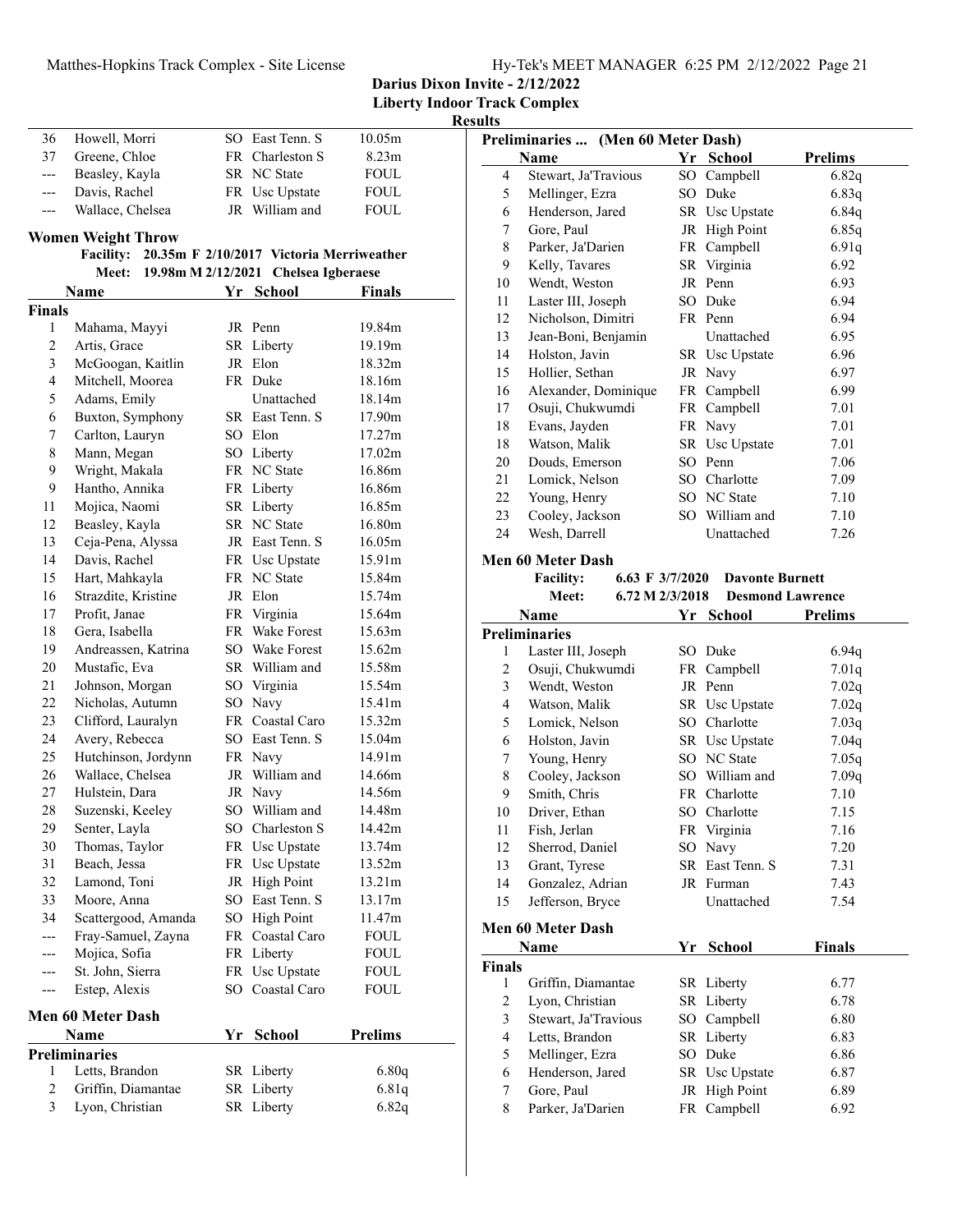**Liberty Indoor Track Complex**

| Men 200 Meter Dash                           |                                      |    |                                |        |  |  |
|----------------------------------------------|--------------------------------------|----|--------------------------------|--------|--|--|
|                                              | <b>Facility:</b><br>20.68 F 3/7/2020 |    | <b>Caleb Boger</b>             |        |  |  |
|                                              | Meet:<br>21.02 M 2/13/2021           |    | Guy Maganga Gorra              |        |  |  |
|                                              | Name                                 | Yr | <b>School</b>                  | Finals |  |  |
| <b>Finals</b>                                |                                      |    |                                |        |  |  |
| 1                                            | Griffin, Diamantae                   |    | SR Liberty                     | 21.03  |  |  |
| $\overline{c}$                               | Alexander, Dominique                 |    | FR Campbell                    | 21.06  |  |  |
| 3                                            | Parker, Ja'Darien                    |    | FR Campbell                    | 21.32  |  |  |
| 4                                            | Mellinger, Ezra                      |    | SO Duke                        | 21.48  |  |  |
| 5                                            | Gore, Paul                           |    | JR High Point                  | 21.63  |  |  |
| 6                                            | Letts, Brandon                       |    | SR Liberty                     | 21.71  |  |  |
| 7                                            | Lyon, Christian                      |    | SR Liberty                     | 21.78  |  |  |
| 8                                            | Stewart, Ja'Travious                 |    | SO Campbell                    | 21.94  |  |  |
| 9                                            | Guillaume, Jacques                   |    | FR Navy                        | 21.97  |  |  |
| 10                                           | Schwedt, Alexander                   |    | SR Duke                        | 21.99  |  |  |
| 11                                           | Osuji, Chukwumdi                     |    | FR Campbell                    | 22.03  |  |  |
| 12                                           | Langley Jr, Shawn                    |    | FR Charleston S                | 22.04  |  |  |
| 13                                           | Evans, Jayden                        |    | FR Navy                        | 22.08  |  |  |
| 14                                           | Watson, Malik                        |    | SR Usc Upstate                 | 22.11  |  |  |
| 15                                           | Miller, Shemar                       |    | JR Campbell                    | 22.18  |  |  |
| 16                                           | Wendt, Weston                        |    | JR Penn                        | 22.22  |  |  |
| 17                                           | Nicholson, Dimitri                   |    | FR Penn                        | 22.28  |  |  |
| 18                                           | Lomick. Nelson                       |    | SO Charlotte                   | 22.32  |  |  |
| 19                                           | Holston, Javin                       |    | SR Usc Upstate                 | 22.40  |  |  |
| 20                                           | Young, Henry                         |    | SO NC State                    | 22.43  |  |  |
| 21                                           | Kelly, Tavares                       |    | SR Virginia                    | 22.45  |  |  |
| 22                                           | Ray, Aaron                           |    | FR Penn                        | 22.71  |  |  |
| 23                                           | Fish, Jerlan                         |    | FR Virginia                    | 22.81  |  |  |
| 24                                           | Dauway, Stephen                      |    | JR Usc Upstate                 | 22.94  |  |  |
| 25                                           | Trent, Will                          |    | FR Virginia                    | 22.98  |  |  |
| 26                                           | Wilson, Jeremiah                     |    | FR Virginia                    | 23.04  |  |  |
| 27                                           | Thomas, Ryan                         |    | SR North Florid                | 23.39  |  |  |
| 28                                           | Travieso, Jordan                     |    | FR North Florid                | 23.73  |  |  |
| 29                                           | Maung, Zin                           |    | FR Unc-Greensbo                | 24.41  |  |  |
| 30                                           | McArthur, Owen                       |    | FR Unc-Greensbo                | 25.64  |  |  |
|                                              | <b>Men 300 Meter Dash</b>            |    |                                |        |  |  |
|                                              | <b>Facility:</b>                     |    | 32.64 F 1/19/2018 Brian Herron |        |  |  |
| Name<br><b>School</b><br><b>Finals</b><br>Yr |                                      |    |                                |        |  |  |
| <b>Finals</b>                                |                                      |    |                                |        |  |  |
| 1                                            | Douds, Emerson                       |    | SO Penn                        | 34.36  |  |  |
| $\overline{c}$                               | Simmons, Jonathan                    |    | FR Navy                        | 34.71  |  |  |
| 3                                            | Nunley, Alexander                    |    | FR NC State                    | 34.83  |  |  |
| $\overline{4}$                               | Rodriguez, Alejandro                 |    | FR Duke                        | 34.90  |  |  |
| 5                                            | Evans, Jayden                        |    | FR Navy                        | 35.07  |  |  |
| 6                                            | Alvarez, Alan                        |    | SR NC State                    | 35.16  |  |  |
| 7                                            | Ruppel, Robbie                       |    | SO Penn                        | 35.16  |  |  |
| 8                                            | Thompson, Frederick                  |    | JR Usc Upstate                 | 35.23  |  |  |
| 9                                            | Gorka, Adam                          |    | FR Penn                        | 35.29  |  |  |
| 10                                           | Palmer, Christian                    |    | JR Charlotte                   | 35.59  |  |  |
| 11                                           | Grip, Colin                          |    | SR Duke                        | 35.69  |  |  |
| 12                                           | Gadson, Isaiah                       |    | FR NC State                    | 35.83  |  |  |
| 13                                           | Van Duren, Daniel                    |    | NA Unat-Liberty                | 35.91  |  |  |
| 14                                           | Campbell, Trevon                     |    | FR Usc Upstate                 | 36.09  |  |  |
| 15                                           | Livingstone, Dion                    |    | JR Usc Upstate                 | 36.14  |  |  |

| Finals  (Men 300 Meter Dash) |                                         |                 |                                 |                                            |  |
|------------------------------|-----------------------------------------|-----------------|---------------------------------|--------------------------------------------|--|
|                              | Name                                    |                 | Yr School                       | <b>Finals</b>                              |  |
| 16                           | Sherrod, Daniel                         |                 | SO Navy                         | 36.17                                      |  |
| 17                           | Blackburn, Jackson                      |                 | FR High Point                   | 39.01                                      |  |
|                              | <b>Men 400 Meter Dash</b>               |                 |                                 |                                            |  |
|                              | <b>Facility:</b>                        |                 |                                 | 46.15 F 2/23/2019 Alejandro Perlaza Zapata |  |
|                              | Meet:                                   |                 | 46.95 M 2/15/2020 Jayon Woodard |                                            |  |
|                              | Name                                    |                 | Yr School                       | <b>Finals</b>                              |  |
| <b>Finals</b>                |                                         |                 |                                 |                                            |  |
| 1                            | Zapata, Alejandro<br>21.842 (21.842)    | 47.691 (25.849) | Unattached                      | 47.70                                      |  |
| 2                            | Schwedt, Alexander<br>21.862 (21.862)   | 47.938 (26.076) | SR Duke                         | 47.94                                      |  |
| 3                            | Langley Jr, Shawn<br>22.368 (22.368)    | 48.327 (25.959) | FR Charleston S                 | 48.33                                      |  |
| 4                            | Lee, Donny<br>23.569 (23.569)           | 48.452 (24.883) | FR Charlotte                    | 48.46                                      |  |
| 5                            | Nevills, Kobe<br>23.374 (23.374)        | 48.494 (25.120) | SR Charlotte                    | 48.50                                      |  |
| 6                            | Rose, Michael<br>23.599 (23.599)        | 48.696 (25.097) | SO Liberty                      | 48.70                                      |  |
| 7                            | Guillaume, Jacques<br>22.964 (22.964)   | 48.859 (25.895) | FR Navy                         | 48.86                                      |  |
| 8                            | Rodriguez, Alejandro                    |                 | FR Duke                         | 48.90                                      |  |
| 9                            | 23.142 (23.142)<br>Jackson, Antaures    | 48.900 (25.758) | SO Penn                         | 48.94                                      |  |
| 10                           | 23.109 (23.109)<br>Ware, Braxton        | 48.936 (25.827) | FR Charlotte                    | 49.19                                      |  |
| 11                           | 22.611 (22.611)<br>Compito, Trevon      | 49.184 (26.573) | SR Campbell                     | 49.30                                      |  |
|                              | 22.778 (22.778)                         | 49.300 (26.522) |                                 |                                            |  |
| 12                           | Simmons, Jonathan<br>23.512 (23.512)    | 49.414 (25.902) | FR Navy                         | 49.42                                      |  |
| 13                           | Ruppel, Robbie<br>22.858 (22.858)       | 49.461 (26.603) | SO Penn                         | 49.47                                      |  |
| 14                           | Renard, Danny<br>23.242 (23.242)        | 49.511 (26.269) | Unattached                      | 49.52                                      |  |
| 15                           | Dupell III, Bobby<br>23.422 (23.422)    | 49.954 (26.532) | JR High Point                   | 49.96                                      |  |
| 16                           | Flexman, Nathan<br>23.810 (23.810)      | 50.171 (26.361) | FR Charlotte                    | 50.18                                      |  |
| 17                           | Harris, Ryan<br>23.759 (23.759)         | 50.336 (26.577) | SO Navy                         | 50.34                                      |  |
| 18                           | Quispe, Michael<br>23.367 (23.367)      | 50.475 (27.108) | JR Navy                         | 50.48                                      |  |
| 19                           | Gorka, Adam<br>23.635 (23.635)          | 50.512 (26.877) | FR Penn                         | 50.52                                      |  |
| 20                           | Tow, Casey<br>23.310 (23.310)           | 50.582 (27.272) | SO Navy                         | 50.59                                      |  |
| 21                           | Green, Andre<br>23.616 (23.616)         | 50.612 (26.996) | SO Usc Upstate                  | 50.62                                      |  |
| 22                           | Trent, Will<br>23.257 (23.257)          | 50.737 (27.480) | FR Virginia                     | 50.74                                      |  |
| 23                           | Saint-Fleur, Stanley<br>23.604 (23.604) | 50.868 (27.264) | NA Unat-Liberty                 | 50.87                                      |  |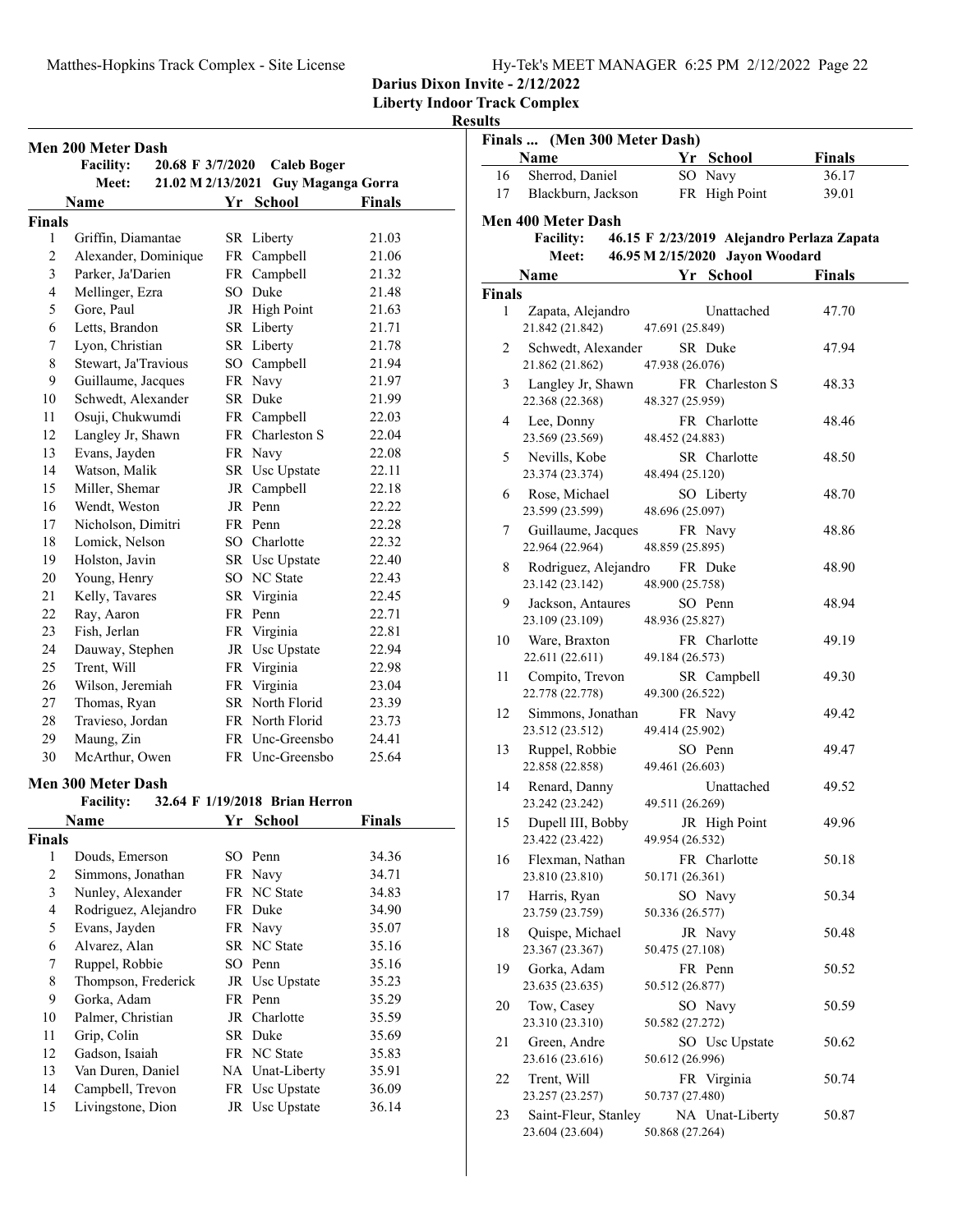**Darius Dixon Invite - 2/12/2022**

|                    |                                       |                                                                                                    |               | <b>Results</b>                                                                                                                                           |
|--------------------|---------------------------------------|----------------------------------------------------------------------------------------------------|---------------|----------------------------------------------------------------------------------------------------------------------------------------------------------|
| 24                 | Strachan, Trent                       | SO High Point                                                                                      | 51.10         | Finals  (Men 800 Meter Run)                                                                                                                              |
|                    | 23.723 (23.723)                       | 51.098 (27.375)                                                                                    |               | Yr School<br>Name<br><b>Finals</b>                                                                                                                       |
| 25                 | Weekman, Zack<br>23.829 (23.829)      | Unat-Liberty<br>51.165 (27.336)                                                                    | 51.17         | $\overline{2}$<br>Kipchirchir, Ally<br>JR Liberty<br>1:49.19<br>54.408 (27.175)<br>27.233 (27.233)<br>1:21.345(26.937)                                   |
| 26                 | Travieso, Jordan<br>24.472 (24.472)   | FR North Florid<br>51.339 (26.867)                                                                 | 51.34         | 1:49.189 (27.844)<br>Bellamy, Liam<br>FR Virginia<br>1:50.74<br>3                                                                                        |
| 27                 | Bunting, Jack<br>23.681 (23.681)      | SO William and<br>51.388 (27.707)                                                                  | 51.39         | 25.973 (25.973)<br>53.903 (27.930)<br>1:21.875(27.972)<br>1:50.734 (28.859)                                                                              |
| 28                 | Mazzetti, Reilly<br>23.619 (23.619)   | FR High Point<br>51.422 (27.803)                                                                   | 51.43         | Hunt, Jesse<br>JR North Caroli<br>1:50.91<br>4<br>27.651 (27.651)<br>54.834 (27.183)<br>1:22.308 (27.474)                                                |
| 29                 | Leach, Malcom<br>23.939 (23.939)      | SO Usc Upstate<br>51.589 (27.650)                                                                  | 51.59         | 1:50.908 (28.600)<br>1:51.16                                                                                                                             |
| 30                 | Thomas, Ryan<br>23.966 (23.966)       | SR North Florid<br>51.720 (27.754)                                                                 | 51.72         | Casey, Sean<br>SR Navy<br>5<br>53.897 (27.031)<br>26.866 (26.866)<br>1:22.205 (28.308)<br>1:51.154(28.949)                                               |
| 31                 | Huizenga, Will<br>24.300 (24.300)     | Unat-Liberty<br>51.764 (27.464)                                                                    | 51.77         | Hughes, Zach<br>FR NC State<br>1:51.19<br>6<br>54.394 (27.140)<br>1:22.219 (27.825)<br>27.254 (27.254)                                                   |
| 32                 | Anderson, Luke<br>24.085 (24.085)     | NA Unat-Liberty<br>51.926 (27.841)                                                                 | 51.93         | 1:51.181 (28.962)                                                                                                                                        |
| 33                 | Dill, Jonah<br>24.559 (24.559)        | JR Furman<br>52.021 (27.462)                                                                       | 52.03         | Wittstadt, Beck<br>FR Duke<br>1:51.34<br>7<br>54.386 (27.251)<br>27.135 (27.135)<br>1:22.144 (27.758)<br>1:51.336 (29.192)                               |
| 34                 | Pearson, Elam<br>23.337 (23.337)      | SR Usc Upstate<br>52.347 (29.010)                                                                  | 52.35         | Smith, Matthew<br>FR Furman<br>1:51.57<br>8<br>53.528 (27.083)<br>26.445 (26.445)<br>1:21.601(28.073)                                                    |
| 35                 | Newell, Seth<br>24.318 (24.318)       | Unat-Liberty<br>53.050 (28.732)                                                                    | 53.05         | 1:51.562 (29.961)<br>Phillips, Eldon<br>SR Virginia Tec<br>1:51.68<br>9                                                                                  |
| 36                 | Edzii, Ebenezer<br>23.403 (23.403)    | FR Campbell<br>53.452 (30.049)                                                                     | 53.46         | 54.206 (27.365)<br>1:22.025 (27.819)<br>26.841 (26.841)<br>1:51.674 (29.649)                                                                             |
| 37                 | Gilliam, Christian<br>24.278 (24.278) | Unattached<br>54.951 (30.673)                                                                      | 54.96         | Bartlett, Ian<br>JR Navy<br>1:51.80<br>10<br>54.029 (27.368)<br>1:21.869(27.840)<br>26.661 (26.661)                                                      |
| 38                 | Yacouba, Emmett<br>25.766 (25.766)    | FR Unc-Greensbo<br>56.424 (30.658)                                                                 | 56.43         | 1:51.798 (29.929)<br>SO North Caroli<br>1:51.81<br>11<br>Spragley, Michael                                                                               |
|                    | Jefferson, Bryce                      | Unattached                                                                                         | <b>DNF</b>    | 1:21.871 (28.055)<br>26.610 (26.610)<br>53.816 (27.206)<br>1:51.805(29.934)                                                                              |
|                    | <b>Men 500 Meter Dash</b>             | Facility: 1:00.66 F 1/23/2021 Alejandro Perlaza Zapata<br>Meet: 1:02.10 M 1/28/2017 Chantz Sawyers |               | FR NC State<br>1:51.83<br>12<br>Toomey, Jake<br>1:22.019 (28.068)<br>27.016 (27.016)<br>53.951 (26.935)                                                  |
|                    | Name                                  | Yr School                                                                                          | <b>Finals</b> | 1:51.824 (29.805)                                                                                                                                        |
| <b>Finals</b>      |                                       |                                                                                                    |               | Walker, Jackson<br>FR Duke<br>1:51.85<br>13                                                                                                              |
|                    | Faries, Nick<br>37.381 (37.381)       | SO Penn<br>1:04.784 (27.403)                                                                       | 1:04.79       | 26.639 (26.639)<br>53.728 (27.089)<br>1:22.075 (28.347)<br>1:51.849 (29.774)                                                                             |
| 2                  | Bretzke, Titus<br>36.679 (36.679)     | FR Penn<br>1:04.890(28.211)                                                                        | 1:04.89       | JR NC State<br>1:51.93<br>Epps, Ares<br>14<br>27.240 (27.240)<br>54.279 (27.039)<br>1:22.718 (28.439)                                                    |
| 3                  | Miller, Kyle<br>36.422 (36.422)       | FR Penn<br>1:05.102(28.680)                                                                        | 1:05.11       | 1:51.921 (29.203)<br>Bretzke, Titus<br>FR Penn<br>1:52.08<br>15                                                                                          |
| 4                  | Jackson, Antaures<br>37.860 (37.860)  | SO Penn<br>1:07.680 (29.820)                                                                       | 1:07.68       | 54.138 (28.339)<br>25.799 (25.799)<br>1:22.970(28.832)<br>1:52.075 (29.105)                                                                              |
| 5                  | Stephens, Elijah<br>37.975 (37.975)   | FR Charlotte<br>1:10.520(32.545)                                                                   | 1:10.52       | Doyle, Timothy<br>JR North Florid<br>1:52.16<br>16<br>26.473 (26.473)<br>54.160 (27.687)<br>1:22.881 (28.721)<br>1:52.155 (29.274)                       |
|                    | Men 800 Meter Run                     | Facility: 1:46.59 F 5/6/2021 Alex Amankwah<br>Meet: 1:48.07 M 2/13/2021 Alex Amankwah              |               | Klanke, Edwin<br>FR Penn<br>1:52.31<br>17<br>26.133 (26.133)<br>54.364 (28.231)<br>1:23.136(28.772)                                                      |
|                    | Name                                  | Yr School                                                                                          | <b>Finals</b> | 1:52.307(29.171)                                                                                                                                         |
| <b>Finals</b><br>1 | Reinheimer, Kyle                      | FR North Caroli                                                                                    | 1:49.18       | Schulties, Isaiah<br>1:52.46<br>18<br>Liberty<br>27.267 (27.267)<br>55.273 (28.006)<br>1:24.033(28.760)                                                  |
|                    | 27.346 (27.346)<br>1:49.171 (28.028)  | 54.147 (26.801)<br>1:21.143 (26.996)                                                               |               | 1:52.457 (28.424)<br>Whitfield, David<br>SR Virginia Tec<br>1:52.49<br>19<br>27.394 (27.394)<br>55.201 (27.807)<br>1:23.352(28.151)<br>1:52.485 (29.133) |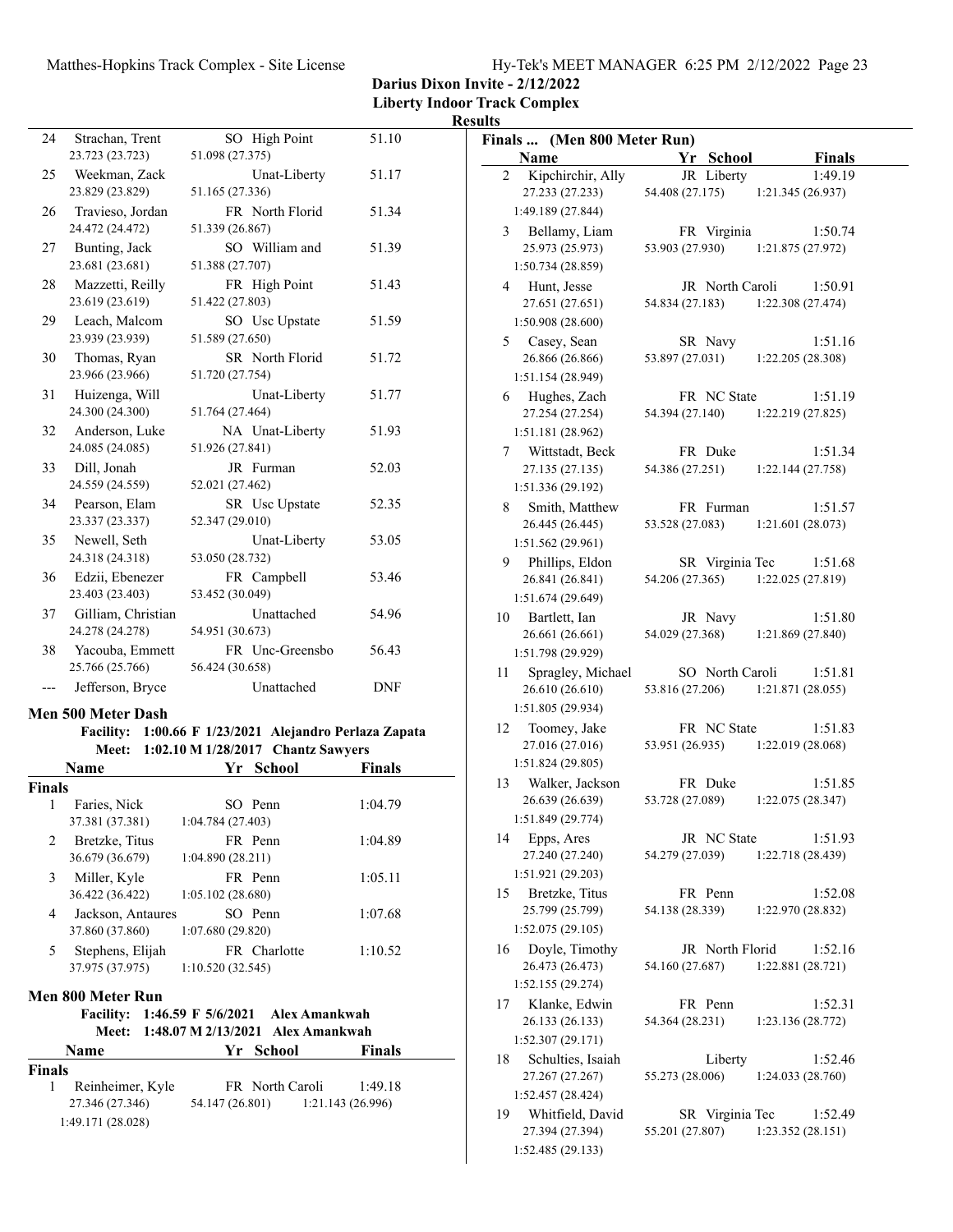**Darius Dixon Invite - 2/12/2022**

**Liberty Indoor Track Complex**

| <b>Results</b>                                                                                                                      |  |
|-------------------------------------------------------------------------------------------------------------------------------------|--|
| Strand, Ethan<br>FR North Caroli<br>1:52.51<br>20<br>27.834 (27.834)<br>54.672 (26.838)<br>1:22.026 (27.354)<br>1:52.506(30.480)    |  |
| SO NC State<br>Durham, Kyle<br>1:52.55<br>21<br>26.973 (26.973)<br>54.390 (27.417)<br>1:23.033(28.643)<br>1:52.548(29.515)          |  |
| FR Wake Forest<br>Swanepoel, Rynard<br>1:52.65<br>22<br>26.175 (26.175)<br>54.325 (28.150)<br>1:23.529 (29.204)<br>1:52.645(29.116) |  |
| JR Charleston S<br>Joyce, Tom<br>1:52.84<br>23<br>54.947 (27.834)<br>1:23.420(28.473)<br>27.113 (27.113)<br>1:52.834 (29.414)       |  |
| SO Navy<br>24<br>Baublitz, Garrett<br>1:52.88<br>55.620 (28.110)<br>27.510 (27.510)<br>1:24.580 (28.960)<br>1:52.876 (28.296)       |  |
| Dolan, Tim<br>JR Penn<br>25<br>1:53.06<br>28.000 (28.000)<br>55.053 (27.053)<br>1:22.871 (27.818)<br>1:53.059 (30.188)              |  |
| Ludwick, Gabriel<br>1:53.24<br>26<br>FR High Point<br>28.030 (28.030)<br>56.043 (28.013)<br>1:24.661(28.618)<br>1:53.237 (28.576)   |  |
| JeanPierre, Matthew<br>Unattached<br>1:53.27<br>27<br>53.673 (28.111)<br>25.562 (25.562)<br>1:22.660(28.987)<br>1:53.261(30.601)    |  |
| 28<br>Alkins, Mark<br>FR North Caroli<br>1:53.56<br>54.608 (27.663)<br>1:23.081(28.473)<br>26.945 (26.945)<br>1:53.553 (30.472)     |  |
| 29<br>House, Jonny<br>JR High Point<br>1:53.58<br>56.085 (28.105)<br>1:24.716(28.631)<br>27.980 (27.980)<br>1:53.574 (28.858)       |  |
| FR Penn<br>1:53.66<br>30<br>Miller, Kyle<br>56.370 (28.275)<br>28.095 (28.095)<br>1:24.961 (28.591)<br>1:53.657 (28.696)            |  |
| SO William and<br>1:53.85<br>Larson, Stephen<br>31<br>27.843 (27.843)<br>56.945 (29.102)<br>1:25.649 (28.704)<br>1:53.848 (28.199)  |  |
| FR NC State<br>1:53.96<br>32<br>Ally, Miles<br>28.388 (28.388)<br>56.135 (27.747)<br>1:24.484 (28.349)<br>1:53.960 (29.476)         |  |
| Gove, John<br>SR North Caroli<br>33<br>1:53.98<br>27.157 (27.157)<br>54.900 (27.743)<br>1:23.526 (28.626)<br>1:53.974 (30.448)      |  |
| Young, Davis<br>SO Virginia<br>1:54.11<br>34<br>28.274 (28.274)<br>56.638 (28.364)<br>1:25.207 (28.569)<br>1:54.102 (28.895)        |  |
| FR Charlotte<br>Hogston, Gunner<br>1:54.19<br>35<br>28.241 (28.241)<br>56.548 (28.307)<br>1:25.291 (28.743)<br>1:54.182 (28.891)    |  |
| Arnold, Aiden<br>FR North Florid<br>1:54.68<br>36<br>28.886 (28.886)<br>56.764 (27.878)<br>1:25.628(28.864)<br>1:54.673 (29.045)    |  |
| Sloat, Carson<br>FR Navy<br>1:54.95<br>37<br>27.875 (27.875)<br>56.252 (28.377)<br>1:25.198 (28.946)<br>1:54.942 (29.744)           |  |
|                                                                                                                                     |  |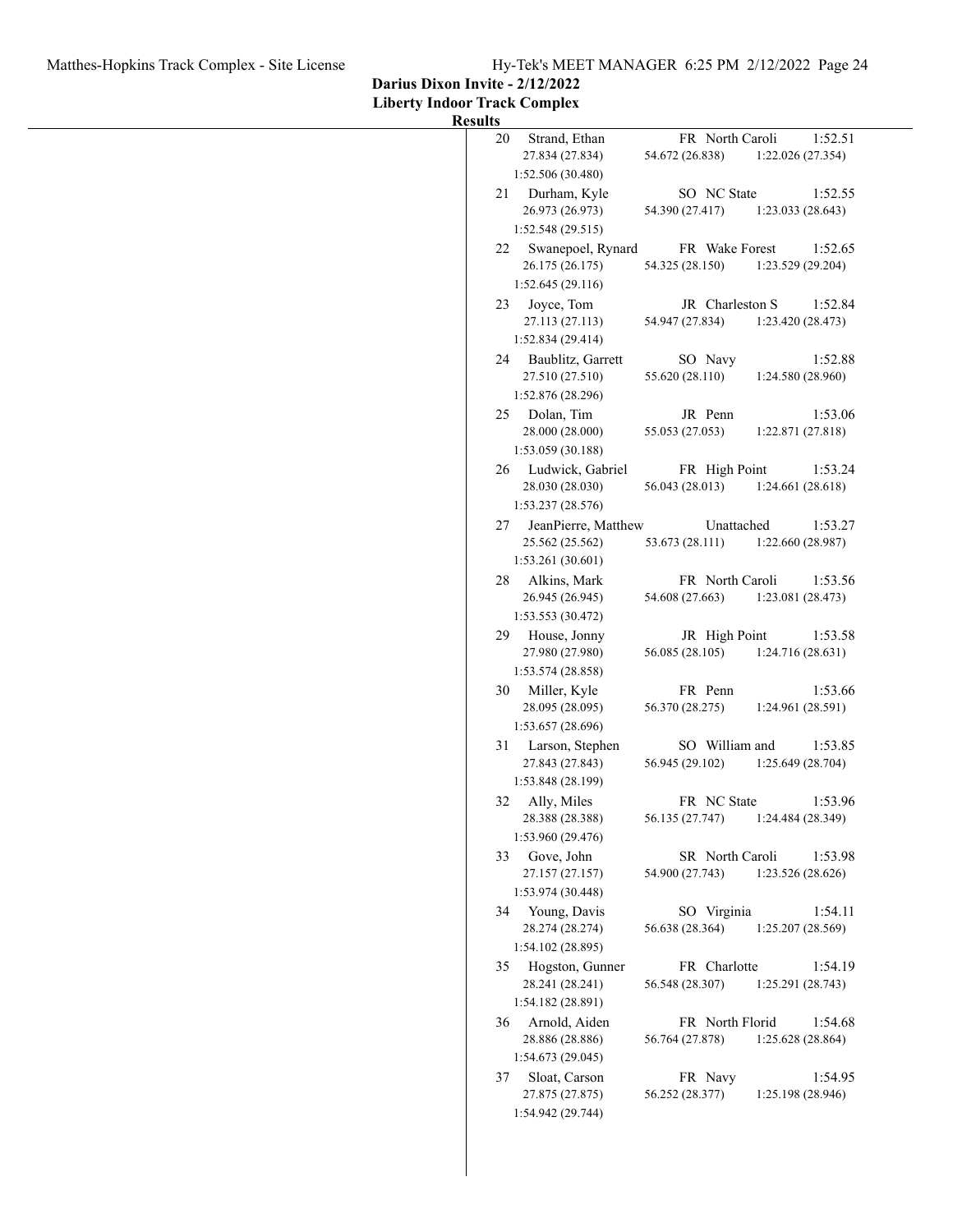**Liberty Indoor Track Complex**

| Finals  (Men 800 Meter Run)              |                                                     |                              |
|------------------------------------------|-----------------------------------------------------|------------------------------|
| <b>Name</b>                              | Yr School                                           | Finals                       |
| Wiley, Lucas<br>38                       | JR Unattached                                       | 1:54.96                      |
| 27.905 (27.905)                          | 55.658 (27.753)                                     | 1:24.419 (28.761)            |
| 1:54.953 (30.534)                        |                                                     |                              |
| 39 Loukili, Alex                         | JR William and                                      | 1:55.00                      |
| 28.483 (28.483)                          | 56.823 (28.340) 1:25.415 (28.592)                   |                              |
| 1:54.994 (29.579)                        |                                                     |                              |
| 40 Grip, Colin                           | SR Duke                                             | 1:55.03                      |
| 28.397 (28.397)                          | 56.464 (28.067)                                     | 1:25.179(28.715)             |
| 1:55.028 (29.849)                        |                                                     |                              |
| 41 Modrejewski, Tyler                    | Unattached                                          | 1:55.35                      |
| 27.948 (27.948)                          | 56.414 (28.466) 1:25.208 (28.794)                   |                              |
| 1:55.348 (30.140)                        |                                                     |                              |
| Epstein, Nick<br>42                      | SO Furman                                           | 1:55.36                      |
| 28.262 (28.262)                          | 56.390 (28.128)                                     | 1:24.996 (28.606)            |
| 1:55.360 (30.364)                        |                                                     |                              |
| 43 Bachmann, Kenton<br>26.279 (26.279)   | JR Wake Forest<br>53.965 (27.686) 1:22.862 (28.897) | 1:55.39                      |
| 1:55.388 (32.526)                        |                                                     |                              |
|                                          | Unat-Liberty                                        | 1:55.46                      |
| 44 Pitcher, Brendan<br>27.859 (27.859)   | 55.807 (27.948)                                     | 1:24.703 (28.896)            |
| 1:55.458 (30.755)                        |                                                     |                              |
| 45 Hadley, Jonathan                      | Unat-Liberty                                        | 1:55.80                      |
| 28.543 (28.543)                          | 56.964 (28.421) 1:25.977 (29.013)                   |                              |
| 1:55.791 (29.814)                        |                                                     |                              |
| 46 Pedroza, Robert                       | SO North Florid                                     | 1:55.80                      |
| 27.008 (27.008)                          | 55.066 (28.058) 1:24.427 (29.361)                   |                              |
| 1:55.799 (31.372)                        |                                                     |                              |
| 47 Jensen, Brayden                       | SO Charlotte                                        | 1:55.88                      |
| 28.018 (28.018)                          | 55.856 (27.838) 1:25.105 (29.249)                   |                              |
| 1:55.879 (30.774)                        |                                                     |                              |
| 48 Barry, Zach                           | SO Unattached                                       | 1:56.09                      |
| 28.255 (28.255)                          | 56.547 (28.292)                                     | 1:25.611 (29.064)            |
| 1:56.088 (30.477)                        |                                                     |                              |
| 49 O'Brien, Gavin<br>28.783 (28.783)     | FR North Florid<br>57.817 (29.034)                  | 1:56.21<br>1:27.474 (29.657) |
| 1:56.203 (28.729)                        |                                                     |                              |
| Patete, Logan<br>50                      | FR Usc Upstate                                      | 1:56.45                      |
| 29.134 (29.134)                          | 58.572 (29.438)                                     | 1:27.596 (29.024)            |
| 1:56.447 (28.851)                        |                                                     |                              |
| Spurrier, Luke<br>51                     | SO Duke                                             | 1:56.63                      |
| 27.817 (27.817)                          | 55.970 (28.153)                                     | 1:25.631 (29.661)            |
| 1:56.629 (30.998)                        |                                                     |                              |
| Ortiz, Onix<br>52                        | FR North Florid                                     | 1:56.82                      |
| 29.005 (29.005)                          | 57.767 (28.762)                                     | 1:27.645 (29.878)            |
| 1:56.813 (29.168)                        |                                                     |                              |
| Lipps, Owen<br>53                        | FR William and                                      | 1:56.91                      |
| 29.160 (29.160)                          | 58.318 (29.158)                                     | 1:27.654 (29.336)            |
| 1:56.902 (29.248)                        |                                                     |                              |
| Roberts, Mac<br>54                       | JR Furman                                           | 1:57.03                      |
| 29.204 (29.204)                          | 57.989 (28.785)                                     | 1:27.589 (29.600)            |
| 1:57.029 (29.440)                        |                                                     |                              |
| Thoma, Nicholas<br>55<br>27.466 (27.466) | JR Unc-Greensbo<br>56.754 (29.288)                  | 1:57.68<br>1:26.373 (29.619) |
| 1:57.671 (31.298)                        |                                                     |                              |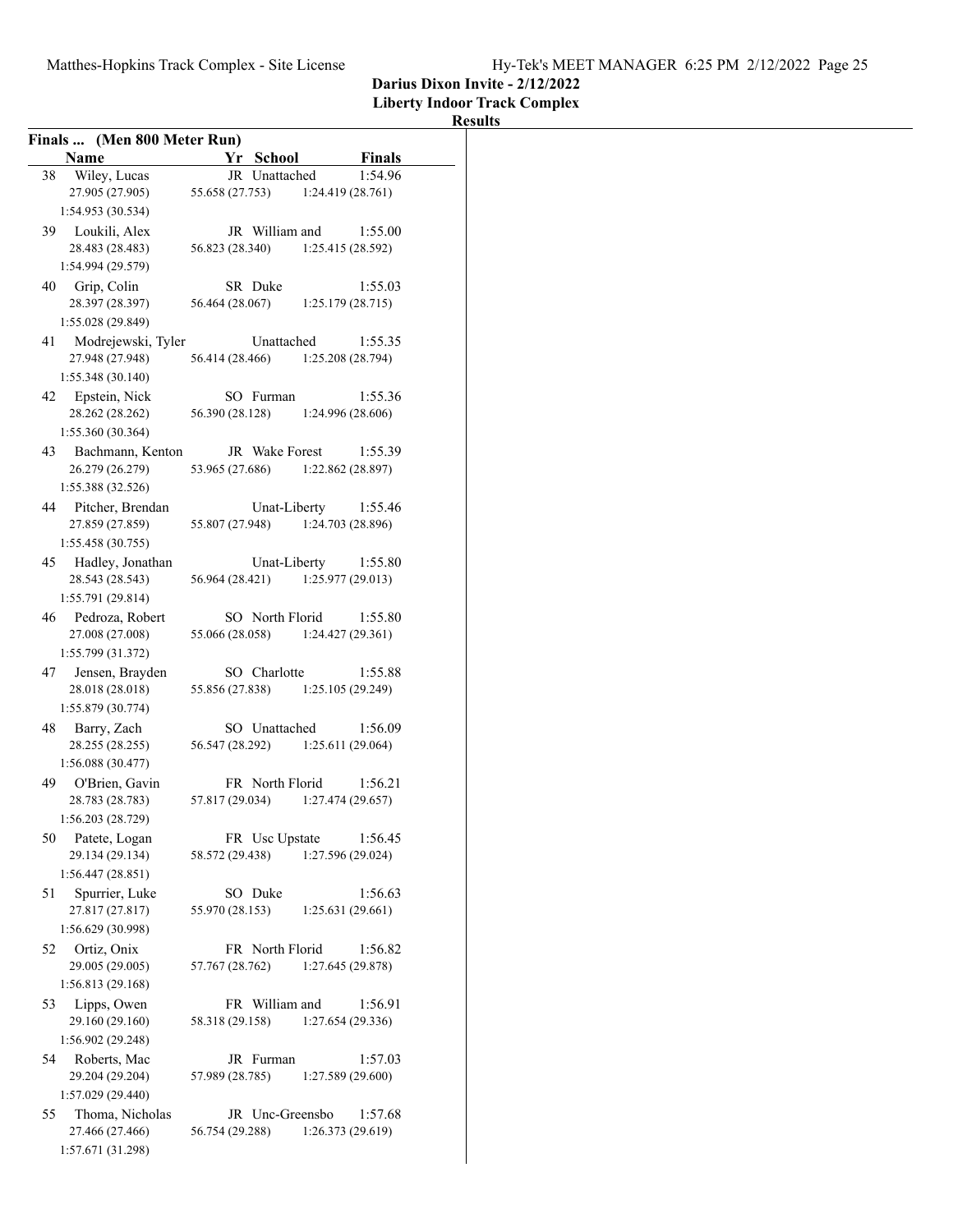| Hy-Tek's MEET MANAGER 6:25 PM 2/12/2022 Page 26 |  |  |
|-------------------------------------------------|--|--|
|                                                 |  |  |

**Darius Dixon Invite - 2/12/2022**

**Liberty Indoor Track Complex**

### **Results**

| 56            | Akright, Andrew                      | JR Charleston S                            |                          | 1:57.99    |              |                                    | Finals  (Men 1000 Meter Run)                                                           |                 |                              |  |
|---------------|--------------------------------------|--------------------------------------------|--------------------------|------------|--------------|------------------------------------|----------------------------------------------------------------------------------------|-----------------|------------------------------|--|
|               | 28.076 (28.076)                      | 56.516 (28.440)                            | 1:26.378 (29.862)        |            |              | Name                               |                                                                                        | Yr School       | Finals                       |  |
|               | 1:57.983(31.605)                     |                                            |                          |            | 4            | Schulties, Isaiah                  |                                                                                        | Liberty         | 2:26.68                      |  |
|               | 57 Howlett, Grant                    | FR NC State                                |                          | 1:58.06    |              | 29.161 (29.161)                    | 57.448 (28.287)                                                                        |                 | 1:27.594(30.146)             |  |
|               | 28.806 (28.806)                      | 56.717 (27.911)                            | 1:26.863(30.146)         |            |              | 1:57.578 (29.984)                  | 2:26.679(29.101)                                                                       |                 |                              |  |
|               | 1:58.051 (31.188)                    |                                            |                          |            | 5            | Epps, Ares                         |                                                                                        | JR NC State     | 2:27.56                      |  |
| 58            | Durham, Krystopher                   | FR Charlotte                               |                          | 1:58.31    |              | 29.001 (29.001)                    | 57.236 (28.235)                                                                        |                 | 1:27.328 (30.092)            |  |
|               | 28.706 (28.706)                      | 57.226 (28.520)                            | 1:26.639(29.413)         |            |              | 1:57.766 (30.438)                  | 2:27.559 (29.793)                                                                      |                 |                              |  |
|               | 1:58.303 (31.664)                    |                                            |                          |            | 6            | King, Charlie                      |                                                                                        | FR Penn         | 2:28.06                      |  |
| 59            | Tellis, Ladarius                     | FR North Florid                            |                          | 1:58.48    |              | 29.329 (29.329)                    | 58.009 (28.680)                                                                        |                 | 1:27.576(29.567)             |  |
|               | 29.081 (29.081)<br>1:58.478 (31.768) | 57.035 (27.954)                            | 1:26.710(29.675)         |            |              | 1:57.530(29.954)                   | 2:28.055(30.525)                                                                       | SO William and  |                              |  |
| 60            | Marrotte, Dylan                      | SO Charlotte                               |                          | 1:58.59    | 7            | Larson, Stephen<br>29.513 (29.513) | 59.918 (30.405)                                                                        |                 | 2:28.28<br>1:29.836(29.918)  |  |
|               | 29.403 (29.403)                      | 58.274 (28.871)                            | 1:28.168 (29.894)        |            |              | 1:59.515(29.679)                   | 2:28.271 (28.756)                                                                      |                 |                              |  |
|               | 1:58.586 (30.418)                    |                                            |                          |            | 8            | Modrejewski, Tyler                 |                                                                                        | Unattached      | 2:29.45                      |  |
|               | 61 Lombard, Rievan                   | JR Campbell                                |                          | 1:59.02    |              | 29.598 (29.598)                    | 58.257 (28.659)                                                                        |                 | 1:28.625(30.368)             |  |
|               | 28.920 (28.920)                      | 58.115 (29.195)                            | 1:27.840(29.725)         |            |              | 1:58.902(30.277)                   | 2:29.442 (30.540)                                                                      |                 |                              |  |
|               | 1:59.014(31.174)                     |                                            |                          |            | 9            | Tellis, Ladarius                   |                                                                                        | FR North Florid | 2:29.87                      |  |
|               | 62 Clark, Pace                       | JR Campbell                                |                          | 1:59.85    |              | 29.269 (29.269)                    | 1:00.122(30.853)                                                                       |                 | 1:30.080(29.958)             |  |
|               | 28.976 (28.976)                      | 58.172 (29.196)                            | 1:27.564 (29.392)        |            |              | 1:59.808 (29.728)                  | 2:29.864 (30.056)                                                                      |                 |                              |  |
|               | 1:59.847(32.283)                     |                                            |                          |            | 10           | Lipps, Owen                        |                                                                                        | FR William and  | 2:30.57                      |  |
|               | 63 Mitchell, Lamont                  | SO Usc Upstate                             |                          | 2:00.11    |              | 29.709 (29.709)                    | 1:00.182(30.473)                                                                       |                 | 1:30.672(30.490)             |  |
|               | 29.510 (29.510)                      | 59.766 (30.256)                            | 1:29.536 (29.770)        |            |              | 2:00.329 (29.657)                  | 2:30.565 (30.236)                                                                      |                 |                              |  |
|               | 2:00.104 (30.568)                    |                                            |                          |            | 11           | Dolan, Tim                         |                                                                                        | JR Penn         | 2:31.00                      |  |
|               | 64 Bayne, Caleb                      | FR Usc Upstate                             |                          | 2:00.32    |              | 27.769 (27.769)                    | 56.870 (29.101)                                                                        |                 | 1:27.270(30.400)             |  |
|               | 30.382 (30.382)                      | 1:00.326(29.944)                           | 1:29.532 (29.206)        |            |              | 1:58.728 (31.458)                  | 2:30.997 (32.269)                                                                      |                 |                              |  |
|               | 2:00.315 (30.783)                    |                                            |                          |            |              | 12 Gess, Derek                     |                                                                                        | JR Navy         | 2:31.27                      |  |
|               | 65 Hernandez, Brandon                | JR Unc-Greensbo                            |                          | 2:01.09    |              | 29.311 (29.311)                    | 1:00.238(30.927)                                                                       |                 | 1:30.326(30.088)             |  |
|               | 29.210 (29.210)                      | 58.973 (29.763)                            | 1:29.723(30.750)         |            |              | 1:59.824 (29.498)                  | 2:31.261 (31.437)                                                                      |                 |                              |  |
|               | 2:01.083 (31.360)                    |                                            |                          |            | 13           | Jensen, Brayden                    |                                                                                        | SO Charlotte    | 2:32.36                      |  |
|               | 66 Aun, Andrew                       | FR Usc Upstate                             |                          | 2:05.99    |              | 29.819 (29.819)                    | 1:00.350(30.531)                                                                       |                 | 1:31.356 (31.006)            |  |
|               | 30.422 (30.422)<br>2:05.984 (30.869) | 1:01.735(31.313)                           | 1:35.115 (33.380)        |            |              | 2:02.110(30.754)                   | 2:32.358 (30.248)                                                                      |                 |                              |  |
| 67            | Belk, Cameron                        | JR Unc-Greensbo                            |                          | 2:10.58    |              | 14 Rooney, John<br>29.999 (29.999) | 1:00.630(30.631)                                                                       | SO Navy         | 2:33.41<br>1:30.967 (30.337) |  |
|               | 30.199 (30.199)                      | 1:01.369(31.170)                           | 1:34.496 (33.127)        |            |              | 2:02.246(31.279)                   | 2:33.401 (31.155)                                                                      |                 |                              |  |
|               | 2:10.572(36.076)                     |                                            |                          |            | 15           | Kawalec, Nate                      |                                                                                        | SO NC State     | 2:34.01                      |  |
|               | Wendland, Isaac                      | Unat-Liberty                               |                          | DNF        |              | 28.979 (28.979)                    | 1:00.108(31.129)                                                                       |                 | 1:32.028 (31.920)            |  |
|               | 26.218 (26.218)                      | 54.490 (28.272)                            |                          |            |              | 2:03.836 (31.808)                  | 2:34.006 (30.170)                                                                      |                 |                              |  |
|               | Schultz, Colin                       | Unattached                                 |                          | <b>DNF</b> |              |                                    |                                                                                        |                 |                              |  |
|               | 27.040 (27.040)                      | 53.979 (26.939)                            | 1:21.776 (27.797)        |            |              | Men 1 Mile Run                     |                                                                                        |                 |                              |  |
|               | Men 1000 Meter Run                   |                                            |                          |            |              |                                    | Facility: 4:01.50 F 2/12/2021 Jacob Dumford<br>Meet: 4:01.50 M 2/12/2021 Jacob Dumford |                 |                              |  |
|               |                                      | Facility: 2:21.89 F 1/27/2018 Neil Gourley |                          |            |              | Name                               |                                                                                        | Yr School       | Finals                       |  |
|               | Meet: $2:25.79$ M $2/3/2018$         |                                            | <b>Bashir Mosavel-Lo</b> |            | Finals       |                                    |                                                                                        |                 |                              |  |
|               | Name                                 | Yr School                                  |                          | Finals     | $\mathbf{1}$ | Lopez Segura, Antonio              |                                                                                        | SR Virginia Tec | 3:56.79F                     |  |
| <b>Finals</b> |                                      |                                            |                          |            |              | 30.785 (30.785)                    | 1:00.007(29.222)                                                                       |                 | 1:29.302(29.295)             |  |
| $\mathbf{1}$  | Klanke, Edwin                        | FR Penn                                    |                          | 2:24.54M   |              | 1:58.901 (29.599)                  | 2:28.651 (29.750)                                                                      |                 | 2:58.556 (29.905)            |  |
|               | 26.951 (26.951)                      | 55.815 (28.864)                            | 1:25.135 (29.320)        |            |              | 3:28.274 (29.718)                  | 3:56.787 (28.513)                                                                      |                 |                              |  |
|               | 1:54.843 (29.708)                    | 2:24.539 (29.696)                          |                          |            | 2            | Anthony, Seb                       |                                                                                        | SR Virginia Tec | 3:59.26F                     |  |
| 2             | Wier, Aaron                          | SR Furman                                  |                          | 2:25.14M   |              | 31.433 (31.433)                    | 1:01.072(29.639)                                                                       |                 | 1:30.770 (29.698)            |  |
|               | 29.203 (29.203)                      | 57.758 (28.555)                            | 1:27.951 (30.193)        |            |              | 2:00.705 (29.935)                  | 2:31.258 (30.553)                                                                      |                 | 3:01.089 (29.831)            |  |
|               | 1:57.224 (29.273)                    | 2:25.136 (27.912)                          |                          |            |              | 3:30.676 (29.587)                  | 3:59.251(28.575)                                                                       |                 |                              |  |
| 3             | Idhammar, Anton                      | SO Penn                                    |                          | 2:25.21M   | 3            | Fleming, Ben                       |                                                                                        | JR Virginia Tec | 3:59.47F                     |  |
|               | 28.300 (28.300)                      | 56.988 (28.688)                            | 1:26.956 (29.968)        |            |              | 31.011 (31.011)                    | 1:00.195(29.184)                                                                       |                 | 1:29.498 (29.303)            |  |
|               | 1:56.607(29.651)                     | 2:25.209 (28.602)                          |                          |            |              | 1:59.151 (29.653)                  | 2:28.867 (29.716)                                                                      |                 | 2:58.870 (30.003)            |  |

3:28.565 (29.695) 3:59.461 (30.896)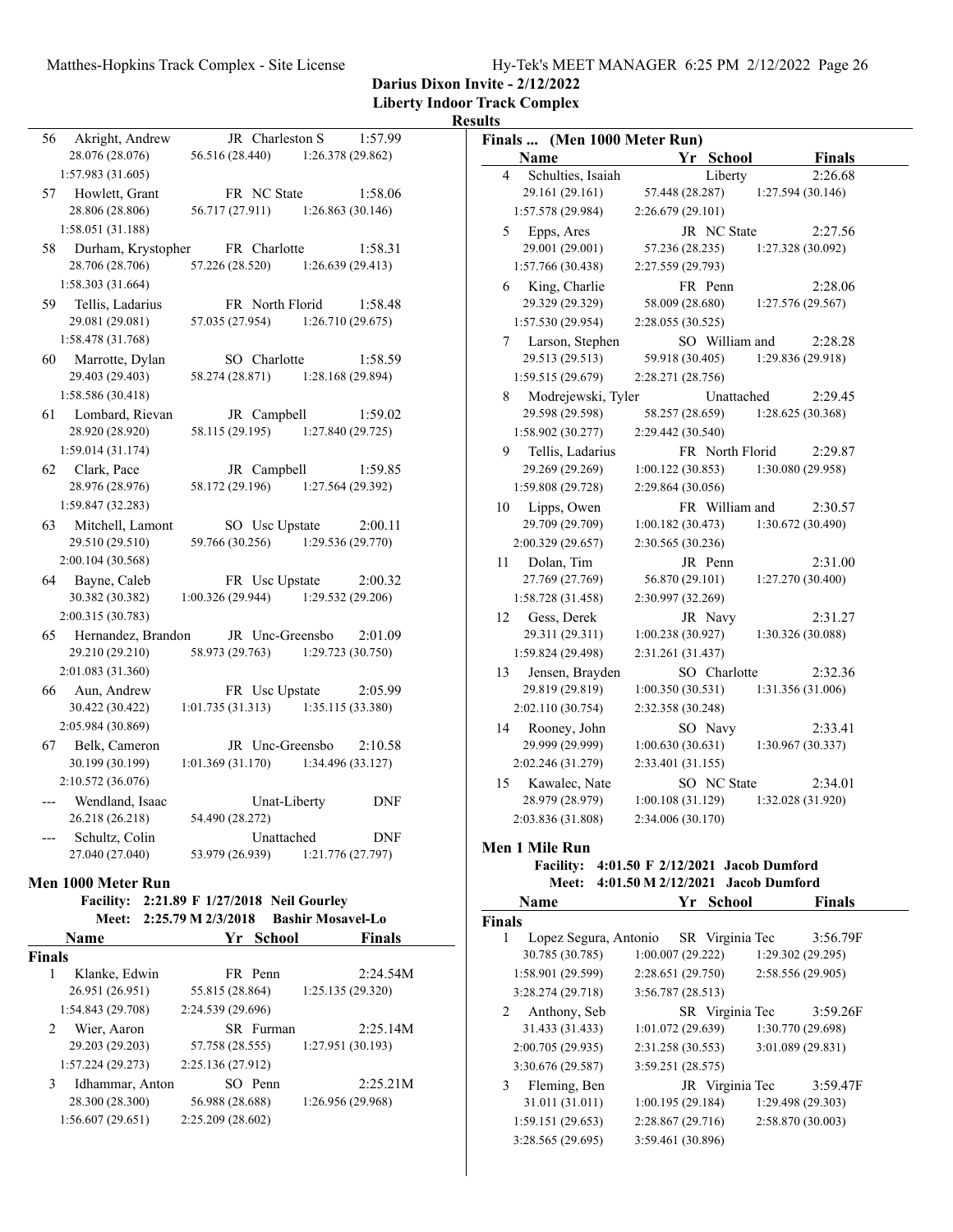### **Liberty Indoor Track Complex Results** 4 Tewalt, Luke FR Wake Forest 3:59.94F 31.235 (31.235) 1:00.827 (29.592) 1:30.157 (29.330) 1:59.950 (29.793) 2:30.266 (30.316) 3:00.775 (30.509) 3:30.995 (30.220) 3:59.940 (28.945) 5 Drew, Ryan SR Liberty 4:01.27F 31.446 (31.446) 1:01.563 (30.117) 1:31.952 (30.389) 2:01.694 (29.742) 2:31.998 (30.304) 3:02.222 (30.224) 3:31.368 (29.146) 4:01.265 (29.897) 6 4:01.47F Martinez De Pinillos, Joaq JR Wake Forest 31.975 (31.975) 1:02.019 (30.044) 1:31.442 (29.423) 2:01.524 (30.082) 2:31.703 (30.179) 3:02.145 (30.442) 3:32.159 (30.014) 4:01.470 (29.311) 7 Porter, Wes FR Virginia 4:01.82 31.179 (31.179) 1:00.627 (29.448) 1:29.973 (29.346) 1:59.774 (29.801) 2:30.042 (30.268) 3:00.905 (30.863) 3:31.380 (30.475) 4:01.811 (30.431) 8 Nibbelink, Benjamin JR Virginia Tec 4:03.43 31.601 (31.601) 1:01.939 (30.338) 1:32.326 (30.387) 2:02.711 (30.385) 2:33.268 (30.557) 3:03.531 (30.263) 3:33.424 (29.893) 4:03.427 (30.003) 9 4:03.76 Braddock, Jackson FR Virginia 31.256 (31.256) 1:01.273 (30.017) 1:31.762 (30.489) 2:02.483 (30.721) 2:34.100 (31.617) 3:04.456 (30.356) 3:34.234 (29.778) 4:03.754 (29.520) 10 Leeser, Tyler JR Virginia Tec 4:04.30 31.603 (31.603) 1:01.739 (30.136) 1:32.070 (30.331) 2:02.500 (30.430) 2:33.056 (30.556) 3:03.262 (30.206) 3:33.208 (29.946) 4:04.296 (31.088) 11 Domoney, Jaymee SR Charleston S 4:04.57 31.796 (31.796) 1:01.999 (30.203) 1:32.569 (30.570) 2:02.965 (30.396) 2:33.783 (30.818) 3:04.721 (30.938) 3:34.938 (30.217) 4:04.562 (29.624) 12 Dillon, Carter JR Duke 4:04.71 31.491 (31.491) 1:01.359 (29.868) 1:31.539 (30.180) 2:01.563 (30.024) 2:32.375 (30.812) 3:03.302 (30.927) 3:33.910 (30.608) 4:04.707 (30.797) 13 Cavan, Rory SO Duke 4:05.05 31.234 (31.234) 1:01.127 (29.893) 1:31.214 (30.087) 2:01.265 (30.051) 2:31.564 (30.299) 3:02.494 (30.930) 3:33.533 (31.039) 4:05.041 (31.508) 14 Kruse, Ka'eo SR Virginia 4:06.20 30.951 (30.951) 1:00.488 (29.537) 1:29.707 (29.219) 1:59.504 (29.797) 2:29.847 (30.343) 3:01.620 (31.773) 3:32.977 (31.357) 4:06.199 (33.222) 15 Gabay, Austin FR Duke 4:06.70 30.438 (30.438) 1:00.795 (30.357) 1:32.004 (31.209) 2:03.517 (31.513) 2:35.121 (31.604) 3:06.678 (31.557) 3:37.838 (31.160) 4:06.699 (28.861) 16 Jefferson, Will FR Liberty 4:07.10 31.905 (31.905) 1:02.165 (30.260) 1:32.709 (30.544) 2:02.884 (30.175) 2:33.568 (30.684) 3:04.992 (31.424) 3:36.797 (31.805) 4:07.097 (30.300) 17 Doyle, Timothy JR North Florid 4:07.59 31.655 (31.655) 1:01.803 (30.148) 1:32.044 (30.241) 2:02.349 (30.305) 2:33.421 (31.072) 3:04.614 (31.193) 3:35.952 (31.338) 4:07.583 (31.631)

**Darius Dixon Invite - 2/12/2022**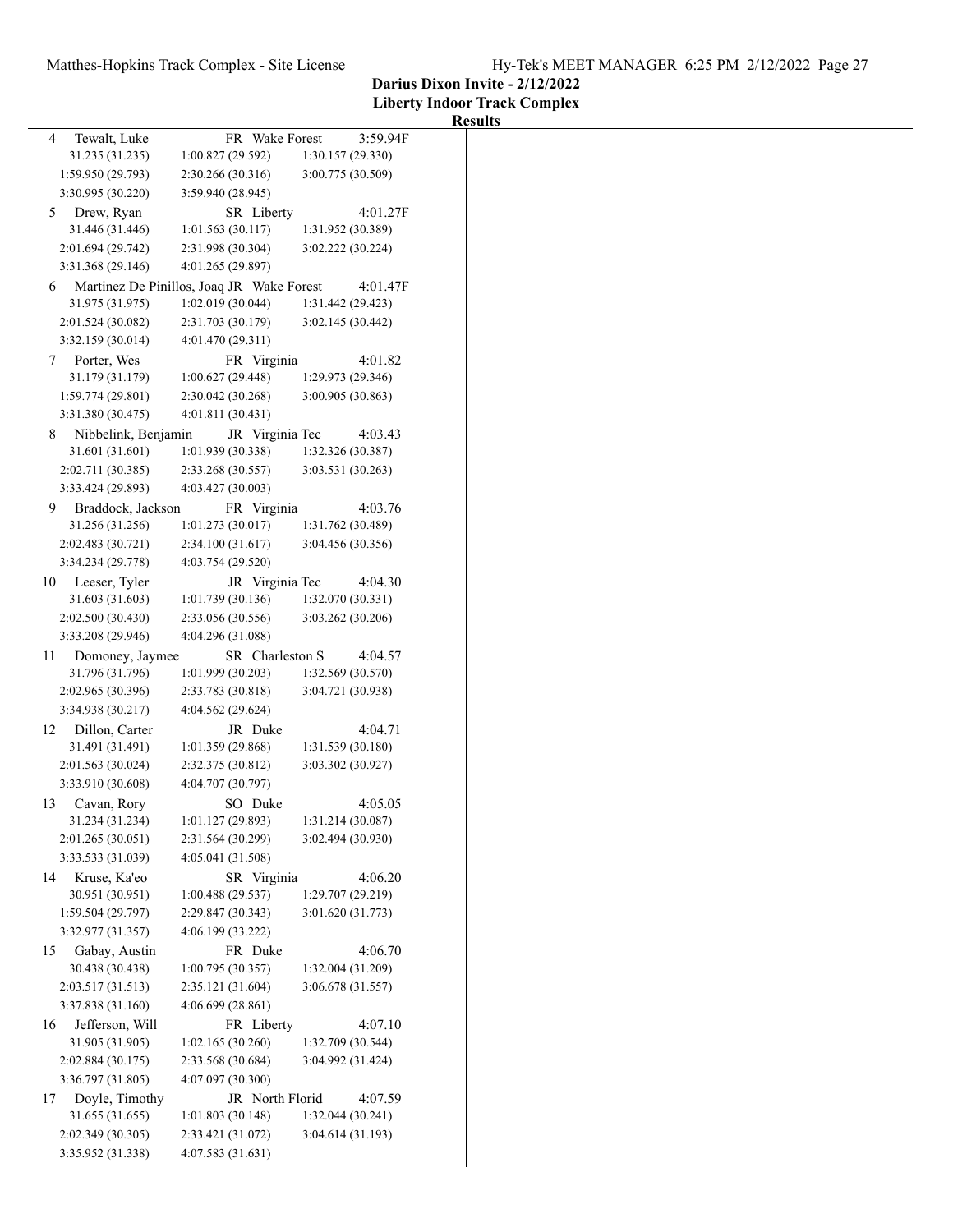**Liberty Indoor Track Complex**

| Finals  (Men 1 Mile Run) |                                        | 31<br>Arnolo  |
|--------------------------|----------------------------------------|---------------|
| Name                     | Yr School<br><b>Finals</b>             | 32.266 (      |
| Hunter, Jacob<br>18      | JR Virginia<br>4:07.61                 | $2:08.023$ (  |
| 31.090 (31.090)          | 1:00.900(29.810)<br>1:31.030 (30.130)  | 3:42.321 (    |
| 2:01.826 (30.796)        | 2:33.088 (31.262)<br>3:04.874 (31.786) | Mussn<br>32   |
| 3:36.602 (31.728)        | 4:07.602 (31.000)                      | 32.324 (      |
| Omara, Colin<br>19       | Unattached<br>4:08.02                  | $2:10.077$ (  |
| 31.408 (31.408)          | 1:01.597 (30.189)<br>1:32.272 (30.675) | 3:45.777 (    |
| 2:02.812 (30.540)        | 2:34.016 (31.204)<br>3:04.516 (30.500) | 33<br>Ellwoo  |
| 3:34.733 (30.217)        | 4:08.020 (33.287)                      | 31.640 (      |
| Howorth, Rob<br>20       | JR Charleston S<br>4:08.05             | 2:08.089 (    |
| 30.747 (30.747)          | 1:00.988(30.241)<br>1:31.813 (30.825)  | 3:43.389 (    |
| 2:03.091 (31.278)        | 2:34.590 (31.499)<br>3:06.077 (31.487) | 34<br>Dailey  |
| 3:37.176 (31.099)        | 4:08.044 (30.868)                      | 31.907 (      |
| 21<br>Keeny, Samuel      | SO Navy<br>4:08.47                     | $2:08.755$ (  |
| 30.200 (30.200)          | 1:00.044 (29.844)<br>1:30.835 (30.791) | $3:45.185$ (  |
| 2:02.263 (31.428)        | 2:33.912 (31.649)<br>3:05.821 (31.909) | 35<br>Nester  |
| 3:37.359 (31.538)        | 4:08.461(31.102)                       | 32.068 (      |
| Lee, James<br>22         | 4:08.64<br>JR Penn                     | $2:08.265$ (  |
| 31.617 (31.617)          | 1:01.252(29.635)<br>1:30.469 (29.217)  | 3:44.191 (    |
| 2:00.194(29.725)         | 3:01.151 (30.723)<br>2:30.428 (30.234) | Weddi<br>36   |
| 3:33.067 (31.916)        | 4:08.632(35.565)                       | 30.588 (      |
| 23<br>Harkabus, Kyle     | Unat-Liberty<br>4:09.61                | $2:02.983$ (  |
| 30.768 (30.768)          | 1:32.460 (31.315)<br>1:01.145 (30.377) | 3:40.755 (    |
| 2:04.242 (31.782)        | 2:36.496 (32.254)<br>3:08.597 (32.101) | 37<br>Botter. |
| 3:40.033 (31.436)        | 4:09.607 (29.574)                      | 32.415 (      |
| 24<br>Jones, Jacob       | SO William and<br>4:10.07              | 2:08.210(     |
| 32.040 (32.040)          | 1:04.539 (32.499)<br>1:36.627 (32.088) | 3:43.356 (    |
| 2:07.807 (31.180)        | 2:38.157 (30.350)<br>3:08.978 (30.821) | 38<br>Joyce,  |
| 3:39.887 (30.909)        | 4:10.069(30.182)                       | 31.586 (      |
| 25<br>Bailey, Brent      | SR Wake Forest<br>4:11.32              | 2:07.430 (    |
| 30.154 (30.154)          | 59.966 (29.812)<br>1:30.701 (30.735)   | 3:41.588 (    |
| 2:02.437 (31.736)        | 3:06.332 (32.059)<br>2:34.273(31.836)  | Smith,<br>39  |
| 3:38.941 (32.609)        | 4:11.319 (32.378)                      | 30.632 (      |
| 26<br>Gilpatric, Micah   | FR Charleston S<br>4:12.11             | 2:03.987 (    |
| 32.148 (32.148)          | 1:04.643 (32.495)<br>1:36.471 (31.828) | 3:42.941 (    |
| 2:07.595 (31.124)        | 3:09.691 (31.458)<br>2:38.233 (30.638) | 40<br>Gravit  |
| 3:41.358 (31.667)        | 4:12.109(30.751)                       | 31.962 (      |
| 27<br>Pedroza, Robert    | SO North Florid<br>4:12.14             | $2:07.847$ (  |
| 30.799 (30.799)          | 1:01.360(30.561)<br>1:32.959 (31.599)  | 3:45.216 (    |
| 2:04.365 (31.406)        | 2:36.519 (32.154)<br>3:09.781 (33.262) | Clark,<br>41  |
| 3:42.355 (32.574)        | 4:12.138(29.783)                       | 31.165 (      |
| Gallant, Jacob<br>28     | FR Charlotte<br>4:12.21                | 2:07.834 (    |
| 31.705 (31.705)          | 1:04.059(32.354)<br>1:35.865 (31.806)  | $3:44.085$ (  |
| 2:07.241 (31.376)        | 2:37.769 (30.528)<br>3:09.086 (31.317) | 42<br>Barry,  |
| 3:40.533 (31.447)        | 4:12.205 (31.672)                      | 32.696 (      |
| Lagattuta, Andrew<br>29  | SO William and<br>4:12.45              | 2:09.869 (    |
| 31.860 (31.860)          | 1:04.323(32.463)<br>1:35.965 (31.642)  | 3:46.112 (    |
| 2:07.044 (31.079)        | 3:07.702 (30.486)<br>2:37.216 (30.172) | 43<br>Murph   |
| 3:39.072 (31.370)        | 4:12.445 (33.373)                      | 31.739 (      |
| Rymer, Declan<br>30      | FR Virginia Tec<br>4:12.45             | 2:01.346 (    |
| 31.059 (31.059)          | 1:01.967 (30.908)<br>1:33.587 (31.620) | 3:40.383 (    |
| 2:05.029 (31.442)        | 3:08.538 (31.161)<br>2:37.377 (32.348) | 44<br>Wiley,  |
| 3:40.284 (31.746)        | 4:12.446 (32.162)                      | 32.907 (      |
|                          |                                        | 2:09.159 (    |
|                          |                                        |               |

| 31 | Arnold, Aiden     | FR North Florid   | 4:12.67                 |
|----|-------------------|-------------------|-------------------------|
|    | 32.266 (32.266)   | 1:04.552 (32.286) | 1:36.250 (31.698)       |
|    | 2:08.023 (31.773) | 2:39.148 (31.125) | 3:10.967 (31.819)       |
|    | 3:42.321 (31.354) | 4:12.666 (30.345) |                         |
| 32 | Mussmon, Jeremiah |                   | Unat-Liberty<br>4:13.91 |
|    | 32.324 (32.324)   | 1:04.298 (31.974) | 1:36.840 (32.542)       |
|    | 2:10.077 (33.237) | 2:43.066 (32.989) | 3:14.960 (31.894)       |
|    | 3:45.777 (30.817) | 4:13.906 (28.129) |                         |
| 33 | Ellwood, Luke     | FR William and    | 4:14.00                 |
|    | 31.640 (31.640)   | 1:02.425 (30.785) | 1:34.989 (32.564)       |
|    | 2:08.089 (33.100) | 2:40.072 (31.983) | 3:11.965 (31.893)       |
|    | 3:43.389 (31.424) | 4:14.000 (30.611) |                         |
| 34 | Dailey, Jack      | JR Wake Forest    | 4:14.73                 |
|    | 31.907 (31.907)   | 1:02.840 (30.933) | 1:35.565 (32.725)       |
|    | 2:08.755 (33.190) | 2:41.398 (32.643) | 3:13.456 (32.058)       |
|    | 3:45.185 (31.729) | 4:14.723 (29.538) |                         |
| 35 | Nester, Luke      | FR Navy           | 4:14.77                 |
|    | 32.068 (32.068)   | 1:03.077 (31.009) | 1:35.186 (32.109)       |
|    | 2:08.265 (33.079) | 2:40.831 (32.566) | 3:12.668 (31.837)       |
|    | 3:44.191 (31.523) | 4:14.770 (30.579) |                         |
| 36 | Wedding, Zach     | FR Charleston S   | 4:15.13                 |
|    | 30.588 (30.588)   | 1:00.704(30.116)  | 1:31.445 (30.741)       |
|    | 2:02.983 (31.538) | 2:35.173 (32.190) | 3:07.741 (32.568)       |
|    | 3:40.755 (33.014) | 4:15.121 (34.366) |                         |
| 37 | Botter, Lorenzo   | FR High Point     | 4:15.39                 |
|    | 32.415 (32.415)   | 1:04.793 (32.378) | 1:36.484 (31.691)       |
|    | 2:08.210 (31.726) | 2:39.333 (31.123) | 3:11.366 (32.033)       |
|    | 3:43.356 (31.990) | 4:15.386 (32.030) |                         |
| 38 | Joyce, Tom        | JR Charleston S   | 4:15.41                 |
|    | 31.586 (31.586)   | 1:04.123 (32.537) | 1:36.027 (31.904)       |
|    | 2:07.430 (31.403) | 2:38.022 (30.592) | 3:09.448 (31.426)       |
|    | 3:41.588 (32.140) | 4:15.404 (33.816) |                         |
| 39 | Smith, Matthew    | FR Furman         | 4:16.13                 |
|    | 30.632 (30.632)   | 1:00.945 (30.313) | 1:32.226 (31.281)       |
|    | 2:03.987 (31.761) | 2:36.362 (32.375) | 3:09.559 (33.197)       |
|    | 3:42.941 (33.382) | 4:16.124(33.183)  |                         |
| 40 | Gravitt, William  | FR Navy           | 4:16.32                 |
|    | 31.962 (31.962)   | 1:04.364 (32.402) | 1:36.201 (31.837)       |
|    | 2:07.847 (31.646) | 2:39.515 (31.668) | 3:12.462 (32.947)       |
|    | 3:45.216 (32.754) | 4:16.311 (31.095) |                         |
| 41 | Clark, Garrison   | JR Navy           | 4:16.47                 |
|    | 31.165 (31.165)   | 1:01.952 (30.787) | 1:34.741 (32.789)       |
|    | 2:07.834 (33.093) | 2:40.332 (32.498) | 3:12.297 (31.965)       |
|    | 3:44.085 (31.788) | 4:16.465 (32.380) |                         |
| 42 | Barry, Zach       | SO Unattached     | 4:16.66                 |
|    | 32.696 (32.696)   | 1:04.517(31.821)  | 1:36.776 (32.259)       |
|    | 2:09.869 (33.093) | 2:42.446 (32.577) | 3:14.722 (32.276)       |
|    | 3:46.112 (31.390) | 4:16.660 (30.548) |                         |
| 43 | Murphy, Conor     | FR Virginia       | 4:17.14                 |
|    | 31.739 (31.739)   | 1:01.806(30.067)  | 1:31.250 (29.444)       |
|    | 2:01.346 (30.096) | 2:31.572 (30.226) | 3:04.180 (32.608)       |
|    | 3:40.383 (36.203) | 4:17.135 (36.752) |                         |
| 44 | Wiley, Lucas      | JR Unattached     | 4:17.38                 |
|    | 32.907 (32.907)   | 1:04.204 (31.297) | 1:35.854(31.650)        |
|    | 2:09.159 (33.305) | 2:41.934 (32.775) | 3:14.509 (32.575)       |
|    | 3:46.733 (32.224) | 4:17.376 (30.643) |                         |
|    |                   |                   |                         |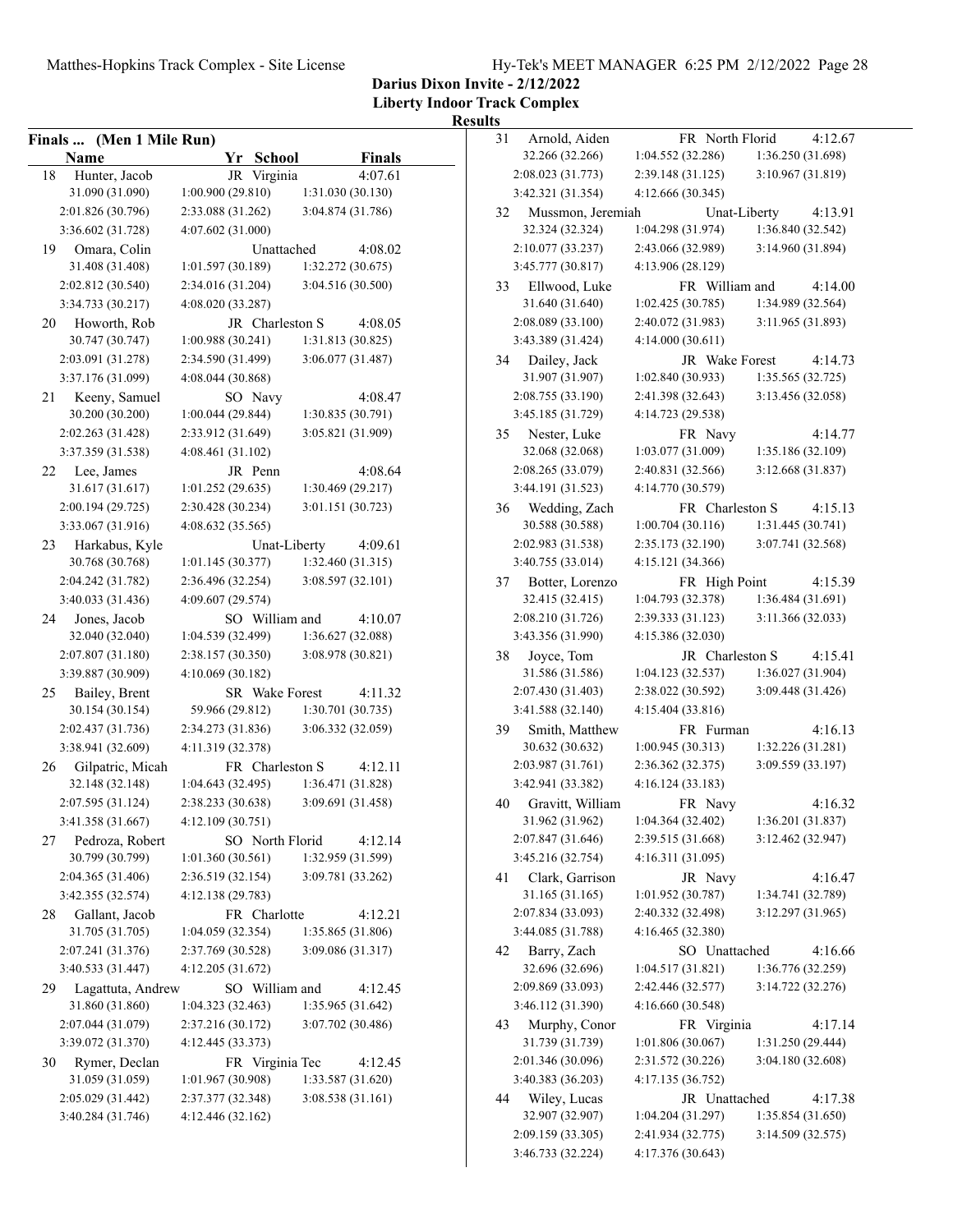**Darius Dixon Invite - 2/12/2022**

**Liberty Indoor Track Complex**

|    | Finals  (Men 1 Mile Run)<br>Name     | Yr School                       | <b>Finals</b>                |
|----|--------------------------------------|---------------------------------|------------------------------|
| 45 | Roberts, Mac                         | JR Furman                       | 4:17.46                      |
|    | 32.075 (32.075)                      | 1:03.396(31.321)                | 1:35.344 (31.948)            |
|    | 2:08.463 (33.119)                    | 2:41.137 (32.674)               | 3:13.786 (32.649)            |
|    | 3:45.935 (32.149)                    | 4:17.451(31.516)                |                              |
| 46 | Anderson, Keaton                     | SO Charlotte                    | 4:17.72                      |
|    | 32.200 (32.200)                      | 1:04.407(32.207)                | 1:37.055 (32.648)            |
|    | 2:09.799 (32.744)                    | 2:42.151 (32.352)               | 3:14.659 (32.508)            |
|    | 3:46.171 (31.512)                    | 4:17.712 (31.541)               |                              |
| 47 | Ortiz, Onix                          | FR North Florid                 | 4:17.96                      |
|    | 32.879 (32.879)                      | 1:04.833(31.954)                | 1:37.362 (32.529)            |
|    | 2:10.246 (32.884)                    | 2:42.416 (32.170)               | 3:15.600(33.184)             |
|    | 3:47.911 (32.311)                    | 4:17.954 (30.043)               |                              |
| 48 | Cornetta, Justin                     | JR Penn                         | 4:18.26                      |
|    | 31.909 (31.909)                      | 1:01.541(29.632)                | 1:30.960 (29.419)            |
|    | 2:01.142 (30.182)                    | 2:31.953 (30.811)               | 3:04.887 (32.934)            |
|    | 3:40.823 (35.936)                    | 4:18.258 (37.435)               |                              |
| 49 | Anderson, Bryce                      | FR Charlotte                    | 4:18.63                      |
|    | 32.652 (32.652)                      | 1:04.623(31.971)                | 1:37.306 (32.683)            |
|    | 2:10.057(32.751)                     | 2:42.688 (32.631)               | 3:15.452 (32.764)            |
|    | 3:47.669 (32.217)                    | 4:18.626 (30.957)               |                              |
| 50 | Hadley, Jonathan                     | Unat-Liberty                    | 4:18.82                      |
|    | 30.958 (30.958)                      | 1:01.588(30.630)                | 1:34.245 (32.657)            |
|    | 2:07.714 (33.469)                    | 2:40.631 (32.917)               | 3:13.040 (32.409)            |
|    | 3:46.271 (33.231)                    | 4:18.819 (32.548)               |                              |
|    |                                      |                                 | 4:19.03                      |
| 51 | Ally, Miles<br>32.126 (32.126)       | FR NC State<br>1:04.282(32.156) | 1:36.335(32.053)             |
|    |                                      |                                 |                              |
|    | 2:08.578 (32.243)                    | 2:40.456 (31.878)               | 3:14.158 (33.702)            |
|    | 3:47.441 (33.283)                    | 4:19.021 (31.580)               |                              |
| 52 | Pitcher, Brendan                     | Unat-Liberty                    | 4:19.07                      |
|    | 32.250 (32.250)                      | 1:04.071(31.821)                | 1:36.562(32.491)             |
|    | 2:09.609 (33.047)                    | 2:42.830 (33.221)               | 3:15.399 (32.569)            |
|    | 3:47.430 (32.031)                    | 4:19.066 (31.636)               |                              |
| 53 | Thrush, Kyle                         | Unat-Liberty                    | 4:19.26                      |
|    | 32.372 (32.372)                      | 1:04.774(32.402)                | 1:37.608 (32.834)            |
|    | 2:10.471 (32.863)                    | 2:42.868 (32.397)               | 3:15.781 (32.913)            |
|    | 3:48.318 (32.537)                    | 4:19.254 (30.936)               |                              |
|    | Kivett, Andrew<br>54                 | FR Wake Forest                  | 4:19.28                      |
|    | 31.332 (31.332)                      | 1:02.368(31.036)                | 1:34.231 (31.863)            |
|    | 2:06.881 (32.650)                    | 2:40.250 (33.369)               | 3:14.521 (34.271)            |
|    | 3:47.737 (33.216)                    | 4:19.271 (31.534)               |                              |
| 55 | Goodell, Evan                        | FR William and                  | 4:19.52                      |
|    | 32.562 (32.562)                      | 1:03.812 (31.250)               | 1:36.250 (32.438)            |
|    | 2:09.363 (33.113)                    | 2:43.137 (33.774)               | 3:16.173 (33.036)            |
|    | 3:49.177 (33.004)                    | 4:19.519 (30.342)               |                              |
| 56 | Sowers, Maxton                       | FR Unattached                   | 4:21.05                      |
|    | 32.966 (32.966)                      | 1:05.442(32.476)                | 1:38.159(32.717)             |
|    | 2:11.147 (32.988)                    | 2:43.592 (32.445)               | 3:16.789 (33.197)            |
|    |                                      | 4:21.050 (31.482)               |                              |
|    | 3:49.568 (32.779)                    |                                 |                              |
| 57 |                                      | FR North Florid                 |                              |
|    | Martinez, Seth                       | 1:05.735(32.937)                | 1:38.438 (32.703)            |
|    | 32.798 (32.798)<br>2:11.587 (33.149) | 2:44.429 (32.842)               | 4:21.51<br>3:17.902 (33.473) |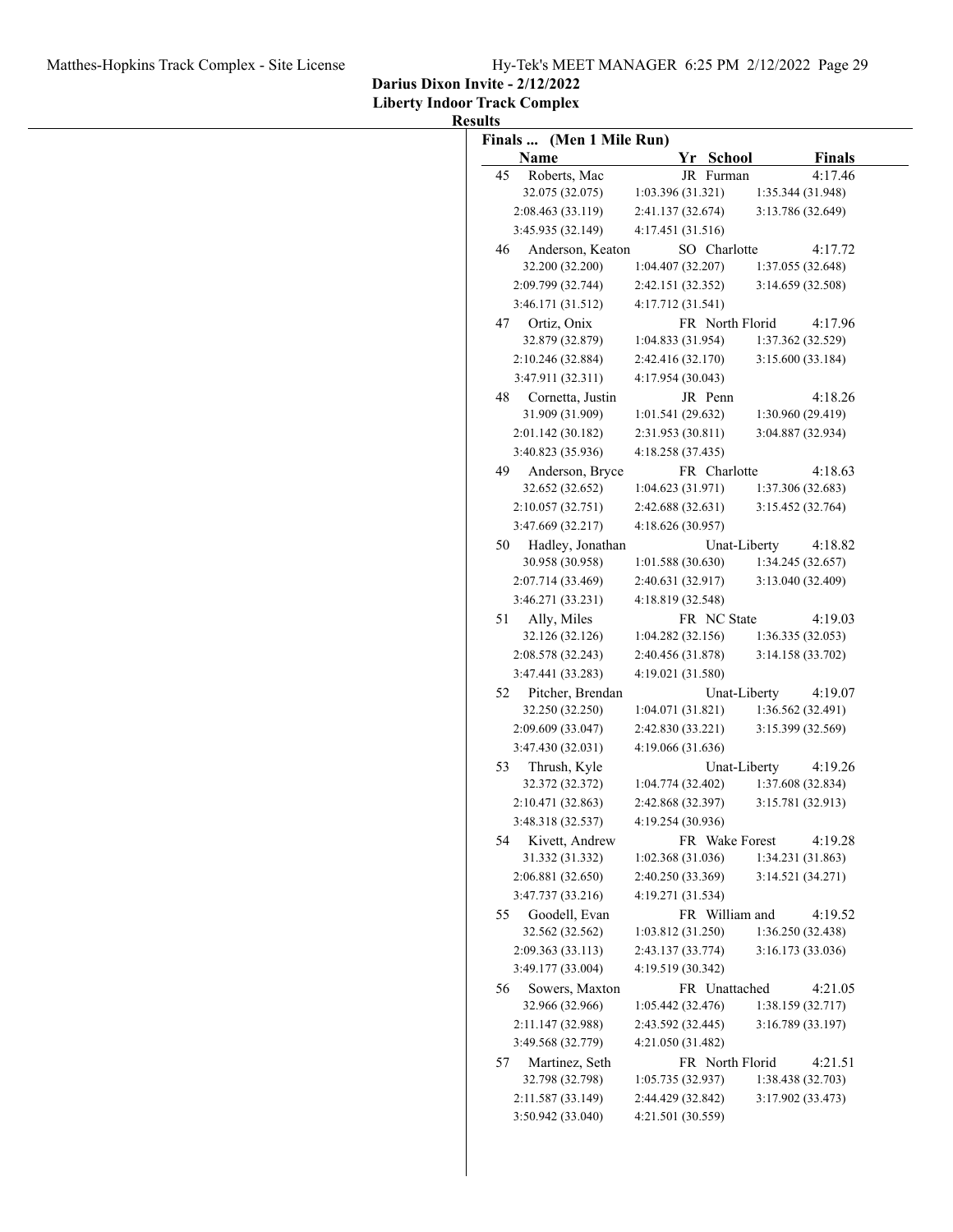|  |  | Hy-Tek's MEET MANAGER 6:25 PM 2/12/2022 Page 30 |  |  |  |
|--|--|-------------------------------------------------|--|--|--|
|--|--|-------------------------------------------------|--|--|--|

# **Darius Dixon Invite - 2/12/2022**

| 58 | Weiler, Thomas                      | FR North Florid                     |                   | 4:22.27    |
|----|-------------------------------------|-------------------------------------|-------------------|------------|
|    | 33.085 (33.085)                     | 1:05.325 (32.240)                   | 1:37.996 (32.671) |            |
|    | 2:11.114(33.118)                    | 2:44.128 (33.014)                   | 3:17.768 (33.640) |            |
|    | 3:50.743 (32.975)                   | 4:22.268 (31.525)                   |                   |            |
| 59 | De Voss, Simon                      | FR North Florid                     |                   | 4:23.69    |
|    | 33.205 (33.205)                     | 1:05.568 (32.363)                   | 1:38.281 (32.713) |            |
|    | 2:11.468 (33.187)                   | 2:44.803 (33.335)                   | 3:18.706 (33.903) |            |
|    | 3:52.641 (33.935)                   | 4:23.687 (31.046)                   |                   |            |
| 60 | Patete, Logan                       | FR Usc Upstate                      |                   | 4:24.52    |
|    | 33.840 (33.840)                     | 1:06.769(32.929)                    | 1:40.069 (33.300) |            |
|    | 2:14.326 (34.257)                   | 2:48.660 (34.334)                   | 3:23.431 (34.771) |            |
|    | 3:55.384 (31.953)                   | 4:24.513 (29.129)                   |                   |            |
| 61 | O'Brien, Gavin                      | FR North Florid                     |                   | 4:26.27    |
|    | 32.784 (32.784)                     | 1:05.073(32.289)                    | 1:37.663 (32.590) |            |
|    | 2:10.895 (33.232)                   | 2:43.732 (32.837)                   | 3:18.163 (34.431) |            |
|    | 3:51.978 (33.815)                   | 4:26.265 (34.287)                   |                   |            |
| 62 | Lombard, Rievan                     | JR Campbell                         |                   | 4:26.69    |
|    | 32.541 (32.541)                     | 1:04.964(32.423)                    | 1:37.803 (32.839) |            |
|    | 2:10.656 (32.853)                   | 2:43.149 (32.493)                   | 3:16.951 (33.802) |            |
|    | 3:51.882 (34.931)                   | 4:26.686 (34.804)                   |                   |            |
| 63 | Keck, Colin                         | FR Unc-Greensbo                     |                   | 4:27.48    |
|    | 32.886 (32.886)                     | 1:05.077(32.191)                    | 1:38.889 (33.812) |            |
|    | 2:13.257 (34.368)                   | 2:47.615 (34.358)                   | 3:21.881 (34.266) |            |
|    | 3:55.518 (33.637)                   | 4:27.472 (31.954)                   |                   |            |
| 64 | Tardella, Michael                   | SR Usc Upstate<br>1:07.755 (33.592) | 1:41.596 (33.841) | 4:30.46    |
|    | 34.163 (34.163)                     |                                     | 3:24.816 (34.009) |            |
|    | 2:16.259(34.663)                    | 2:50.807 (34.548)                   |                   |            |
|    | 3:58.200 (33.384)                   | 4:30.452 (32.252)                   |                   |            |
| 65 | McCumsey, Nick<br>34.753 (34.753)   | FR Radford<br>1:08.529 (33.776)     | 1:42.988 (34.459) | 4:39.55    |
|    | 2:18.175 (35.187)                   | 2:54.018 (35.843)                   | 3:29.976 (35.958) |            |
|    | 4:05.173 (35.197)                   | 4:39.550 (34.377)                   |                   |            |
|    |                                     |                                     |                   | 4:41.65    |
| 66 | Bamford, Anthony<br>35.531 (35.531) | FR Elon<br>1:08.876(33.345)         | 1:43.448 (34.572) |            |
|    | 2:18.462(35.014)                    | 2:53.717(35.255)                    | 3:29.007 (35.290) |            |
|    | 4:05.342 (36.335)                   | 4:41.641 (36.299)                   |                   |            |
|    |                                     |                                     |                   |            |
| 67 | Connick, Spencer<br>35.745 (35.745) | FR Unc-Greensbo<br>1:09.305(33.560) | 1:43.328 (34.023) | 4:49.15    |
|    | 2:18.291 (34.963)                   | 2:54.807 (36.516)                   | 3:32.490 (37.683) |            |
|    | 4:11.067 (38.577)                   | 4:49.143 (38.076)                   |                   |            |
| 68 | Lindsay, Owen                       | FR Radford                          |                   | 4:52.26    |
|    | 33.588 (33.588)                     | 1:07.857 (34.269)                   | 1:43.814 (35.957) |            |
|    | 2:20.529 (36.715)                   | 2:58.290 (37.761)                   | 3:37.658 (39.368) |            |
|    | 4:15.245 (37.587)                   | 4:52.260 (37.015)                   |                   |            |
|    | Brady, Brett                        | JR Navy                             |                   | DNF        |
|    | 30.037 (30.037)                     | 59.835 (29.798)                     | 1:30.603 (30.768) |            |
|    | 2:02.060 (31.457)                   | 2:34.044 (31.984)                   |                   |            |
|    | McBride, Finn                       | SO Charlotte                        |                   | <b>DNF</b> |
|    | 31.872 (31.872)                     | 1:03.552(31.680)                    | 1:36.546 (32.994) |            |
|    | 2:10.903 (34.357)                   | 2:45.842 (34.939)                   | 3:20.955 (35.113) |            |
|    | Whitfield, David                    | SR Virginia Tec                     |                   | DNF        |
|    | 30.624 (30.624)                     | 1:00.640(30.016)                    | 1:30.575 (29.935) |            |
|    | 2:00.672 (30.097)                   | 2:31.161 (30.489)                   |                   |            |
|    | Schultz, Colin                      | Unattached                          |                   | DNF        |
|    | 30.609 (30.609)                     | 59.803 (29.194)                     | 1:29.048 (29.245) |            |
|    | 1:58.675(29.627)                    | 2:28.448 (29.773)                   | 2:59.849 (31.401) |            |
|    |                                     |                                     |                   |            |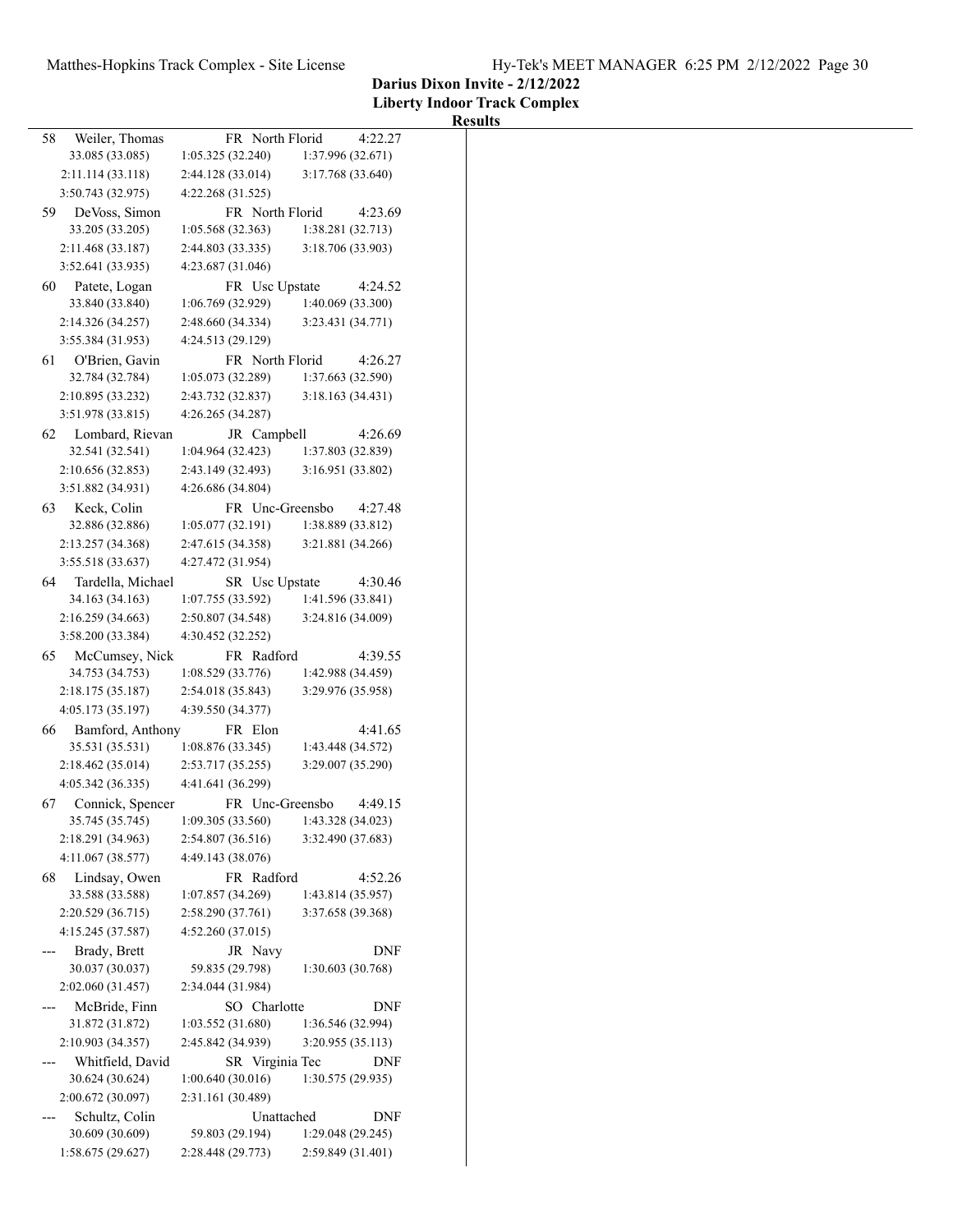**Liberty Indoor Track Complex**

| Men 3000 Meter Run<br><b>Facility:</b> |                   | 7:59.55 F 2/13/2021 Ryan Renken |          |
|----------------------------------------|-------------------|---------------------------------|----------|
| Meet:                                  |                   | 7:59.55 M 2/13/2021 Ryan Renken |          |
| Name                                   |                   | Yr School                       | Finals   |
| Finals                                 |                   |                                 |          |
| Anderson, Patrick<br>1                 |                   | FR North Caroli                 | 7:54.64F |
| 30.869 (30.869)                        | 1:03.362 (32.493) | 1:34.984 (31.622)               |          |
| 2:07.149 (32.165)                      | 2:39.695 (32.546) | 3:12.328 (32.633)               |          |
| 3:44.476 (32.148)                      | 4:16.554 (32.078) | 4:48.676 (32.122)               |          |
| 5:21.026 (32.350)                      | 5:53.461 (32.435) | 6:24.661 (31.200)               |          |
| 6:55.349 (30.688)                      | 7:25.317 (29.968) | 7:54.634 (29.317)               |          |
| Scudder, Nickolas<br>2                 |                   | SO Charlotte                    | 7:54.80F |
| 31.284 (31.284)                        | 1:03.754(32.470)  | 1:35.455 (31.701)               |          |
| 2:07.563 (32.108)                      | 2:40.159 (32.596) | 3:12.741 (32.582)               |          |
| 3:44.989 (32.248)                      | 4:17.002 (32.013) | 4:49.101 (32.099)               |          |
| 5:21.302 (32.201)                      | 5:53.254 (31.952) | 6:24.456 (31.202)               |          |
| 6:55.161 (30.705)                      | 7:25.085 (29.924) | 7:54.796 (29.711)               |          |
| Aho, Jack<br>3                         |                   | SR North Caroli                 | 7:56.38F |
| 31.096 (31.096)                        | 1:03.613(32.517)  | 1:35.244 (31.631)               |          |
| 2:07.341 (32.097)                      | 2:39.942 (32.601) | 3:12.541 (32.599)               |          |
| 3:44.777 (32.236)                      | 4:16.773 (31.996) | 4:48.929 (32.156)               |          |
| 5:21.316 (32.387)                      | 5:53.587 (32.271) | 6:24.995 (31.408)               |          |
| 6:55.687 (30.692)                      | 7:26.260 (30.573) | 7:56.372 (30.112)               |          |
| Schultz, Colin<br>4                    |                   | Unattached                      | 7:56.83F |
| 30.663 (30.663)                        | 1:03.107 (32.444) | 1:34.728 (31.621)               |          |
| 2:06.908 (32.180)                      | 2:39.454 (32.546) | 3:12.097 (32.643)               |          |
| 3:44.258 (32.161)                      | 4:16.321 (32.063) | 4:48.458 (32.137)               |          |
| 5:20.797 (32.339)                      | 5:53.347 (32.550) | 6:25.174 (31.827)               |          |
| 6:56.095 (30.921)                      | 7:26.833 (30.738) | 7:56.824 (29.991)               |          |
| Arredondo, Paul<br>5                   |                   | SR Charlotte                    | 8:02.46  |
| 31.500 (31.500)                        | 1:04.034 (32.534) | 1:35.770 (31.736)               |          |
| 2:07.990 (32.220)                      | 2:40.574 (32.584) | 3:13.142 (32.568)               |          |
| 3:45.460 (32.318)                      | 4:17.492 (32.032) | 4:49.485 (31.993)               |          |
| 5:21.772 (32.287)                      | 5:53.793 (32.021) | 6:26.423 (32.630)               |          |
| 6:59.254 (32.831)                      | 7:32.183 (32.929) | 8:02.454 (30.271)               |          |
| Tatter, John<br>6                      |                   | SO North Caroli                 | 8:02.47  |
| 32.020 (32.020)                        | 1:04.655 (32.635) | 1:36.732 (32.077)               |          |
| 2:09.210 (32.478)                      | 2:41.766 (32.556) | 3:14.267 (32.501)               |          |
| 3:46.283 (32.016)                      | 4:18.335 (32.052) | 4:50.034 (31.699)               |          |
| 5:22.356 (32.322)                      | 5:54.662 (32.306) | 6:27.199 (32.537)               |          |
| 7:00.206 (33.007)                      | 7:32.877 (32.671) | 8:02.470 (29.593)               |          |
| Sado, Yasin<br>7                       |                   | FR Virginia                     | 8:02.75  |
| 31.535 (31.535)                        | 1:04.276 (32.741) | 1:36.149 (31.873)               |          |
| 2:08.726 (32.577)                      | 2:41.493 (32.767) | 3:14.243 (32.750)               |          |
| 3:46.949 (32.706)                      | 4:19.652 (32.703) | 4:51.621 (31.969)               |          |
| 5:24.077 (32.456)                      | 5:56.543 (32.466) | 6:28.710 (32.167)               |          |
| 7:00.829 (32.119)                      | 7:32.406 (31.577) | 8:02.742 (30.336)               |          |
| 8<br>Coogan, Will                      |                   | FR North Caroli                 | 8:02.90  |
| 31.315 (31.315)                        | 1:04.070(32.755)  | 1:35.949 (31.879)               |          |
| 2:08.226 (32.277)                      | 2:40.827 (32.601) | 3:13.346 (32.519)               |          |
| 3:45.687 (32.341)                      | 4:17.776 (32.089) | 4:49.808 (32.032)               |          |
| 5:22.008 (32.200)                      | 5:54.300 (32.292) | 6:26.834 (32.534)               |          |
| 6:59.695 (32.861)                      | 7:32.495 (32.800) | 8:02.894 (30.399)               |          |
|                                        |                   |                                 |          |

| 9  | Sands, Colton                          | FR North Caroli                  | 8:03.13                                |
|----|----------------------------------------|----------------------------------|----------------------------------------|
|    | 31.231 (31.231)                        | 1:03.841 (32.610)                | 1:35.703 (31.862)                      |
|    | 2:07.783 (32.080)                      | 2:40.358 (32.575)                | 3:12.929 (32.571)                      |
|    | 3:45.166 (32.237)                      | 4:17.266 (32.100)                | 4:49.253 (31.987)                      |
|    | 5:21.552 (32.299)                      | 5:54.003 (32.451)                | 6:26.277 (32.274)                      |
|    | 6:58.967 (32.690)                      | 7:31.508 (32.541)                | 8:03.121 (31.613)                      |
| 10 | Kandie, Felix                          | SR Liberty                       | 8:03.38                                |
|    | 31.978 (31.978)                        | 1:04.285 (32.307)                | 1:36.397 (32.112)                      |
|    | 2:08.965 (32.568)                      | 2:41.219 (32.254)                | 3:14.056 (32.837)                      |
|    | 3:46.415 (32.359)                      | 4:19.223 (32.808)                | 4:50.963 (31.740)                      |
|    | 5:22.897 (31.934)                      | 5:55.554 (32.657)                | 6:27.439 (31.885)                      |
|    | 7:00.438 (32.999)                      | 7:33.091 (32.653)                | 8:03.379 (30.288)                      |
| 11 | Snider, Robinson                       | SR NC State                      | 8:05.66                                |
|    | 31.562 (31.562)                        | 1:04.397 (32.835)                | 1:36.411 (32.014)                      |
|    | 2:09.025 (32.614)                      | 2:41.185 (32.160)                | 3:14.393 (33.208)                      |
|    | 3:48.293 (33.900)                      | 4:20.733 (32.440)                | 4:54.358 (33.625)                      |
|    | 5:27.279 (32.921)                      | 6:05.283 (38.004)                | 6:34.356 (29.073)                      |
|    | 7:05.191 (30.835)                      | 7:35.733 (30.542)                | 8:05.657 (29.924)                      |
| 12 | Harrison, Ian                          | FR NC State                      | 8:06.77                                |
|    | 32.458 (32.458)                        | 1:04.797 (32.339)                | 1:36.213 (31.416)                      |
|    | 2:08.467 (32.254)                      | 2:41.073 (32.606)                | 3:13.854 (32.781)                      |
|    | 3:46.025 (32.171)                      | 4:18.034 (32.009)                | 4:50.226 (32.192)                      |
|    | 5:22.668 (32.442)                      | 5:55.345 (32.677)                | 6:28.175(32.830)                       |
|    | 7:01.289 (33.114)                      | 7:34.346 (33.057)                | 8:06.761 (32.415)                      |
| 13 | Williamson, Marshall                   | SO North Caroli                  | 8:09.27                                |
|    | 31.764 (31.764)                        | 1:04.504 (32.740)                | 1:36.934 (32.430)                      |
|    | 2:09.406 (32.472)                      | 2:41.971 (32.565)                | 3:14.143 (32.172)                      |
|    | 3:46.743 (32.600)                      | 4:18.557 (31.814)                | 4:50.736 (32.179)                      |
|    | 5:23.745 (33.009)                      | 5:57.494 (33.749)                | 6:31.389 (33.895)                      |
|    | 7:04.777 (33.388)                      | 7:37.522 (32.745)                | 8:09.266 (31.744)                      |
|    |                                        |                                  |                                        |
| 14 | Wier, Aaron<br>30.955 (30.955)         | SR Furman<br>1:03.454 (32.499)   | 8:10.01<br>1:35.806 (32.352)           |
|    | 2:08.598 (32.792)                      | 2:40.906 (32.308)                | 3:14.165 (33.259)                      |
|    | 3:48.155 (33.990)                      | 4:20.953 (32.798)                |                                        |
|    | 5:27.603 (32.971)                      | 6:01.093 (33.490)                | 4:54.632 (33.679)<br>6:34.108 (33.015) |
|    | 7:06.530 (32.422)                      | 7:39.183 (32.653)                |                                        |
|    |                                        |                                  | 8:10.001 (30.818)<br>8:10.22           |
| 15 | Mountain, Nathan<br>32.365 (32.365)    | FR Virginia<br>1:04.538 (32.173) | 1:36.770 (32.232)                      |
|    | 2:09.107 (32.337)                      | 2:41.633 (32.526)                | 3:14.297 (32.664)                      |
|    | 3:47.429 (33.132)                      | 4:20.044 (32.615)                |                                        |
|    | 5:27.795 (34.577)                      | 6:01.548 (33.753)                | 4:53.218 (33.174)<br>6:35.405 (33.857) |
|    | 7:09.370 (33.965)                      | 7:41.099 (31.729)                |                                        |
|    |                                        | SR High Point                    | 8:10.211 (29.112)<br>8:12.64           |
| 16 | Bouchrak, El Hocine<br>31.377 (31.377) | 1:04.292 (32.915)                | 1:37.030 (32.738)                      |
|    |                                        | 2:42.629 (32.801)                |                                        |
|    | 2:09.828 (32.798)<br>3:49.176 (33.706) | 4:22.622 (33.446)                | 3:15.470 (32.841)                      |
|    |                                        |                                  | 4:56.781 (34.159)                      |
|    | 5:29.852 (33.071)                      | 6:03.466 (33.614)                | 6:37.229 (33.763)                      |
|    | 7:11.066 (33.837)                      | 7:42.694 (31.628)                | 8:12.637 (29.943)                      |
| 17 | Gardner, Brett                         | FR NC State                      | 8:14.42                                |
|    | 32.704 (32.704)                        | 1:05.176 (32.472)                | 1:36.598 (31.422)                      |
|    | 2:08.917 (32.319)                      | 2:41.251 (32.334)                | 3:13.627 (32.376)                      |
|    | 3:46.122 (32.495)                      | 4:18.992 (32.870)                | 4:51.462 (32.470)                      |
|    | 5:24.575 (33.113)                      | 5:58.688 (34.113)                | 6:33.943 (35.255)                      |
|    | 7:08.937 (34.994)                      | 7:43.309 (34.372)                | 8:14.418 (31.109)                      |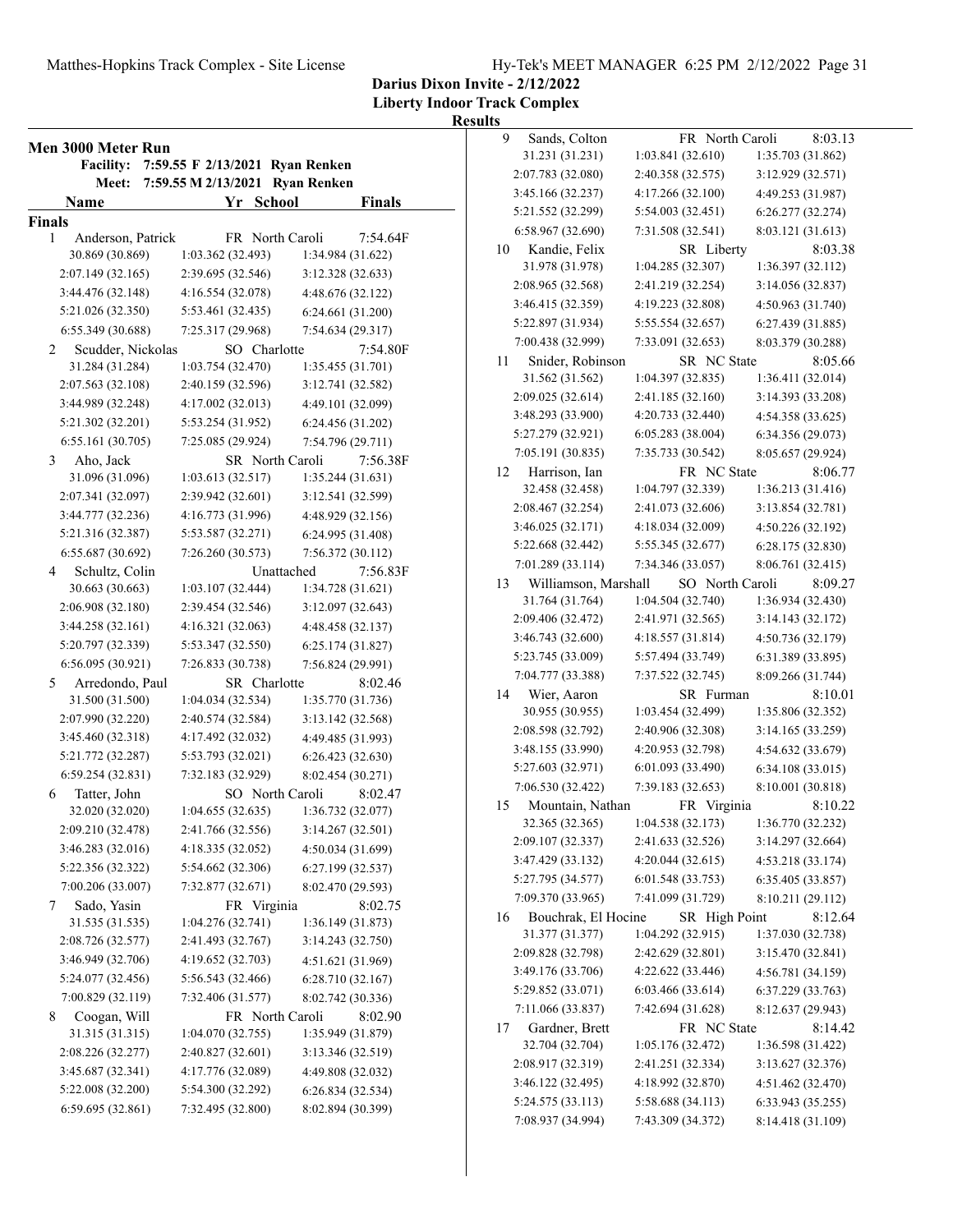**Liberty Indoor Track Complex**

|    | Finals  (Men 3000 Meter Run) |                   |                   |
|----|------------------------------|-------------------|-------------------|
|    | Name                         | Yr School         | <b>Finals</b>     |
| 18 | Rogers, Johnny               | FR Virginia       | 8:16.65           |
|    | 31.433 (31.433)              | 1:04.156 (32.723) | 1:36.804 (32.648) |
|    | 2:09.622 (32.818)            | 2:42.683 (33.061) | 3:15.917 (33.234) |
|    | 3:49.761 (33.844)            | 4:23.557 (33.796) |                   |
|    |                              |                   | 4:57.453 (33.896) |
|    | 5:30.967 (33.514)            | 6:05.003(34.036)  | 6:39.312 (34.309) |
|    | 7:12.359 (33.047)            | 7:45.351 (32.992) | 8:16.648 (31.297) |
| 19 | Olson, Caleb                 | Liberty           | 8:17.31           |
|    | 33.015 (33.015)              | 1:05.946(32.931)  | 1:38.117(32.171)  |
|    | 2:10.901 (32.784)            | 2:44.122 (33.221) | 3:17.544 (33.422) |
|    | 3:51.586 (34.042)            | 4:25.654 (34.068) | 4:59.134 (33.480) |
|    | 5:31.633 (32.499)            | 6:05.283(33.650)  | 6:39.000 (33.717) |
|    | 7:12.608 (33.608)            | 7:45.816 (33.208) | 8:17.305 (31.489) |
| 20 | Keehan, Michael              | SO Penn           | 8:18.17           |
|    | 31.890 (31.890)              | 1:04.711 (32.821) | 1:37.064 (32.353) |
|    | 2:09.599 (32.535)            | 2:42.164 (32.565) | 3:14.656 (32.492) |
|    | 3:47.177 (32.521)            | 4:19.484 (32.307) | 4:51.979 (32.495) |
|    | 5:25.119 (33.140)            | 5:58.989 (33.870) | 6:33.110(34.121)  |
|    | 7:07.572 (34.462)            | 7:42.586 (35.014) | 8:18.170 (35.584) |
| 21 | Eliason, Jack                | FR Virginia       | 8:18.38           |
|    | 32.661 (32.661)              | 1:05.784(33.123)  | 1:38.785 (33.001) |
|    | 2:11.991 (33.206)            | 2:44.899 (32.908) | 3:17.974 (33.075) |
|    | 3:52.008 (34.034)            | 4:25.901 (33.893) | 4:59.362 (33.461) |
|    | 5:32.509 (33.147)            | 6:06.125(33.616)  | 6:39.834 (33.709) |
|    | 7:13.340 (33.506)            | 7:46.217 (32.877) | 8:18.379 (32.162) |
| 22 | Kawalec, Nate                | SO NC State       | 8:18.77           |
|    | 32.905 (32.905)              | 1:05.428(32.523)  | 1:37.616 (32.188) |
|    | 2:09.913 (32.297)            | 2:42.218 (32.305) | 3:14.847 (32.629) |
|    | 3:47.668 (32.821)            | 4:20.501(32.833)  | 4:54.743 (34.242) |
|    | 5:29.985 (35.242)            | 6:05.400(35.415)  |                   |
|    |                              |                   | 6:40.296 (34.896) |
|    | 7:15.165 (34.869)            | 7:49.081 (33.916) | 8:18.763 (29.682) |
| 23 | Kuhlenbeck, Gavin            | FR Charleston S   | 8:19.32           |
|    | 32.334 (32.334)              | 1:05.422 (33.088) | 1:38.335 (32.913) |
|    | 2:11.291 (32.956)            | 2:43.698 (32.407) | 3:17.366 (33.668) |
|    | 3:50.475 (33.109)            | 4:24.266 (33.791) | 4:58.673 (34.407) |
|    | 5:32.989 (34.316)            | 6:07.007 (34.018) | 6:41.103 (34.096) |
|    | 7:14.330 (33.227)            | 7:47.675 (33.345) | 8:19.314 (31.639) |
| 24 | Mitchell, Ben                | JR Wake Forest    | 8:19.78           |
|    | 32.432 (32.432)              | 1:05.626(33.194)  | 1:38.609 (32.983) |
|    | 2:11.599 (32.990)            | 2:44.525 (32.926) | 3:17.757 (33.232) |
|    | 3:51.822 (34.065)            | 4:25.263 (33.441) | 4:58.874 (33.611) |
|    | 5:32.738 (33.864)            | 6:06.636 (33.898) | 6:40.748 (34.112) |
|    | 7:14.730 (33.982)            | 7:48.072 (33.342) | 8:19.779 (31.707) |
| 25 | Brady, Brett                 | JR Navy           | 8:20.02           |
|    | 31.070 (31.070)              | 1:03.647(32.577)  | 1:36.029 (32.382) |
|    | 2:08.810 (32.781)            | 2:40.401 (31.591) | 3:13.917 (33.516) |
|    | 3:48.044 (34.127)            | 4:21.749 (33.705) | 4:55.754 (34.005) |
|    | 5:30.810 (35.056)            | 6:05.513 (34.703) |                   |
|    |                              |                   | 6:40.616 (35.103) |
|    | 7:15.331 (34.715)            | 7:48.394 (33.063) | 8:20.011 (31.617) |
| 26 | Koekemoer, Travis            | SO Campbell       | 8:20.46           |
|    | 33.557 (33.557)              | 1:05.884(32.327)  | 1:38.889 (33.005) |
|    | 2:11.963 (33.074)            | 2:45.620 (33.657) | 3:19.531 (33.911) |
|    | 3:53.398 (33.867)            | 4:27.602 (34.204) | 5:01.688 (34.086) |
|    | 5:35.977 (34.289)            | 6:09.816 (33.839) | 6:43.608 (33.792) |
|    | 7:16.865 (33.257)            | 7:49.186 (32.321) | 8:20.456 (31.270) |
|    |                              |                   |                   |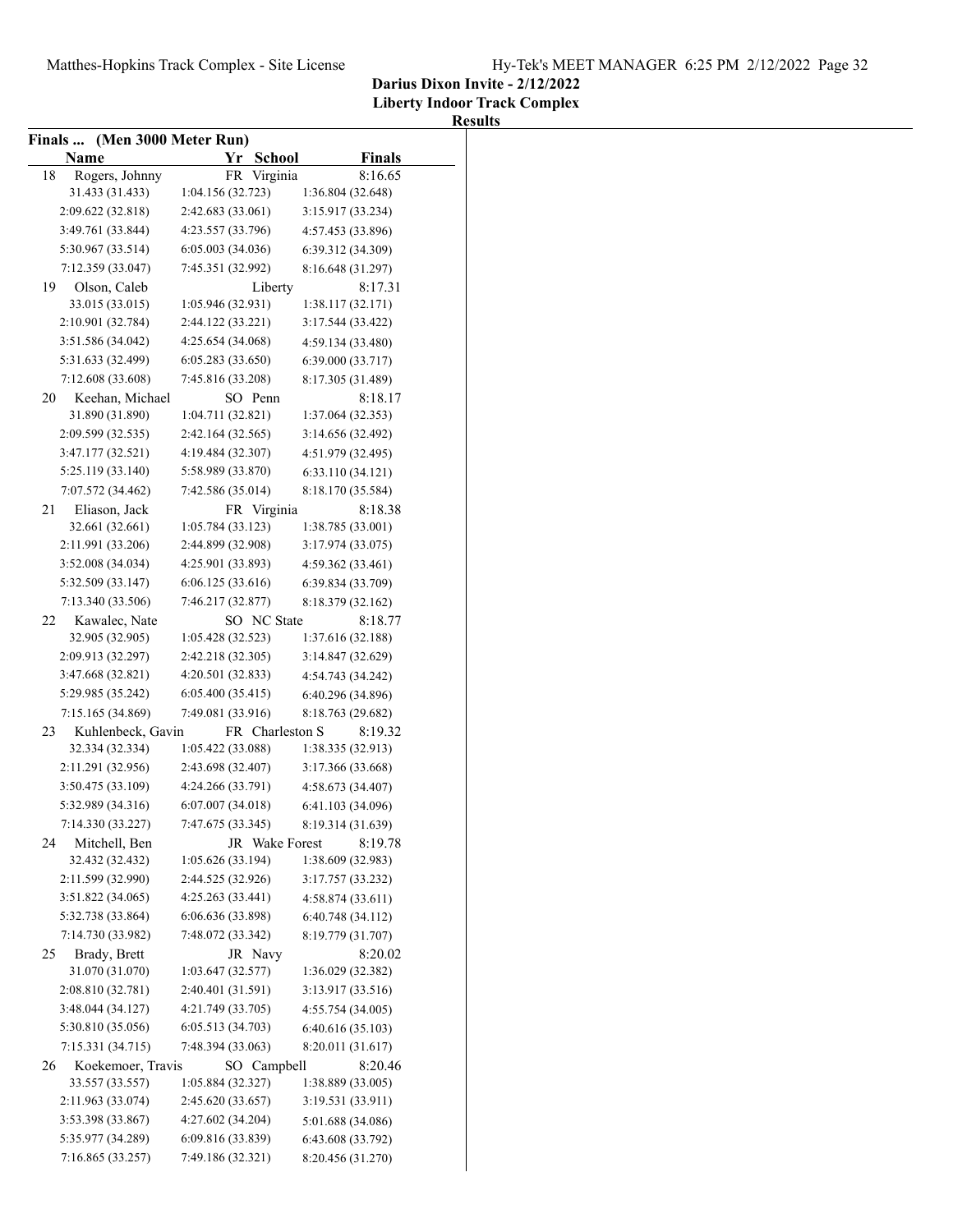**Darius Dixon Invite - 2/12/2022**

**Liberty Indoor Track Complex Results**

|                                        |                                     |                              | Results |                                   |                     |                 |                              |
|----------------------------------------|-------------------------------------|------------------------------|---------|-----------------------------------|---------------------|-----------------|------------------------------|
| Gilpatric, Micah<br>27                 | FR Charleston S                     | 8:20.94                      |         | Finals  (Men 3000 Meter Run)      |                     |                 |                              |
| 31.221 (31.221)                        | 1:03.878 (32.657)                   | 1:36.570 (32.692)            |         | Name                              |                     | Yr School       | <b>Finals</b>                |
| 2:09.320 (32.750)                      | 2:42.434 (33.114)                   | 3:15.271 (32.837)            | 36      | Diehl, Justin                     |                     | SO Virginia     | 8:28.25                      |
| 3:48.952 (33.681)                      | 4:22.786 (33.834)                   | 4:57.014 (34.228)            |         | 34.618 (34.618)                   | 1:07.832 (33.214)   |                 | 1:40.760 (32.928)            |
| 5:30.531 (33.517)                      | 6:00.801(30.270)                    | 6:39.627 (38.826)            |         | 2:13.338 (32.578)                 | 2:46.559 (33.221)   |                 | 3:20.412 (33.853)            |
| 7:14.201 (34.574)                      | 7:48.582 (34.381)                   | 8:20.935 (32.353)            |         | 3:54.671 (34.259)                 | 4:28.533 (33.862)   |                 | 5:02.669 (34.136)            |
| Inman, Matt<br>28                      | SR Charleston S                     | 8:22.18                      |         | 5:36.987 (34.318)                 | 6:46.385 (1:09.398) |                 | 7:21.679 (35.294)            |
| 33.818 (33.818)                        | 1:07.406 (33.588)                   | 1:40.537 (33.131)            |         | 7:55.885 (34.206)                 | 8:28.246 (32.361)   |                 |                              |
| 2:11.625 (31.088)                      | 2:46.731 (35.106)                   | 3:20.516 (33.785)            | 37      | Van Valkenburg, Grant             | SR Navy             |                 | 8:28.74                      |
| 3:54.483 (33.967)                      | 4:28.110 (33.627)                   | 5:02.185 (34.075)            |         | 31.903 (31.903)                   | 1:05.123 (33.220)   |                 | 1:38.156 (33.033)            |
| 5:36.438 (34.253)                      | 6:10.236 (33.798)                   | 6:44.037 (33.801)            |         | 2:11.183 (33.027)                 | 2:44.022 (32.839)   |                 | 3:16.519(32.497)             |
| 7:17.296 (33.259)                      | 7:49.587 (32.291)                   | 8:22.176 (32.589)            |         | 3:50.550(34.031)                  | 4:25.837 (35.287)   |                 | 5:01.432 (35.595)            |
| Cannon, Avery<br>29                    | FR Charlotte                        | 8:23.38                      |         | 5:38.198 (36.766)                 | 6:14.530 (36.332)   |                 | 6:49.882 (35.352)            |
| 33.780 (33.780)                        | 1:07.113(33.333)                    | 1:40.283 (33.170)            |         | 7:24.547 (34.665)                 | 7:57.873 (33.326)   |                 | 8:28.740 (30.867)            |
| 2:13.066 (32.783)                      | 2:46.333 (33.267)                   | 3:20.205 (33.872)            | 38      | Shelton, Sully                    |                     | FR North Caroli | 8:29.44                      |
| 3:54.248 (34.043)                      | 4:27.837 (33.589)                   | 5:01.934 (34.097)            |         | 32.149 (32.149)                   | 1:05.352(33.203)    |                 | 1:37.990 (32.638)            |
| 5:36.168 (34.234)                      | 6:10.029(33.861)                    | 6:43.798 (33.769)            |         | 2:10.572 (32.582)                 | 2:43.627 (33.055)   |                 | 3:16.129(32.502)             |
| 7:17.077 (33.279)                      | 7:49.695 (32.618)                   | 8:23.372 (33.677)            |         | 3:49.997 (33.868)                 | 4:23.397 (33.400)   |                 | 4:57.629 (34.232)            |
| Bowers, John<br>30                     | SR Navy                             | 8:24.39                      |         | 5:31.272 (33.643)                 | 6:05.776 (34.504)   |                 | 6:41.049 (35.273)            |
| 33.216 (33.216)                        | 1:05.603(32.387)                    | 1:38.493 (32.890)            |         | 7:16.697 (35.648)                 | 7:53.350 (36.653)   |                 | 8:29.437 (36.087)            |
| 2:11.625 (33.132)                      | 2:45.387 (33.762)                   | 3:19.254 (33.867)            | 39      | Steinau, Hunter                   |                     | FR High Point   | 8:29.77                      |
| 3:53.167(33.913)                       | 4:27.358 (34.191)                   | 5:01.391 (34.033)            |         | 33.888 (33.888)                   | 1:08.517(34.629)    |                 | 1:43.100 (34.583)            |
| 5:36.181 (34.790)                      | 6:10.666(34.485)                    | 6:44.275 (33.609)            |         | 2:17.412 (34.312)                 | 2:52.102 (34.690)   |                 | 3:26.813(34.711)             |
| 7:18.262 (33.987)                      | 7:49.695 (31.433)                   | 8:24.390 (34.695)            |         | 4:01.696 (34.883)                 | 4:35.800 (34.104)   |                 | 5:09.078 (33.278)            |
| Karayianis, Nick<br>31                 | FR Virginia                         | 8:25.77                      |         | 5:42.115 (33.037)                 | 6:15.436(33.321)    |                 | 6:48.830 (33.394)            |
| 34.045 (34.045)                        | 1:07.661(33.616)                    | 1:40.379 (32.718)            |         | 7:23.159 (34.329)                 | 7:56.471 (33.312)   |                 | 8:29.769 (33.298)            |
| 2:12.841 (32.462)                      | 2:46.105 (33.264)                   | 2:47.770 (1.665)             | 40      | Cottrell, Jack                    |                     | Unat-Liberty    | 8:31.33                      |
| 3:19.988 (32.218)                      | 3:54.061 (34.073)                   | 4:28.354 (34.293)            |         | 35.184 (35.184)                   | 1:08.856(33.672)    |                 | 1:41.823 (32.967)            |
| 5:02.428 (34.074)                      | 5:36.743 (34.315)                   | 6:10.957 (34.214)            |         | 2:14.908 (33.085)                 | 2:48.134 (33.226)   |                 | 3:22.006 (33.872)            |
| 6:44.784 (33.827)                      | 7:19.111 (34.327)                   | 7:53.405 (34.294)            |         | 3:56.169 (34.163)                 | 4:30.476 (34.307)   |                 | 5:04.417 (33.941)            |
| 8:25.762 (32.357)                      |                                     |                              |         | 5:39.224 (34.807)                 | 6:14.266(35.042)    |                 | 6:48.366 (34.100)            |
| Lauer, Andrew<br>32                    | FR North Caroli                     | 8:25.83                      |         | 7:22.938 (34.572)                 | 7:57.680 (34.742)   |                 | 8:31.326 (33.646)            |
| 34.721 (34.721)                        | 1:08.342(33.621)                    | 1:41.287 (32.945)            | 41      | Wachtel, Justin                   |                     | FR Virginia     | 8:31.78                      |
| 2:14.354(33.067)                       | 2:47.595 (33.241)                   | 3:21.294 (33.699)            |         | 33.993 (33.993)                   | 1:07.385 (33.392)   |                 | 1:40.089 (32.704)            |
| 3:55.539 (34.245)                      | 4:29.537 (33.998)                   | 5:03.505 (33.968)            |         | 2:12.576 (32.487)                 | 2:45.875 (33.299)   |                 | 3:19.826 (33.951)            |
| 5:38.750 (35.245)                      | 6:14.015(35.265)                    | 6:48.674 (34.659)            |         | 3:53.817 (33.991)                 | 4:28.139 (34.322)   |                 | 5:02.912 (34.773)            |
| 7:23.172 (34.498)                      | 7:56.498 (33.326)                   | 8:25.823 (29.325)            |         | 5:38.569 (35.657)                 | 6:15.061 (36.492)   |                 | 6:52.183 (37.122)            |
| 33<br>Gaffey, Tommy<br>34.878 (34.878) | FR North Caroli<br>1:08.562(33.684) | 8:25.88<br>1:41.486 (32.924) |         | 7:29.561 (37.378)                 | 8:03.149 (33.588)   |                 | 8:31.780 (28.631)            |
| 2:14.534 (33.048)                      | 3:21.566 (1:07.032)                 | 3:55.742 (34.176)            | 42      | Miller, Landon<br>31.665 (31.665) | 1:04.590 (32.925)   | Unat-Liberty    | 8:32.16<br>1:37.261 (32.671) |
| 5:03.737 (1:07.995)                    | 5:38.959 (35.222)                   | 6:13.762 (34.803)            |         | 2:10.118 (32.857)                 | 2:42.219 (32.101)   |                 | 3:15.679 (33.460)            |
| 7:23.439 (1:09.677)                    | 7:57.072 (33.633)                   | 8:25.879 (28.807)            |         | 3:49.507 (33.828)                 | 4:23.118 (33.611)   |                 | 4:57.383 (34.265)            |
| Hare, William<br>34                    | JR Penn                             | 8:26.29                      |         | 5:31.664 (34.281)                 | 6:06.110(34.446)    |                 | 6:41.718 (35.608)            |
| 32.207 (32.207)                        | 1:04.928(32.721)                    | 1:37.252 (32.324)            |         | 7:18.408 (36.690)                 | 7:55.888 (37.480)   |                 | 8:32.152 (36.264)            |
| 2:09.789 (32.537)                      | 2:42.391 (32.602)                   | 3:14.907 (32.516)            | 43      | Antczak, Kevin                    |                     | FR NC State     | 8:32.22                      |
| 3:47.656 (32.749)                      | 4:20.274 (32.618)                   | 4:52.874 (32.600)            |         | 34.272 (34.272)                   | 1:07.857(33.585)    |                 | 1:40.886 (33.029)            |
| 5:26.914 (34.040)                      | 6:01.681 (34.767)                   | 6:36.964 (35.283)            |         | 2:13.942 (33.056)                 | 2:47.247 (33.305)   |                 | 3:21.062 (33.815)            |
| 7:12.969 (36.005)                      | 7:48.421 (35.452)                   | 8:26.284 (37.863)            |         | 3:55.237 (34.175)                 | 4:29.260 (34.023)   |                 | 5:04.032 (34.772)            |
| Christopher, Dylan<br>35               | JR Unc-Greensbo                     | 8:27.79                      |         | 5:39.566 (35.534)                 | 6:15.175 (35.609)   |                 | 6:51.107 (35.932)            |
| 33.069 (33.069)                        | 1:07.969(34.900)                    | 1:42.803 (34.834)            |         | 7:26.640 (35.533)                 | 8:01.071 (34.431)   |                 | 8:32.214 (31.143)            |
| 2:17.580 (34.777)                      | 2:51.960 (34.380)                   | 3:26.585 (34.625)            | 44      | Martinez, Seth                    |                     | FR North Florid | 8:34.52                      |
| 4:01.311 (34.726)                      | 4:35.505 (34.194)                   | 5:08.889 (33.384)            |         | 33.820 (33.820)                   | 1:08.944 (35.124)   |                 | 1:42.124 (33.180)            |
| 5:41.665 (32.776)                      | 6:14.970 (33.305)                   | 6:49.064 (34.094)            |         | 2:16.869 (34.745)                 | 2:51.447 (34.578)   |                 | 3:26.166 (34.719)            |
| 7:22.931 (33.867)                      | 7:55.802 (32.871)                   | 8:27.789 (31.987)            |         | 4:01.544 (35.378)                 | 4:36.034 (34.490)   |                 | 5:09.590 (33.556)            |
|                                        |                                     |                              |         | 5:43.260 (33.670)                 | 6:17.600(34.340)    |                 | 6:53.083 (35.483)            |
|                                        |                                     |                              |         | 7:27.886 (34.803)                 | 8:02.633 (34.747)   |                 | 8:34.515 (31.882)            |
|                                        |                                     |                              |         |                                   |                     |                 |                              |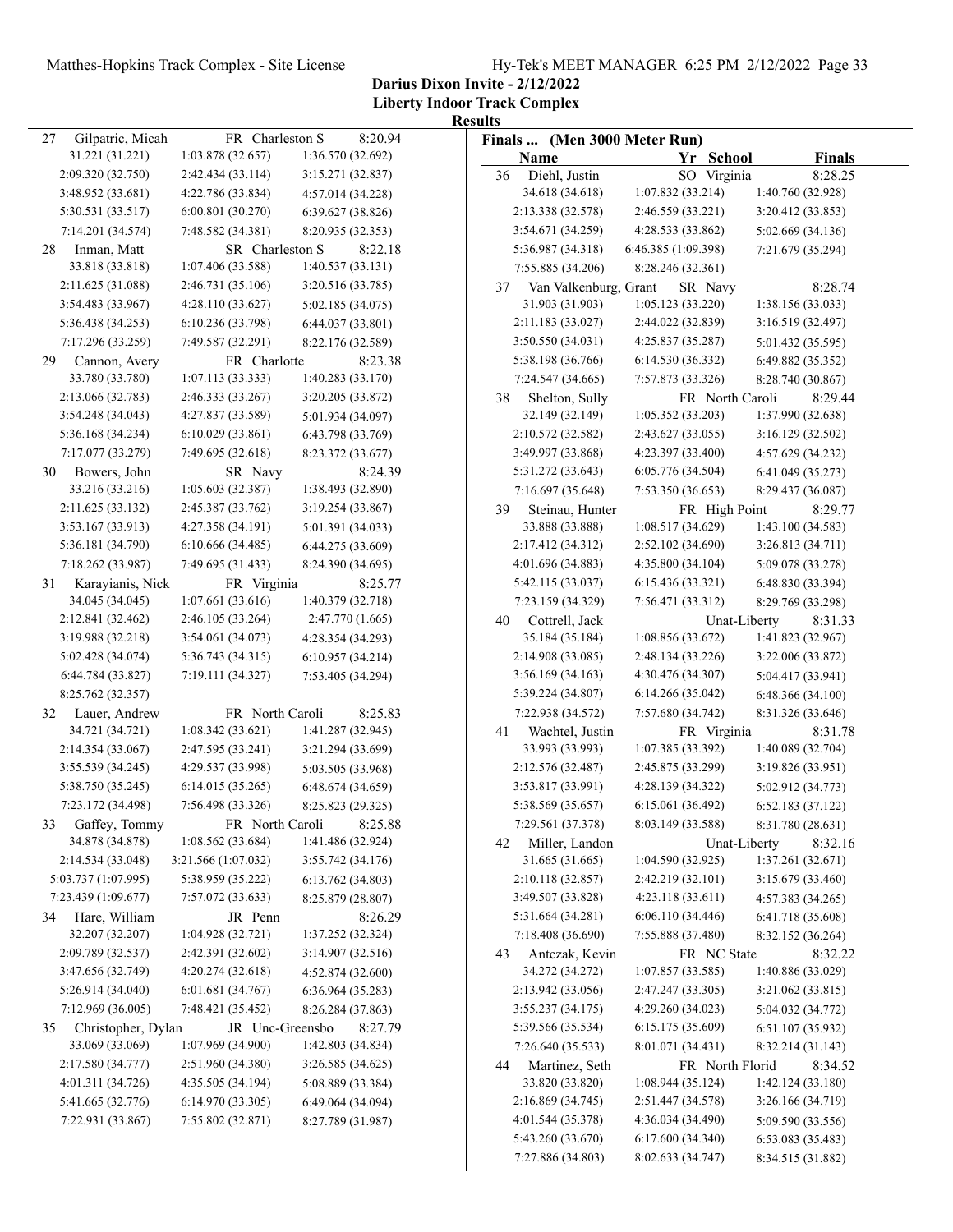**Darius Dixon Invite - 2/12/2022**

**Liberty Indoor Track Complex Results**

| 45 | Alexander, Colin  |                                        | JR Unc-Greensbo | 8:35.00                      |
|----|-------------------|----------------------------------------|-----------------|------------------------------|
|    | 33.927 (33.927)   | 1:09.079 (35.152)                      |                 | 1:43.721 (34.642)            |
|    | 2:18.194 (34.473) | 2:52.355 (34.161)                      |                 | 3:27.136 (34.781)            |
|    | 4:02.393 (35.257) | 4:37.218 (34.825)                      |                 | 5:11.565 (34.347)            |
|    | 5:45.963 (34.398) | 6:20.527 (34.564)                      |                 | 6:55.587 (35.060)            |
|    | 7:30.996 (35.409) | 8:04.873 (33.877)                      |                 | 8:35.000 (30.127)            |
| 46 | Schultz, Walter   |                                        | SR Navy         | 8:35.06                      |
|    | 33.516 (33.516)   | 1:08.724(35.208)                       |                 | 1:43.206 (34.482)            |
|    | 2:17.797 (34.591) | 2:52.648 (34.851)                      |                 | 3:27.493 (34.845)            |
|    | 4:01.939 (34.446) | 4:35.534 (33.595)                      |                 | 5:08.620 (33.086)            |
|    | 5:41.192 (32.572) | 6:15.183 (33.991)                      |                 | 6:49.292 (34.109)            |
|    | 7:23.621 (34.329) | 7:58.977 (35.356)                      |                 | 8:35.054 (36.077)            |
|    | Vo, Daniel        |                                        |                 |                              |
| 47 | 34.080 (34.080)   | 1:08.220 (34.140)                      | JR Charlotte    | 8:35.82<br>1:42.599 (34.379) |
|    | 2:17.085 (34.486) | 2:51.930 (34.845)                      |                 | 3:25.949 (34.019)            |
|    | 4:01.280 (35.331) |                                        |                 |                              |
|    | 5:42.743 (33.544) | 4:35.760 (34.480)<br>6:17.139 (34.396) |                 | 5:09.199 (33.439)            |
|    |                   |                                        |                 | 6:52.171 (35.032)            |
|    | 7:28.107 (35.936) | 8:02.964 (34.857)                      |                 | 8:35.812 (32.848)            |
| 48 | Coughlin, Carter  |                                        | JR Wake Forest  | 8:35.90                      |
|    | 31.647 (31.647)   | 1:04.839 (33.192)                      |                 | 1:37.812 (32.973)            |
|    | 2:10.647 (32.835) | 2:43.930 (33.283)                      |                 | 2:44.020 (0.090)             |
|    | 3:16.982 (32.962) | 3:50.549 (33.567)                      |                 | 3:51.022(0.473)              |
|    | 4:25.459 (34.437) | 4:59.879 (34.420)                      |                 | 5:35.006 (35.127)            |
|    | 6:10.667(35.661)  | 6:47.013 (36.346)                      |                 | 8:35.891 (1:48.878)          |
| 49 | Cabral, Andrew    |                                        | FR Navy         | 8:36.36                      |
|    | 31.540 (31.540)   | 1:05.217(33.677)                       |                 | 1:41.350(36.133)             |
|    | 2:18.288 (36.938) | 2:54.068 (35.780)                      |                 | 3:28.294 (34.226)            |
|    | 4:03.632 (35.338) | 4:39.056 (35.424)                      |                 | 5:13.789 (34.733)            |
|    | 5:48.698 (34.909) | 6:23.938 (35.240)                      |                 | 6:58.449(34.511)             |
|    | 7:32.879 (34.430) | 8:05.464 (32.585)                      |                 | 8:36.355 (30.891)            |
| 50 | Carvahlo, Stephen |                                        | Unat-Liberty    | 8:36.64                      |
|    | 32.881 (32.881)   | 1:07.719 (34.838)                      |                 | 1:42.358 (34.639)            |
|    | 2:17.173 (34.815) | 2:51.761 (34.588)                      |                 | 3:26.728 (34.967)            |
|    | 4:02.163 (35.435) | 4:36.599 (34.436)                      |                 | 5:10.317 (33.718)            |
|    | 5:44.573 (34.256) | 6:19.653 (35.080)                      |                 | 6:55.065 (35.412)            |
|    | 7:31.233 (36.168) | 8:05.854 (34.621)                      |                 | 8:36.636 (30.782)            |
| 51 | Lalonde, James    |                                        | SO Furman       | 8:36.73                      |
|    | 33.352 (33.352)   | 1:08.476 (35.124)                      |                 | 1:42.770 (34.294)            |
|    | 2:17.337 (34.567) | 2:52.161 (34.824)                      |                 | 3:26.954 (34.793)            |
|    | 4:02.062(35.108)  | 4:36.341 (34.279)                      |                 | 5:09.804 (33.463)            |
|    | 5:42.976 (33.172) | 6:17.382 (34.406)                      |                 | 6:51.744 (34.362)            |
|    | 7:27.249 (35.505) | 8:02.935 (35.686)                      |                 | 8:36.727 (33.792)            |
| 52 | Johnson, Luke     |                                        | FR Penn         | 8:37.07                      |
|    | 34.089 (34.089)   | 1:07.587 (33.498)                      |                 | 1:40.564 (32.977)            |
|    | 2:13.671 (33.107) | 2:46.987 (33.316)                      |                 | 3:20.726 (33.739)            |
|    | 3:54.898 (34.172) | 4:28.862 (33.964)                      |                 | 5:03.168 (34.306)            |
|    | 5:37.808 (34.640) | 6:12.551(34.743)                       |                 | 6:47.666 (35.115)            |
|    | 7:23.242 (35.576) | 7:59.816 (36.574)                      |                 | 8:37.065 (37.249)            |
| 53 | Mussmon, Jeremiah |                                        | Unat-Liberty    | 8:39.93                      |
|    | 34.451 (34.451)   | 1:09.492(35.041)                       |                 | 2:18.460 (1:08.968)          |
|    | 2:52.917 (34.457) | 3:27.786 (34.869)                      |                 | 4:02.780 (34.994)            |
|    | 4:36.508 (33.728) | 5:07.938 (31.430)                      |                 | 5:40.221 (32.283)            |
|    | 6:13.580 (33.359) | 6:48.373 (34.793)                      |                 | 7:24.011 (35.638)            |
|    | 8:02.264 (38.253) | 8:39.926 (37.662)                      |                 |                              |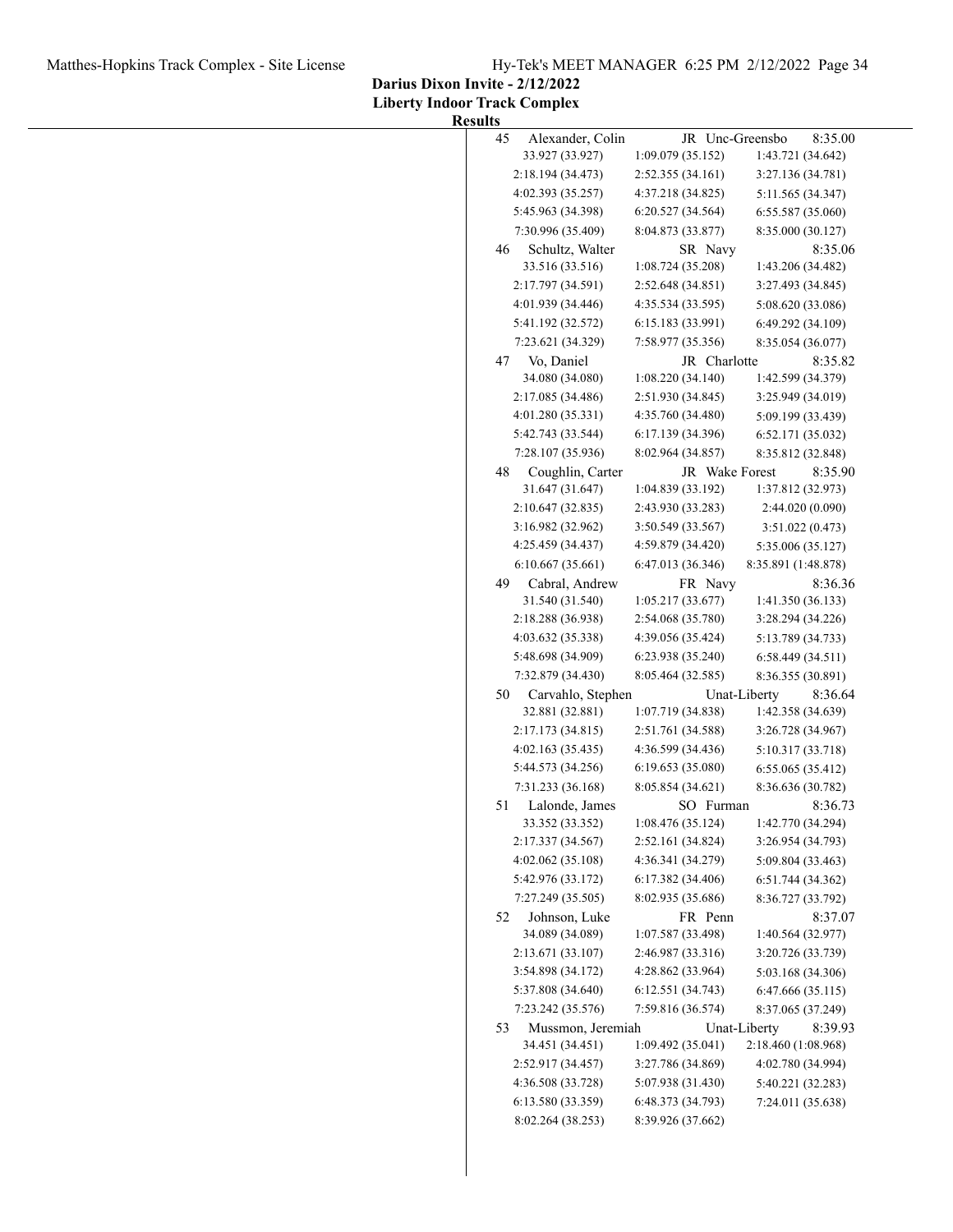**Liberty Indoor Track Complex**

|    | Finals  (Men 3000 Meter Run) |                                   |                   |
|----|------------------------------|-----------------------------------|-------------------|
|    | Name                         | Yr School                         | Finals            |
| 54 | Martin, Jackson              | SO Charlotte                      | 8:40.92           |
|    | 33.009 (33.009)              | 1:08.455 (35.446)                 | 1:43.593 (35.138) |
|    | 2:18.937 (35.344)            | 2:54.135 (35.198)                 | 3:28.076 (33.941) |
|    | 4:03.428 (35.352)            | 4:37.993 (34.565)                 | 5:12.859 (34.866) |
|    | 5:47.650 (34.791)            | 6:22.578 (34.928)                 | 6:57.817 (35.239) |
|    | 7:33.091 (35.274)            | 8:07.949 (34.858)                 | 8:40.918 (32.969) |
| 55 | Powers, Josh                 | JR Furman                         | 8:43.00           |
|    | 33.728 (33.728)              | 1:08.956 (35.228)                 | 1:43.586 (34.630) |
|    | 2:17.713 (34.127)            | 2:52.406 (34.693)                 | 3:27.506 (35.100) |
|    | 4:02.054 (34.548)            | 4:36.137 (34.083)                 | 5:09.919 (33.782) |
|    | 5:43.762 (33.843)            | 6:18.638(34.876)                  | 6:54.459 (35.821) |
|    | 7:31.460 (37.001)            | 8:07.825 (36.365)                 | 8:42.991 (35.166) |
|    | Miller, Ian                  |                                   | 8:44.64           |
| 56 | 34.311 (34.311)              | SO High Point<br>1:09.260(34.949) | 1:43.918 (34.658) |
|    | 2:18.540 (34.622)            | 2:52.863 (34.323)                 | 3:27.761 (34.898) |
|    | 4:02.580 (34.819)            | 4:37.250 (34.670)                 |                   |
|    |                              |                                   | 5:11.196 (33.946) |
|    | 5:46.456 (35.260)            | 6:21.430 (34.974)                 | 6:56.737 (35.307) |
|    | 7:33.590 (36.853)            | 8:09.065 (35.475)                 | 8:44.632 (35.567) |
| 57 | Malach, John                 | FR NC State                       | 8:44.92           |
|    | 34.443 (34.443)              | 1:08.080(33.637)                  | 1:41.035 (32.955) |
|    | 2:14.138 (33.103)            | 2:47.364 (33.226)                 | 3:20.860 (33.496) |
|    | 3:55.014(34.154)             | 4:28.594 (33.580)                 | 5:02.938 (34.344) |
|    | 5:37.496 (34.558)            | 6:12.351 (34.855)                 | 6:48.447 (36.096) |
|    | 7:25.609 (37.162)            | 8:04.549 (38.940)                 | 8:44.913 (40.364) |
| 58 | Seeber, Benjamin             | JR Furman                         | 8:46.60           |
|    | 33.610 (33.610)              | 1:08.715(35.105)                  | 1:43.430 (34.715) |
|    | 2:18.005 (34.575)            | 2:52.234 (34.229)                 | 3:26.448 (34.214) |
|    | 4:02.601(36.153)             | 5:10.839 (1:08.238)               | 5:45.300 (34.461) |
|    | 6:20.666 (35.366)            | 6:57.217(36.551)                  | 7:33.895 (36.678) |
|    | 8:11.000 (37.105)            | 8:46.598 (35.598)                 |                   |
| 59 | Pinckney, Benjamin           | JR Radford                        | 8:47.67           |
|    | 34.019 (34.019)              | 1:08.992 (34.973)                 | 1:44.034 (35.042) |
|    | 2:19.561 (35.527)            | 2:54.306 (34.745)                 | 3:28.955 (34.649) |
|    | 4:03.839 (34.884)            | 4:39.230 (35.391)                 | 5:14.337 (35.107) |
|    | 5:49.267 (34.930)            | 6:25.090 (35.823)                 | 7:01.143 (36.053) |
|    | 7:37.805 (36.662)            | 8:13.611 (35.806)                 | 8:47.670 (34.059) |
| 60 | Deogracias, Alan             | SO Charleston S                   | 8:48.58           |
|    | 31.823 (31.823)              | 1:04.829 (33.006)                 | 1:37.480 (32.651) |
|    | 2:10.359 (32.879)            | 2:43.436 (33.077)                 | 3:16.963 (33.527) |
|    | 3:51.276 (34.313)            | 4:26.291(35.015)                  | 5:02.378 (36.087) |
|    | 5:39.571 (37.193)            | 6:17.881 (38.310)                 | 6:55.911 (38.030) |
|    | 7:34.438 (38.527)            | 8:11.975 (37.537)                 | 8:48.574 (36.599) |
| 61 | Richards, Luke               | SO Radford                        | 8:49.12           |
|    | 33.832 (33.832)              | 1:09.929 (36.097)                 | 1:44.873 (34.944) |
|    | 2:20.050(35.177)             | 2:54.834 (34.784)                 | 3:29.340 (34.506) |
|    | 4:03.915 (34.575)            | 4:38.987 (35.072)                 | 5:14.195 (35.208) |
|    | 5:48.290 (34.095)            | 6:23.669 (35.379)                 | 6:59.442 (35.773) |
|    | 7:36.597 (37.155)            | 8:13.587 (36.990)                 | 8:49.119 (35.532) |
| 62 | McNeill, Laderique           | JR Campbell                       | 8:50.85           |
|    | 34.004 (34.004)              | 1:09.203 (35.199)                 | 1:43.697 (34.494) |
|    | 2:18.206 (34.509)            | 2:52.576 (34.370)                 | 3:27.354 (34.778) |
|    | 4:02.201(34.847)             | 4:36.696 (34.495)                 | 5:10.458 (33.762) |
|    | 5:45.707 (35.249)            | 6:22.436 (36.729)                 | 7:00.539 (38.103) |
|    | 7:38.385 (37.846)            | 8:14.491 (36.106)                 | 8:50.845 (36.354) |
|    |                              |                                   |                   |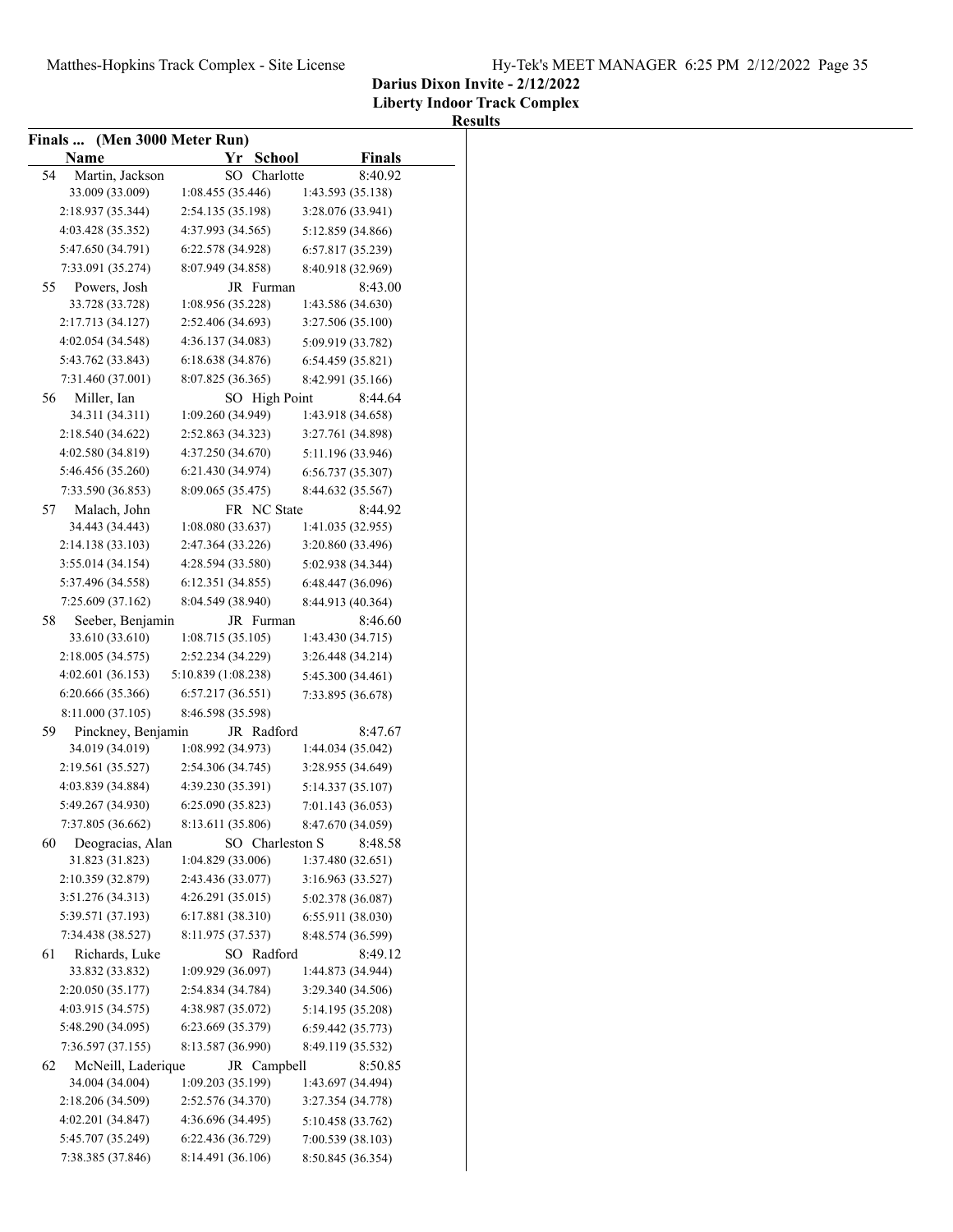**Darius Dixon Invite - 2/12/2022**

|    |                   |                   |                         | <b>Results</b> |                              |                                               |                |                    |
|----|-------------------|-------------------|-------------------------|----------------|------------------------------|-----------------------------------------------|----------------|--------------------|
| 63 | Taylor, Joseph    | FR William and    | 8:51.89                 |                | Finals  (Men 3000 Meter Run) |                                               |                |                    |
|    | 33.001 (33.001)   | 1:08.474(35.473)  | 1:43.625 (35.151)       |                | Name                         | Yr School                                     |                | <b>Finals</b>      |
|    | 2:19.247 (35.622) | 2:54.495 (35.248) | 3:29.498 (35.003)       | 72             | Sexton, Carter               |                                               | SO Usc Upstate | 9:18.26            |
|    | 4:04.700 (35.202) | 4:40.296 (35.596) | 5:16.448 (36.152)       |                | 34.677 (34.677)              | 1:10.450(35.773)                              |                | 1:46.032 (35.582)  |
|    | 5:53.690 (37.242) | 6:30.953 (37.263) | 7:08.698 (37.745)       |                | 2:21.797 (35.765)            | 2:58.356 (36.559)                             |                | 3:35.238 (36.882)  |
|    | 7:45.685 (36.987) | 8:19.738 (34.053) | 8:51.889 (32.151)       |                | 4:12.075 (36.837)            | 4:49.542 (37.467)                             |                | 5:27.693 (38.151)  |
| 64 | Long, Ethan       | FR Unc-Greensbo   | 8:52.62                 |                | 6:06.240 (38.547)            | 6:44.445 (38.205)                             |                | 7:23.451 (39.006)  |
|    | 33.604 (33.604)   | 1:08.432(34.828)  | 1:43.889 (35.457)       |                | 8:03.070 (39.619)            | 8:41.838 (38.768)                             |                | 9:18.255 (36.417)  |
|    | 2:19.543 (35.654) | 2:54.590 (35.047) | 3:29.102 (34.512)       | 73             | Cobos, Alejo                 | SO Radford                                    |                | 9:25.17            |
|    | 4:04.270 (35.168) | 4:39.885 (35.615) | 5:15.450 (35.565)       |                | 34.615 (34.615)              | 1:10.670(36.055)                              |                | 1:46.377 (35.707)  |
|    | 5:51.838 (36.388) | 6:28.379 (36.541) | 7:04.783 (36.404)       |                | 2:22.645 (36.268)            | 2:59.419 (36.774)                             |                | 3:36.501 (37.082)  |
|    | 7:41.474 (36.691) | 8:18.077 (36.603) | 8:52.620 (34.543)       |                | 4:14.410 (37.909)            | 4:52.054 (37.644)                             |                | 5:30.450 (38.396)  |
| 65 | DeVoss, Simon     | FR North Florid   | 8:53.52                 |                | 6:09.196 (38.746)            | 6:48.471 (39.275)                             |                | 7:28.232 (39.761)  |
|    | 34.103 (34.103)   | 1:08.708(34.605)  | 1:43.809 (35.101)       |                | 8:08.711 (40.479)            | 8:47.762 (39.051)                             |                | 9:25.166 (37.404)  |
|    | 2:19.237 (35.428) | 2:53.874 (34.637) | 3:27.906 (34.032)       | 74             | McKenzie, Karson             | JR Campbell                                   |                | 9:36.72            |
|    | 4:03.214 (35.308) | 4:38.729 (35.515) | 5:14.413 (35.684)       |                | 34.944 (34.944)              | 1:10.801 (35.857)                             |                | 1:46.352 (35.551)  |
|    | 5:50.788 (36.375) | 6:27.734 (36.946) | 7:04.944 (37.210)       |                | 2:22.067(35.715)             | 2:58.811 (36.744)                             |                | 3:36.285 (37.474)  |
|    | 7:42.208 (37.264) | 8:19.691 (37.483) | 8:53.514 (33.823)       |                | 4:14.788 (38.503)            | 4:52.994 (38.206)                             |                | 5:32.424 (39.430)  |
| 66 | Burr, Casey       | FR Furman         | 8:54.61                 |                | 6:12.910 (40.486)            | 6:54.031 (41.121)                             |                | 7:35.682 (41.651)  |
|    | 33.435 (33.435)   | 1:09.103(35.668)  | 1:44.478 (35.375)       |                | 8:17.629 (41.947)            | 8:57.960 (40.331)                             |                | 9:36.713 (38.753)  |
|    | 2:19.762 (35.284) | 2:54.721 (34.959) | 3:29.707 (34.986)       | 75             | Thompkins, Monroe            |                                               | JR Usc Upstate | 9:42.92            |
|    | 4:03.952 (34.245) | 4:39.526 (35.574) | 5:14.648 (35.122)       |                | 34.432 (34.432)              | 1:10.267(35.835)                              |                | 1:45.364 (35.097)  |
|    | 5:50.482 (35.834) | 6:27.024(36.542)  | 7:03.821 (36.797)       |                | 2:20.984 (35.620)            | 2:56.812 (35.828)                             |                | 3:34.007 (37.195)  |
|    | 7:40.617 (36.796) | 8:18.266 (37.649) | 8:54.604 (36.338)       |                | 4:12.620 (38.613)            | 4:52.278 (39.658)                             |                | 5:33.525 (41.247)  |
| 67 | Johnson, Jonathan | SR Usc Upstate    | 8:56.17                 |                | 6:15.078 (41.553)            | 6:56.398 (41.320)                             |                | 7:37.626 (41.228)  |
|    | 34.288 (34.288)   | 1:09.639(35.351)  | 1:45.061 (35.422)       |                | 8:19.622 (41.996)            | 9:01.504 (41.882)                             |                | 9:42.913 (41.409)  |
|    | 2:20.295 (35.234) | 2:55.423 (35.128) | 3:30.663 (35.240)       |                | Omara, Colin                 |                                               | Unattached     | DNF                |
|    | 4:06.767 (36.104) | 4:42.993 (36.226) | 5:19.275 (36.282)       |                | 30.253 (30.253)              | 1:02.725(32.472)                              |                | 1:34.414 (31.689)  |
|    | 5:55.758 (36.483) | 6:32.566 (36.808) | 7:09.313 (36.747)       |                | 2:06.610 (32.196)            | 2:39.184 (32.574)                             |                | 3:11.813 (32.629)  |
|    | 7:45.955 (36.642) | 8:21.915 (35.960) | 8:56.166 (34.251)       |                | 3:43.957 (32.144)            | 4:16.033 (32.076)                             |                | 4:48.139 (32.106)  |
| 68 | Weiler, Thomas    | FR North Florid   | 9:00.34                 |                | Roberts, Coen                |                                               | FR Wake Forest | <b>DNF</b>         |
|    | 33.276 (33.276)   | 1:08.213(34.937)  | 1:42.995 (34.782)       |                | 30.895 (30.895)              | 1:03.238(32.343)                              |                | 1:35.639(32.401)   |
|    | 2:16.955 (33.960) | 2:51.670 (34.715) | 4:01.885(1:10.215)      |                | 2:08.377 (32.738)            | 2:41.022 (32.645)                             |                | 3:14.599 (33.577)  |
|    | 4:36.458 (34.573) | 5:11.314 (34.856) | 5:47.798 (36.484)       |                | 3:48.637 (34.038)            | 4:23.364 (34.727)                             |                | 5:01.585 (38.221)  |
|    | 6:26.265(38.467)  | 7:05.597 (39.332) | 7:44.482 (38.885)       |                | 5:31.279 (29.694)            | 6:22.150(50.871)                              |                |                    |
|    | 8:23.722 (39.240) | 9:00.336 (36.614) |                         |                |                              |                                               |                |                    |
| 69 | Khan, Hayat       | FR Radford        | 9:04.41                 |                | Men 5000 Meter Run           |                                               |                |                    |
|    | 33.337 (33.337)   | 1:09.450(36.113)  | 1:45.520 (36.070)       |                |                              | Facility: 13:56.51 F 3/6/2020 Wesley Banguria |                |                    |
|    | 2:20.528 (35.008) | 2:56.622 (36.094) | 3:33.216 (36.594)       |                |                              | Meet: 14:28.09 M 2/14/2020 Ben Mitchell       |                |                    |
|    | 4:10.037(36.821)  | 4:46.999 (36.962) | 5:24.728 (37.729)       |                | Name                         | Yr School                                     |                | <b>Finals</b>      |
|    | 6:02.021(37.293)  | 6:39.608 (37.587) | 7:16.852 (37.244)       | Finals         |                              |                                               |                |                    |
|    | 7:54.578 (37.726) | 8:31.661 (37.083) | 9:04.408 (32.747)       | $\mathbf{1}$   | Kioko, Athanas               | SR Campbell                                   |                | 13:43.27F          |
| 70 | Spitzer, Joe      |                   | Unat-Liberty<br>9:09.27 |                | 32.477 (32.477)              | 1:05.573(33.096)                              |                | 1:38.596 (33.023)  |
|    | 33.185 (33.185)   | 1:08.859 (35.674) | 1:45.239 (36.380)       |                | 2:10.778 (32.182)            | 2:43.134 (32.356)                             |                | 3:14.876 (31.742)  |
|    | 2:22.456 (37.217) | 3:00.023 (37.567) | 3:37.635 (37.612)       |                | 3:47.209 (32.333)            | 4:19.725 (32.516)                             |                | 4:52.595 (32.870)  |
|    | 4:15.069 (37.434) | 4:52.364 (37.295) | 5:29.371 (37.007)       |                | 5:25.288 (32.693)            | 5:58.475 (33.187)                             |                | 6:31.157 (32.682)  |
|    | 6:05.936(36.565)  | 6:43.405 (37.469) | 7:21.342 (37.937)       |                | 7:04.383 (33.226)            | 7:37.995 (33.612)                             |                | 8:11.333 (33.338)  |
|    | 7:58.870 (37.528) | 8:34.816 (35.946) | 9:09.265 (34.449)       |                | 8:44.832 (33.499)            | 9:18.301 (33.469)                             |                | 9:51.470 (33.169)  |
| 71 | Hanner, Jacob     | JR Radford        | 9:17.54                 |                | 10:24.944 (33.474)           | 10:59.373 (34.429)                            |                |                    |
|    | 33.984 (33.984)   | 1:10.135(36.151)  | 1:45.421 (35.286)       |                | 12:08.135 (34.287)           | 12:42.339 (34.204)                            |                | 13:15.427 (33.088) |
|    | 2:20.677(35.256)  | 2:55.107(34.430)  | 3:30.162 (35.055)       |                | 13:43.262 (27.835)           |                                               |                |                    |
|    | 4:05.656 (35.494) | 4:42.324 (36.668) | 5:19.928 (37.604)       |                |                              |                                               |                |                    |
|    | 5:58.243 (38.315) | 6:37.531 (39.288) | 7:17.366 (39.835)       |                |                              |                                               |                |                    |
|    | 7:57.693 (40.327) | 8:38.090 (40.397) | 9:17.540 (39.450)       |                |                              |                                               |                |                    |
|    |                   |                   |                         |                |                              |                                               |                |                    |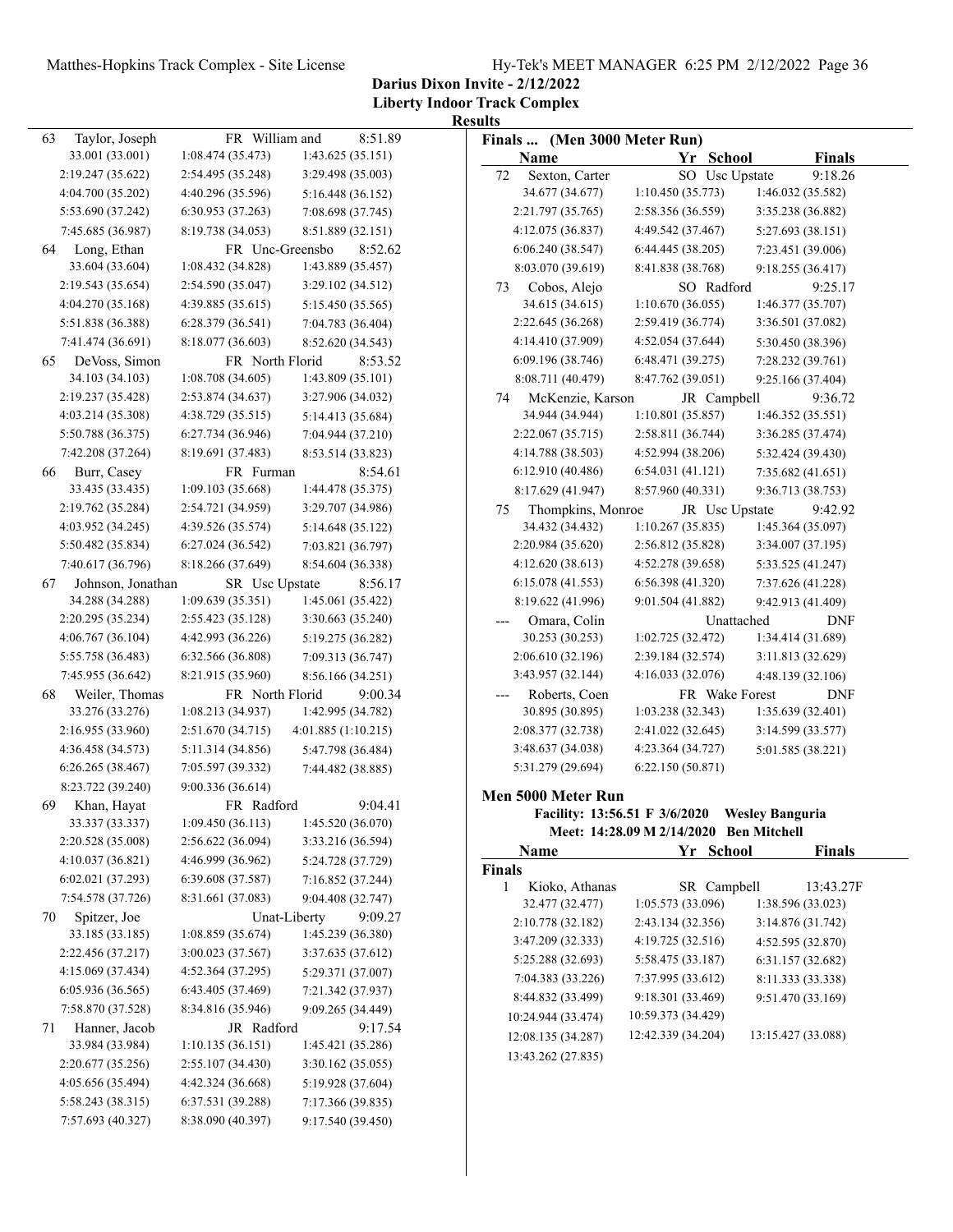**Darius Dixon Invite - 2/12/2022**

|                     |                    |                    | <b>Results</b>                  |                    |                    |
|---------------------|--------------------|--------------------|---------------------------------|--------------------|--------------------|
| Bennie, Colin<br>2  | Unattached         | 13:48.06F          | Finals  (Men 5000 Meter Run)    |                    |                    |
| 32.261 (32.261)     | 1:05.471(33.210)   | 1:38.562 (33.091)  | Name                            | Yr School          | Finals             |
| 2:11.486 (32.924)   | 2:44.050 (32.564)  | 3:16.823 (32.773)  | $7\phantom{.0}$<br>Ambrosio, CJ | JR Duke            | 14:16.10M          |
| 3:49.617 (32.794)   | 4:22.558 (32.941)  | 4:55.366 (32.808)  | 32.617 (32.617)                 | 1:05.885 (33.268)  | 1:38.989 (33.104)  |
| 5:28.425 (33.059)   | 6:01.444(33.019)   | 6:34.573 (33.129)  | 2:11.978 (32.989)               | 2:44.524 (32.546)  | 3:17.353 (32.829)  |
| 7:07.532 (32.959)   | 7:40.692 (33.160)  | 8:14.228 (33.536)  | 3:50.299 (32.946)               | 4:22.972 (32.673)  | 4:55.870 (32.898)  |
| 8:47.753 (33.525)   | 9:21.304 (33.551)  | 9:54.799 (33.495)  | 5:29.056 (33.186)               | 6:02.503 (33.447)  | 6:36.970 (34.467)  |
| 10:28.507 (33.708)  | 11:02.102 (33.595) |                    | 7:12.008 (35.038)               | 7:47.023 (35.015)  | 8:22.069 (35.046)  |
| 12:09.276 (33.706)  | 12:42.709 (33.433) | 13:15.843 (33.134) | 8:56.950 (34.881)               | 9:32.160 (35.210)  | 10:07.842 (35.682) |
| 13:48.052 (32.209)  |                    |                    | 10:43.376 (35.534)              | 11:19.033 (35.657) |                    |
| Rivera, Sam<br>3    | FR Duke            | 13:52.30F          | 12:30.689 (35.883)              | 13:06.307 (35.618) | 13:41.639 (35.332) |
| 32.531 (32.531)     | 1:05.937(33.406)   | 1:39.269 (33.332)  | 14:16.097 (34.458)              |                    |                    |
| 2:12.238 (32.969)   | 2:44.762 (32.524)  | 3:17.547 (32.785)  | Dolhare, Noah<br>8              | JR Furman          | 14:18.93M          |
| 3:50.463 (32.916)   | 4:23.248 (32.785)  | 4:56.112 (32.864)  | 32.939 (32.939)                 | 1:06.549(33.610)   | 1:39.948 (33.399)  |
| 5:29.238 (33.126)   | 6:02.321(33.083)   | 6:35.105 (32.784)  | 2:13.073 (33.125)               | 2:46.127 (33.054)  | 3:19.227(33.100)   |
| 7:08.082 (32.977)   | 7:41.395 (33.313)  | 8:14.689 (33.294)  | 3:52.330 (33.103)               | 4:25.824 (33.494)  | 4:59.785 (33.961)  |
| 8:48.275 (33.586)   | 9:22.163 (33.888)  | 9:55.325 (33.162)  | 5:34.133 (34.348)               | 6:08.587 (34.454)  | 6:43.079 (34.492)  |
| 10:29.384 (34.059)  | 11:03.833 (34.449) |                    | 7:17.768 (34.689)               | 7:52.696 (34.928)  | 8:27.544 (34.848)  |
| 12:12.705 (34.410)  | 12:46.904 (34.199) | 13:20.527 (33.623) | 9:02.290 (34.746)               | 9:37.206 (34.916)  | 10:12.733 (35.527) |
| 13:52.295 (31.768)  |                    |                    | 10:48.323 (35.590)              | 11:23.248 (34.925) |                    |
| Jubran, Nathan<br>4 | JR North Florid    | 14:01.42M          | 12:33.570 (35.425)              | 13:09.496 (35.926) | 13:45.186 (35.690) |
| 32.737 (32.737)     | 1:06.103(33.366)   | 1:39.447 (33.344)  | 14:18.922 (33.736)              |                    |                    |
| 2:12.396 (32.949)   | 2:44.894 (32.498)  | 3:17.815 (32.921)  | Kinne, Zach<br>9                | FR Duke            | 14:20.68M          |
| 3:50.684 (32.869)   | 4:23.432 (32.748)  | 4:56.370 (32.938)  | 33.453 (33.453)                 | 1:07.525 (34.072)  | 1:40.860 (33.335)  |
| 5:29.498 (33.128)   | 6:02.831(33.333)   | 6:36.122 (33.291)  | 2:14.078 (33.218)               | 2:47.039 (32.961)  | 3:20.013 (32.974)  |
| 7:09.163 (33.041)   | 7:42.452 (33.289)  | 8:16.026 (33.574)  | 3:53.287 (33.274)               | 4:26.816 (33.529)  | 5:00.775 (33.959)  |
| 8:49.661 (33.635)   | 9:23.699 (34.038)  | 9:57.963 (34.264)  | 5:34.905 (34.130)               | 6:08.980 (34.075)  | 6:43.386 (34.406)  |
| 10:32.731 (34.768)  | 11:08.044 (35.313) |                    | 7:18.076 (34.690)               | 7:53.284 (35.208)  | 8:28.447 (35.163)  |
| 12:18.979 (35.534)  | 12:54.723 (35.744) | 13:29.862 (35.139) | 9:04.050 (35.603)               | 9:39.480 (35.430)  | 10:14.973 (35.493) |
| 14:01.411 (31.549)  |                    |                    | 10:50.503 (35.530)              | 11:25.883 (35.380) |                    |
| Asfaw, Rohann<br>5  | JR Virginia        | 14:01.85M          | 12:36.951 (35.511)              | 13:12.480 (35.529) | 13:47.365 (34.885) |
| 32.405 (32.405)     | 1:05.685 (33.280)  | 1:38.839 (33.154)  | 14:20.679 (33.314)              |                    |                    |
| 2:11.685 (32.846)   | 2:44.286 (32.601)  | 3:17.023 (32.737)  | Kreis, Jared<br>10              | FR Duke            | 14:21.47M          |
| 3:49.853 (32.830)   | 4:22.762 (32.909)  | 4:55.604 (32.842)  | 33.645 (33.645)                 | 1:07.703 (34.058)  | 1:41.090 (33.387)  |
| 5:28.619(33.015)    | 6:01.693(33.074)   | 6:34.777 (33.084)  | 2:14.302 (33.212)               | 2:47.307 (33.005)  | 3:20.265 (32.958)  |
| 7:07.726 (32.949)   | 7:41.093 (33.367)  | 8:14.519 (33.426)  | 3:53.489 (33.224)               | 4:27.024 (33.535)  | 5:00.623 (33.599)  |
| 8:48.067 (33.548)   | 9:21.977 (33.910)  | 9:57.460 (35.483)  | 5:34.577 (33.954)               | 6:08.655 (34.078)  | 6:42.719 (34.064)  |
| 10:33.015 (35.555)  | 11:08.343 (35.328) |                    | 7:17.590 (34.871)               | 7:52.654 (35.064)  | 8:28.345 (35.691)  |
| 12:19.221 (35.356)  | 12:54.953 (35.732) | 13:29.584 (34.631) | 9:03.904 (35.559)               | 9:39.360 (35.456)  | 10:15.428 (36.068) |
| 14:01.842 (32.258)  |                    |                    | 10:51.184 (35.756)              | 11:27.207 (36.023) |                    |
| Romine, Josh<br>6   | SR Duke            | 14:09.96M          | 12:38.486 (35.643)              | 13:14.179 (35.693) | 13:49.369 (35.190) |
| 33.151 (33.151)     | 1:06.927 (33.776)  | 1:40.438 (33.511)  | 14:21.470 (32.101)              |                    |                    |
| 2:13.465 (33.027)   | 2:46.473 (33.008)  | 3:19.251 (32.778)  | Theodore, Chris<br>11           | SO Duke            | 14:24.69M          |
| 3:51.636 (32.385)   | 4:24.108 (32.472)  | 4:57.125 (33.017)  | 33.263 (33.263)                 | 1:06.849 (33.586)  | 1:40.168 (33.319)  |
| 5:30.175 (33.050)   | 6:03.526 (33.351)  | 6:37.168 (33.642)  | 2:13.217 (33.049)               | 2:46.206 (32.989)  | 3:19.011 (32.805)  |
| 7:11.426 (34.258)   | 7:45.857 (34.431)  | 8:19.599 (33.742)  | 3:51.875 (32.864)               | 4:25.144 (33.269)  | 4:59.149 (34.005)  |
| 8:54.031 (34.432)   | 9:28.989 (34.958)  | 10:04.305 (35.316) | 5:33.491 (34.342)               | 6:07.550 (34.059)  | 6:41.644 (34.094)  |
| 10:39.515 (35.210)  | 11:14.380 (34.865) |                    | 7:16.388 (34.744)               | 7:51.380 (34.992)  | 8:26.773 (35.393)  |
| 12:26.136 (36.152)  | 13:01.520 (35.384) | 13:35.904 (34.384) | 9:02.082 (35.309)               | 9:37.390 (35.308)  | 10:12.899 (35.509) |
| 14:09.953 (34.049)  |                    |                    | 10:48.561 (35.662)              | 11:23.766 (35.205) |                    |
|                     |                    |                    | 12:35.613 (36.128)              | 13:12.648 (37.035) | 13:49.511 (36.863) |
|                     |                    |                    | 14:24.690 (35.179)              |                    |                    |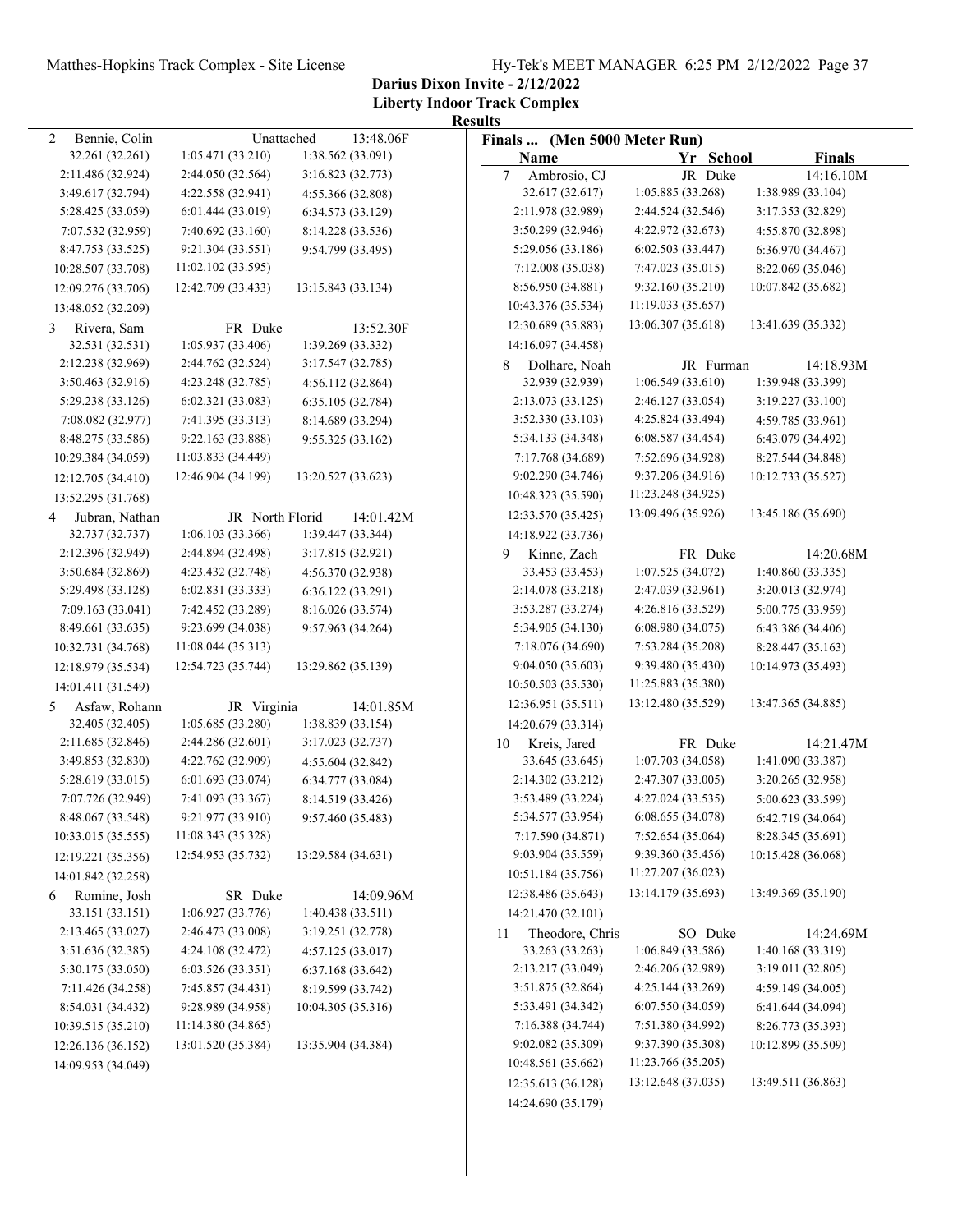**Darius Dixon Invite - 2/12/2022**

|                       |                    |                    | <b>Results</b>               |                    |                    |
|-----------------------|--------------------|--------------------|------------------------------|--------------------|--------------------|
| O'Gorman, Aidan<br>12 | SO North Florid    | 14:28.30           | Finals  (Men 5000 Meter Run) |                    |                    |
| 32.847 (32.847)       | 1:06.341 (33.494)  | 1:39.732 (33.391)  | Name                         | Yr School          | <b>Finals</b>      |
| 2:12.657 (32.925)     | 2:45.204 (32.547)  | 3:18.038 (32.834)  | Throop, Dylan<br>17          | FR Penn            | 14:42.67           |
| 3:50.945 (32.907)     | 4:23.723 (32.778)  | 4:56.716 (32.993)  | 33.604 (33.604)              | 1:09.567 (35.963)  | 1:45.023 (35.456)  |
| 5:29.955 (33.239)     | 6:03.312 (33.357)  | 6:37.442 (34.130)  | 2:19.754 (34.731)            | 2:54.893 (35.139)  | 3:29.971 (35.078)  |
| 7:12.204 (34.762)     | 7:46.506 (34.302)  | 8:21.610 (35.104)  | 4:05.631 (35.660)            | 4:40.851 (35.220)  | 5:16.371 (35.520)  |
| 8:57.176 (35.566)     | 9:32.589 (35.413)  | 10:08.982 (36.393) | 5:52.489 (36.118)            | 6:27.984 (35.495)  | 7:04.052 (36.068)  |
| 10:46.023 (37.041)    | 11:23.264 (37.241) |                    | 7:39.225 (35.173)            | 8:15.403 (36.178)  | 8:51.304 (35.901)  |
| 12:38.172 (37.351)    | 13:15.557 (37.385) | 13:53.279 (37.722) | 9:26.761 (35.457)            | 10:02.220 (35.459) | 10:37.500 (35.280) |
| 14:28.293 (35.014)    |                    |                    | 11:13.055 (35.555)           | 11:49.587 (36.532) |                    |
| Dagane, Zubeir<br>13  | SO Penn            | 14:31.99           | 13:00.351 (35.295)           | 13:35.655 (35.304) | 14:09.826 (34.171) |
| 33.229 (33.229)       | 1:07.153(33.924)   | 1:40.608 (33.455)  | 14:42.665 (32.839)           |                    |                    |
| 2:13.750 (33.142)     | 2:46.801 (33.051)  | 3:19.497 (32.696)  | 18<br>Goldstein, Nicholas    | FR Furman          | 14:43.62           |
| 3:52.557 (33.060)     | 4:26.100 (33.543)  | 5:00.132 (34.032)  | 33.670 (33.670)              | 1:09.397 (35.727)  | 1:44.823 (35.426)  |
| 5:33.991 (33.859)     | 6:08.233(34.242)   | 6:42.859 (34.626)  | 2:19.534 (34.711)            | 2:54.599 (35.065)  | 3:29.779 (35.180)  |
| 7:17.884 (35.025)     | 7:52.981 (35.097)  | 8:28.031 (35.050)  | 4:05.406 (35.627)            | 4:40.709 (35.303)  | 5:16.475 (35.766)  |
| 9:03.608 (35.577)     | 9:38.989 (35.381)  | 10:15.218 (36.229) | 5:52.321 (35.846)            | 6:28.076 (35.755)  | 7:04.372 (36.296)  |
| 10:51.691 (36.473)    | 11:28.528 (36.837) |                    | 7:39.207 (34.835)            | 8:15.169 (35.962)  | 8:50.626 (35.457)  |
|                       | 13:20.577 (37.772) | 13:57.748 (37.171) | 9:24.843 (34.217)            | 9:59.588 (34.745)  | 10:33.837 (34.249) |
| 12:42.805 (37.200)    |                    |                    | 11:09.039 (35.202)           | 11:45.257 (36.218) |                    |
| 14:31.988 (34.240)    |                    |                    |                              | 13:33.651 (36.274) | 14:09.274 (35.623) |
| Rome, Mitchell<br>14  | JR Navy            | 14:38.35           | 12:57.377 (35.608)           |                    |                    |
| 33.960 (33.960)       | 1:10.031 (36.071)  | 1:45.605 (35.574)  | 14:43.613 (34.339)           |                    |                    |
| 2:20.010 (34.405)     | 2:55.046 (35.036)  | 3:30.233 (35.187)  | Kovach, Jack<br>19           | FR Duke            | 14:44.82           |
| 4:05.886 (35.653)     | 4:41.099 (35.213)  | 5:15.677 (34.578)  | 33.372 (33.372)              | 1:08.987(35.615)   | 1:44.356 (35.369)  |
| 5:51.534 (35.857)     | 6:27.486 (35.952)  | 7:03.678 (36.192)  | 2:19.027 (34.671)            | 2:54.141 (35.114)  | 3:29.339 (35.198)  |
| 7:38.515 (34.837)     | 8:14.134 (35.619)  | 8:49.669 (35.535)  | 4:04.909 (35.570)            | 4:40.274 (35.365)  | 5:15.945 (35.671)  |
| 9:23.380 (33.711)     | 9:57.902 (34.522)  | 10:33.258 (35.356) | 5:51.997 (36.052)            | 6:27.732 (35.735)  | 7:03.920 (36.188)  |
| 11:08.746 (35.488)    | 11:44.979 (36.233) |                    | 7:38.863 (34.943)            | 8:14.963 (36.100)  | 8:50.178 (35.215)  |
| 12:56.990 (35.461)    | 13:33.016 (36.026) | 14:07.342 (34.326) | 9:24.621 (34.443)            | 9:59.880 (35.259)  | 10:34.995 (35.115) |
| 14:38.349 (31.007)    |                    |                    | 11:10.311 (35.316)           | 11:46.354 (36.043) |                    |
| Jackson, Zane<br>15   | SO Elon            | 14:40.01           | 12:59.111 (36.462)           | 13:35.021 (35.910) | 14:11.060 (36.039) |
| 34.270 (34.270)       | 1:10.709 (36.439)  | 1:46.612 (35.903)  | 14:44.814 (33.754)           |                    |                    |
| 2:21.191 (34.579)     | 2:56.131 (34.940)  | 3:31.291 (35.160)  | Ungvarsky, Mike<br>20        | SO Duke            | 14:47.23           |
| 4:06.957 (35.666)     | 4:42.102 (35.145)  | 5:17.674 (35.572)  | 33.635 (33.635)              | 1:07.985 (34.350)  | 1:41.451 (33.466)  |
| 5:53.296 (35.622)     | 6:28.486 (35.190)  | 7:05.018 (36.532)  | 2:15.113 (33.662)            | 2:48.523 (33.410)  | 3:22.093 (33.570)  |
| 7:40.348 (35.330)     | 8:16.070 (35.722)  | 8:51.727 (35.657)  | 3:56.648 (34.555)            | 4:31.225 (34.577)  | 5:06.391 (35.166)  |
| 9:26.335 (34.608)     | 10:01.520 (35.185) | 10:36.538 (35.018) | 5:41.570 (35.179)            | 6:15.907 (34.337)  | 6:50.967 (35.060)  |
| 11:12.301(35.763)     | 11:47.992 (35.691) |                    | 7:26.368 (35.401)            | 8:02.824 (36.456)  | 8:38.467 (35.643)  |
| 12:58.783 (35.094)    | 13:33.547 (34.764) | 14:07.838 (34.291) | 9:14.975 (36.508)            | 9:51.534 (36.559)  | 10:29.047 (37.513) |
| 14:40.001 (32.163)    |                    |                    | 11:06.563 (37.516)           | 11:43.819 (37.256) |                    |
| Tsai, Spencer<br>16   | SR William and     | 14:40.88           | 12:57.815 (36.774)           | 13:36.044 (38.229) | 14:12.201 (36.157) |
| 33.272 (33.272)       | 1:08.752 (35.480)  | 1:44.122 (35.370)  | 14:47.222 (35.021)           |                    |                    |
| 2:18.815 (34.693)     | 2:53.900 (35.085)  | 3:29.099 (35.199)  | Tierney, Aidan<br>21         | JR Elon            | 14:52.01           |
| 4:04.699 (35.600)     | 4:40.044 (35.345)  | 5:15.845 (35.801)  | 33.784 (33.784)              | 1:09.853 (36.069)  | 1:45.391 (35.538)  |
| 5:51.696 (35.851)     | 6:27.267 (35.571)  | 7:02.919 (35.652)  | 2:20.272 (34.881)            | 2:55.320 (35.048)  | 3:30.756 (35.436)  |
| 7:38.325 (35.406)     | 8:13.960 (35.635)  | 8:49.430 (35.470)  | 4:06.380 (35.624)            | 4:41.533 (35.153)  | 5:17.124 (35.591)  |
| 9:24.294 (34.864)     | 9:59.692 (35.398)  | 10:35.276 (35.584) | 5:53.037 (35.913)            | 6:28.702(35.665)   | 7:05.305 (36.603)  |
| 11:10.840 (35.564)    | 11:47.026 (36.186) |                    | 7:40.663 (35.358)            | 8:16.757 (36.094)  | 8:53.288 (36.531)  |
| 12:58.873 (35.974)    | 13:35.203 (36.330) | 14:09.208 (34.005) | 9:29.243 (35.955)            | 10:05.449 (36.206) | 10:42.501 (37.052) |
| 14:40.875 (31.667)    |                    |                    | 11:19.822 (37.321)           | 11:57.137 (37.315) |                    |
|                       |                    |                    | 13:10.435 (36.683)           | 13:46.698 (36.263) | 14:21.446 (34.748) |
|                       |                    |                    | 14:52.001 (30.555)           |                    |                    |
|                       |                    |                    |                              |                    |                    |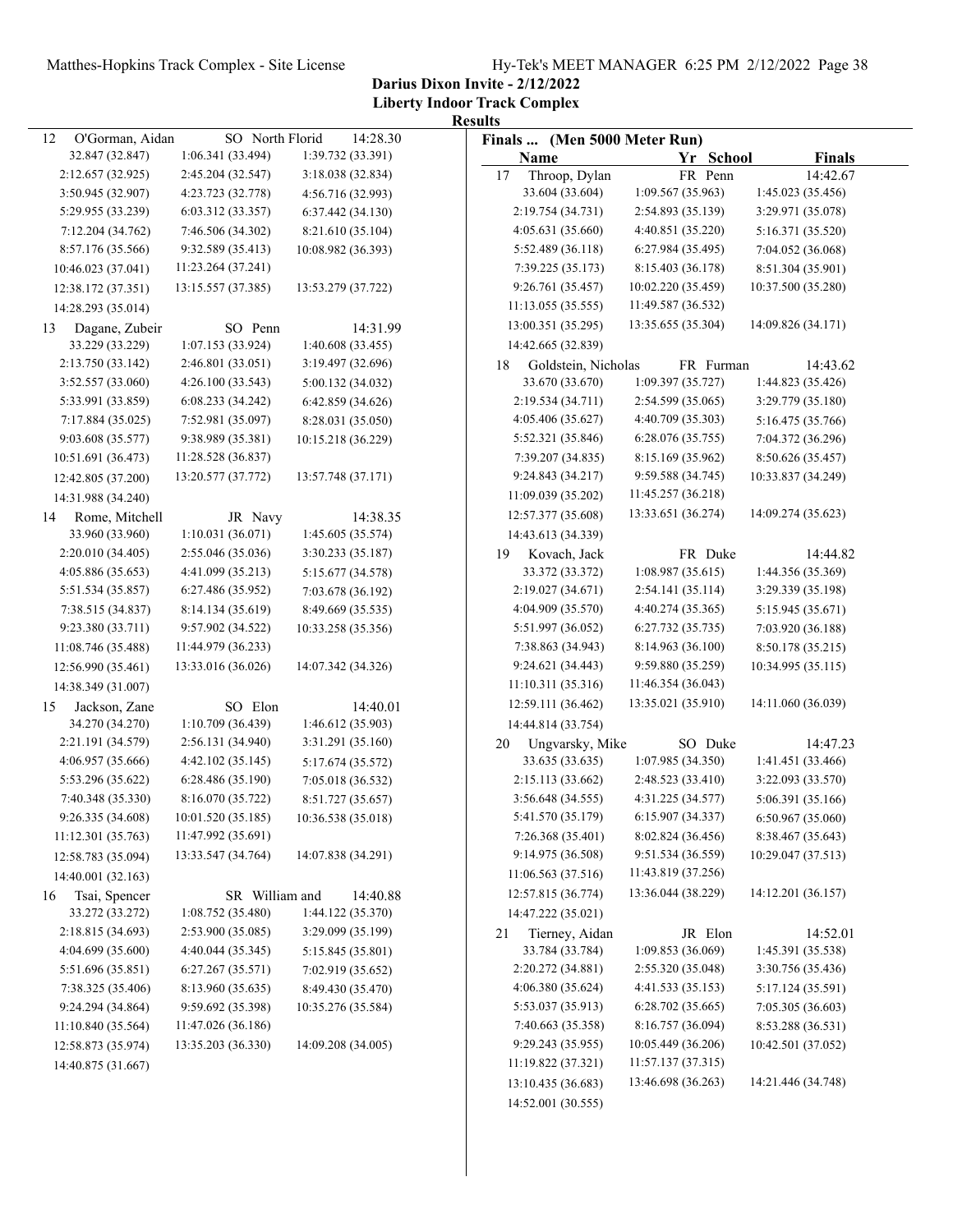**Darius Dixon Invite - 2/12/2022**

|                                             |                                     |                               | <b>Results</b>                              |                                      |                                        |
|---------------------------------------------|-------------------------------------|-------------------------------|---------------------------------------------|--------------------------------------|----------------------------------------|
| 22<br>Bohrer, Conor                         | FR Unattached                       | 14:52.28                      | Finals  (Men 5000 Meter Run)                |                                      |                                        |
| 33.506 (33.506)                             | 1:09.253(35.747)                    | 1:44.615 (35.362)             | Name                                        | Yr School                            | <b>Finals</b>                          |
| 2:19.286 (34.671)                           | 2:54.379 (35.093)                   | 3:29.553 (35.174)             | Beucler, Adam<br>27                         | JR Furman                            | 15:06.39                               |
| 4:05.159 (35.606)                           | 4:40.545 (35.386)                   | 5:16.197 (35.652)             | 33.817 (33.817)                             | 1:07.661 (33.844)                    | 1:40.836 (33.175)                      |
| 5:52.197 (36.000)                           | 6:27.844(35.647)                    | 7:04.202 (36.358)             | 2:14.520 (33.684)                           | 2:47.548 (33.028)                    | 3:20.558 (33.010)                      |
| 7:39.399 (35.197)                           | 8:15.583 (36.184)                   | 8:51.502 (35.919)             | 3:53.761 (33.203)                           | 4:27.408 (33.647)                    | 5:01.294 (33.886)                      |
| 9:26.477 (34.975)                           | 10:02.128 (35.651)                  | 10:37.858 (35.730)            | 5:35.624 (34.330)                           | 6:10.148(34.524)                     | 6:45.102 (34.954)                      |
| 11:14.028 (36.170)                          | 11:50.751 (36.723)                  |                               | 7:20.610 (35.508)                           | 7:56.542 (35.932)                    | 8:32.840 (36.298)                      |
| 13:03.939 (36.612)                          | 13:40.503 (36.564)                  | 14:16.808 (36.305)            | 9:09.822 (36.982)                           | 9:47.654 (37.832)                    | 10:26.165 (38.511)                     |
| 14:52.280 (35.472)                          |                                     |                               | 11:05.744 (39.579)                          | 11:45.923 (40.179)                   |                                        |
| Lipps, Tyler<br>23                          | SO William and                      | 14:55.20                      | 13:07.138 (40.340)                          | 13:47.321 (40.183)                   | 14:26.938 (39.617)                     |
| 32.945 (32.945)                             | 1:07.986(35.041)                    | 1:43.338 (35.352)             | 15:06.388 (39.450)                          |                                      |                                        |
| 2:18.107 (34.769)                           | 2:53.099 (34.992)                   | 3:28.353 (35.254)             | Pritchard, Samuel<br>28                     | FR William and                       | 15:12.51                               |
| 4:03.871 (35.518)                           | 4:39.543 (35.672)                   | 5:15.495 (35.952)             | 32.996 (32.996)                             | 1:08.224 (35.228)                    | 1:43.659 (35.435)                      |
| 5:51.144 (35.649)                           | 6:27.093 (35.949)                   | 7:02.791 (35.698)             | 2:18.369 (34.710)                           | 2:53.366 (34.997)                    | 3:28.611 (35.245)                      |
| 7:38.521 (35.730)                           | 8:14.370 (35.849)                   | 8:49.908 (35.538)             | 4:04.143 (35.532)                           | 4:39.250 (35.107)                    | 5:15.293 (36.043)                      |
| 9:24.051 (34.143)                           | 9:59.992 (35.941)                   | 10:36.206 (36.214)            | 5:50.897 (35.604)                           | 6:26.909(36.012)                     | 7:03.177 (36.268)                      |
| 11:12.983 (36.777)                          | 11:49.491 (36.508)                  |                               | 7:39.073 (35.896)                           | 8:15.313 (36.240)                    | 8:50.900 (35.587)                      |
| 13:04.314 (37.761)                          | 13:41.893 (37.579)                  | 14:19.655 (37.762)            | 9:26.661(35.761)                            | 10:02.579 (35.918)                   | 10:39.185 (36.606)                     |
| 14:55.195 (35.540)                          |                                     |                               | 11:16.952 (37.767)                          | 11:56.372 (39.420)                   |                                        |
| Kogei, Kipruto<br>24                        |                                     | Unat-Liberty<br>14:57.75      | 13:14.944 (39.145)                          | 13:54.995 (40.051)                   | 14:34.075 (39.080)                     |
| 33.948 (33.948)                             | 1:10.227 (36.279)                   | 1:45.795 (35.568)             | 15:12.509 (38.434)                          |                                      |                                        |
| 2:20.488 (34.693)                           | 2:55.607 (35.119)                   | 3:30.412 (34.805)             | Depue, Timothy<br>29                        | JR Charleston S                      | 15:16.11                               |
| 4:06.118 (35.706)                           | 4:41.313 (35.195)                   | 5:16.703 (35.390)             | 34.735 (34.735)                             | 1:10.500(35.765)                     | 1:45.494 (34.994)                      |
| 5:52.742 (36.039)                           | 6:28.264(35.522)                    | 7:04.724 (36.460)             | 2:20.422 (34.928)                           | 2:55.464 (35.042)                    | 3:31.355 (35.891)                      |
| 7:39.481 (34.757)                           | 8:14.771 (35.290)                   | 8:50.942 (36.171)             | 4:06.894 (35.539)                           | 4:42.774 (35.880)                    | 5:19.109 (36.335)                      |
| 9:25.870 (34.928)                           | 10:01.802 (35.932)                  | 10:38.317 (36.515)            | 5:55.576 (36.467)                           | 6:32.751(37.175)                     | 7:09.685 (36.934)                      |
| 11:15.290 (36.973)                          | 11:53.419 (38.129)                  |                               | 7:47.116 (37.431)                           | 8:24.769 (37.653)                    | 9:02.767 (37.998)                      |
| 13:08.381 (37.392)                          | 13:45.545 (37.164)                  | 14:22.103 (36.558)            | 9:40.413 (37.646)                           | 10:18.004 (37.591)                   | 10:55.589 (37.585)                     |
| 14:57.743 (35.640)                          |                                     |                               | 11:34.089 (38.500)                          | 12:12.470 (38.381)                   |                                        |
|                                             |                                     |                               | 13:29.149 (38.303)                          | 14:07.409 (38.260)                   | 14:43.337 (35.928)                     |
| Zapherson, Michael<br>25<br>34.695 (34.695) | SO Unc-Greensbo<br>1:10.656(35.961) | 15:01.87<br>1:45.572 (34.916) | 15:16.102 (32.765)                          |                                      |                                        |
| 2:20.476 (34.904)                           | 2:55.546 (35.070)                   | 3:30.595 (35.049)             |                                             |                                      | 15:18.22                               |
| 4:05.674 (35.079)                           | 4:40.718 (35.044)                   | 5:15.942 (35.224)             | Knepshield, Thomas<br>30<br>34.024 (34.024) | JR Unc-Greensbo<br>1:09.600 (35.576) | 1:45.062 (35.462)                      |
| 5:51.414 (35.472)                           |                                     |                               | 2:19.980 (34.918)                           | 2:55.236(35.256)                     | 3:30.723 (35.487)                      |
| 7:40.302 (36.311)                           | 6:27.331 (35.917)                   | 7:03.991 (36.660)             | 4:06.064(35.341)                            | 4:41.272 (35.208)                    |                                        |
| 9:30.177 (36.426)                           | 8:17.187 (36.885)                   | 8:53.751 (36.564)             |                                             | 6:29.182 (36.189)                    | 5:17.096 (35.824)<br>7:05.742 (36.560) |
|                                             | 10:06.953 (36.776)                  | 10:43.859 (36.906)            | 5:52.993 (35.897)                           |                                      |                                        |
| 11:21.429 (37.570)                          | 11:59.474 (38.045)                  |                               | 7:42.832 (37.090)                           | 8:19.808 (36.976)                    | 8:57.234 (37.426)                      |
| 13:15.055 (37.726)                          | 13:52.964 (37.909)                  | 14:29.227 (36.263)            | 9:34.524 (37.290)                           | 10:12.235 (37.711)                   | 10:49.721 (37.486)                     |
| 15:01.869 (32.642)                          |                                     |                               | 11:28.118 (38.397)                          | 12:06.622 (38.504)                   |                                        |
| Smith, Murphy<br>26                         | FR Navy                             | 15:04.79                      | 13:24.408 (38.629)                          | 14:02.960 (38.552)                   | 14:40.883 (37.923)                     |
| 34.629 (34.629)                             | 1:10.396 (35.767)                   | 1:45.344 (34.948)             | 15:18.212 (37.329)                          |                                      |                                        |
| 2:20.278 (34.934)                           | 2:55.532 (35.254)                   | 3:30.673 (35.141)             | Kiptoo, Dennis<br>31                        | SO Campbell                          | 15:19.09                               |
| 4:05.396 (34.723)                           | 4:40.318 (34.922)                   | 5:15.644 (35.326)             | 35.133 (35.133)                             | 1:10.943 (35.810)                    | 1:46.058 (35.115)                      |
| 5:51.040 (35.396)                           | 6:27.067 (36.027)                   | 7:03.561 (36.494)             | 2:20.953 (34.895)                           | 2:56.258(35.305)                     | 3:31.717 (35.459)                      |
| 7:39.948 (36.387)                           | 8:16.903 (36.955)                   | 8:52.771 (35.868)             | 4:07.377 (35.660)                           | 4:43.239 (35.862)                    | 5:20.013 (36.774)                      |
| 9:28.981 (36.210)                           | 10:06.153 (37.172)                  | 10:43.544 (37.391)            | 5:56.548 (36.535)                           | 6:33.943 (37.395)                    | 7:11.492 (37.549)                      |
| 11:21.421 (37.877)                          | 11:59.246 (37.825)                  |                               | 7:49.307 (37.815)                           | 8:26.876 (37.569)                    | 9:04.744 (37.868)                      |
| 13:14.881 (37.848)                          | 13:52.717 (37.836)                  | 14:29.740 (37.023)            | 9:42.648 (37.904)                           | 10:20.482 (37.834)                   | 10:58.490 (38.008)                     |
| 15:04.783 (35.043)                          |                                     |                               | 11:36.289 (37.799)                          | 12:14.679 (38.390)                   |                                        |
|                                             |                                     |                               | 13:31.048 (38.194)                          | 14:09.077 (38.029)                   | 14:45.339 (36.262)                     |
|                                             |                                     |                               | 15:19.082 (33.743)                          |                                      |                                        |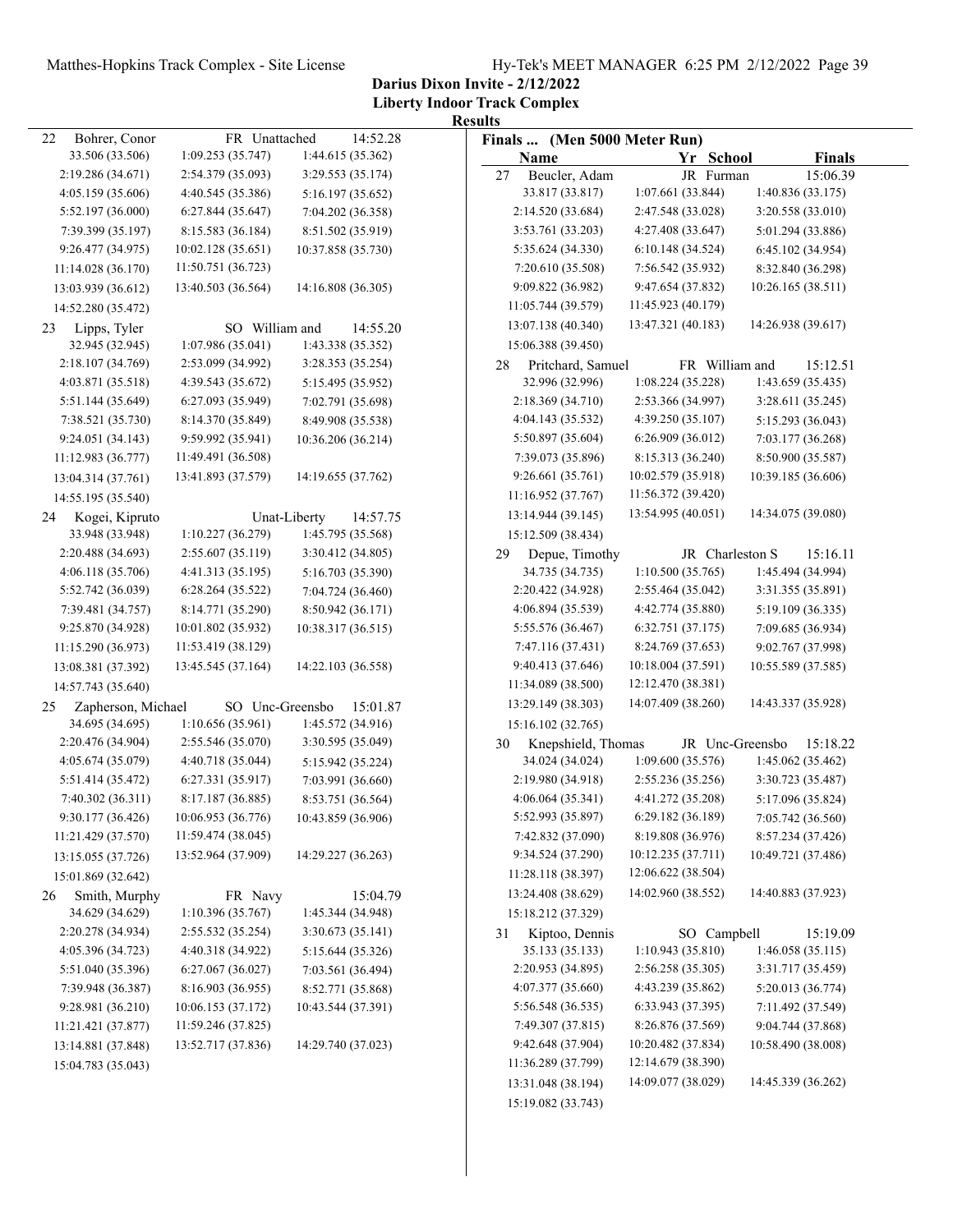**Darius Dixon Invite - 2/12/2022**

|                                                                | <b>Results</b>               |                    |                    |
|----------------------------------------------------------------|------------------------------|--------------------|--------------------|
| FR North Florid<br>15:19.95<br>32<br>Tackling, Justin          | Finals  (Men 5000 Meter Run) |                    |                    |
| 34.979 (34.979)<br>1:11.267 (36.288)<br>1:46.451 (35.184)      | Name                         | Yr School          | <b>Finals</b>      |
| 2:21.525 (35.074)<br>2:56.898 (35.373)<br>3:32.445 (35.547)    | King, Daniel<br>37           | FR Elon            | 15:42.54           |
| 4:08.564 (36.119)<br>4:44.956 (36.392)<br>5:21.785 (36.829)    | 35.995 (35.995)              | 1:12.587 (36.592)  | 1:48.099 (35.512)  |
| 5:59.364 (37.579)<br>6:36.688 (37.324)<br>7:14.047 (37.359)    | 2:23.993 (35.894)            | 3:00.814(36.821)   | 3:37.742 (36.928)  |
| 7:51.418 (37.371)<br>8:29.211 (37.793)<br>9:07.007 (37.796)    | 4:14.331 (36.589)            | 4:51.762 (37.431)  | 5:28.538 (36.776)  |
| 10:22.543 (37.544)<br>9:44.999 (37.992)<br>11:00.539 (37.996)  | 6:05.296 (36.758)            | 6:43.789 (38.493)  | 7:21.160 (37.371)  |
| 12:16.469 (38.138)<br>11:38.331 (37.792)                       | 7:58.665 (37.505)            | 8:35.955 (37.290)  | 9:13.989 (38.034)  |
| 14:09.367 (37.203)<br>14:45.727 (36.360)<br>13:32.164 (37.981) | 9:51.398 (37.409)            | 10:28.361 (36.963) | 11:05.900 (37.539) |
| 15:19.941 (34.214)                                             | 11:44.750 (38.850)           | 12:24.463 (39.713) |                    |
| JR Unc-Greensbo<br>15:30.15<br>33<br>Thoma, Joseph             | 13:45.700 (40.447)           | 14:25.767 (40.067) | 15:05.131 (39.364) |
| 34.432 (34.432)<br>1:10.150 (35.718)<br>1:45.214 (35.064)      | 15:42.532 (37.401)           |                    |                    |
| 2:20.072 (34.858)<br>2:54.907 (34.835)<br>3:29.878 (34.971)    | 38<br>Dertinger, Ben         | SO High Point      | 15:45.47           |
| 4:04.930 (35.052)<br>4:40.053 (35.123)<br>5:15.361 (35.308)    | 35.583 (35.583)              | 1:11.936 (36.353)  | 1:47.446 (35.510)  |
| 5:50.631 (35.270)<br>6:26.843(36.212)<br>7:03.347 (36.504)     | 2:23.127 (35.681)            | 2:58.501 (35.374)  | 3:34.281 (35.780)  |
| 7:39.760 (36.413)<br>8:16.701 (36.941)<br>8:53.949 (37.248)    | 4:10.817(36.536)             | 4:47.166 (36.349)  | 5:24.568 (37.402)  |
| 9:31.960 (38.011)<br>10:12.101 (40.141)<br>10:53.912 (41.811)  | 6:02.154(37.586)             | 6:40.082 (37.928)  | 7:18.171 (38.089)  |
| 12:18.360 (41.787)<br>11:36.573 (42.661)                       | 7:56.459 (38.288)            | 8:35.354 (38.895)  | 9:13.715 (38.361)  |
| 14:20.437 (40.195)<br>14:59.080 (38.643)<br>13:40.242 (39.605) | 9:51.928 (38.213)            | 10:30.337 (38.409) | 11:10.052 (39.715) |
| 15:30.146 (31.066)                                             | 11:50.236 (40.184)           | 12:30.232 (39.996) |                    |
| 15:34.26<br>Loy, Jonathan<br>SR Usc Upstate<br>34              | 13:50.099 (40.363)           | 14:30.016 (39.917) | 15:08.651 (38.635) |
| 35.795 (35.795)<br>1:12.320 (36.525)<br>1:47.793 (35.473)      | 15:45.462 (36.811)           |                    |                    |
| 2:23.879 (36.086)<br>3:00.482 (36.603)<br>3:37.296 (36.814)    | Keklak, Jared<br>39          | JR Usc Upstate     | 15:54.56           |
| 4:14.099 (36.803)<br>4:52.059 (37.960)<br>5:28.878 (36.819)    | 36.556 (36.556)              | 1:12.888 (36.332)  | 1:49.152 (36.264)  |
| 6:06.797 (37.919)<br>6:44.042 (37.245)<br>7:21.066 (37.024)    | 2:25.733 (36.581)            | 3:03.419 (37.686)  | 3:40.792 (37.373)  |
| 8:38.875 (39.069)<br>7:59.806 (38.740)<br>9:18.886 (40.011)    | 4:18.321 (37.529)            | 4:55.912 (37.591)  | 5:33.534 (37.622)  |
| 9:55.649 (36.763)<br>10:33.676 (38.027)<br>11:11.292 (37.616)  | 6:11.712 (38.178)            | 6:49.387 (37.675)  | 7:27.027 (37.640)  |
| 12:26.665 (37.359)<br>11:49.306 (38.014)                       | 8:05.509 (38.482)            | 8:43.913 (38.404)  | 9:22.671 (38.758)  |
| 14:21.146 (38.152)<br>14:58.524 (37.378)<br>13:42.994 (38.459) | 10:00.299 (37.628)           | 10:38.890 (38.591) | 11:18.565 (39.675) |
| 15:34.251 (35.727)                                             | 11:57.636 (39.071)           | 12:37.846 (40.210) |                    |
| Dos Santos, Nigel<br>15:37.19<br>35<br>JR Usc Upstate          | 13:57.285 (39.870)           | 14:37.702 (40.417) | 15:17.055 (39.353) |
| 35.317 (35.317)<br>1:10.995 (35.678)<br>1:45.842 (34.847)      | 15:54.559 (37.504)           |                    |                    |
| 2:20.787 (34.945)<br>2:55.980 (35.193)<br>3:31.944 (35.964)    | McKenzie, John<br>40         | FR North Florid    | 16:11.79           |
| 4:07.597 (35.653)<br>4:44.270 (36.673)<br>5:20.905 (36.635)    | 35.405 (35.405)              | 1:11.584(36.179)   | 1:46.843 (35.259)  |
| 5:59.101 (38.196)<br>6:37.067 (37.966)<br>7:15.193 (38.126)    | 2:22.516 (35.673)            | 2:56.706 (34.190)  | 3:34.239 (37.533)  |
| 7:54.321 (39.128)<br>8:32.924 (38.603)<br>9:12.942 (40.018)    | 4:10.601 (36.362)            | 4:47.486 (36.885)  | 5:25.468 (37.982)  |
| 9:51.544 (38.602)<br>10:27.719 (36.175)<br>11:07.825 (40.106)  | 6:04.964 (39.496)            | 6:43.665 (38.701)  | 7:23.230 (39.565)  |
| 12:27.248 (39.326)<br>11:47.922 (40.097)                       | 8:03.286 (40.056)            | 8:42.952 (39.666)  | 9:22.220 (39.268)  |
| 15:04.180 (38.539)<br>14:25.641 (40.205)<br>13:45.436 (40.301) | 10:00.317 (38.097)           | 10:42.990 (42.673) | 11:25.667 (42.677) |
| 15:37.190 (33.010)                                             | 12:07.819 (42.152)           | 12:49.566 (41.747) |                    |
| Murphy, David<br>36<br>SR Navy<br>15:37.39                     | 14:10.182 (39.914)           | 14:52.963 (42.781) | 15:33.775 (40.812) |
| 34.929 (34.929)<br>1:10.246 (35.317)<br>1:45.028 (34.782)      | 16:11.787 (38.012)           |                    |                    |
| 2:19.441(34.413)<br>2:53.271 (33.830)<br>3:27.629 (34.358)     | Miller, Andrew               | JR Elon            | <b>DNF</b>         |
| 4:02.026 (34.397)<br>4:37.600 (35.574)<br>5:13.274 (35.674)    | 34.056 (34.056)              | 1:10.431 (36.375)  | 1:46.266(35.835)   |
| 5:49.729 (36.455)<br>6:26.594(36.865)<br>7:04.223 (37.629)     | 2:21.019 (34.753)            | 2:55.805 (34.786)  | 3:31.038 (35.233)  |
| 7:41.987 (37.764)<br>8:21.499 (39.512)<br>9:01.647 (40.148)    | 4:06.688 (35.650)            | 4:41.835 (35.147)  | 5:17.434 (35.599)  |
| 10:23.603 (40.803)<br>9:42.800(41.153)<br>11:05.153 (41.550)   | 5:53.374 (35.940)            | 6:28.852 (35.478)  | 7:04.854 (36.002)  |
| 12:26.211 (40.226)<br>11:45.985 (40.832)                       | 7:39.959 (35.105)            | 8:16.396 (36.437)  | 8:52.749 (36.353)  |
| 15:03.403 (38.415)<br>14:24.988 (39.029)<br>13:45.959 (39.526) | 9:28.813 (36.064)            | 10:05.928 (37.115) |                    |
| 15:37.388 (33.985)                                             |                              |                    |                    |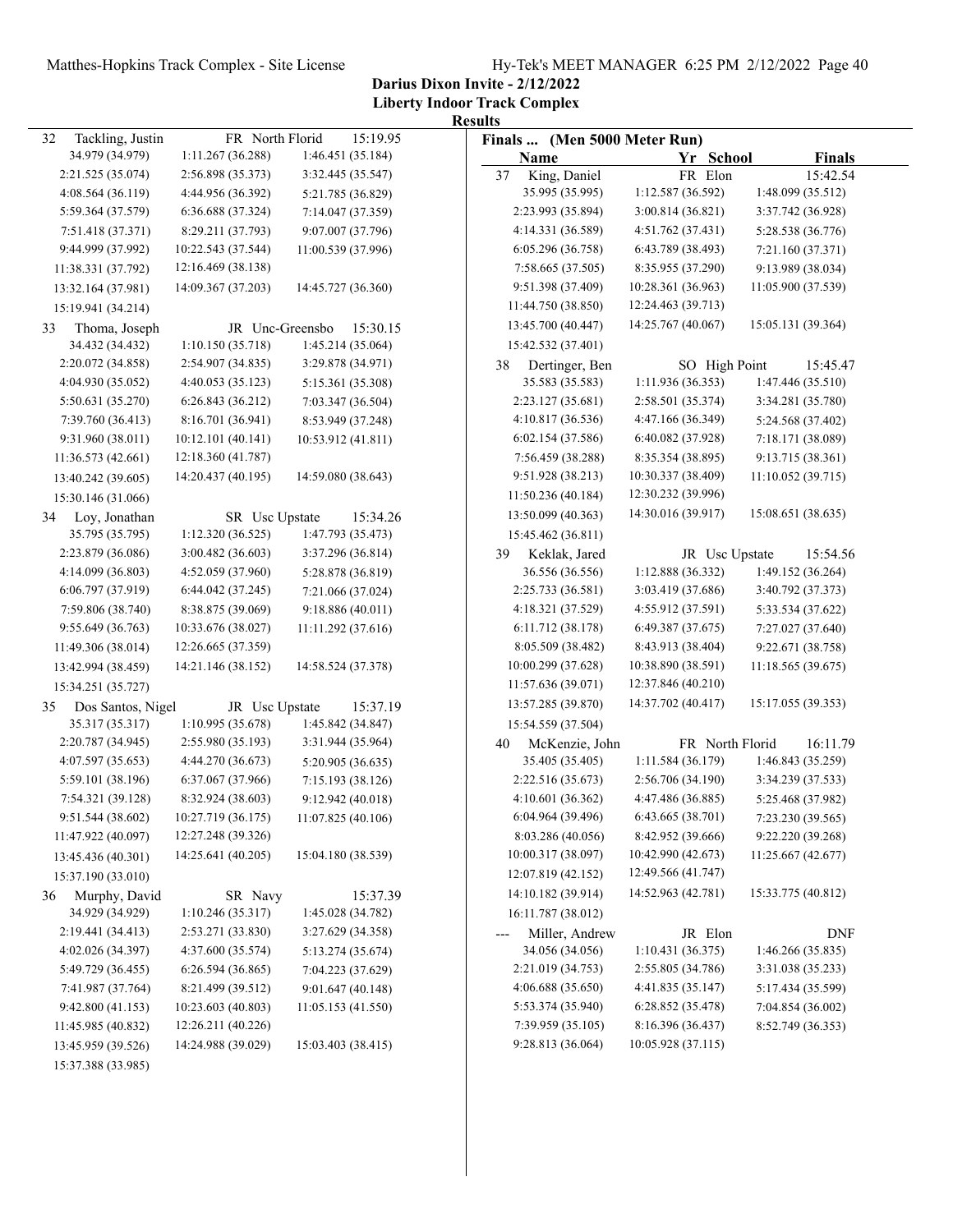**Liberty Indoor Track Complex**

### **Results**

| Shaughnessy, William<br><b>DNF</b><br>33.190 (33.190)<br>1:08.538 (35.348)<br>1:43.936 (35.398)<br>2:18.641 (34.705)<br>2:53.634 (34.993)<br>3:28.891 (35.257)<br>4:04.409 (35.518)<br>4:39.791 (35.382)<br>5:15.685 (35.894)<br>5:51.428 (35.743)<br>6:27.283 (35.855)<br>7:03.440 (36.157)<br>8:14.625 (35.882)<br>7:38.743 (35.303)<br>8:50.482 (35.857)<br>9:26.175 (35.693)<br>10:03.330 (37.155)<br>10:39.811 (36.481)<br>12:00.542 (41.016)<br>11:19.526 (39.715)<br>13:17.580 (36.832)<br>Vega, Christopher<br>Unattached<br><b>DNF</b><br>SO.<br>36.991 (36.991)<br>1:13.119(36.128)<br>1:49.198 (36.079)<br>2:25.809 (36.611)<br>3:03.451 (37.642)<br>3:40.946 (37.495)<br>4:18.415 (37.469)<br>4:56.030(37.615)<br>5:33.801 (37.771)<br>6:12.745 (38.944)<br>6:53.073 (40.328)<br>Wilfong, Foster<br>FR Furman<br><b>DNF</b><br>32.993 (32.993)<br>1:06.683(33.690)<br>1:39.972 (33.289)<br>2:12.915 (32.943)<br>2:45.672 (32.757)<br>3:18.598 (32.926)<br>3:51.381 (32.783)<br>4:24.499 (33.118)<br>4:58.840 (34.341)<br>5:33.811 (34.971)<br>6:08.485 (34.674)<br>6:44.688 (36.203)<br>8:00.166 (38.240)<br>7:21.926 (37.238)<br>8:37.678 (37.512)<br>9:15.515 (37.837)<br>9:53.768 (38.253)<br>10:33.568 (39.800) |                   |                   |                   |
|---------------------------------------------------------------------------------------------------------------------------------------------------------------------------------------------------------------------------------------------------------------------------------------------------------------------------------------------------------------------------------------------------------------------------------------------------------------------------------------------------------------------------------------------------------------------------------------------------------------------------------------------------------------------------------------------------------------------------------------------------------------------------------------------------------------------------------------------------------------------------------------------------------------------------------------------------------------------------------------------------------------------------------------------------------------------------------------------------------------------------------------------------------------------------------------------------------------------------------|-------------------|-------------------|-------------------|
|                                                                                                                                                                                                                                                                                                                                                                                                                                                                                                                                                                                                                                                                                                                                                                                                                                                                                                                                                                                                                                                                                                                                                                                                                                 |                   | FR Penn           |                   |
|                                                                                                                                                                                                                                                                                                                                                                                                                                                                                                                                                                                                                                                                                                                                                                                                                                                                                                                                                                                                                                                                                                                                                                                                                                 |                   |                   |                   |
|                                                                                                                                                                                                                                                                                                                                                                                                                                                                                                                                                                                                                                                                                                                                                                                                                                                                                                                                                                                                                                                                                                                                                                                                                                 |                   |                   |                   |
|                                                                                                                                                                                                                                                                                                                                                                                                                                                                                                                                                                                                                                                                                                                                                                                                                                                                                                                                                                                                                                                                                                                                                                                                                                 |                   |                   |                   |
|                                                                                                                                                                                                                                                                                                                                                                                                                                                                                                                                                                                                                                                                                                                                                                                                                                                                                                                                                                                                                                                                                                                                                                                                                                 |                   |                   |                   |
|                                                                                                                                                                                                                                                                                                                                                                                                                                                                                                                                                                                                                                                                                                                                                                                                                                                                                                                                                                                                                                                                                                                                                                                                                                 |                   |                   |                   |
|                                                                                                                                                                                                                                                                                                                                                                                                                                                                                                                                                                                                                                                                                                                                                                                                                                                                                                                                                                                                                                                                                                                                                                                                                                 |                   |                   |                   |
|                                                                                                                                                                                                                                                                                                                                                                                                                                                                                                                                                                                                                                                                                                                                                                                                                                                                                                                                                                                                                                                                                                                                                                                                                                 |                   |                   |                   |
|                                                                                                                                                                                                                                                                                                                                                                                                                                                                                                                                                                                                                                                                                                                                                                                                                                                                                                                                                                                                                                                                                                                                                                                                                                 |                   |                   |                   |
|                                                                                                                                                                                                                                                                                                                                                                                                                                                                                                                                                                                                                                                                                                                                                                                                                                                                                                                                                                                                                                                                                                                                                                                                                                 |                   |                   |                   |
|                                                                                                                                                                                                                                                                                                                                                                                                                                                                                                                                                                                                                                                                                                                                                                                                                                                                                                                                                                                                                                                                                                                                                                                                                                 |                   |                   |                   |
|                                                                                                                                                                                                                                                                                                                                                                                                                                                                                                                                                                                                                                                                                                                                                                                                                                                                                                                                                                                                                                                                                                                                                                                                                                 |                   |                   |                   |
|                                                                                                                                                                                                                                                                                                                                                                                                                                                                                                                                                                                                                                                                                                                                                                                                                                                                                                                                                                                                                                                                                                                                                                                                                                 |                   |                   |                   |
|                                                                                                                                                                                                                                                                                                                                                                                                                                                                                                                                                                                                                                                                                                                                                                                                                                                                                                                                                                                                                                                                                                                                                                                                                                 |                   |                   |                   |
|                                                                                                                                                                                                                                                                                                                                                                                                                                                                                                                                                                                                                                                                                                                                                                                                                                                                                                                                                                                                                                                                                                                                                                                                                                 |                   |                   |                   |
|                                                                                                                                                                                                                                                                                                                                                                                                                                                                                                                                                                                                                                                                                                                                                                                                                                                                                                                                                                                                                                                                                                                                                                                                                                 |                   |                   |                   |
|                                                                                                                                                                                                                                                                                                                                                                                                                                                                                                                                                                                                                                                                                                                                                                                                                                                                                                                                                                                                                                                                                                                                                                                                                                 |                   |                   |                   |
|                                                                                                                                                                                                                                                                                                                                                                                                                                                                                                                                                                                                                                                                                                                                                                                                                                                                                                                                                                                                                                                                                                                                                                                                                                 |                   |                   |                   |
|                                                                                                                                                                                                                                                                                                                                                                                                                                                                                                                                                                                                                                                                                                                                                                                                                                                                                                                                                                                                                                                                                                                                                                                                                                 |                   |                   |                   |
|                                                                                                                                                                                                                                                                                                                                                                                                                                                                                                                                                                                                                                                                                                                                                                                                                                                                                                                                                                                                                                                                                                                                                                                                                                 |                   |                   |                   |
|                                                                                                                                                                                                                                                                                                                                                                                                                                                                                                                                                                                                                                                                                                                                                                                                                                                                                                                                                                                                                                                                                                                                                                                                                                 |                   |                   |                   |
| 11:52.297 (39.168)<br>11:13.129 (39.561)                                                                                                                                                                                                                                                                                                                                                                                                                                                                                                                                                                                                                                                                                                                                                                                                                                                                                                                                                                                                                                                                                                                                                                                        |                   |                   |                   |
| Iler, Justin<br>FR Penn<br><b>DNF</b>                                                                                                                                                                                                                                                                                                                                                                                                                                                                                                                                                                                                                                                                                                                                                                                                                                                                                                                                                                                                                                                                                                                                                                                           |                   |                   |                   |
| 33.773 (33.773)<br>1:08.277 (34.504)<br>1:41.827 (33.550)                                                                                                                                                                                                                                                                                                                                                                                                                                                                                                                                                                                                                                                                                                                                                                                                                                                                                                                                                                                                                                                                                                                                                                       |                   |                   |                   |
| 2:15.777 (33.950)<br>2:49.814 (34.037)<br>3:23.170 (33.356)                                                                                                                                                                                                                                                                                                                                                                                                                                                                                                                                                                                                                                                                                                                                                                                                                                                                                                                                                                                                                                                                                                                                                                     |                   |                   |                   |
| 3:57.818 (34.648)<br>4:32.446 (34.628)<br>5:08.077 (35.631)                                                                                                                                                                                                                                                                                                                                                                                                                                                                                                                                                                                                                                                                                                                                                                                                                                                                                                                                                                                                                                                                                                                                                                     |                   |                   |                   |
| 5:44.060 (35.983)<br>6:19.576(35.516)<br>6:55.779 (36.203)                                                                                                                                                                                                                                                                                                                                                                                                                                                                                                                                                                                                                                                                                                                                                                                                                                                                                                                                                                                                                                                                                                                                                                      |                   |                   |                   |
|                                                                                                                                                                                                                                                                                                                                                                                                                                                                                                                                                                                                                                                                                                                                                                                                                                                                                                                                                                                                                                                                                                                                                                                                                                 | 8:44.027 (36.397) | 8:07.630 (36.083) | 7:31.547 (35.768) |
|                                                                                                                                                                                                                                                                                                                                                                                                                                                                                                                                                                                                                                                                                                                                                                                                                                                                                                                                                                                                                                                                                                                                                                                                                                 |                   | 9:56.740 (36.637) | 9:20.103 (36.076) |

### **Men 60 Meter Hurdles**

| <b>Facility:</b> | 7.71 F 3/6/2020 | <b>Jovaine Atkinson/Kurt Powdar</b> |
|------------------|-----------------|-------------------------------------|
| <b>Meet:</b>     |                 | 7.78 M 2/15/2020 Jovaine Atkinson   |

| Name |                      | School<br>Yr |                   | Prelims |  |
|------|----------------------|--------------|-------------------|---------|--|
|      | <b>Preliminaries</b> |              |                   |         |  |
| 1    | Leaston, Justin      |              | SO Charlotte      | 7.86q   |  |
| 2    | Murray, Cameron      |              | JR NC State       | 7.87q   |  |
| 3    | Vick, Brahmir        |              | SO Navy           | 7.98q   |  |
| 4    | Hendricks, Zoryan    |              | JR Usc Upstate    | 8.09q   |  |
| 5    | Hayes, D'Andre       |              | JR Charlotte      | 8.13q   |  |
| 6    | Cheung, Enoch        |              | JR Penn           | 8.19q   |  |
| 7    | Bryan, Anthony       |              | FR Liberty        | 8.26q   |  |
| 8    | Wendt, Zach          |              | SO Liberty        | 8.30q   |  |
| 9    | Elters, Jared        |              | JR Penn           | 8.30    |  |
| 10   | Peterlin, Cole       |              | SO Liberty        | 8.31    |  |
| 11   | Autrey, Baynes       |              | JR Navy           | 8.32    |  |
| 12   | Anderson, Luke       |              | NA Unat-Liberty   | 8.40    |  |
| 13   | Smith, Cameron       |              | SR Usc Upstate    | 8.43    |  |
| 14   | Van Duren, Daniel    |              | NA Unat-Liberty   | 8.50    |  |
| 15   | Layton, Daniel       |              | SO William and    | 8.52    |  |
| 16   | Jancek, Jacob        |              | SR Navy           | 8.62    |  |
| 17   | Bennett, Michael     |              | FR Duke           | 8.66    |  |
| 18   | Strachan, Trent      | SО           | <b>High Point</b> | 8.80    |  |
| 19   | Weekman, Zack        |              | Unat-Liberty      | 8.83    |  |
| 20   | Olesen, Thomas       |              | FR Charlotte      | 8.86    |  |
| 21   | Dill, Jonah          |              | JR Furman         | 8.86    |  |
|      |                      |              |                   |         |  |

| Preliminaries  (Men 60 Meter Hurdles) |                    |  |                 |                |
|---------------------------------------|--------------------|--|-----------------|----------------|
|                                       | <b>Name</b>        |  | Yr School       | <b>Prelims</b> |
| 22                                    | Blackburn, Jackson |  | FR High Point   | 9.01           |
| 23                                    | Tow, Casey         |  | SO Navy         | 9.02           |
| 24                                    | Mills, Evan        |  | FR High Point   | 9.11           |
| 25                                    | Gerth, Holden      |  | FR Charleston S | 9.37           |
|                                       | Lawrence, Felix    |  | SO Liberty      | FS             |
|                                       | Stinson, Michael   |  | FR Usc Upstate  | DO             |

# **Men 60 Meter Hurdles**<br>**Facility:** 7.71

**Facility: 7.71 F Jovaine Atkinson/Kurt Powdar 3/6/2020 Meet: 7.78 M 2/15/2020 Jovaine Atkinson**

| Name          |                   | Yr School      | <b>Finals</b> |  |
|---------------|-------------------|----------------|---------------|--|
| <b>Finals</b> |                   |                |               |  |
|               | Leaston, Justin   | SO Charlotte   | 7.81          |  |
| 2             | Murray, Cameron   | JR NC State    | 7.95          |  |
| 3             | Vick, Brahmir     | SO Navy        | 7.97          |  |
| 4             | Hayes, D'Andre    | JR Charlotte   | 8.18          |  |
| 5             | Hendricks, Zoryan | JR Usc Upstate | 8.21          |  |
| 6             | Bryan, Anthony    | FR Liberty     | 8.25          |  |
| 7             | Wendt, Zach       | SO Liberty     | 8.34          |  |
| 8             | Cheung, Enoch     | JR Penn        | 8.54          |  |

### **Men 4x400 Meter Relay**

Facility: 3:10.34 F  $2/1/2020$  St. Augustine's

```
Meet: 3:10.74 M 2/13/2021 District Track Club<br>Relay Einals
```

| Relay        | <b>Finals</b>                                                                                                                                                                                                                                                                                                                                  |
|--------------|------------------------------------------------------------------------------------------------------------------------------------------------------------------------------------------------------------------------------------------------------------------------------------------------------------------------------------------------|
|              |                                                                                                                                                                                                                                                                                                                                                |
| A            | 3:14.03                                                                                                                                                                                                                                                                                                                                        |
|              | 2) Harris, Ryan SO                                                                                                                                                                                                                                                                                                                             |
|              | 4) Simmons, Jonathan FR                                                                                                                                                                                                                                                                                                                        |
|              | 2:27.184 (48.955)                                                                                                                                                                                                                                                                                                                              |
|              |                                                                                                                                                                                                                                                                                                                                                |
| A            | 3:14.33                                                                                                                                                                                                                                                                                                                                        |
|              | 2) Palmer, Christian JR                                                                                                                                                                                                                                                                                                                        |
|              | 4) Nevills, Kobe SR                                                                                                                                                                                                                                                                                                                            |
|              | 2:26.837 (49.857)                                                                                                                                                                                                                                                                                                                              |
|              |                                                                                                                                                                                                                                                                                                                                                |
| $\mathsf{A}$ | 3:20.85                                                                                                                                                                                                                                                                                                                                        |
|              | 2) Edzii, Ebenezer FR                                                                                                                                                                                                                                                                                                                          |
|              | 4) Alexander, Dominique FR                                                                                                                                                                                                                                                                                                                     |
|              | 2:29.581 (50.109)                                                                                                                                                                                                                                                                                                                              |
|              |                                                                                                                                                                                                                                                                                                                                                |
| A            | 3:21.57                                                                                                                                                                                                                                                                                                                                        |
|              | 2) Green, Andre SO                                                                                                                                                                                                                                                                                                                             |
|              | 4) Campbell, Trevon FR                                                                                                                                                                                                                                                                                                                         |
|              | 2:31.028 (50.969)                                                                                                                                                                                                                                                                                                                              |
|              |                                                                                                                                                                                                                                                                                                                                                |
| $\mathsf{A}$ | 3:23.69                                                                                                                                                                                                                                                                                                                                        |
|              | 2) Bunting, Jack SO                                                                                                                                                                                                                                                                                                                            |
|              | 4) Loukili, Alex JR                                                                                                                                                                                                                                                                                                                            |
|              | 2:32.438 (51.359)                                                                                                                                                                                                                                                                                                                              |
|              |                                                                                                                                                                                                                                                                                                                                                |
|              | 1) Guillaume, Jacques FR<br>3) Hollier, Sethan JR<br>1:38.229 (49.069)<br>1) Ware, Braxton FR<br>1:36.980 (47.307)<br>1) Compito, Trevon SR<br>3) Parker, Ja'Darien FR<br>1:39.472 (49.070)<br>1) Thompson, Frederick JR<br>3) Livingstone, Dion JR<br>1:40.059(50.045)<br>1) Cooley, Jackson SO<br>3) Larson, Stephen SO<br>1:41.079 (50.454) |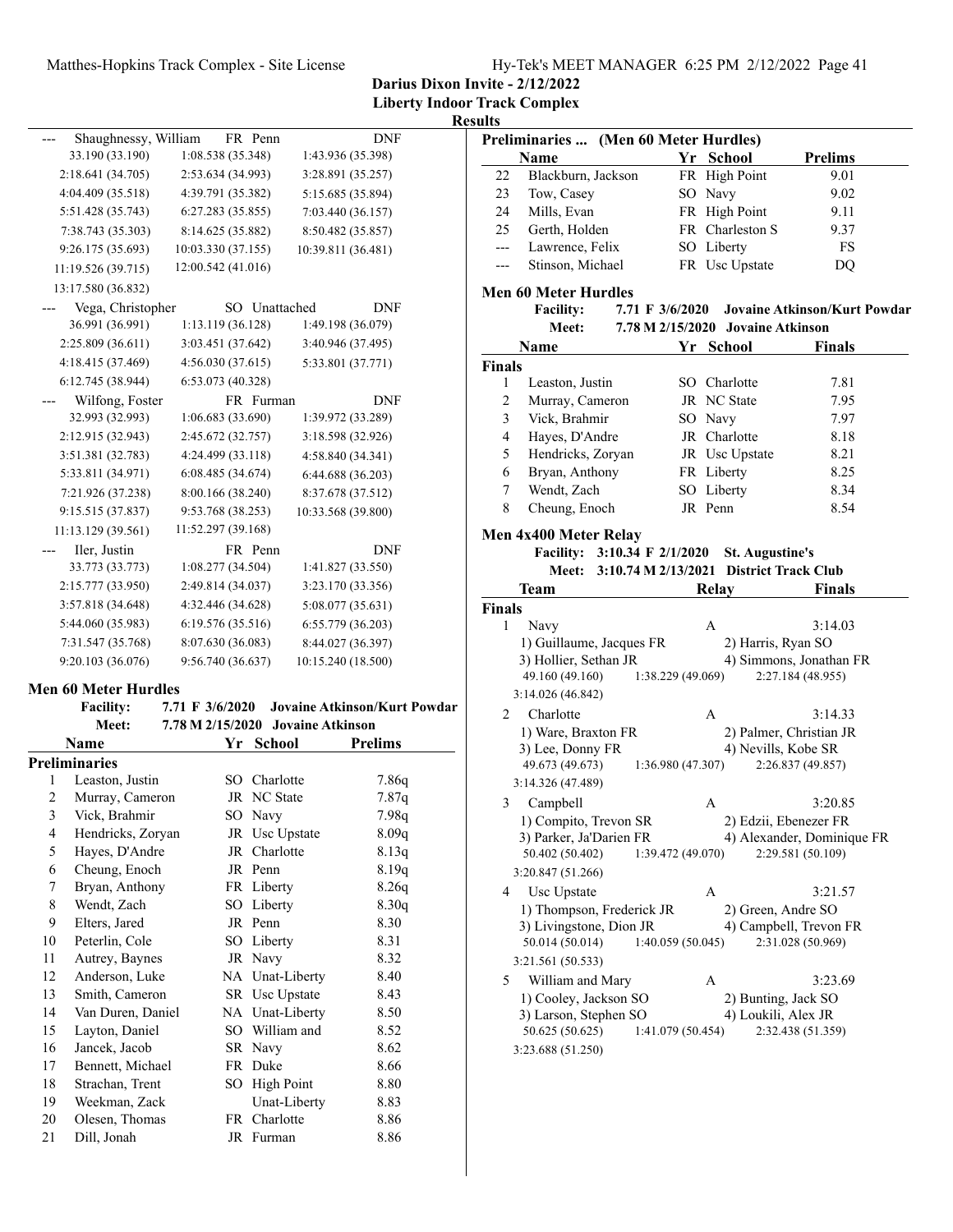**Liberty Indoor Track Complex**

### **Results**

| Usc Upstate<br>6     | В                 | 3:24.47                |
|----------------------|-------------------|------------------------|
| 1) Leach, Malcom SO  |                   | 2) Aun, Andrew FR      |
| 3) Pearson, Elam SR  |                   | 4) Mitchell, Lamont SO |
| 50.989 (50.989)      | 1:42.633 (51.644) | 2:33.338 (50.705)      |
| 3:24.464 (51.126)    |                   |                        |
| Unat-Liberty         | A                 | 3:25.00                |
| 1) Weekman, Zack     |                   | 2) Newell, Seth        |
| 3) Anderson, Luke NA |                   | 4) Pitcher, Brendan    |
| 51.322 (51.322)      | 1:44.068 (52.746) | 2:34.145 (50.077)      |
| 3:24.992 (50.847)    |                   |                        |
|                      |                   |                        |

### **Men Distance Medley**

### Facility: 9:57.30 F 2/22/2019 Lipscomb **Meet: 10:00.44 M 2/2/2018 High Point**

| Team                                | Relay             |                         | <b>Finals</b> |
|-------------------------------------|-------------------|-------------------------|---------------|
| <b>Finals</b>                       |                   |                         |               |
| <b>NC</b> State<br>1                | $\mathsf{A}$      |                         | 9:50.29F      |
| 1) Durham, Kyle SO                  |                   | 2) Hughes, Zach FR      |               |
| 3) Toomey, Jake FR                  |                   | 4) Gardner, Brett FR    |               |
| 3:02.951(3:02.951)                  | 3:52.595(49.644)  | 5:44.156 (1:51.561)     |               |
| 9:50.281(4:06.125)                  |                   |                         |               |
| $\mathcal{D}_{\mathcal{L}}$<br>Navy | $\mathsf{A}$      |                         | 10:02.77      |
| 1) Sloat, Carson FR                 |                   | 2) Bartlett, Ian JR     |               |
| 3) Baublitz, Garrett SO             |                   | 4) Casey, Sean SR       |               |
| 3:05.522(3:05.522)                  | 3:55.573(50.051)  | 5:53.519 (1:57.946)     |               |
| 10:02.765 (4:09.246)                |                   |                         |               |
| 3<br><b>High Point</b>              | $\mathsf{A}$      |                         | 10:04.24      |
| 1) Ludwick, Gabriel FR              |                   | 2) Dupell III, Bobby JR |               |
| 3) House, Jonny JR                  |                   | 4) Ferguson, Graham FR  |               |
| 3:03.474 (3:03.474)                 | 3:52.883(49.409)  | 5:46.099 (1:53.216)     |               |
| 10:04.232 (4:18.133)                |                   |                         |               |
| 4<br>Charleston Southern            | $\mathsf{A}$      |                         | 10:21.65      |
| 1) Joyce, Tom JR                    |                   | 2) Custodio, Luciano FR |               |
| 3) Wedding, Jeff FR                 |                   | 4) Hamacher, Jake SO    |               |
| 3:07.922(3:07.922)                  | 3:58.365(50.443)  | 5:59.194 (2:00.829)     |               |
| 10:21.643 (4:22.449)                |                   |                         |               |
| 5<br>Usc Upstate                    | A                 |                         | 10:54.54      |
| 1) Bayne, Caleb FR                  |                   | 2) Aun, Andrew FR       |               |
| 3) Mitchell, Lamont SO              |                   | 4) Staton, Derek SO     |               |
| 3:12.013(3:12.013)                  | 4:03.938 (51.925) | 6:04.273(2:00.335)      |               |
| 10:54.540 (4:50.267)                |                   |                         |               |

### **Men 4x60 Meter Shuttle Hurdle**

| <b>Facility:</b><br>Meet: | 32.88 F 1/27/2017 Liberty<br>32.88 M 1/27/2017 Liberty |                      |
|---------------------------|--------------------------------------------------------|----------------------|
| Team                      | <b>Relay</b>                                           | <b>Finals</b>        |
| Finals                    |                                                        |                      |
| Navy                      | А                                                      | 32.41F               |
| 1) Vick, Brahmir SO       |                                                        | 2) Autrey, Baynes JR |
| 3) Jancek, Jacob SR       |                                                        | 4) Lapuh, Max SO     |
| 7.98 (7.98)               | 16.18(8.20)                                            | 24.16 (7.98)         |
| 32.409 (8.25)             |                                                        |                      |
|                           |                                                        |                      |

| Finals  (Men 4x60 Meter Shuttle Hurdle) |             |                      |  |
|-----------------------------------------|-------------|----------------------|--|
| Team                                    | Relay       | <b>Finals</b>        |  |
| <b>High Point</b>                       | А           | 36.40                |  |
| 1) Blackburn, Jackson FR                |             | 2) Mills, Evan FR    |  |
| 3) Binkley, Stephen JR                  |             | 4) Lewis, Brandon SO |  |
| 9.03(9.03)                              | 17.82(8.79) | 27.00(9.18)          |  |
| 36.398 (9.40)                           |             |                      |  |

### **Men High Jump**

Facility: 2.21m F 1/25/2020 Brenton Foster/Tequan Claitt **Meet: 2.19m M 2/3/2018 Samuel Shoultz**

|        | Name                | Yr  | School                | Finals              |
|--------|---------------------|-----|-----------------------|---------------------|
| Finals |                     |     |                       |                     |
| 1      | Sauder, Kennedy     |     | FR Liberty            | 2.20 <sub>m</sub> M |
| 2      | Allen, Beau         | SО  | Duke                  | 2.16m               |
| 3      | Taylor, Hoova       |     | Unattached            | J2.16m              |
| 4      | Scotland, Shyhiem   |     | FR Charlotte          | 2.11 <sub>m</sub>   |
| 5      | Ferguson, Channing  |     | FR Usc Upstate        | J2.11m              |
| 6      | Jones, Tony         |     | <b>JR</b> Wake Forest | J2.11m              |
| 7      | Bailey, Cole        |     | SR Navy               | 2.01 <sub>m</sub>   |
| 8      | Willis, Gabriel     |     | SO Liberty            | J2.01 <sub>m</sub>  |
| 9      | Wilson, Preston     |     | FR Navy               | 1.96m               |
| 10     | Schneider, Benjamin |     | FR Navy               | J1.96m              |
| 11     | Hermes, Michael     | SO. | Penn                  | J1.96m              |
| 11     | Moore, Conrad       |     | FR Penn               | J1.96m              |
| 13     | Wolter, Carson      |     | FR Charlotte          | 1.91 <sub>m</sub>   |
| 14     | Howell, Davis       |     | SO Duke               | J1.91m              |
| 14     | Byers, Kolt         | SО  | High Point            | J1.91m              |
| 14     | Smith, Chris        |     | FR Charlotte          | J1.91m              |
| 14     | LaJoie, Tariq       | SО  | North Florid          | J1.91m              |
| 18     | Eves, Spencer       |     | JR Navy               | 1.86m               |
| 18     | Wendt, Zach         |     | SO Liberty            | 1.86m               |
| 20     | Cummings, Khiree    |     | FR Usc Upstate        | J1.86m              |
|        | Lewis, Brandon      | SO  | <b>High Point</b>     | NH                  |
| ---    | Bennett, Michael    |     | FR Duke               | NH                  |

### **Men Pole Vault**

**Facility:** 5.75m **F** 1/23/2021 Scott Houston **Meet: 5.70m M 2/3/2018 Scott Houston**

|               | Name                  | Yr | <b>School</b> | <b>Finals</b>      |  |
|---------------|-----------------------|----|---------------|--------------------|--|
| <b>Finals</b> |                       |    |               |                    |  |
| 1             | Waters, Carson        |    | Unattached    | 5.46m              |  |
| 2             | Cole, Elijah          |    | Unattached    | 5.26m              |  |
| 3             | Rudisaile, Walker     |    | SO Navy       | J5.26m             |  |
| 4             | Duffy, Erick          |    | SR Duke       | 5.16m              |  |
| 5             | Fairbanks, Michael    |    | SR Duke       | J5.16m             |  |
| 6             | Normoyle, Dan         |    | Unattached    | 5.01 <sub>m</sub>  |  |
| 6             | Crispi, Charles       |    | SR Navy       | 5.01 <sub>m</sub>  |  |
| 8             | Hesske, Marcus        |    | FR Charlotte  | J5.01 <sub>m</sub> |  |
| 9             | Dever, Charles        |    | SR Navy       | 4.86m              |  |
| 10            | Rowan, Cole           |    | JR Duke       | J4.86m             |  |
| 11            | Rhoads, James         |    | FR Penn       | J4.86m             |  |
| 12            | Sachta, Benedikt      |    | FR Penn       | 4.71 <sub>m</sub>  |  |
| 13            | Janes, Anders         |    | JR Liberty    | J4.71m             |  |
| 14            | Craig, Adam           |    | FR High Point | 4.60m              |  |
| 15            | Hutchinson, Jefferson |    | FR Campbell   | J4.60m             |  |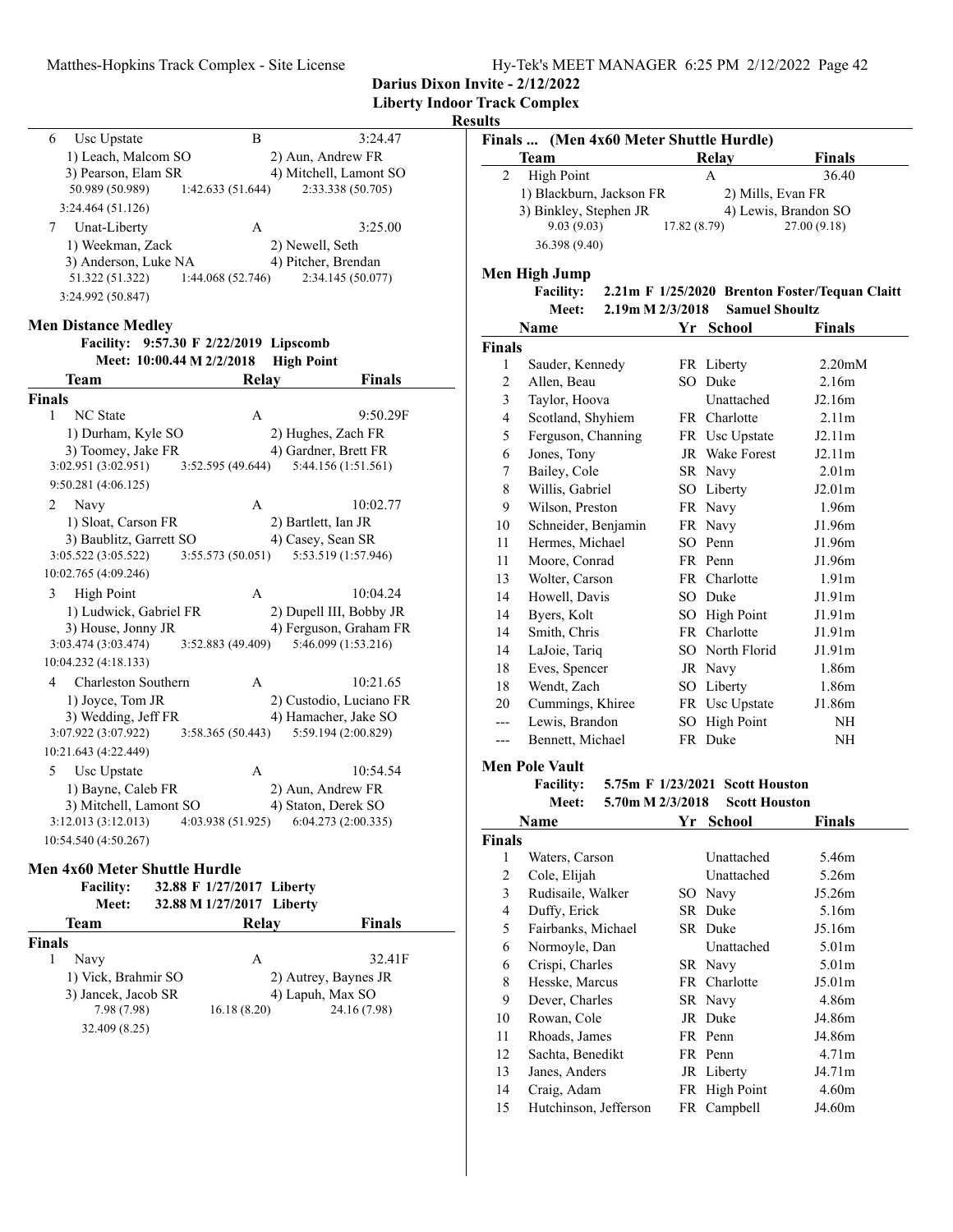### Matthes-Hopkins Track Complex - Site License Hy-Tek's MEET MANAGER 6:25 PM 2/12/2022 Page 43

**Darius Dixon Invite - 2/12/2022**

**Liberty Indoor Track Complex**

**Results**

| 15    | Bullis, Gabriel  |    | FR Navy           | J4.60m            |
|-------|------------------|----|-------------------|-------------------|
| 15    | Mintz, John      |    | FR William and    | J4.60m            |
| 18    | Bryan, Anthony   |    | FR Liberty        | 4.45m             |
| 18    | Callis, Nick     |    | FR Charlotte      | 4.45m             |
| 20    | Ward, Chandler   |    | FR Charlotte      | J4.45m            |
| 20    | Olesen, Thomas   |    | FR Charlotte      | J4.45m            |
| 22    | Flack, Hunter    |    | NA Unat-Liberty   | J4.45m            |
| 23    | Camacho, Daniel  |    | FR Charlotte      | J4.45m            |
| 24    | Byers, Kolt      |    | SO High Point     | 4.30 <sub>m</sub> |
| 25    | Peterlin, Cole   |    | SO Liberty        | 4.15m             |
| 26    | Wendt, Zach      |    | SO Liberty        | 4.00 <sub>m</sub> |
| $---$ | Holliday, Cole   | SО | <b>High Point</b> | NH                |
| $---$ | Askew, Mason     |    | FR Campbell       | NH                |
| $---$ | Gerth, Holden    |    | FR Charleston S   | NH                |
| $---$ | Binkley, Stephen |    | JR High Point     | NH                |
| $---$ | Mosteller, Kyle  |    | FR Virginia       | NH                |
| $---$ | Lynch, Tyler     |    | FR Virginia       | NH                |
| ---   | Johnson, Caleb   |    | SO Penn           | NH                |
|       |                  |    |                   |                   |

# **Men Long Jump**<br>**Facility:**

|        | <b>Facility:</b>    | 7.78m F 3/6/2020 |      | <b>Shakwon Coke</b> |                   |
|--------|---------------------|------------------|------|---------------------|-------------------|
|        | Meet:               | 7.51m M 2/3/2018 |      | Yann Randrianasolo  |                   |
|        | Name                |                  | Yr   | <b>School</b>       | Finals            |
| Finals |                     |                  |      |                     |                   |
| 1      | Ravenell, Bryce     |                  |      | SO Usc Upstate      | 7.43 <sub>m</sub> |
| 2      | Houston, Nahshon    |                  | SO.  | Navy                | 7.35m             |
| 2      | Davis, Jeremy       |                  |      | SR Liberty          | 7.35m             |
| 4      | Mellinger, Ezra     |                  |      | SO Duke             | 7.34 <sub>m</sub> |
| 5      | Ferguson, Channing  |                  |      | FR Usc Upstate      | 7.33 <sub>m</sub> |
| 6      | Johnson, Tyrell     |                  |      | JR Campbell         | 7.20 <sub>m</sub> |
| 7      | Forte, Maxwell      |                  |      | FR Duke             | 7.12m             |
| 8      | Wolter, Carson      |                  |      | FR Charlotte        | 7.05 <sub>m</sub> |
| 8      | Samuel, Reed        |                  |      | NA Unat-Liberty     | 7.05 <sub>m</sub> |
| 10     | Almarhoun, Mohammed |                  |      | SR Duke             | 6.94 <sub>m</sub> |
| 11     | Featherby, Aidan    |                  |      | FR Navy             | 6.89 <sub>m</sub> |
| 12     | Driver, Ethan       |                  |      | SO Charlotte        | 6.84 <sub>m</sub> |
| 13     | Ray, Aaron          |                  |      | FR Penn             | 6.80 <sub>m</sub> |
| 14     | Bryan, Anthony      |                  |      | FR Liberty          | 6.69m             |
| 15     | Payne, Jordan       |                  |      | SO Navy             | 6.60m             |
| 16     | Van Duren, Daniel   |                  |      | NA Unat-Liberty     | 6.48m             |
| 17     | McEntee, Evin       |                  |      | JR Furman           | 6.47m             |
| 18     | Buenviaje, Ethan    |                  |      | SO William and      | 6.44m             |
| 19     | Evans, Marcus       |                  |      | JR East Tenn. S     | 6.27m             |
| 20     | Muhammad, Essien    |                  | FR   | Usc Upstate         | 6.25m             |
| 21     | Mills, Evan         |                  | FR   | <b>High Point</b>   | 6.22m             |
| 21     | Grant, Tyrese       |                  | SR - | East Tenn, S        | 6.22m             |
| 23     | Gerth, Holden       |                  |      | FR Charleston S     | 6.02m             |
| 24     | Lewis, Brandon      |                  | SO.  | <b>High Point</b>   | 5.68m             |
| ---    | Jones, Jalen        |                  |      | FR William and      | <b>FOUL</b>       |
| ---    | Scott, Avery        |                  |      | FR Charlotte        | FOUL              |

|                | <b>Men Triple Jump</b>                   |    |                     |               |
|----------------|------------------------------------------|----|---------------------|---------------|
|                | Facility: 16.19m F 3/7/2020              |    | <b>Shakwon Coke</b> |               |
|                | <b>Meet:</b><br>15.98m M 2/3/2018        |    | Olu Olamigoke       |               |
|                | Name                                     |    | Yr School           | <b>Finals</b> |
| <b>Finals</b>  |                                          |    |                     |               |
| 1              | Herzog, Michael                          |    | FR Duke             | 15.16m        |
| $\overline{2}$ | Hunt, Mikai                              |    | FR Charlotte        | 14.56m        |
| 3              | McNair, Jordan                           |    | FR Charlotte        | 14.44m        |
| $\overline{4}$ | McCants, Jeremiah                        |    | SR Liberty          | 14.39m        |
| 5              | Johnson, Tyrell                          |    | JR Campbell         | 14.29m        |
| 6              | Mayo, Dejon                              |    | JR Virginia         | 14.21m        |
| 7              | Jones, Jalen                             |    | FR William and      | 13.79m        |
| 8              | Middleton-Weaver, Keon SR Usc Upstate    |    |                     | 13.67m        |
| 9              | Freeman, Zamir                           |    | FR Usc Upstate      | 13.34m        |
| 10             | Forte, Maxwell                           |    | FR Duke             | 13.30m        |
| 11             | McEntee, Evin                            |    | JR Furman           | 13.25m        |
| ---            | Scott, Avery                             |    | FR Charlotte        | <b>FOUL</b>   |
| ---            | Evans, Marcus                            |    | JR East Tenn. S     | <b>FOUL</b>   |
| ---            | Miller, Shemar                           |    | JR Campbell         | <b>FOUL</b>   |
| ---            | Payne, Jordan                            |    | SO Navy             | FOUL          |
| ---            | Grant, Tyrese                            |    | SR East Tenn. S     | <b>FOUL</b>   |
|                | <b>Men Shot Put</b>                      |    |                     |               |
|                | Facility: 20.49m F 2/11/2017 Stipe Zunic |    |                     |               |
|                | 19.79m M 1/28/2017<br><b>Meet:</b>       |    | <b>Stipe Zunic</b>  |               |
|                | Name                                     | Yr | <b>School</b>       | <b>Finals</b> |
| <b>Finals</b>  |                                          |    |                     |               |
| 1              | Van Niekerk, Chris                       |    | SO High Point       | 18.24m        |
| 2              | Mitchell, Kyle                           |    | SR Liberty          | 18.09m        |
| 3              | Kitchell, Thomas                         |    | SO Wake Forest      | 17.75m        |
| 4              | Ballivian, Jose                          |    | SR Liberty          | 17.26m        |
| 5              | Barrett, Warren                          |    | JR Liberty          | 17.13m        |
| 6              | Nedrick, Kevin                           |    | Unat-Liberty        | 17.08m        |
| 7              | Landis, Cameron                          |    | JR Penn             | 16.74m        |
| 8              | Soorus, Jacob                            |    | FR Charlotte        | 16.46m        |
| 9              | Mathis, Connor                           |    | SO Wake Forest      | 16.13m        |
| 10             | Boamah, Joshua                           |    | SO Navy             | 16.06m        |
| 11             | Abinusawa, Olatide                       |    | SO Penn             | 16.03m        |
| 12             | Ellis, Mason                             |    | SO Wake Forest      | 15.97m        |
| 13             | Calhoun, Michael                         |    | FR Charleston S     | 15.71m        |
| 14             | Coleman, Desmond                         |    | Unat-Liberty        | 15.67m        |
| 15             | Penegar, Lance                           |    | FR NC State         | 15.43m        |
| 16             | Huizenga, David                          |    | JR Navy             | 15.34m        |
| 17             | Greene, Collin                           |    | SO Navy             | 15.27m        |
| 18             | Auguste, Tony                            |    | SR Usc Upstate      | 14.97m        |
| 19             | Backes, Beau                             |    | NA Unat-Liberty     | 14.81m        |
| 20             | Strickler, Jacob                         |    | Unat-Liberty        | 14.30m        |
| 21             | Hoffman, Alex                            |    | FR High Point       | 14.18m        |
| 22             | Myers, Nathan                            |    | SO Charleston S     | 14.15m        |
| 23             | Carswell, Anthony                        |    | JR Usc Upstate      | 13.87m        |
| 24             | Harding, Jonathan                        |    | SR Navy             | 13.73m        |
| 25             | Hicks, John                              |    | SO Liberty          | 13.03m        |
| 26             | Smith, Luke                              |    | FR Virginia         | 12.67m        |

27 Fejeran, Zach SR East Tenn. S 12.42m 28 Mills, Evan FR High Point 11.44m